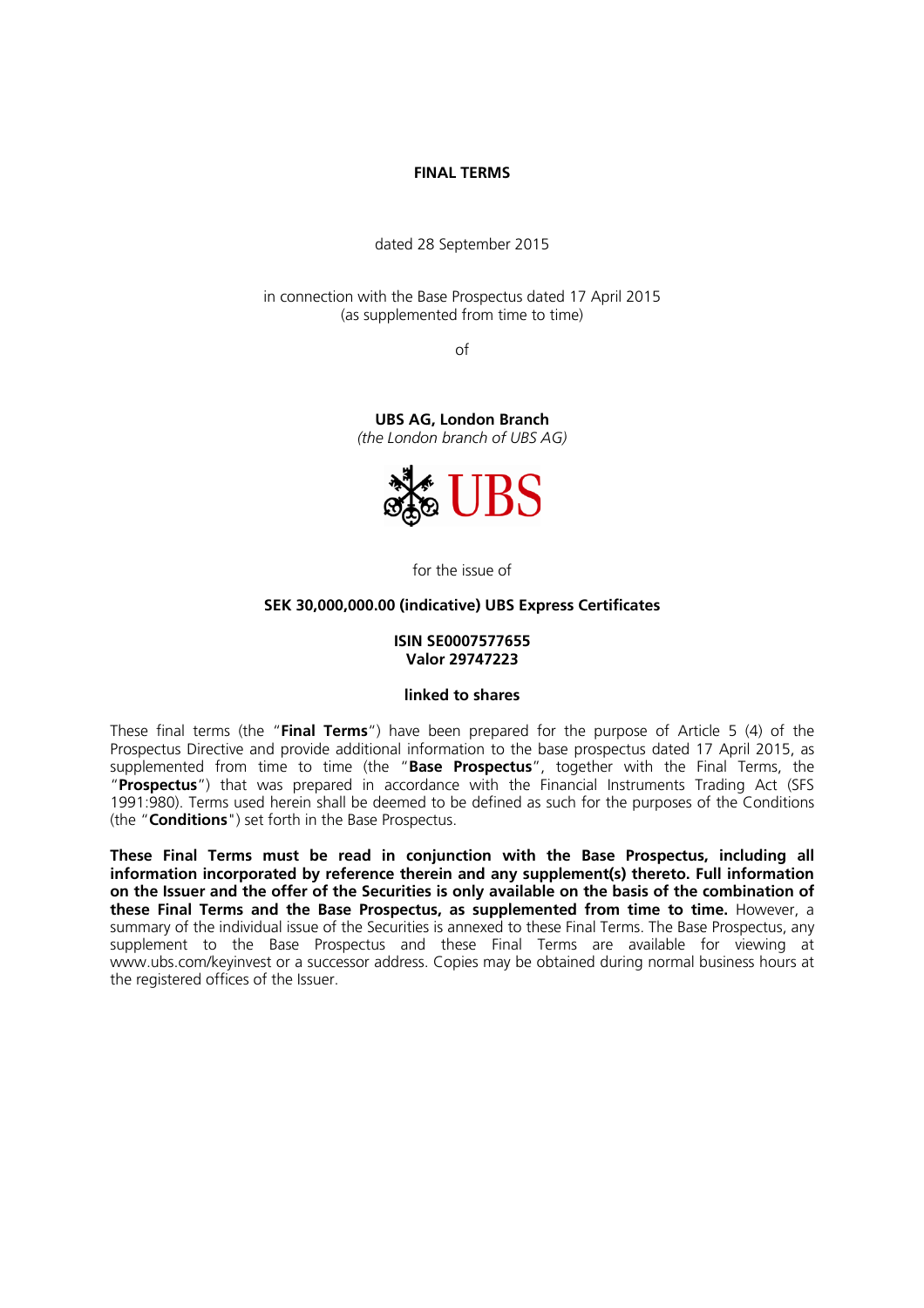# **TABLE OF CONTENTS**

| TABLE OF CONTENTS<br>PAGE:                                                                                                                    |    |  |
|-----------------------------------------------------------------------------------------------------------------------------------------------|----|--|
| <b>OVERVIEW ON THE SECURITY STRUCTURE</b>                                                                                                     | 3  |  |
| <b>PART A - PRODUCT TERMS</b>                                                                                                                 | 4  |  |
| <b>PART B - OFFERING AND SALE</b>                                                                                                             | 12 |  |
| I. Offering for Sale and Issue Price                                                                                                          | 12 |  |
| II. Subscription, Purchase and Delivery of the Securities                                                                                     | 13 |  |
| <b>PART C - OTHER INFORMATION</b>                                                                                                             | 14 |  |
| I. Applicable specific risks                                                                                                                  | 14 |  |
| II. Listing and Trading                                                                                                                       | 14 |  |
| III. Commissions paid by the Issuer                                                                                                           | 14 |  |
| IV. Any interests, including conflicting ones, of natural and legal persons involved that is<br>material to the issue/offer of the Securities | 14 |  |
| V. Rating                                                                                                                                     | 14 |  |
| VI. Consent to Use of Prospectus                                                                                                              | 15 |  |
| VII. Indication of Yield                                                                                                                      | 15 |  |
| VIII. Other information about the Securities                                                                                                  | 15 |  |
| <b>PART D - COUNTRY SPECIFIC INFORMATION</b>                                                                                                  | 17 |  |
| <b>PART E – INFORMATION ABOUT THE UNDERLYING</b>                                                                                              | 18 |  |
| ANNEX TO THE FINAL TERMS: ISSUE SPECIFIC SUMMARY                                                                                              | 19 |  |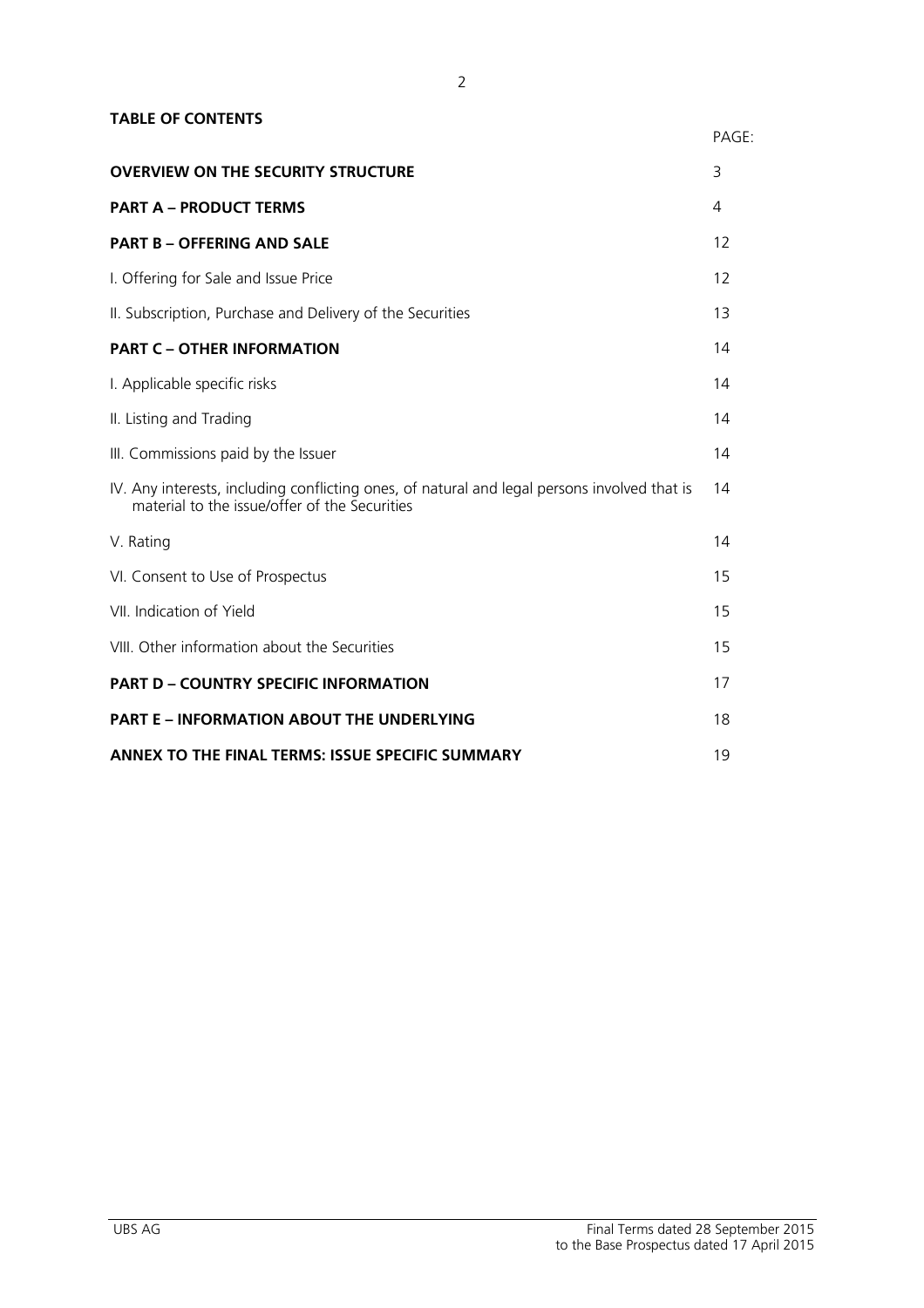### **OVERVIEW ON THE SECURITY STRUCTURE**

### **UBS Autocallable/Express Securities**

UBS Autocallable/Express Securities are suitable for Securityholders expecting the price of the Underlying(s) to reach certain level(s), as specified in the applicable Product Terms, so that the product can early redeem.

In case the price of the Underlying(s) reaches certain level(s) on specific Observation Dates, as specified in the applicable Product Terms, the Securities will be early redeemed prior to the Maturity Date.

If the UBS Autocallable/Express Securities did not expire early on any of the previous Observation Dates, the UBS Autocallable/Express Securities will be redeemed at the Maturity Date, as specified in the applicable Product Terms. The Redemption Amount in the Redemption Currency depends on the individual product structure, as specified in the applicable Product Terms.

The Redemption Amount may be determined by reference to the performance of one or more Underlying(s), as specified in the relevant Product Terms.

Payment of Coupon or other proceeds linked to the Underlying(s)

In addition, and as specified in the relevant Product Terms, the Securityholder may during the term of the UBS Autocallable/Express Securities be entitled to receive payment of a Coupon or other proceeds, if applicable, as specified in the applicable Product Terms. Such payment may be unconditional or conditional upon a specific performance of the Underlying(s), all as specified in the applicable Product Terms.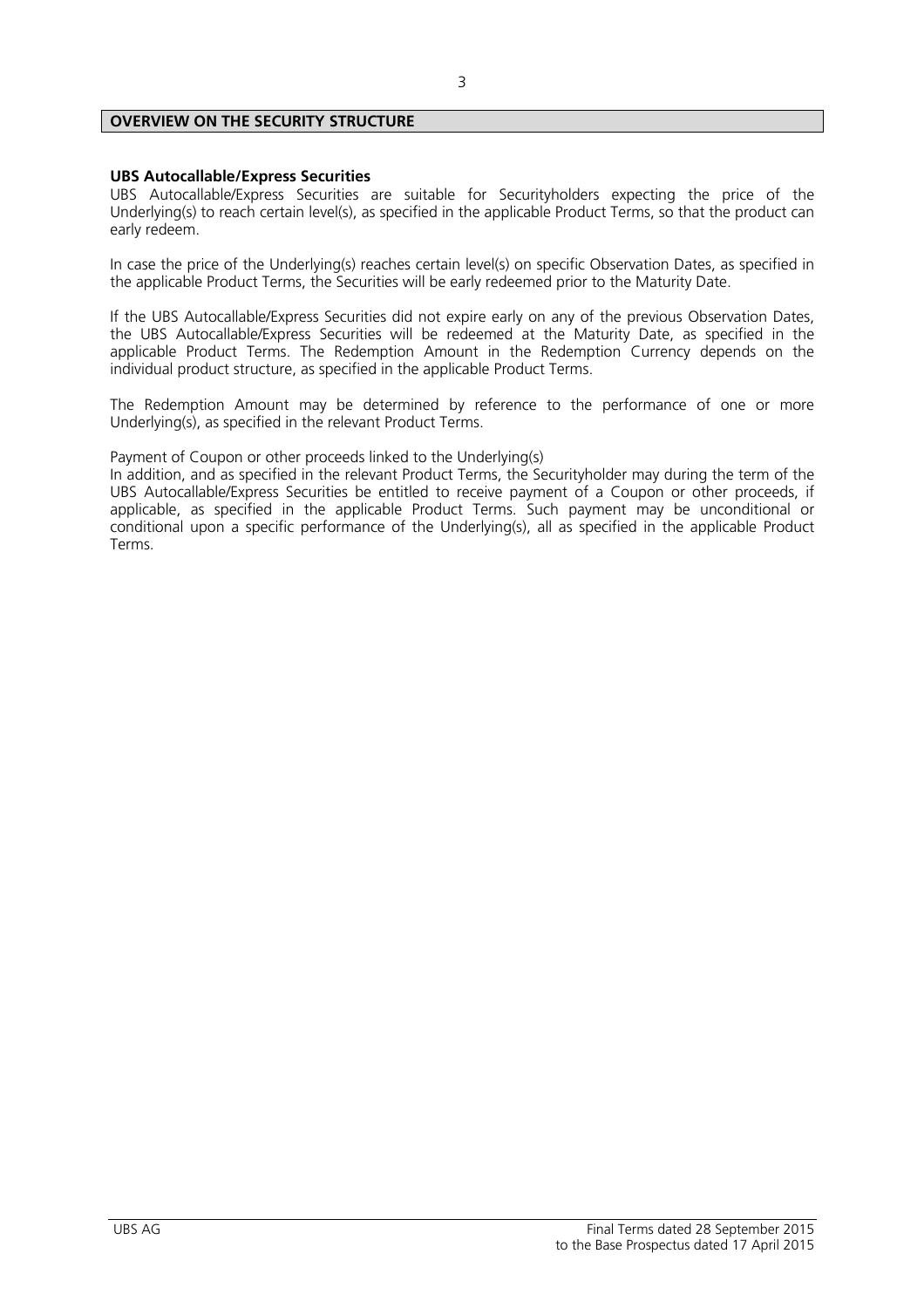# **PART A – PRODUCT TERMS**

The following "**Product Terms**" of the Securities shall, for the relevant Securities, complete and put in concrete terms the General Conditions for the purposes of such Securities. A version of these Product Terms as completed and put in concrete terms for the specific issue will be contained in the applicable Final Terms and must be read in conjunction with the General Conditions.

The Product Terms are composed of

## **Part 1: Key Terms and Definitions of the Securities**

### **Part 2: Special Conditions of the Securities**

Product Terms and General Conditions together constitute the "**Conditions**" of the relevant Securities.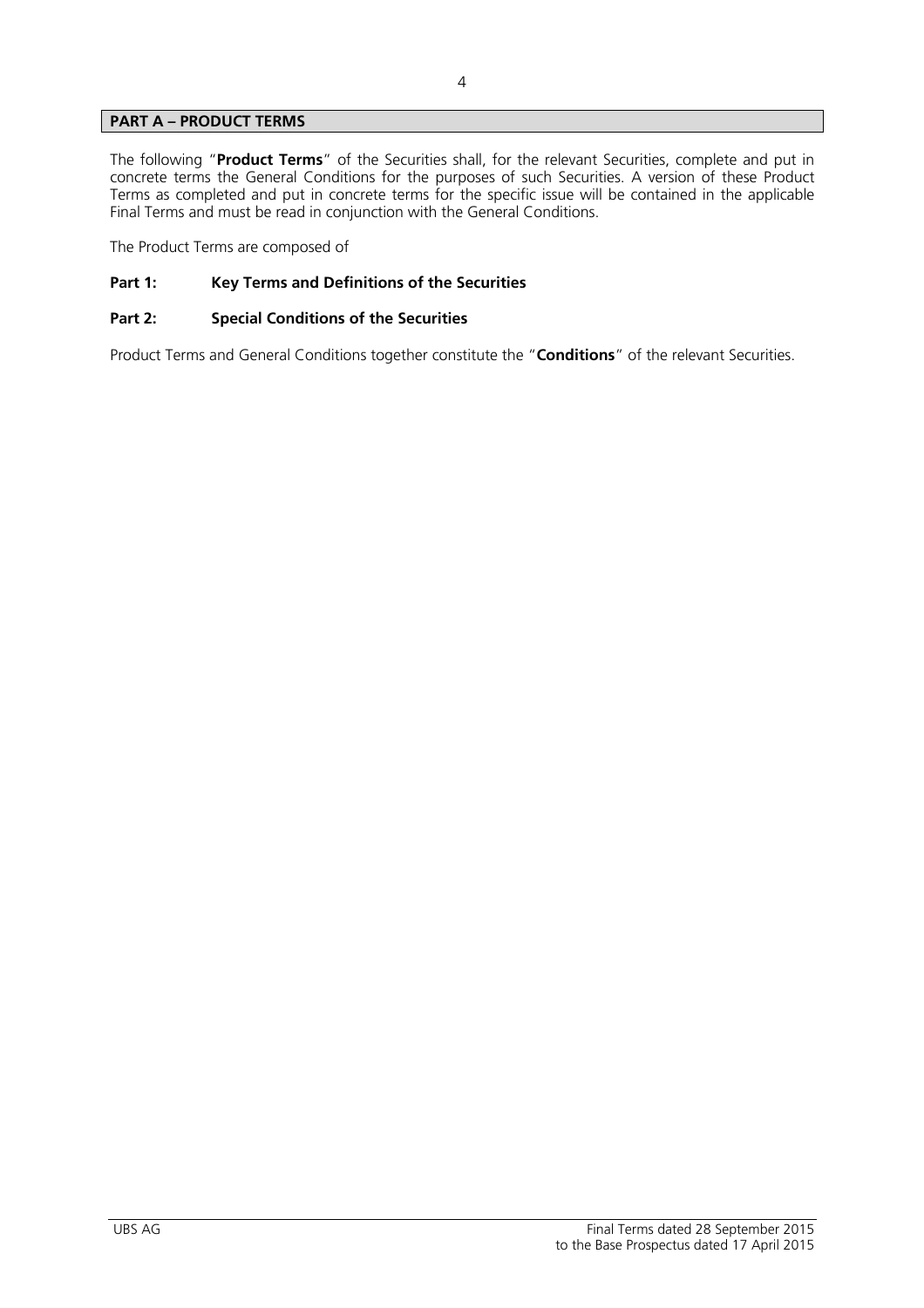### **Part 1: Product Terms: Key Terms and Definitions of the Securities**

*The Securities use the following definitions and have, subject to an adjustment according to the Conditions of the Securities, the following key terms, both as described below in alphabetical order. The following does not represent a comprehensive description of the Securities, and is subject to and should be read in conjunction with the Conditions of the Securities. The following use of the symbol "\*" in the Key Terms and Definitions of the Securities indicates that the relevant determination will be made by the Calculation Agent or the Issuer, as the case may be, and will be published without undue delay thereafter in accordance with the applicable legal requirements of the relevant jurisdiction.* 

| А.<br><b>Additional</b><br>Event: | <b>Termination</b> |                                                                                                                                                                                                                                         | Additional Termination Event means in relation to a share used as the<br>Underlying any of the following events:                                                                                                                                                                                                                                                                                                                                                                   |  |
|-----------------------------------|--------------------|-----------------------------------------------------------------------------------------------------------------------------------------------------------------------------------------------------------------------------------------|------------------------------------------------------------------------------------------------------------------------------------------------------------------------------------------------------------------------------------------------------------------------------------------------------------------------------------------------------------------------------------------------------------------------------------------------------------------------------------|--|
|                                   |                    | (i)                                                                                                                                                                                                                                     | The Issuer obtains knowledge about the intention to discontinue<br>permanently the quotation of the shares of the Company on the<br>Relevant Exchange due to a merger or a new company formation,<br>due to a transformation of the Company into a legal form without<br>shares, or due to any other comparable reason, in particular as a<br>result of a delisting of the Company.                                                                                                |  |
|                                   |                    | (ii)                                                                                                                                                                                                                                    | An insolvency proceeding or any other similar proceeding under the<br>jurisdiction applicable to and governing the Company is initiated<br>with respect to the assets of the Company.                                                                                                                                                                                                                                                                                              |  |
|                                   |                    | (iii)                                                                                                                                                                                                                                   | Take-over of the shares of the Company, which in the Issuer's<br>opinion, results in a significant impact on the liquidity of such shares<br>in the market.                                                                                                                                                                                                                                                                                                                        |  |
|                                   |                    | (iv)                                                                                                                                                                                                                                    | Offer to the shareholders of the Company pursuant to the German<br>Stock Corporation Act (Aktiengesetz), the German Law regulating<br>the Transformation of Companies (Umwandlungsgesetz) or any<br>other similar proceeding under the jurisdiction applicable to and<br>governing the Company to convert existing shares of the Company<br>to cash settlement, to Securities other than shares or rights, which<br>are not quoted on a stock exchange and/or in a trading system. |  |
| В.<br><b>Banking Day:</b>         |                    | dealings.                                                                                                                                                                                                                               | The Banking Day means each day on which the banks in Stockholm,<br>Sweden, are open for business and the Clearing System settles securities                                                                                                                                                                                                                                                                                                                                        |  |
| C.<br><b>CA Rules:</b>            |                    | CA Rules means the Swedish Financial Instruments Accounts Act (lag<br>(1998:1479) om kontoföring av finansiella instrument) as well as any<br>regulation and operating procedure applicable to and/or issued by the<br>Clearing System. |                                                                                                                                                                                                                                                                                                                                                                                                                                                                                    |  |
| <b>Clearing System:</b>           |                    |                                                                                                                                                                                                                                         | Clearing System means Euroclear Sweden AB, Klarabergsviadukten 63,<br>S-111 64 Stockholm, Sweden, in its capacity as central securities depository<br>under the Swedish Financial Instruments Accounts Act (Sw. lag<br>(1998:1479) om kontoföring av finansiella instrument) or any successor in<br>this capacity.                                                                                                                                                                 |  |
| Е.<br><b>Expiration Date:</b>     |                    |                                                                                                                                                                                                                                         | The Expiration Date means 12 November 2019.                                                                                                                                                                                                                                                                                                                                                                                                                                        |  |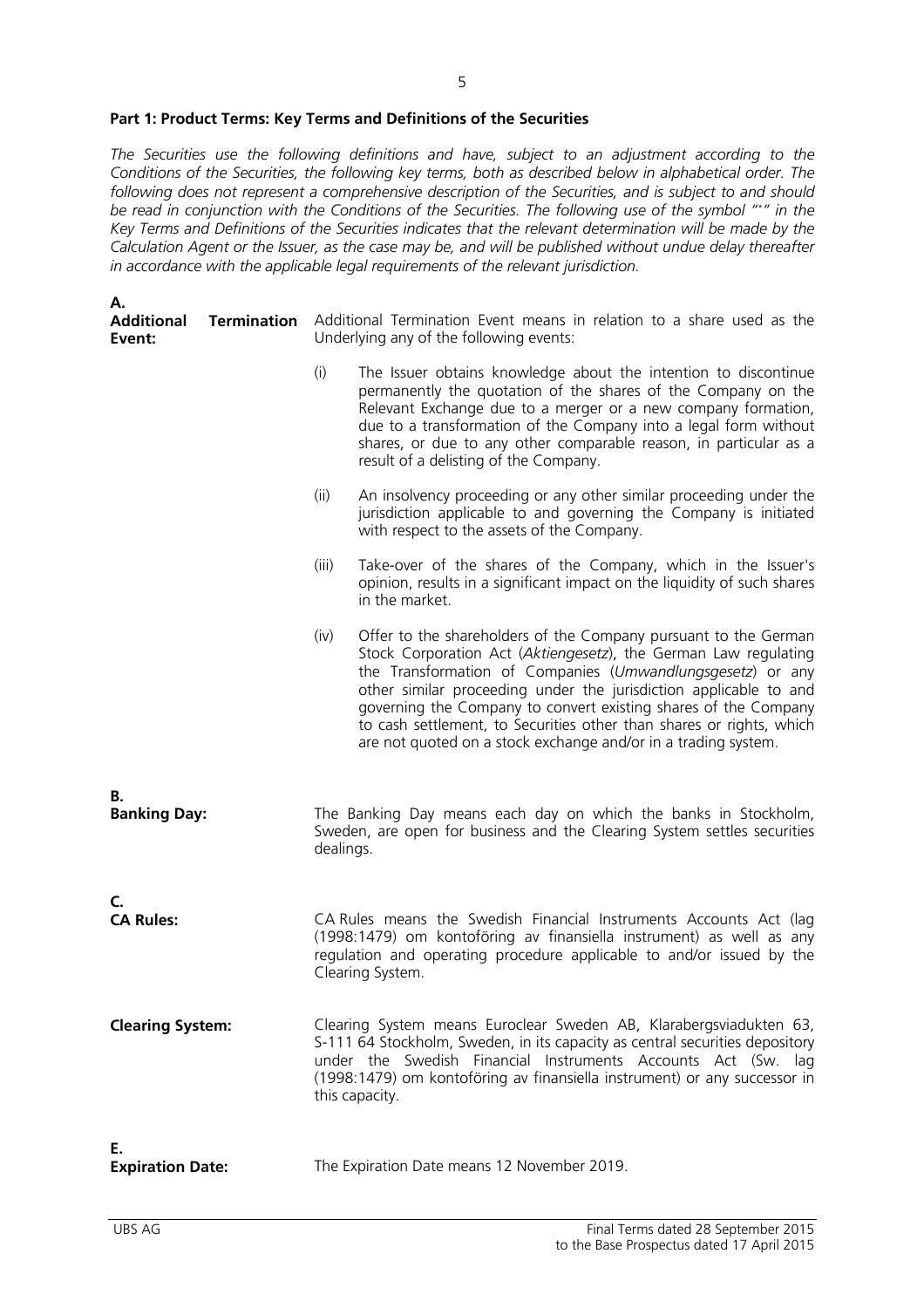| F.<br><b>Fixing Date:</b>          | The Fixing Date means 12 November 2015.                                                                                                                                                                                                                                                              |  |  |  |  |
|------------------------------------|------------------------------------------------------------------------------------------------------------------------------------------------------------------------------------------------------------------------------------------------------------------------------------------------------|--|--|--|--|
|                                    | If this day is not an Underlying Calculation Date in relation to an<br>Underlying <sup>®</sup> the immediately succeeding Underlying Calculation Date is<br>deemed to be the Fixing Date in relation to all Underlyings.                                                                             |  |  |  |  |
|                                    | In the case of abbreviation or extension of the Subscription Period the<br>Fixing Date may be changed accordingly.                                                                                                                                                                                   |  |  |  |  |
| <b>Fixing Time:</b>                | The Fixing Time equals the time of the official determination of the closing<br>price of the respective Underlying <sub>(i)</sub> .                                                                                                                                                                  |  |  |  |  |
| G.<br><b>Governing Law:</b>        | German law governed Securities. Any reference to reasonable discretion in<br>the Conditions shall be construed as references to reasonable discretion in<br>accordance with § 315 BGB or §§ 315, 317 BGB, as the case may be.                                                                        |  |  |  |  |
| ı.<br><b>Initial Payment Date:</b> | The Initial Payment Date means 20 November 2015.                                                                                                                                                                                                                                                     |  |  |  |  |
|                                    | In the case of abbreviation or extension of the Subscription Period the<br>Initial Payment Date may be changed accordingly.                                                                                                                                                                          |  |  |  |  |
| <b>Issue Date:</b>                 | The Issue Date means 20 November 2015.                                                                                                                                                                                                                                                               |  |  |  |  |
|                                    | In the case of abbreviation or extension of the Subscription Period the Issue<br>Date may be changed accordingly.                                                                                                                                                                                    |  |  |  |  |
| Issuer:                            | The Issuer means UBS AG, Bahnhofstrasse 45, 8001 Zurich, Switzerland,<br>and Aeschenvorstadt 1, 4051 Basel, Switzerland, acting through its London<br>Branch, 1 Finsbury Avenue, London EC2M 2PP, United Kingdom.                                                                                    |  |  |  |  |
| <b>Issuing Agent:</b>              | The Issuing Agent means SEB Merchant Banking, Asset Servicing, S-106 40<br>Stockholm, Sweden, or any successor in this capacity. As long as any<br>Security is outstanding, there will at all times be an Issuing Agent duly<br>authorised as such under the CA Rules with regard to the Securities. |  |  |  |  |
| L.<br><b>Loss Threshold:</b>       | The Loss Threshold <sub>(i)</sub> of the Underlying <sub>(i)</sub> equals 60 % of the Reference Level<br>of the Underlying <sub>(i)</sub> .                                                                                                                                                          |  |  |  |  |
|                                    | The term "Loss Threshold" shall also refer to all Loss Thresholds $_{(i=1)}$ to $_{(i=4)}$ .                                                                                                                                                                                                         |  |  |  |  |
|                                    | The Loss Threshold will be fixed at the Fixing Time on the Fixing Date.*                                                                                                                                                                                                                             |  |  |  |  |
| М.<br><b>Manager:</b>              | The Manager means UBS Limited, 1 Finsbury Avenue, London EC2M 2PP,<br>United Kingdom.                                                                                                                                                                                                                |  |  |  |  |
| <b>Maturity Date:</b>              | The Maturity Date means the tenth Banking Day (i) after the relevant<br>Valuation Date, (ii) in case of an early expiration after the Early Expiration                                                                                                                                               |  |  |  |  |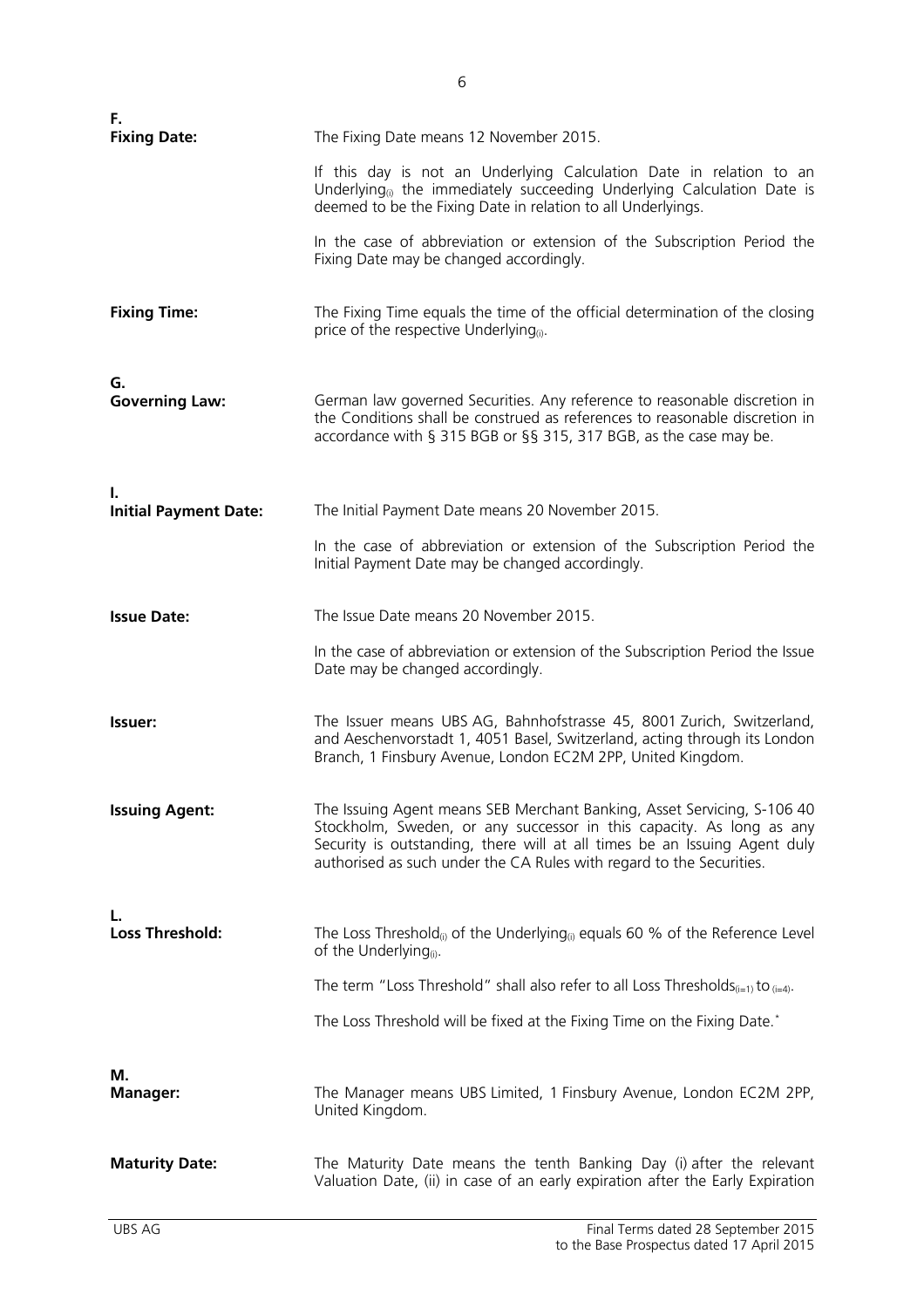|                                                | Date and (iii) in the case of a termination by the Issuer in accordance with<br>§ 8 of the Conditions of the Securities, after the Termination Date.                                                                                                                                                                                                                                                                                                 |
|------------------------------------------------|------------------------------------------------------------------------------------------------------------------------------------------------------------------------------------------------------------------------------------------------------------------------------------------------------------------------------------------------------------------------------------------------------------------------------------------------------|
| <b>Minimum Trading Size:</b>                   | The Minimum Trading Size equals nominal SEK 10,000.00.                                                                                                                                                                                                                                                                                                                                                                                               |
| N.<br><b>Nominal Amount</b><br>(Denomination): | The Nominal Amount (Denomination) per Security equals SEK 10,000.00.                                                                                                                                                                                                                                                                                                                                                                                 |
| О.<br><b>Observation Date:</b>                 | The Observation Date $_{(i=1)}$ means 14 November 2016,<br>the Observation Date $_{(i=2)}$ means 13 November 2017,<br>the Observation Date $_{(i=3)}$ means 12 November 2018, and<br>the Observation Date $_{(i=4)}$ means the Expiration Date.                                                                                                                                                                                                      |
|                                                | The term "Observation Date" shall also refer to all Observation Dates $_{(i=1)}$ to<br>$(i=4)$                                                                                                                                                                                                                                                                                                                                                       |
|                                                | If one of these days is not an Underlying Calculation Date in relation to an<br>Underlying <sub>(i)</sub> , the immediately succeeding Underlying Calculation Date is<br>deemed to be the relevant Observation Date in relation to all Underlyings.                                                                                                                                                                                                  |
| Р.<br><b>Paying Agent:</b>                     | The Paying Agent means UBS AG, Bahnhofstrasse 45, 8001 Zurich,<br>Switzerland, and Aeschenvorstadt 1, 4051 Basle, Switzerland, acting<br>through its London Branch, 1 Finsbury Avenue, London EC2M 2PP, United<br>Kingdom,<br>Skandinaviska Enskilda Banken, Stockholm (SEB),<br>and<br>Kungsträdgårdsgatan 8, S-106 40 Stockholm, Sweden. The term "Paying<br>Agent" shall also refer to all Paying Agents including the Principal Paying<br>Agent. |
| <b>Payout Factor:</b>                          | The Payout Factor equals 0.090 (indicative), subject to a minimum of<br>0.080.                                                                                                                                                                                                                                                                                                                                                                       |
|                                                | The Payout Factor will be fixed on the Fixing Date.*                                                                                                                                                                                                                                                                                                                                                                                                 |
| <b>Price of the Underlying:</b>                | The Price of the Underlying <sub>(i)</sub> means the official closing price of the<br>Underlying <sub>(i)</sub> as determined on the Relevant Exchange.                                                                                                                                                                                                                                                                                              |
| <b>Principal Paying Agent:</b>                 | Paying Agent means UBS AG, Bahnhofstrasse 45,<br>The<br>Principal<br>8001 Zurich, Switzerland, and Aeschenvorstadt 1, 4051 Basle, Switzerland,<br>acting through its London Branch, 1 Finsbury Avenue, London EC2M 2PP,<br>United Kingdom.                                                                                                                                                                                                           |
| R.<br><b>Redemption Currency:</b>              | The Redemption Currency means Swedish Krona ("SEK").                                                                                                                                                                                                                                                                                                                                                                                                 |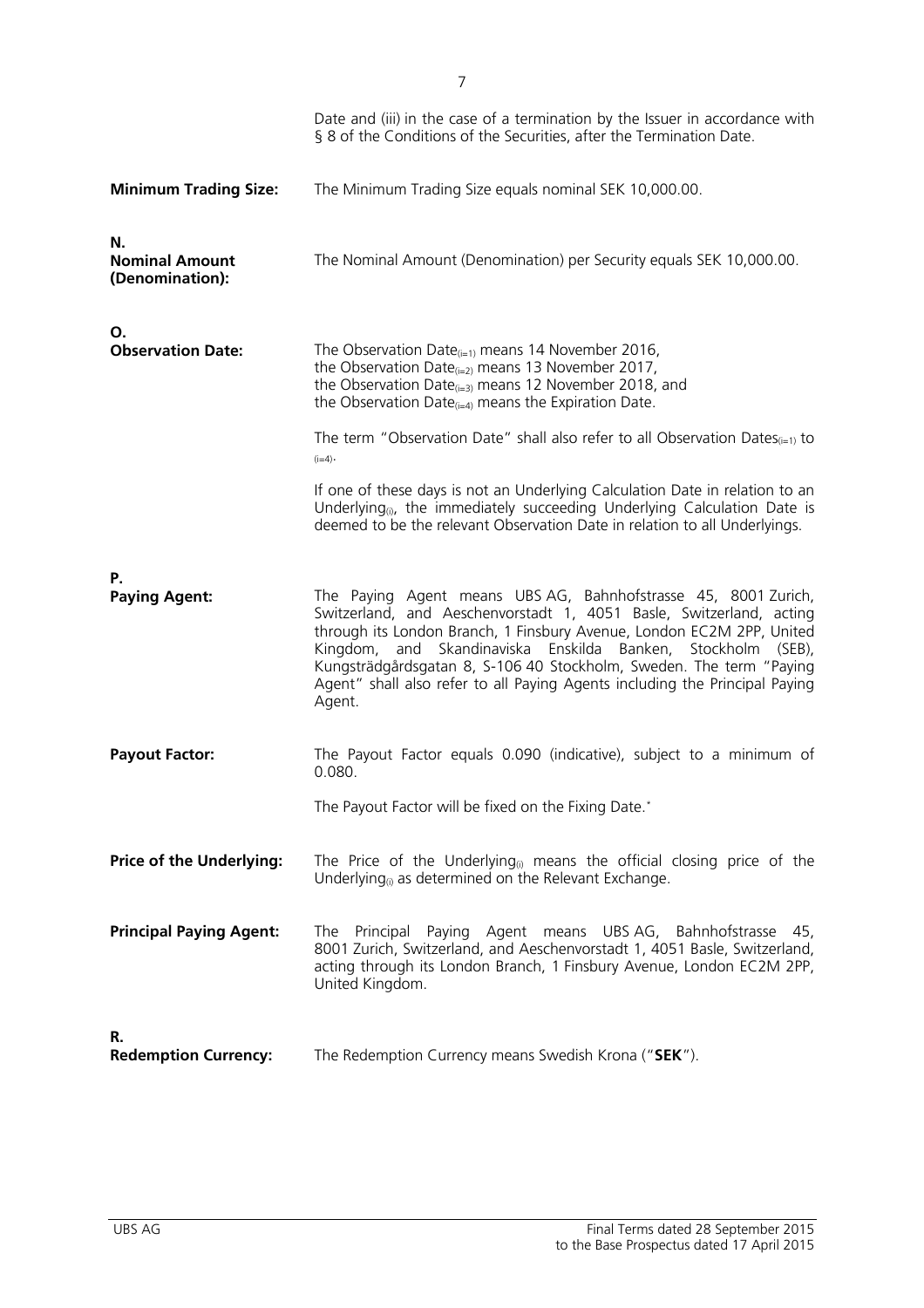| <b>Reference Level:</b>                                              | The Reference Level <sub>(i)</sub> of the Underlying <sub>(i)</sub> equals the Price of the<br>Underlying <sub>(i)</sub> at the Fixing Time on the Fixing Date.                                                  |  |  |  |  |  |  |
|----------------------------------------------------------------------|------------------------------------------------------------------------------------------------------------------------------------------------------------------------------------------------------------------|--|--|--|--|--|--|
|                                                                      | The term "Reference Level" shall also refer to all Reference Levels <sub>(i=1)</sub> to $_{(i=4)}$ .                                                                                                             |  |  |  |  |  |  |
|                                                                      | The Reference Level will be fixed at the Fixing Time on the Fixing Date.*                                                                                                                                        |  |  |  |  |  |  |
| <b>Relevant Exchange:</b>                                            | The Relevant Exchange means Nasdag Stockholm.                                                                                                                                                                    |  |  |  |  |  |  |
| <b>Relevant</b><br><b>Futures</b><br>and<br><b>Options Exchange:</b> | The Relevant Futures and Options Exchange means the futures and options<br>exchange(s), on which futures and option contracts on the Underlying are<br>primarily traded, as determined by the Calculation Agent. |  |  |  |  |  |  |
| <b>Relevant Underlying:</b>                                          | The Relevant Underlying means the Underlying <sub>(i)</sub> with the <b>lowest</b><br>performance with respect to the Settlement Price in relation to the<br>Reference Level.                                    |  |  |  |  |  |  |

# S.<br>Securities:

Securities means the UBS Express Certificates issued by the Issuer in the Aggregate Nominal Amount and with the Denomination of the Nominal Amount per Security with the following product features:

| Participation Factor:           | Not Applicable |
|---------------------------------|----------------|
| Leverage Factor:                | Not Applicable |
| Multiplier:                     | Not Applicable |
| Multiplication Factor:          | Not Applicable |
| Reverse Structure:              | Not Applicable |
| Express Structure:              | Applicable     |
| Thresholds, Barriers or Levels: | Applicable     |
| Maximum Amount:                 | Not Applicable |
| Relevant Underlying:            | Applicable     |
| Physical Delivery:              | Not Applicable |
| <b>Automatic Termination:</b>   | Not Applicable |
| Currency Conversion:            | Not Applicable |
| Capital Protection:             | Not Applicable |
| No predefined term:             | Not Applicable |
| Time-lagged Valuation:          | Not Applicable |
| Minimum Exercise Size:          | Not Applicable |
| Securityholder's Termination    | Not Applicable |
| Right:                          |                |
| Quanto:                         | Not Applicable |
| Consideration of Components:    | Not Applicable |
| Individual Determination:       | Applicable     |
| Collective Determination:       | Not Applicable |

The Securities are being issued in uncertificated and dematerialised form to be registered in book-entry form at the Clearing System (also the "**Swedish Securities**") and will not be represented by definitive securities.

**Settlement Cycle:** The Settlement Cycle means the number of business days following a trade in the Underlying on the Relevant Exchange in which settlement will customarily occur according to the rules of the Relevant Exchange.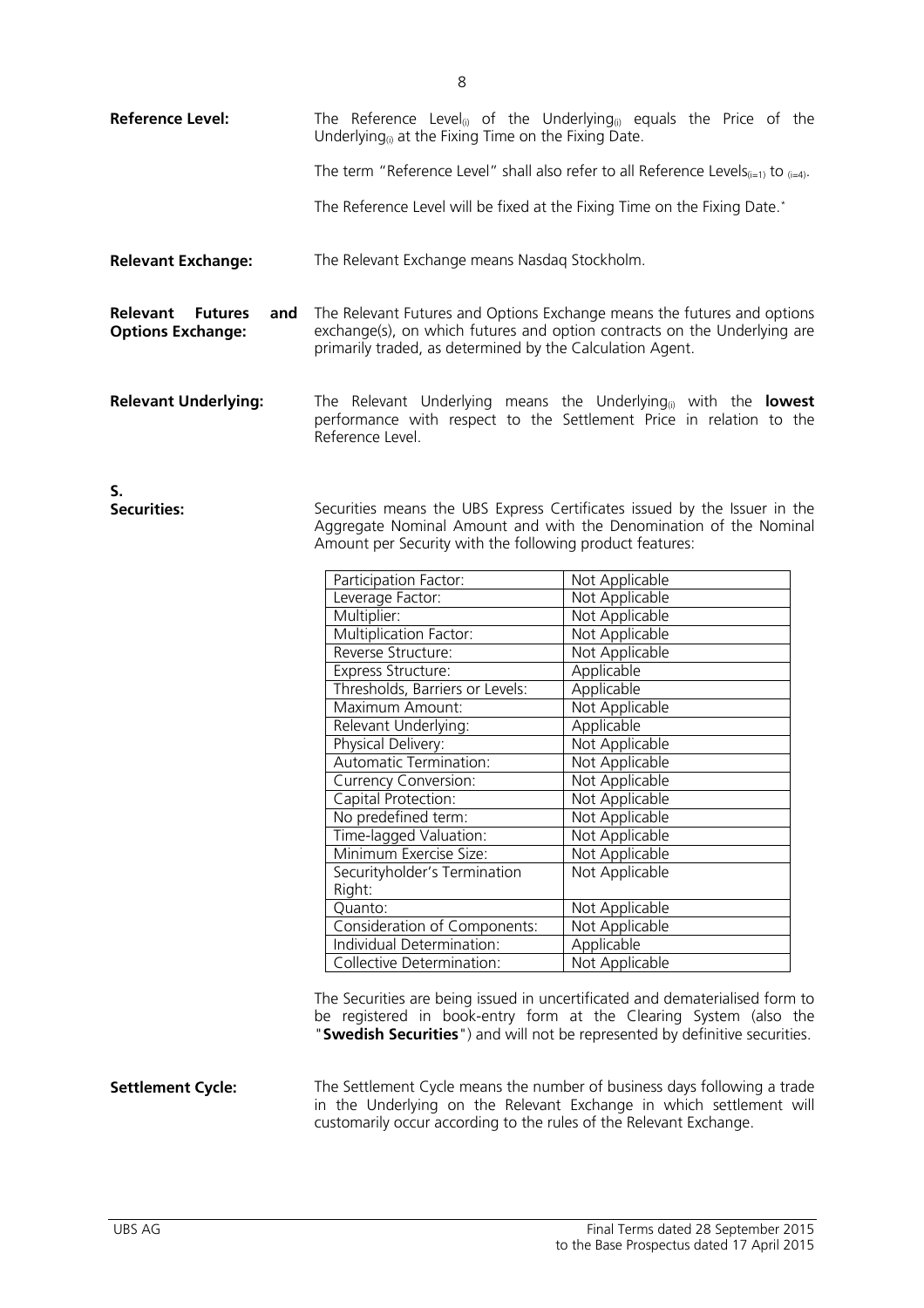| <b>Settlement Price:</b>               | The Settlement Price of the Underlying <sub>(i)</sub> equals the Price of the Underlying <sub>(i)</sub><br>on the Valuation Date at the Valuation Time.                                                                                                                                                                                                                                                                                                                                                                                                                                                   |  |  |  |
|----------------------------------------|-----------------------------------------------------------------------------------------------------------------------------------------------------------------------------------------------------------------------------------------------------------------------------------------------------------------------------------------------------------------------------------------------------------------------------------------------------------------------------------------------------------------------------------------------------------------------------------------------------------|--|--|--|
| Strike:                                | The Strike <sub>(i)</sub> of the Underlying <sub>(i)</sub> equals 90 % of the Reference Level of the<br>Underlying $_{(i)}$ .                                                                                                                                                                                                                                                                                                                                                                                                                                                                             |  |  |  |
|                                        | The term "Strike" shall also refer to all Strikes $_{(i=1)}$ to $_{(i=4)}$ .                                                                                                                                                                                                                                                                                                                                                                                                                                                                                                                              |  |  |  |
|                                        | The Strike will be fixed at the Fixing Time on the Fixing Date.*                                                                                                                                                                                                                                                                                                                                                                                                                                                                                                                                          |  |  |  |
| Т.<br><b>Term of the Securities:</b>   | The Term of the Securities means the period commencing on the Issue<br>Date and ending on the Expiration Date at the Valuation Time.                                                                                                                                                                                                                                                                                                                                                                                                                                                                      |  |  |  |
| <b>Termination Amount:</b>             | The Termination Amount equals an amount in the Redemption Currency,<br>which is determined by the Calculation Agent at its reasonable discretion<br>and considering the then prevailing Price of the Underlying as the fair<br>market price of a Security at the occurrence of the termination of the<br>Securities.                                                                                                                                                                                                                                                                                      |  |  |  |
| U.<br><b>Underlyings:</b>              | Underlying $(i=1)$<br>AstraZeneca PLC<br>The<br>equals<br>the<br>share<br>of<br>(ISIN GB0009895292, Bloomberg: AZN SS),<br>Underlying <sub><math>(i=2)</math></sub> equals the share of<br>Aktiebolaget<br>Electrolux<br>the<br>(ISIN SE0000103814, Bloomberg: ELUXB SS),<br>the Underlying $_{(i=3)}$ equals the share of Swedbank AB (ISIN SE0000242455,<br>Bloomberg: SWEDA SS), and<br>the Underlying <sub><math>(i=4)</math></sub> equals the share of Boliden AB (ISIN SE0000869646,<br>Bloomberg: BOL SS).<br>The term "Underlying" shall also refer to all Underlyings $_{(i=1)}$ to $_{(i=4)}$ . |  |  |  |
| <b>Underlying Calculation</b><br>Date: | The Underlying Calculation Date means each day, on which the Relevant<br>Exchange is open for trading and the Price of the Underlying is determined<br>in accordance with the relevant rules.                                                                                                                                                                                                                                                                                                                                                                                                             |  |  |  |
| V.<br><b>Valuation Date:</b>           | The Valuation Date means the Expiration Date.<br>If this day is not an Underlying Calculation Date in relation to an<br>Underlying <sub>(i)</sub> , the immediately succeeding Underlying Calculation Date is<br>deemed to be the relevant Valuation Date in relation to all Underlyings.                                                                                                                                                                                                                                                                                                                 |  |  |  |
| <b>Valuation Time:</b>                 | The Valuation Time equals the time of official determination of the closing<br>price of the respective Underlying <sub>(i)</sub> .                                                                                                                                                                                                                                                                                                                                                                                                                                                                        |  |  |  |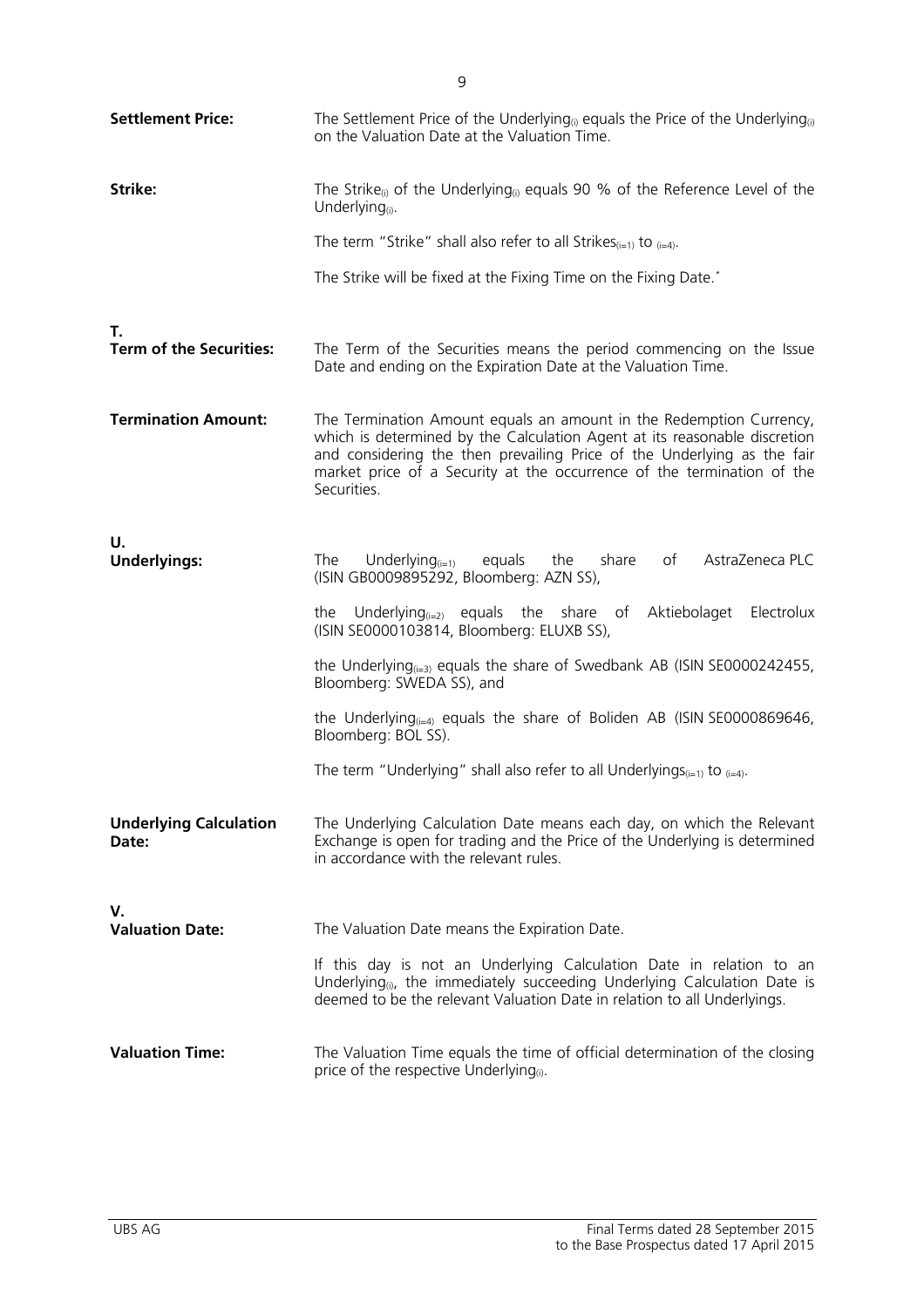### **Part 2: Product Terms: Special Conditions of the Securities**

### **§ 1 Security Right**

### **(1) Security Right of the Securityholders**

The Issuer hereby warrants to the Securityholder (§ 4 (2)) of each (1) Security relating to the Price of the Underlyings in accordance with these Conditions that such Securityholder shall have the following right (the "**Security Right**"):

(a) If the Price of **all** Underlyings<sub>(i)</sub> on any of the Observation Dates, which is not also the Expiration Date, is **equal to or higher than the respective Strike**<sub>(i)</sub>, the Securities will expire on such Observation Date<sub>(i)</sub> (the "**Early Expiration Date**") and the Securityholder is entitled to receive the Settlement Amount (as defined below) commercially rounded to two decimal places (the "**Redemption Amount**").

The "**Settlement Amount**" will be calculated in accordance with the following formula:

Nominal Amount + (Nominal Amount x Payout Factor)

- (b) If the Securities did not expire early in accordance with paragraph (a) and if on any Observation Date(i), which is not also the Expiration Date, the Price of **at least one**  Underlying<sub>(i)</sub> is **lower than the respective Strike**<sub>(i)</sub> the Securityholder is entitled to receive an Additional Amount (the "**Additional Amount**") which is equal to the Nominal Amount **multiplied** by the Payout Factor. Such Additional Amount shall be paid ten Banking Days after the relevant Observation Date<sub>(i)</sub>. The provisions of these Conditions relating to the payment of the Redemption Amount shall apply *mutatis mutandis* to such payment.
- (c) If the Securities did not expire early on any of the previous Observation Dates in accordance with paragraph (a) and if the Settlement Price of **all** Underlyings<sub>(i)</sub> is **equal to or higher than the respective Loss Threshold**<sub>(i)</sub>, the Securityholder is entitled to receive the Settlement Amount (as defined below) commercially rounded to two decimal places (the "**Redemption Amount**").

The "**Settlement Amount**" will be calculated in accordance with the following formula:

#### Nominal Amount + (Nominal Amount x Payout Factor)

(d) If the Securities did not expire early on any of the previous Observation Dates in accordance with paragraph (a) and if the Settlement Price of **at least one** Underlying<sub>(a)</sub> is **lower than the respective Loss Threshold**<sup>6</sup>, the Securityholder is entitled to receive the Settlement Amount (as defined below) commercially rounded to two decimal places (the "**Redemption Amount**").

The "**Settlement Amount**" will be calculated in accordance with the following formula:

$$
Normal Amount x \left( \frac{Settlement Price of the Relevant Underlying}{ReferenceLevel of the Relevant Underlying} + Payout Factor \right)
$$

# **(2) Determinations and Calculations in connection with the Security Right**

Any determination and calculation in connection with the Security Right, in particular the calculation of the Redemption Amount, will be made by the Calculation Agent (§ 12). Determinations and calculations made in this respect by the Calculation Agent shall (save in the case of manifest error) be final, conclusive and binding on the Issuer and the Securityholders.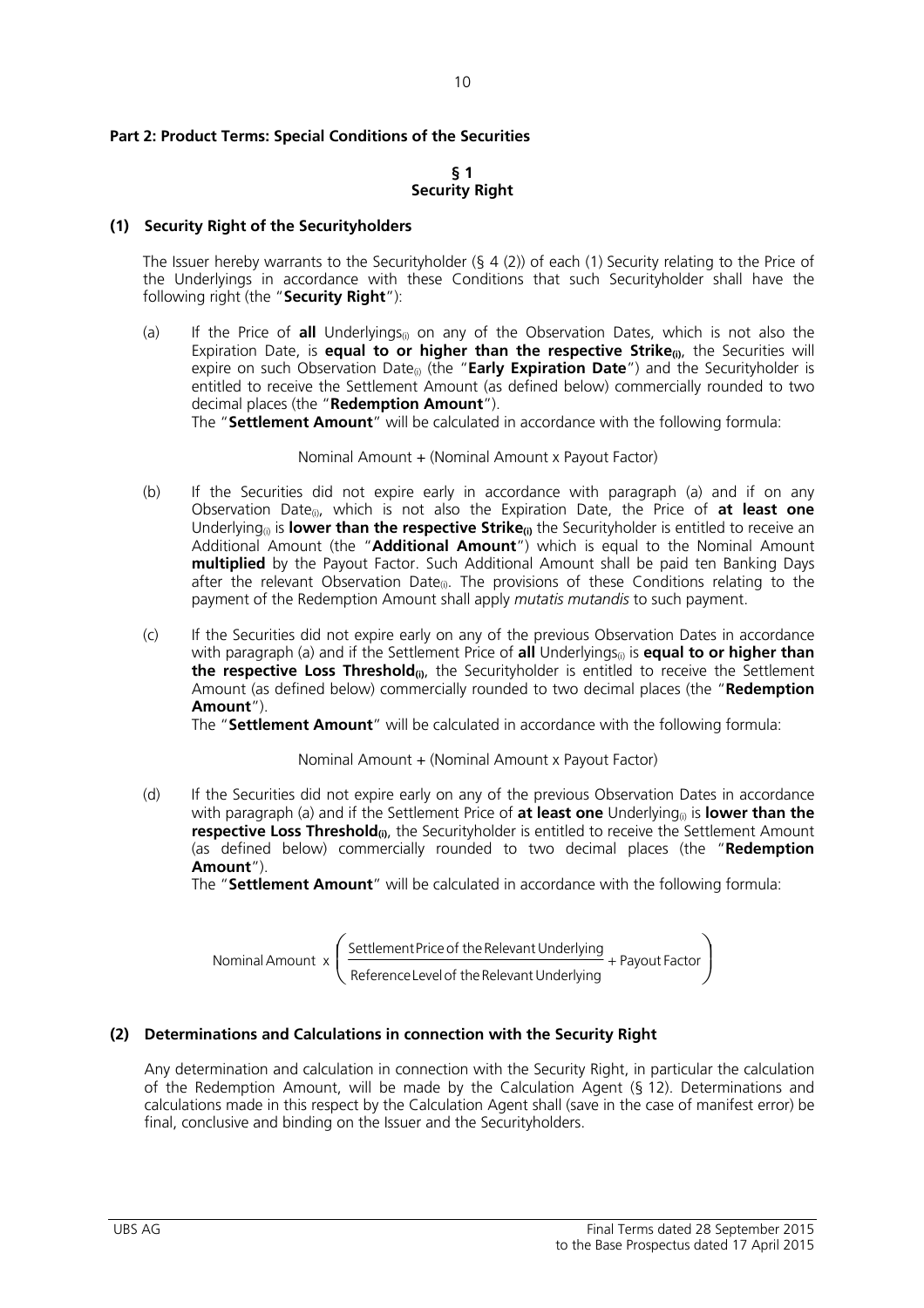# 11

# **§ 2**

(*Intentionally left blank*)

# **§ 3**

(*Intentionally left blank*)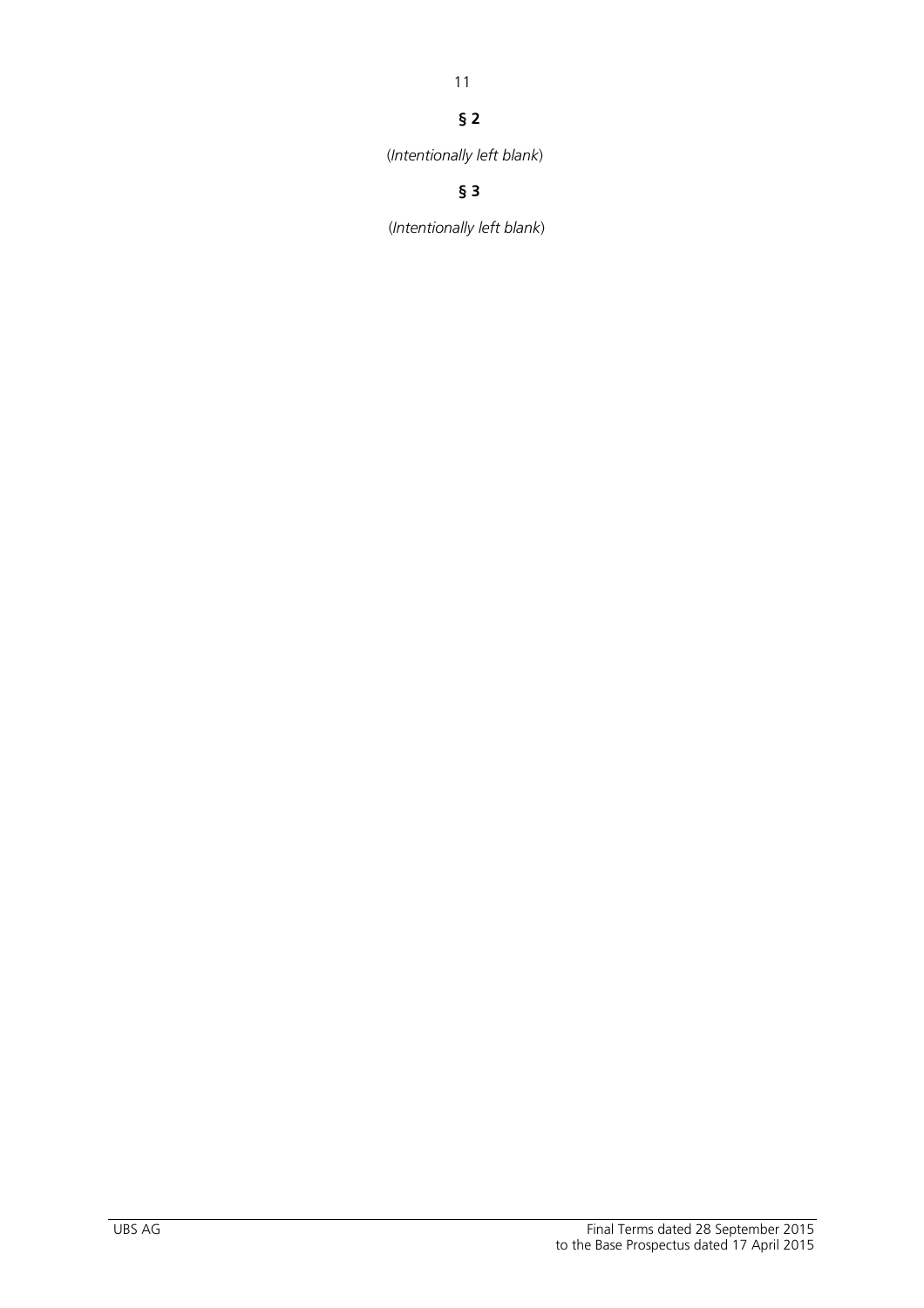**PART B – OFFERING AND SALE** 

 $\overline{\phantom{a}}$ 

| I. Offering for Sale and Issue Price                    |                                                                                                                                                                                                                                                                                                                                                                                                                    |  |  |  |
|---------------------------------------------------------|--------------------------------------------------------------------------------------------------------------------------------------------------------------------------------------------------------------------------------------------------------------------------------------------------------------------------------------------------------------------------------------------------------------------|--|--|--|
| <b>Offering for Sale and Issue Price:</b>               | The UBS Express Certificates (the "Securities", and each a<br>"Security") are issued by the Issuer in the Aggregate Nominal<br>Amount and with the Denomination of the Nominal Amount<br>per Security.                                                                                                                                                                                                             |  |  |  |
|                                                         | It has been agreed that, on or after the respective Issue Date of<br>the Securities, the Manager may purchase Securities and shall<br>place the Securities for sale at the Issue Price under terms<br>subject to change in the Public Offer Jurisdictions (as defined in<br>"VI. Consent to Use of Prospectus" below).                                                                                             |  |  |  |
|                                                         | The Issue Price was fixed at the Start of the public offer of the<br>Securities (as defined in "II. Subscription, Purchase and Delivery<br>of the Securities" below). After closing of the Subscription<br>Period (as defined in "II. Subscription, Purchase and Delivery of<br>the Securities" below) the selling price will then be adjusted on<br>a continual basis to reflect the prevailing market situation. |  |  |  |
|                                                         | The Manager shall be responsible for coordinating the entire<br>Securities offering.                                                                                                                                                                                                                                                                                                                               |  |  |  |
| <b>Aggregate Nominal Amount:</b>                        | The Aggregate Nominal Amount equals SEK 30,000,000.00<br>(indicative).                                                                                                                                                                                                                                                                                                                                             |  |  |  |
|                                                         | The Aggregate Nominal Amount will be fixed at the end of the<br>Subscription Period.                                                                                                                                                                                                                                                                                                                               |  |  |  |
| <b>Issue Date:</b>                                      | The Issue Date means 20 November 2015.                                                                                                                                                                                                                                                                                                                                                                             |  |  |  |
|                                                         | In the case of abbreviation or extension of the Subscription<br>Period the Issue Date may be changed accordingly.                                                                                                                                                                                                                                                                                                  |  |  |  |
| <b>Issue Price:</b>                                     | The Issue Price equals 100 % of the Nominal Amount.                                                                                                                                                                                                                                                                                                                                                                |  |  |  |
| <b>Manager:</b>                                         | The Manager means UBS Limited, 1 Finsbury Avenue, London<br>EC2M 2PP, United Kingdom.                                                                                                                                                                                                                                                                                                                              |  |  |  |
| Type and form of the Securities:                        | Certificates                                                                                                                                                                                                                                                                                                                                                                                                       |  |  |  |
| <b>Clearing system:</b>                                 | Euroclear Sweden AB, Klarabergsviadukten 63, S-111 64<br>Stockholm, Sweden.                                                                                                                                                                                                                                                                                                                                        |  |  |  |
| Security identification number(s)<br>of the Securities: | ISIN: SE0007577655<br>Valor: 29747223                                                                                                                                                                                                                                                                                                                                                                              |  |  |  |
| <b>Currency:</b>                                        | The currency of the Securities is Swedish Krona ("SEK").                                                                                                                                                                                                                                                                                                                                                           |  |  |  |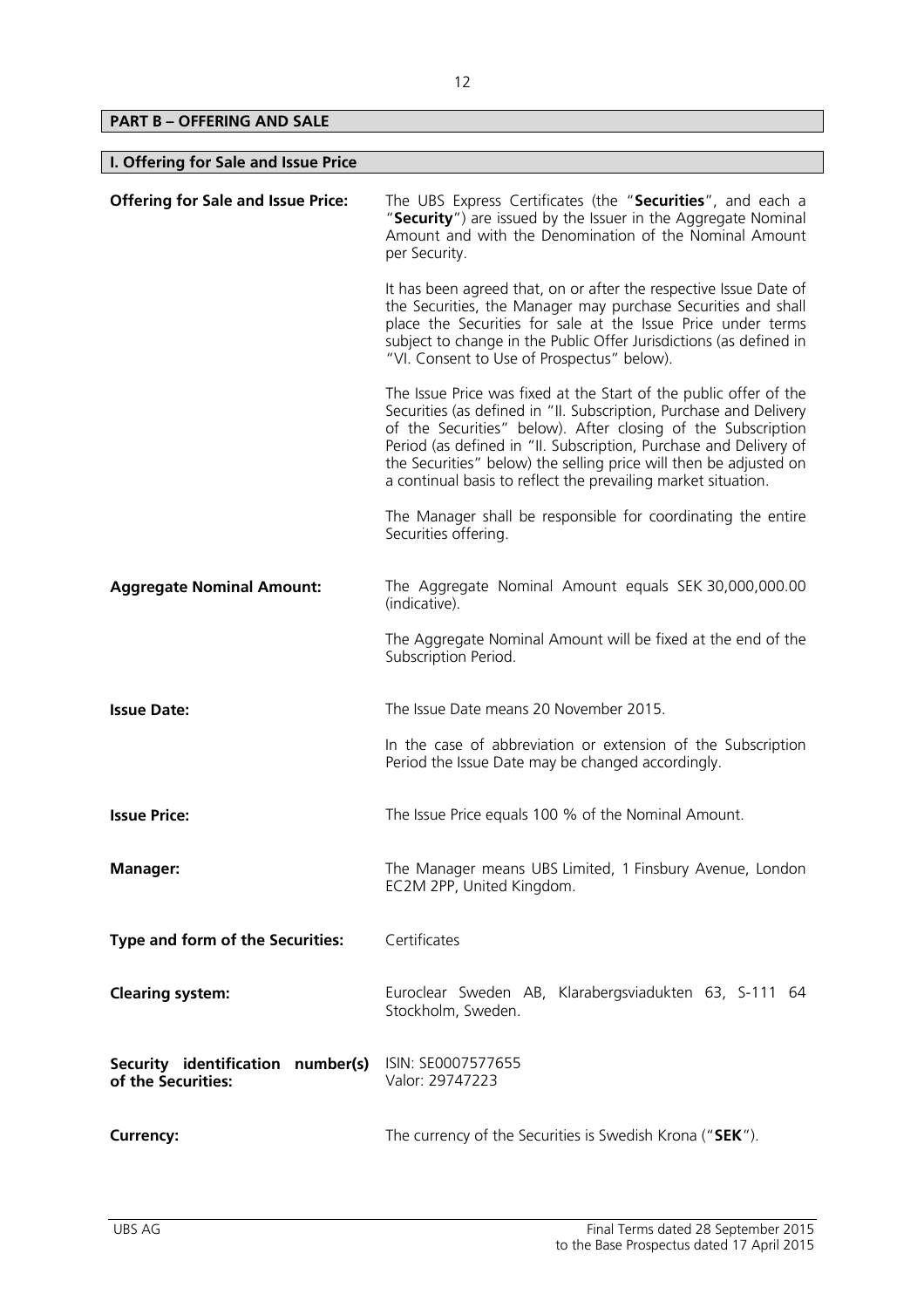| <b>Conflicting Interests:</b>                                                 | As far as the Issuer is aware, no person involved in the issue<br>and offer and listing of the Securities has an interest material<br>to the issue and offer and listing of the Securities.                                                                                                                             |  |  |  |
|-------------------------------------------------------------------------------|-------------------------------------------------------------------------------------------------------------------------------------------------------------------------------------------------------------------------------------------------------------------------------------------------------------------------|--|--|--|
| II. Subscription, Purchase and Delivery of the Securities                     |                                                                                                                                                                                                                                                                                                                         |  |  |  |
| Subscription,<br><b>Purchase</b><br>and<br><b>Delivery of the Securities:</b> | The Securities may be subscribed from the Manager during<br>normal banking hours during the Subscription Period. The Issue<br>Price per Security is payable on the Initial Payment Date.                                                                                                                                |  |  |  |
|                                                                               | The Issuer reserves the right to earlier close or to extend the<br>Subscription Period if market conditions so require.                                                                                                                                                                                                 |  |  |  |
|                                                                               | After the Initial Payment Date, the appropriate number of<br>Securities shall be credited to the investor's account in<br>accordance with the rules of the corresponding Clearing System.<br>If the Subscription Period is shortened or extended, the Initial<br>Payment Date may also be brought forward or postponed. |  |  |  |
| <b>Subscription Period:</b>                                                   | 28 September 2015 until 6 November 2015 (17:30 hrs local<br>time Stockholm)                                                                                                                                                                                                                                             |  |  |  |
|                                                                               | The Issuer reserves the right to earlier close or to extend the<br>Subscription Period by giving notice to the investors if market<br>conditions so require.                                                                                                                                                            |  |  |  |
| Start of the public offer of the<br><b>Securities:</b>                        | 28 September 2015 in Sweden                                                                                                                                                                                                                                                                                             |  |  |  |
| <b>Initial Payment Date:</b>                                                  | The Initial Payment Date means 20 November 2015.                                                                                                                                                                                                                                                                        |  |  |  |
|                                                                               | In the case of abbreviation or extension of the Subscription<br>Period the Initial Payment Date may be changed accordingly.                                                                                                                                                                                             |  |  |  |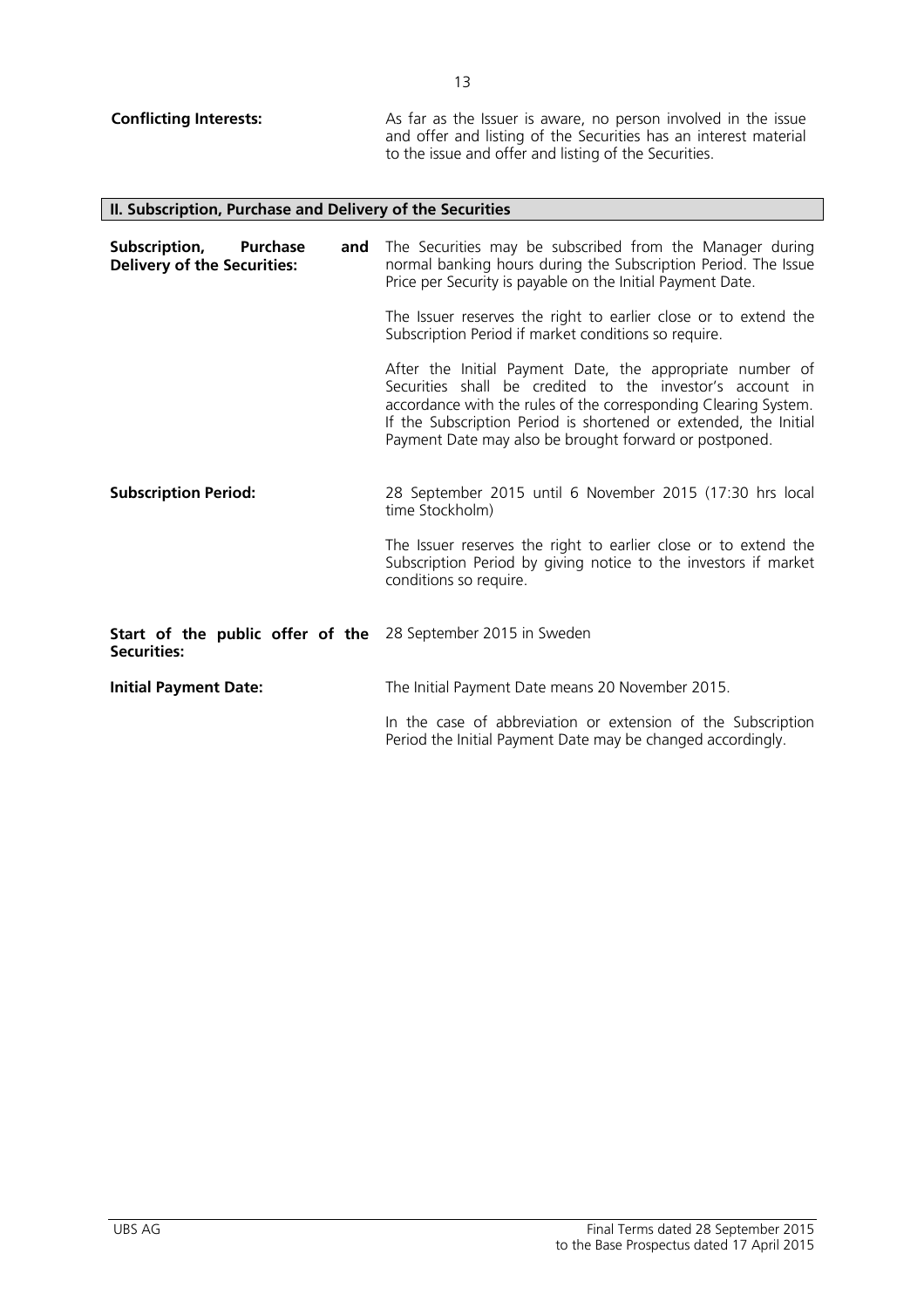# **PART C – OTHER INFORMATION**

| I. Applicable specific risks      |                                                                                                                                                                                                                                                      |  |  |  |
|-----------------------------------|------------------------------------------------------------------------------------------------------------------------------------------------------------------------------------------------------------------------------------------------------|--|--|--|
| <b>Applicable specific risks:</b> | In particular the specific risk factors, which are described in the<br>Base Prospectus under the heading "Security specific Risks" and<br>"Underlying specific Risks" related to the following product<br>features are applicable to the Securities: |  |  |  |
|                                   | " risks related to Securities linked to an <b>Underlying</b> "                                                                                                                                                                                       |  |  |  |
|                                   | "product feature "Express Structure""                                                                                                                                                                                                                |  |  |  |
|                                   | "product feature "Thresholds, Barriers or Levels""                                                                                                                                                                                                   |  |  |  |
|                                   | "product feature "Relevant Underlying""                                                                                                                                                                                                              |  |  |  |
|                                   | "product feature "Securityholder's Termination Right" does<br>not apply"                                                                                                                                                                             |  |  |  |
|                                   | "risks related to a <b>share</b> as the Underlying"                                                                                                                                                                                                  |  |  |  |
|                                   |                                                                                                                                                                                                                                                      |  |  |  |
| <b>II. Listing and Trading</b>    |                                                                                                                                                                                                                                                      |  |  |  |
| <b>Listing and Trading</b>        | The Issuer intends to apply for listing of the Securities on Nasdaq<br>Stockholm (the "Security Exchange").                                                                                                                                          |  |  |  |

| III. Commissions paid by the Issuer                                                                            |  |
|----------------------------------------------------------------------------------------------------------------|--|
| Administration of the state for the control of the second state of the second state of the second state of the |  |

| <b>Commissions paid by the Issuer</b> |  |  |  |
|---------------------------------------|--|--|--|
|                                       |  |  |  |

| (i)   | Underwriting<br>and/or<br>placing fee: | Not Applicable                                |
|-------|----------------------------------------|-----------------------------------------------|
| (ii)  | Selling commission:                    | Not Applicable                                |
| (iii) | <b>Listing Commission:</b>             | Not Applicable                                |
| (iv)  | Other:                                 | Fee of up to 1 % per annum, all paid upfront. |

### **IV. Any interests, including conflicting ones, of natural and legal persons involved that is material to the issue/offer of the Securities**

Any interests, **conflicting ones, of natural and**  offer and listing of the Securities has an interest material to the legal persons involved that is lissue and offer and listing of the Securities. **material to the issue/offer of the Securities:**  including As far as the Issuer is aware, no person involved in the issue and

### **V. Rating**

**Ratings: Ratings:** The Securities have not been rated.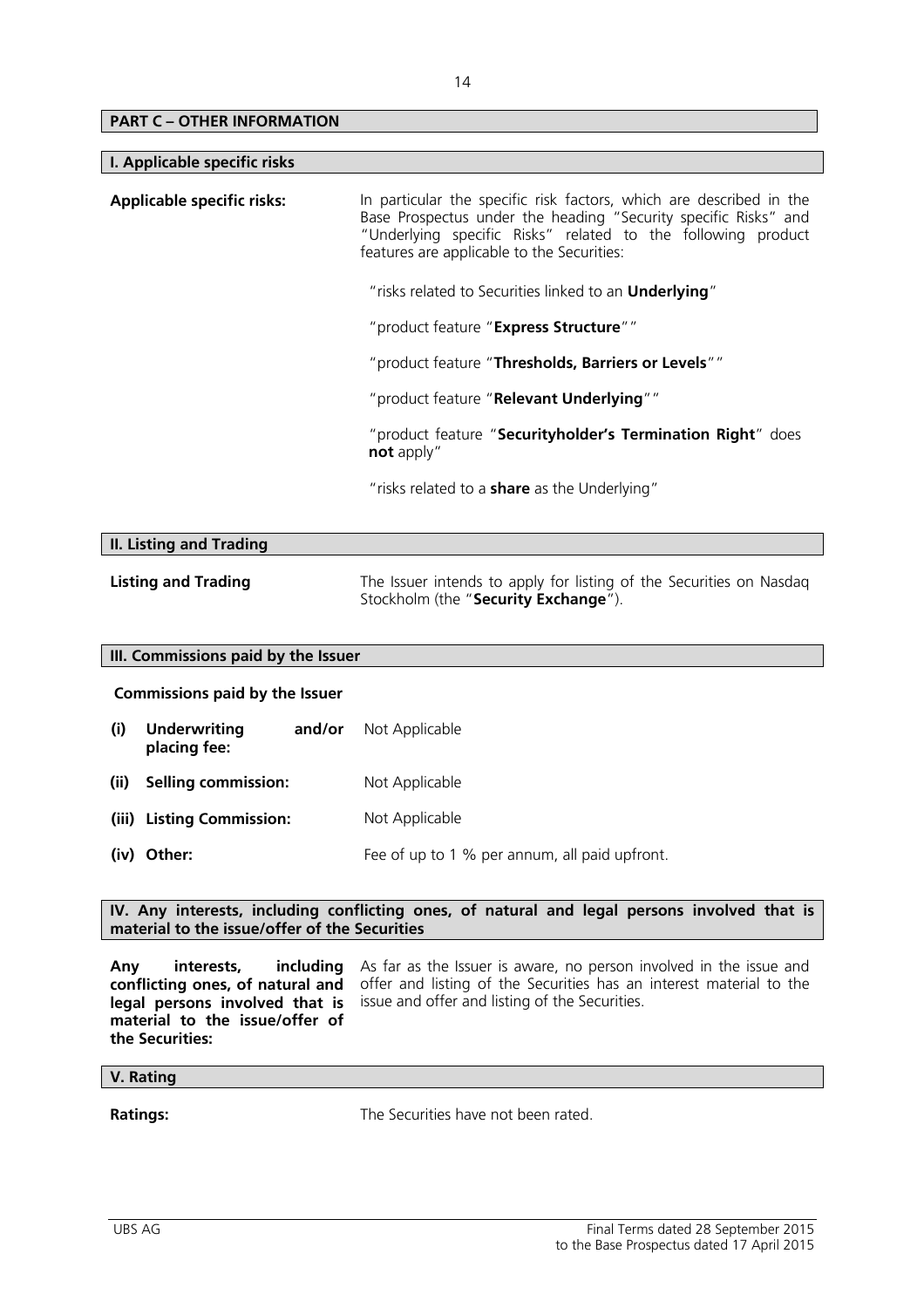### **VI. Consent to Use of Prospectus**

The Issuer consents to the use of the Base Prospectus together with the relevant Final Terms in connection with a public offer of the Securities (a "**Public Offer**") by any financial intermediary (each an "**Authorised Offeror**") which is authorised to make such offers under the Markets in Financial Instruments Directive (Directive 2004/39/EC).

| <b>Additional conditions:</b>                                                      | (a)           | the relevant Public Offer must occur during the Offer<br>Period specified below;                                                                                                                                                                                                                                                     |
|------------------------------------------------------------------------------------|---------------|--------------------------------------------------------------------------------------------------------------------------------------------------------------------------------------------------------------------------------------------------------------------------------------------------------------------------------------|
|                                                                                    | (b)           | the relevant Public Offer may only be made in a Public<br>Offer Jurisdiction specified below;                                                                                                                                                                                                                                        |
|                                                                                    | (c)           | the relevant Authorised Offeror must be authorised to<br>make such offers in the relevant Public Offer Jurisdiction<br>under the Markets in Financial Instruments Directive<br>(Directive 2004/39/EC) and if any Authorised Offeror<br>ceases to be so authorised then the above consent of the<br>Issuer shall thereupon terminate; |
|                                                                                    | (d)           | any Authorised Offeror which is not a Manager must<br>comply with the restrictions set out in "Subscription and<br>Sale" as if it were a Manager.                                                                                                                                                                                    |
| <b>Offer Period:</b>                                                               |               | Subscription Period (as defined in "II. Subscription, Purchase and<br>Delivery of the Securities" above)                                                                                                                                                                                                                             |
| <b>Public Offer Jurisdiction:</b>                                                  | Sweden        |                                                                                                                                                                                                                                                                                                                                      |
| <b>VII. Indication of Yield</b>                                                    |               |                                                                                                                                                                                                                                                                                                                                      |
| Yield:                                                                             |               | Not Applicable                                                                                                                                                                                                                                                                                                                       |
|                                                                                    |               |                                                                                                                                                                                                                                                                                                                                      |
| <b>VIII. Other information about the Securities</b>                                |               |                                                                                                                                                                                                                                                                                                                                      |
| <b>Authorisation:</b>                                                              |               | The issuance of Securities under the Base Prospectus from time to<br>time has been authorised by applicable corporate authorisations.                                                                                                                                                                                                |
| Procedure for redemption of<br><b>Securities:</b>                                  | Terms.        | As specified in $\S$ 1 of the Conditions of the Securities Part 2:<br>Product Terms: Special Conditions of the Securities of these Final                                                                                                                                                                                             |
| the Underlyings:                                                                   | time to time. | <b>Disturbing events that affect</b> As specified in § 11 of the General Conditions of the Securities of<br>the Base Prospectus dated 17 April 2015, as supplemented from                                                                                                                                                            |
| Adjustment rules for taking<br>into account events that affect<br>the Underlyings: | time to time. | As specified in § 6 (b) of the General Conditions of the Securities of<br>the Base Prospectus dated 17 April 2015, as supplemented from                                                                                                                                                                                              |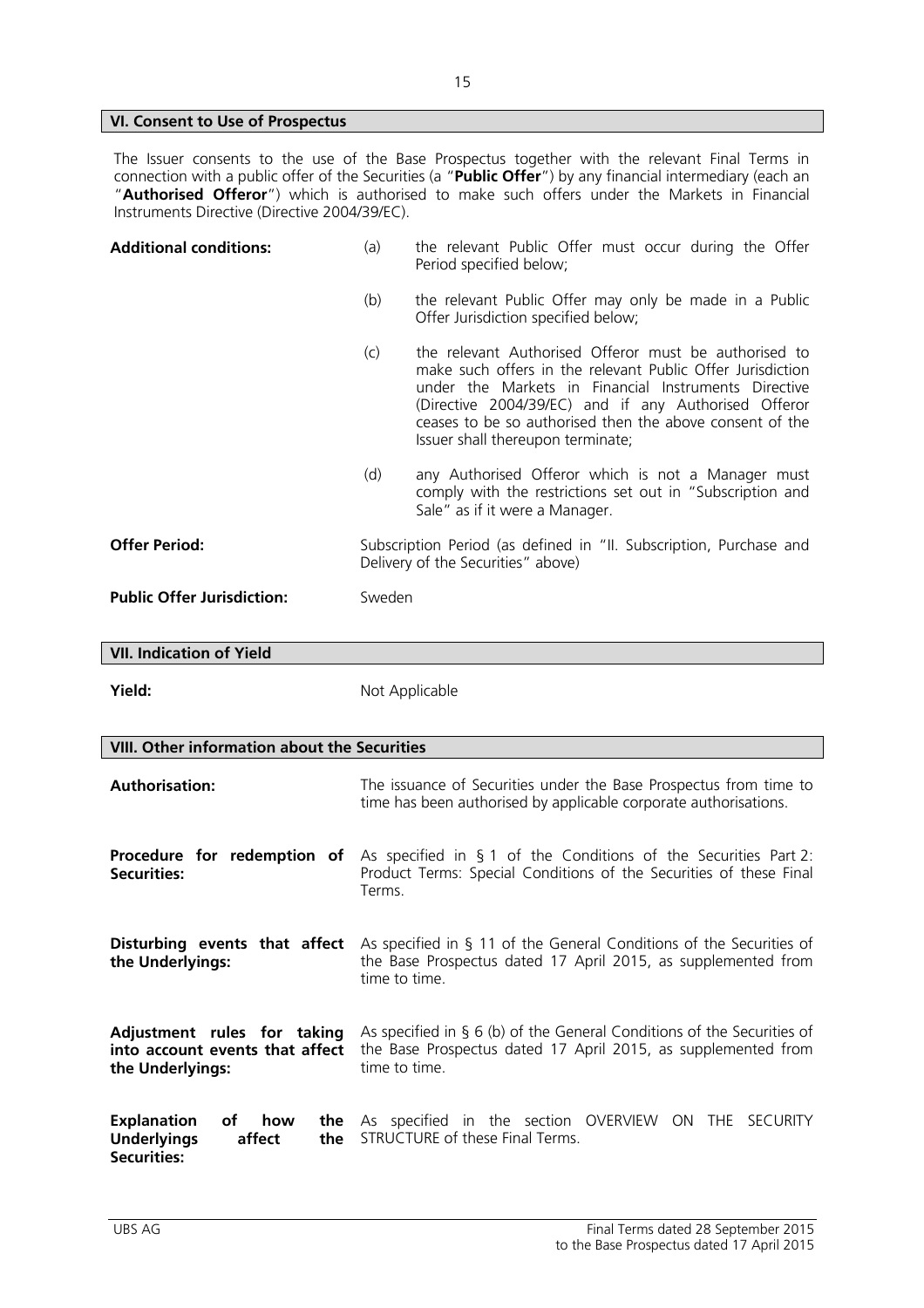Paying Agent: The Paying Agent means UBS AG, Bahnhofstrasse 45, 8001 Zurich, Switzerland, and Aeschenvorstadt 1, 4051 Basle, Switzerland, acting through its London Branch, 1 Finsbury Avenue, London EC2M 2PP, United Kingdom, and Skandinaviska Enskilda Banken, Stockholm (SEB), Kungsträdgårdsgatan 8, S-106 40 Stockholm, Sweden. The term "Paying Agent" shall also refer to all Paying Agents including the Principal Paying Agent. **Guarantor(s):** Not Applicable **Calculation Agent:** UBS AG, Bahnhofstrasse 45, 8001 Zurich, Switzerland, and Aeschenvorstadt 1, 4051 Basle, Switzerland, acting through its London Branch, 1 Finsbury Avenue, London EC2M 2PP, United Kingdom. **Information from third parties:** Where the Final Terms contain information obtained from third parties, such information was reproduced accurately, and to the best knowledge of the Issuer - as far as it is able to ascertain from information provided or published by such third party - no facts have been omitted which would render the reproduced information inaccurate or misleading. **Information after the Issue Date:** The Issuer does not intend to give information about the Securities after the Issue Date.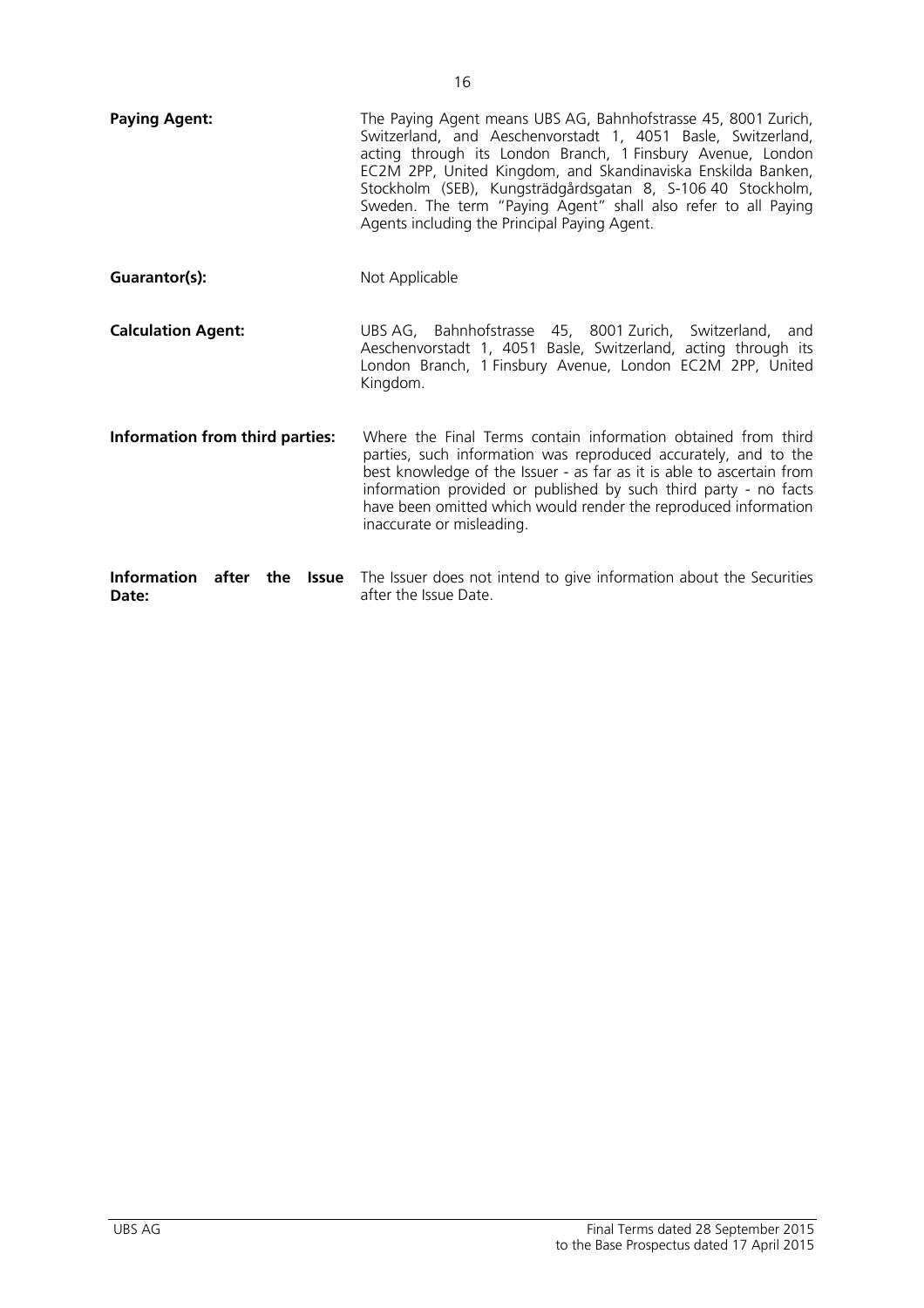# **PART D – COUNTRY SPECIFIC INFORMATION**

**Additional Paying Agent(s) (if any):**  Not Applicable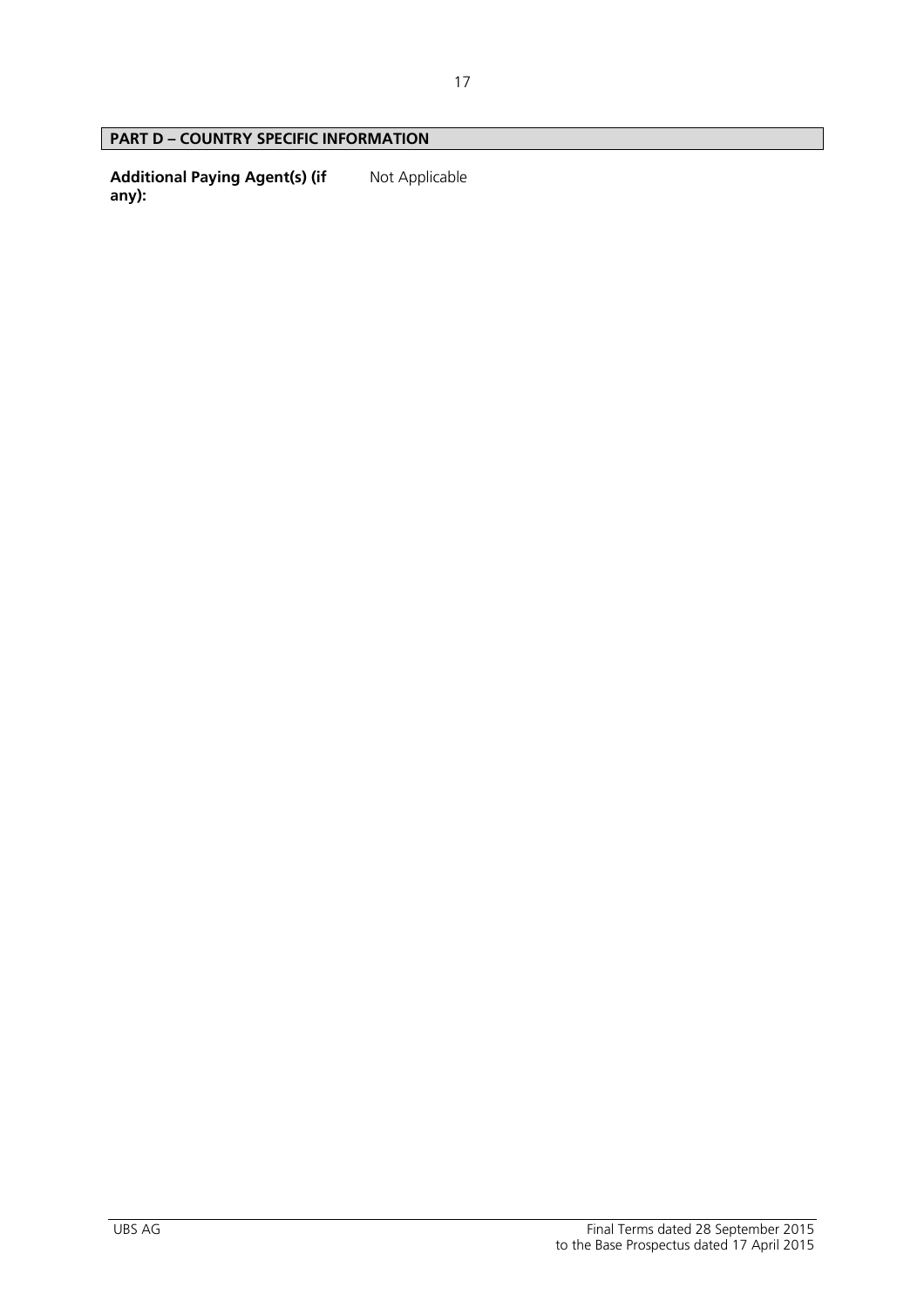### **PART E – INFORMATION ABOUT THE UNDERLYING**

### **AstraZeneca PLC (ISIN GB0009895292)**

AstraZeneca PLC is a holding company. The company, through its subsidiaries, researches, manufactures, and sells pharmaceutical and medical products. AstraZeneca PLC focuses its operations on eight therapeutic areas: Gastrointestinal, Oncology, Cardiovascular, Respiratory, Central Nervous System, Pain Control, Anaesthesia, and Infection.

18

Further information as well as information about the past and the further performance and the volatility of the Underlying can be obtained from the internet page www.astrazeneca.com.

### **Aktiebolaget Electrolux (ISIN SE0000103814)**

Aktiebolaget Electrolux manufactures home appliances and appliances for professional use. The company's products include refrigerators, dishwashers, washing machines, vacuum cleaners and cookers.

Further information as well as information about the past and the further performance and the volatility of the Underlying can be obtained from the internet page www.electroluxgroup.com.

#### **Swedbank AB (ISIN SE0000242455)**

Swedbank AB offers retail banking, asset management, financial, and other services. The bank attracts deposits and offers mortgage and other loans, credit and smart cards, lease financing, installment loans on equipment and recreational vehicles, securities trading, export and import services, insurance, and real estate brokerage services.

Further information as well as information about the past and the further performance and the volatility of the Underlying can be obtained from the internet page www.swedbank.com.

#### **Boliden AB (ISIN SE0000869646)**

Boliden AB mines, processes and sells metals and mineral products, primarily zinc and copper. Other products include gold, lead, silver, and sulfuric acid. The company has mining and milling operations in Europe, and smelting and refining operations in Sweden, Finland and Norway.

Further information as well as information about the past and the further performance and the volatility of the Underlying can be obtained from the internet page www.boliden.com.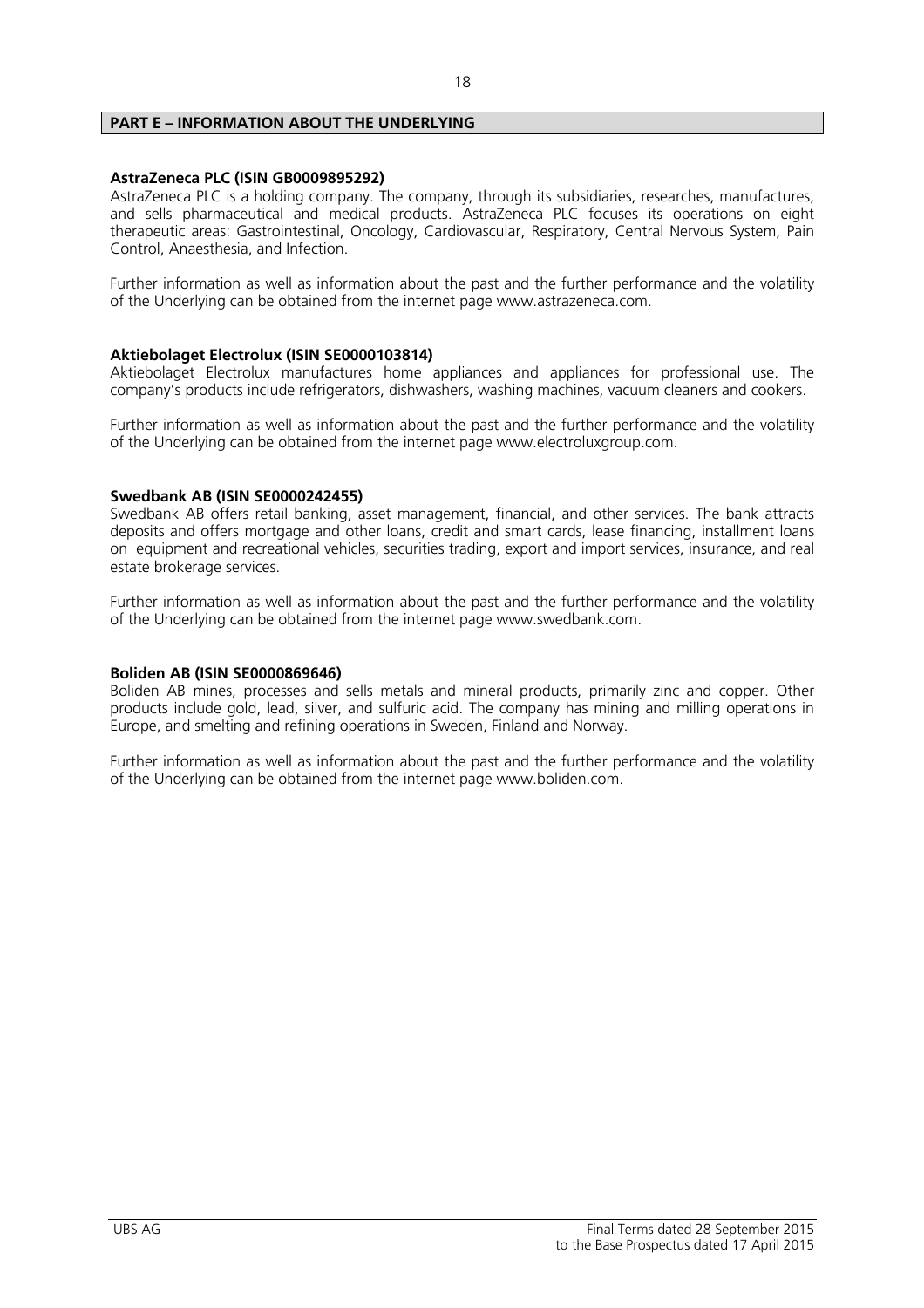## **ANNEX TO THE FINAL TERMS: ISSUE SPECIFIC SUMMARY**

*This summary relates to UBS Express Certificates described in the final terms (the "***Final Terms***") to which this summary is annexed. This summary contains that information from the summary set out in the Base Prospectus which is relevant to the Securities together with the relevant information from the Final Terms. Words and expressions defined in the Final Terms and the Base Prospectus have the same meanings in this summary.* 

Summaries are made up of disclosure requirements known as "Elements". These elements are numbered in Sections  $A - E(A.1 - E.7)$ .

This Summary contains all the Elements required to be included in a summary for this type of securities and Issuer. Because some Elements are not required to be addressed, there may be gaps in the numbering sequence of the Elements.

Even though an Element may be required to be inserted in the summary because of the type of securities and Issuer, it is possible that no relevant information can be given regarding the Element. In this case a short description of the Element is included in the summary with the mention of "not applicable".

| <b>Element</b> | <b>Section A - Introduction and warnings</b> |                                                                                                                                                                                                                                                                                                                                                                                                     |  |  |
|----------------|----------------------------------------------|-----------------------------------------------------------------------------------------------------------------------------------------------------------------------------------------------------------------------------------------------------------------------------------------------------------------------------------------------------------------------------------------------------|--|--|
| A.1            | <b>Warning.</b>                              | This Summary should be read as an introduction to the Base<br>Prospectus. Any decision to invest in the Securities should be based<br>on consideration of the Base Prospectus as a whole by the investor.                                                                                                                                                                                           |  |  |
|                |                                              | Potential investors should be aware that where a claim relating to the<br>information contained in the Base Prospectus is brought before a court, the<br>plaintiff investor might, under the national legislation of the respective<br>European Economic Area member state, have to bear the costs of<br>translating the document before the legal proceedings are initiated.                       |  |  |
|                |                                              | UBS AG in its capacity as Issuer who is responsible for the summary<br>including the translation thereof can be held liable, but only if the summary<br>is misleading, inaccurate or inconsistent when read together with the other<br>parts of the Base Prospectus or it does not provide, when read together<br>with the other parts of the Base Prospectus, all required key information.        |  |  |
| A.2            | <b>Consent to use</b><br>of Prospectus.      | The Issuer consents to the use of the Base Prospectus together with the<br>relevant Final Terms in connection with a public offer of the Securities (a<br>"Public Offer") by any financial intermediary (each an "Authorised<br><b>Offeror</b> ") which is authorised to make such offers under the Markets in<br>Financial Instruments Directive (Directive 2004/39/EC) on the following<br>basis: |  |  |
|                |                                              | (a)<br>the relevant Public Offer must occur during the Subscription Period<br>(the "Offer Period");                                                                                                                                                                                                                                                                                                 |  |  |
|                |                                              | the relevant Public Offer may only be made in Sweden (the<br>(b)<br>"Public Offer Jurisdiction");                                                                                                                                                                                                                                                                                                   |  |  |
|                |                                              | the relevant Authorised Offeror must be authorised to make such<br>(c)<br>offers in the relevant Public Offer Jurisdiction under the Markets in<br>Financial Instruments Directive (Directive 2004/39/EC) and if any<br>Authorised Offeror ceases to be so authorised then the above<br>consent of the Issuer shall thereupon terminate;                                                            |  |  |
|                |                                              | (d)<br>any Authorised Offeror which is not a Manager must comply with<br>the restrictions set out in "Subscription and Sale" as if it were a<br>Manager.                                                                                                                                                                                                                                            |  |  |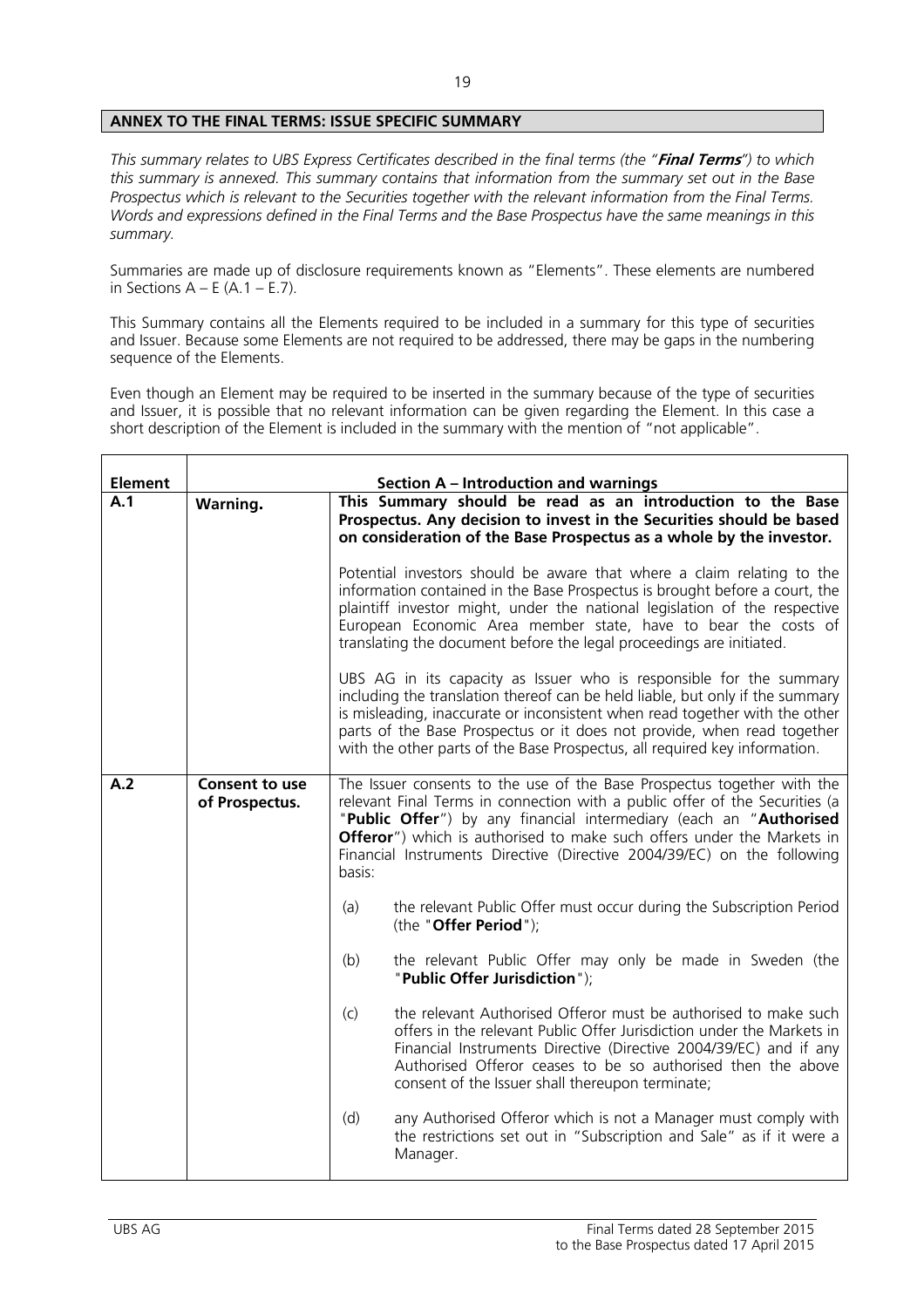| Authorised Offerors will provide information to investors on the<br>terms and conditions of the Public Offer of the Securities at the time<br>such Public Offer is made by the Authorised Offeror to the investor. |
|--------------------------------------------------------------------------------------------------------------------------------------------------------------------------------------------------------------------|
|                                                                                                                                                                                                                    |

| <b>Element</b> | <b>Section B - Issuer</b>                                                                                    |                                                                                                                                                                                                                                                                                                                                                                                                                                                                                                                                                                                                                                                                                                                                                                                                                                                                                                                                                                                                                                                                                        |  |
|----------------|--------------------------------------------------------------------------------------------------------------|----------------------------------------------------------------------------------------------------------------------------------------------------------------------------------------------------------------------------------------------------------------------------------------------------------------------------------------------------------------------------------------------------------------------------------------------------------------------------------------------------------------------------------------------------------------------------------------------------------------------------------------------------------------------------------------------------------------------------------------------------------------------------------------------------------------------------------------------------------------------------------------------------------------------------------------------------------------------------------------------------------------------------------------------------------------------------------------|--|
| B.1            | Legal<br>and<br>commercial name<br>of the issuer.                                                            | The legal and commercial name of the Issuer is UBS AG (the "Issuer" and<br>together with its subsidiaries "UBS AG (consolidated)", or "UBS AG<br>Group" and together with UBS Group AG, the holding company of UBS<br>AG, "UBS Group", "Group", "UBS"<br>or "UBS Group AG<br>(consolidated)").                                                                                                                                                                                                                                                                                                                                                                                                                                                                                                                                                                                                                                                                                                                                                                                         |  |
| B.2            | Domicile,<br>legal<br>legislation  <br>form,<br>country<br>and<br>of<br>incorporation<br>of I<br>the issuer. | The Issuer was incorporated under the name SBC AG on 28 February 1978<br>for an unlimited duration and entered in the Commercial Register of<br>Canton Basel-City on that day. On 8 December 1997, the company<br>changed its name to UBS AG. UBS AG in its present form was created on<br>29 June 1998 by the merger of Union Bank of Switzerland (founded 1862)<br>and Swiss Bank Corporation (founded 1872). UBS AG is entered in the<br>Commercial Registers of Canton Zurich and Canton Basel-City. The<br>registration number is CHE-101.329.561.                                                                                                                                                                                                                                                                                                                                                                                                                                                                                                                                |  |
|                |                                                                                                              | UBS AG is incorporated and domiciled in Switzerland and operates under<br>the Swiss Code of Obligations as an Aktiengesellschaft, a stock<br>corporation.                                                                                                                                                                                                                                                                                                                                                                                                                                                                                                                                                                                                                                                                                                                                                                                                                                                                                                                              |  |
|                |                                                                                                              | The addresses and telephone numbers of UBS AG's two registered offices<br>and principal places of business are: Bahnhofstrasse 45, CH-8001 Zurich,<br>Switzerland, telephone +41 44 234 1111; and Aeschenvorstadt 1, CH-<br>4051 Basel, Switzerland, telephone +41 61 288 5050.                                                                                                                                                                                                                                                                                                                                                                                                                                                                                                                                                                                                                                                                                                                                                                                                        |  |
| <b>B.4b</b>    | A description of                                                                                             | <b>Trend Information</b>                                                                                                                                                                                                                                                                                                                                                                                                                                                                                                                                                                                                                                                                                                                                                                                                                                                                                                                                                                                                                                                               |  |
|                | any known trends<br>affecting the issuer<br>or the industries in<br>which it operates.                       | As stated in the second quarter 2015 financial report of UBS Group AG<br>issued on 28 July 2015, as in previous years, seasonal impacts are likely to<br>affect revenues and profits in the third quarter. In addition, many of the<br>underlying macroeconomic challenges and geopolitical issues that UBS has<br>previously highlighted remain and are unlikely to be resolved in the<br>foreseeable future. Despite ongoing and new challenges, UBS continues to<br>be committed to the disciplined execution of its strategy in order to ensure<br>the firm's long-term success and to deliver sustainable returns for<br>shareholders.                                                                                                                                                                                                                                                                                                                                                                                                                                            |  |
| <b>B.5</b>     | Description of the<br>group and the<br>issuer's<br>position<br>within the group.                             | UBS AG is a Swiss bank. It is the sole subsidiary of UBS Group AG. It is also<br>the parent company of the UBS AG Group. The UBS Group operates as a<br>group with five business divisions and a Corporate Center.                                                                                                                                                                                                                                                                                                                                                                                                                                                                                                                                                                                                                                                                                                                                                                                                                                                                     |  |
|                |                                                                                                              | In June 2015, UBS AG transferred its Retail & Corporate and Wealth<br>Management business booked in Switzerland to UBS Switzerland AG, a<br>banking subsidiary of UBS AG in Switzerland. As of the transfer date,<br>14 June 2015, UBS Switzerland AG had over CHF 300 billion in assets,<br>2.7 million customers and 11,000 employees. Under the terms of the asset<br>transfer agreement, UBS Switzerland AG is jointly liable for the contractual<br>obligations of UBS AG existing on the asset transfer date. Under the Swiss<br>Merger Act, UBS AG is jointly liable for obligations existing on the asset<br>transfer date that have been transferred to UBS Switzerland AG. Neither<br>UBS AG nor UBS Switzerland AG has any liability for new obligations<br>incurred by the other entity after the asset transfer date. Accordingly, any<br>new contractual obligations of UBS AG, including in connection with debt<br>instruments of any kind with a settlement date occurring only after the<br>asset transfer date, are not covered by UBS Switzerland AG's contractual |  |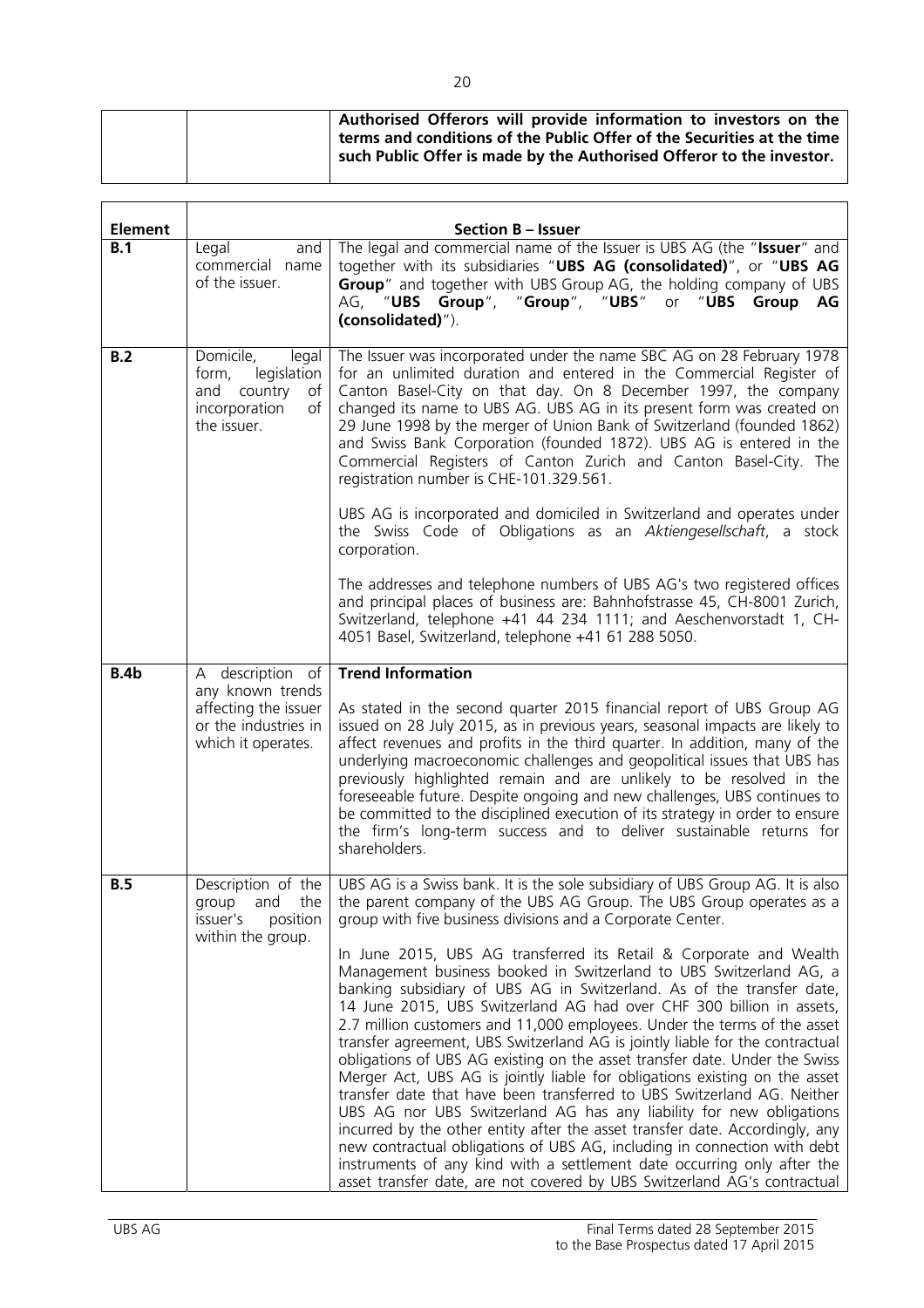|             |                                                         | joint liability.<br>In the UK, UBS completed the implementation of a more self-sufficient<br>business and operating model for UBS Limited under which UBS Limited<br>bears and retains a larger proportion of the risk and reward in its business<br>activities.<br>In the US, to comply with new rules for foreign banks under the Dodd-<br>Frank Wall Street Reform and Consumer Protection Act, by 1 July 2016<br>UBS will designate an intermediate holding company that will own all of<br>UBS's US operations except US branches of UBS AG.<br>In the third quarter of 2015, UBS intends to establish a Group service<br>company as a subsidiary of UBS Group AG. UBS expects that the transfer of<br>shared service and support functions to the service company structure will<br>start in 2015 and will be implemented in a staged approach through 2018.<br>UBS continues to consider further changes to the Group's legal structure in                                                                                                                                                                                                                                                                                                                                                                                                                                                                                                                                                                                                                                                                                                                                                                                                                                                                                                                                                                                                                          |
|-------------|---------------------------------------------------------|----------------------------------------------------------------------------------------------------------------------------------------------------------------------------------------------------------------------------------------------------------------------------------------------------------------------------------------------------------------------------------------------------------------------------------------------------------------------------------------------------------------------------------------------------------------------------------------------------------------------------------------------------------------------------------------------------------------------------------------------------------------------------------------------------------------------------------------------------------------------------------------------------------------------------------------------------------------------------------------------------------------------------------------------------------------------------------------------------------------------------------------------------------------------------------------------------------------------------------------------------------------------------------------------------------------------------------------------------------------------------------------------------------------------------------------------------------------------------------------------------------------------------------------------------------------------------------------------------------------------------------------------------------------------------------------------------------------------------------------------------------------------------------------------------------------------------------------------------------------------------------------------------------------------------------------------------------------------------|
|             |                                                         | response to capital and other regulatory requirements and in order to<br>obtain any reduction in capital requirements for which the Group may be<br>eligible. Such changes may include the transfer of operating subsidiaries of<br>UBS AG to become direct subsidiaries of UBS Group AG and adjustments<br>to the booking entity or location of products and services. These structural<br>changes are being discussed on an ongoing basis with the FINMA and<br>other regulatory authorities and remain subject to a number of<br>uncertainties that may affect their feasibility, scope or timing.                                                                                                                                                                                                                                                                                                                                                                                                                                                                                                                                                                                                                                                                                                                                                                                                                                                                                                                                                                                                                                                                                                                                                                                                                                                                                                                                                                      |
| <b>B.9</b>  | Profit forecast or<br>estimate.                         | Not applicable; no profit forecast or estimate is included in this Prospectus.                                                                                                                                                                                                                                                                                                                                                                                                                                                                                                                                                                                                                                                                                                                                                                                                                                                                                                                                                                                                                                                                                                                                                                                                                                                                                                                                                                                                                                                                                                                                                                                                                                                                                                                                                                                                                                                                                             |
| <b>B.10</b> | Qualifications<br><i>in</i><br>the audit report.        | Not applicable. There are no qualifications in the auditors' reports on the<br>consolidated financial statements of UBS AG and the standalone financial<br>statements of UBS AG for the years ended on 31 December 2013 and<br>31 December 2014.                                                                                                                                                                                                                                                                                                                                                                                                                                                                                                                                                                                                                                                                                                                                                                                                                                                                                                                                                                                                                                                                                                                                                                                                                                                                                                                                                                                                                                                                                                                                                                                                                                                                                                                           |
| <b>B.12</b> | Selected historical<br>financial<br>key<br>information. | UBS AG derived the selected consolidated financial information included in<br>the table below for the years ended 31 December 2012, 2013 and 2014<br>from its annual report 2014, which contains the audited consolidated<br>financial statements of UBS AG, as well as additional unaudited<br>consolidated financial information, for the year ended 31 December 2014<br>and comparative figures for the years ended 31 December 2013 and 2012.<br>The selected consolidated financial information included in the table below<br>for the six months ended 30 June 2015 and 30 June 2014 was derived<br>from the second quarter 2015 report, which contains the unaudited<br>consolidated financial statements of UBS AG, as well as additional<br>unaudited consolidated financial information, for the six months ended<br>30 June 2015 and comparative figures for the six months ended 30 June<br>2014. The consolidated financial statements were prepared in accordance<br>with International Financial Reporting Standards ("IFRS") issued by the<br>International Accounting Standards Board ("IASB") and stated in Swiss<br>francs ("CHF"). The annual report 2014 and the second quarter 2015<br>report are incorporated by reference herein. In the opinion of<br>management, all necessary adjustments were made for a fair presentation<br>of the UBS AG consolidated financial position and results of operations.<br>Information for the years ended 31 December 2012, 2013 and 2014 which<br>is indicated as being unaudited in the below table was included in the<br>annual report 2014 but has not been audited on the basis that the<br>respective disclosures are not required under IFRS, and therefore are not<br>part of the audited financial statements. As described in more detail in<br>Note 1b to the consolidated financial statements contained in the annual<br>report 2014, certain information which was included in the consolidated |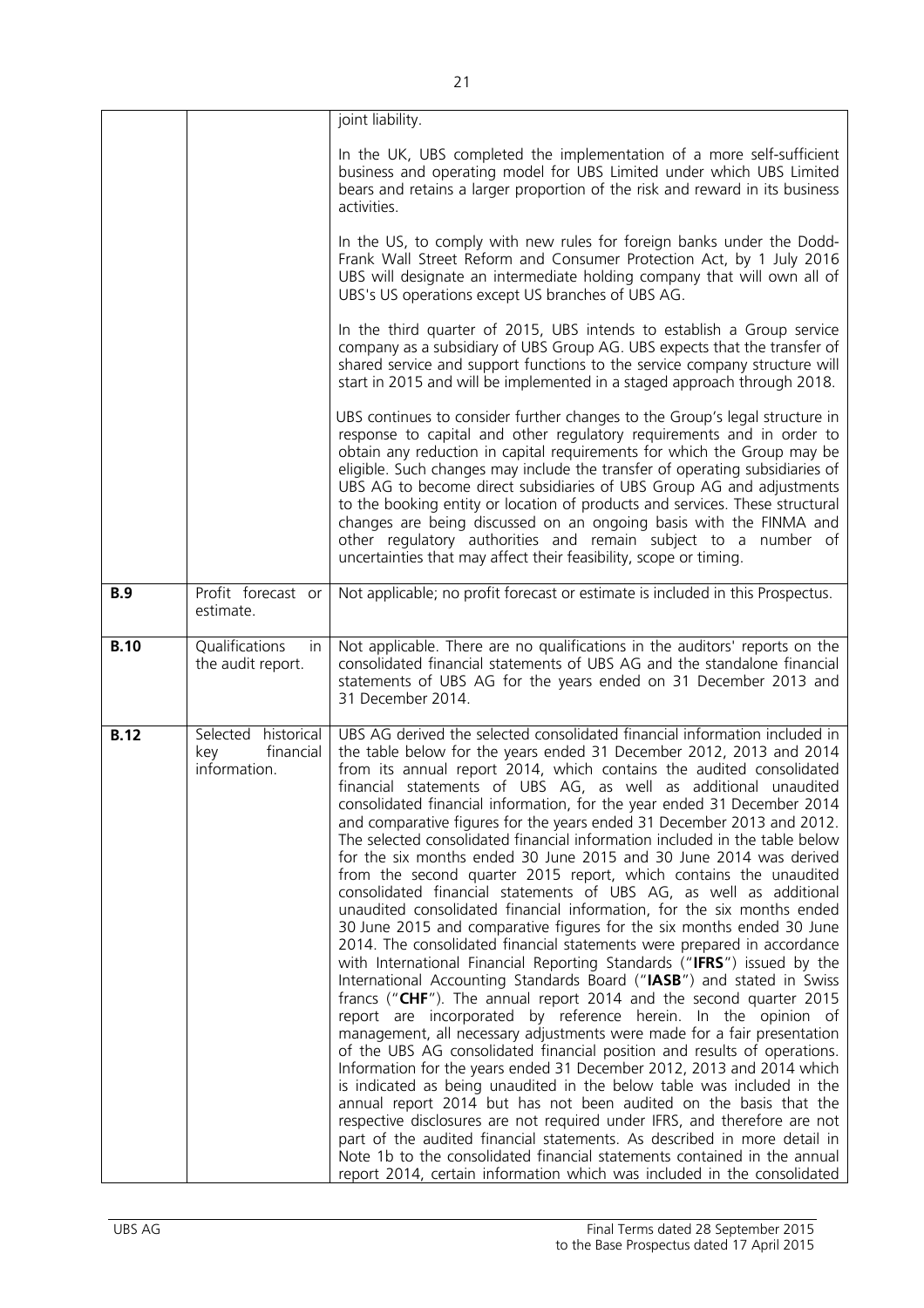|                                                                             | financial statements to the annual report 2013 was restated in the annual<br>report 2014. The figures contained in the below table in respect of the year<br>ended 31 December 2013 reflect the restated figures as contained in the<br>annual report 2014. |                             |            |                                 |            |
|-----------------------------------------------------------------------------|-------------------------------------------------------------------------------------------------------------------------------------------------------------------------------------------------------------------------------------------------------------|-----------------------------|------------|---------------------------------|------------|
|                                                                             |                                                                                                                                                                                                                                                             | As of or for the six months |            |                                 |            |
|                                                                             |                                                                                                                                                                                                                                                             | ended                       |            | As of or for the year ended     |            |
| CHF million, except where indicated                                         | 30.6.15                                                                                                                                                                                                                                                     | 30.6.14                     | 31.12.14   | 31.12.13                        | 31.12.12   |
|                                                                             |                                                                                                                                                                                                                                                             | unaudited                   |            | audited, except where indicated |            |
| <b>Results</b><br>Operating income                                          | 16,644                                                                                                                                                                                                                                                      | 14,405                      | 28,026     | 27,732                          | 25,423     |
|                                                                             |                                                                                                                                                                                                                                                             |                             |            |                                 |            |
| Operating expenses                                                          | 12,254                                                                                                                                                                                                                                                      | 11,794                      | 25,557     | 24,461                          | 27,216     |
| Operating profit / (loss) before tax                                        | 4,391                                                                                                                                                                                                                                                       | 2,611                       | 2,469      | 3,272                           | (1,794)    |
| Net profit / (loss) attributable to UBS AG shareholders                     | 3,201                                                                                                                                                                                                                                                       | 1,846                       | 3,502      | 3,172                           | (2,480)    |
| Diluted earnings per share (CHF)                                            | 0.83                                                                                                                                                                                                                                                        | 0.48                        | 0.91       | 0.83                            | (0.66)     |
| Key performance indicators                                                  |                                                                                                                                                                                                                                                             |                             |            |                                 |            |
| Profitability                                                               |                                                                                                                                                                                                                                                             |                             |            |                                 |            |
| Return on tangible equity (%) <sup>1</sup>                                  | 14.1                                                                                                                                                                                                                                                        | 8.8                         | $8.2*$     | $8.0*$                          | $1.6*$     |
| Return on assets, gross (%) <sup>2</sup>                                    | 3.2                                                                                                                                                                                                                                                         | 2.9                         | $2.8*$     | $2.5*$                          | $1.9*$     |
| Cost / income ratio $(\%)$ <sup>3</sup>                                     | 73.5                                                                                                                                                                                                                                                        | 82.0                        | $90.9*$    | 88.0*                           | 106.6*     |
| Growth                                                                      |                                                                                                                                                                                                                                                             |                             |            |                                 |            |
| Net profit growth $(\%)$ <sup>4</sup>                                       | 73.4                                                                                                                                                                                                                                                        | 10.0                        | $10.4*$    |                                 |            |
| Net new money growth for combined<br>management businesses (%) <sup>5</sup> | wealth<br>2.6                                                                                                                                                                                                                                               | 2.4                         | $2.5*$     | $3.4*$                          | $3.2*$     |
| <b>Resources</b>                                                            |                                                                                                                                                                                                                                                             |                             |            |                                 |            |
| Common equity tier 1 capital ratio (fully applied, %) 6,7                   | 15.6                                                                                                                                                                                                                                                        | 13.5                        | $14.2*$    | $12.8*$                         | $9.8*$     |
| Leverage ratio (phase-in, %) 8, 9                                           | 5.1                                                                                                                                                                                                                                                         | 5.3                         | $5.4*$     | $4.7*$                          | $3.6*$     |
|                                                                             |                                                                                                                                                                                                                                                             |                             |            |                                 |            |
| <b>Additional information</b>                                               |                                                                                                                                                                                                                                                             |                             |            |                                 |            |
| Profitability                                                               |                                                                                                                                                                                                                                                             |                             |            |                                 |            |
| Return on equity (RoE) (%) 10                                               | 12.1                                                                                                                                                                                                                                                        | 7.6                         | $7.0*$     | $6.7*$                          | $(5.1)^*$  |
| Return on risk-weighted assets, gross (%) 11                                | 15.3                                                                                                                                                                                                                                                        | 12.5                        | $12.4*$    | $11.4*$                         | $12.0*$    |
| <b>Resources</b>                                                            |                                                                                                                                                                                                                                                             |                             |            |                                 |            |
| Total assets                                                                | 951,528                                                                                                                                                                                                                                                     | 982,605                     | 1,062,327  | 1,013,355                       | 1,259,797  |
| Equity attributable to UBS AG shareholders                                  | 51,685                                                                                                                                                                                                                                                      | 49,532                      | 52,108     | 48,002                          | 45,949     |
| Common equity tier 1 capital (fully applied) 7                              | 32,834                                                                                                                                                                                                                                                      | 30,590                      | 30,805     | 28,908                          | 25,182*    |
| Common equity tier 1 capital (phase-in) 7                                   | 39,169                                                                                                                                                                                                                                                      | 41,858                      | 44,090     | 42,179                          | 40,032*    |
| Risk-weighted assets (fully applied) 7                                      | 210,400                                                                                                                                                                                                                                                     | 226,736                     | 217,158*   | 225,153*                        | 258,113*   |
| Risk-weighted assets (phase-in) 7                                           | 212,173                                                                                                                                                                                                                                                     | 229,908                     | 221,150*   | 228,557*                        | 261,800*   |
| Common equity tier 1 capital ratio (phase-in, %) 6.7                        | 18.5                                                                                                                                                                                                                                                        | 18.2                        | $19.9*$    | $18.5*$                         | $15.3*$    |
| Total capital ratio (fully applied, %) <sup>7</sup>                         | 20.2                                                                                                                                                                                                                                                        | 18.1                        | $19.0*$    | $15.4*$                         | $11.4*$    |
| Total capital ratio (phase-in, %) <sup>7</sup>                              | 23.8                                                                                                                                                                                                                                                        | 23.9                        | $25.6*$    | $22.2*$                         | 18.9*      |
| Leverage ratio (fully applied, %) $8,9$                                     | 4.5                                                                                                                                                                                                                                                         | 4.2                         | $4.1*$     | $3.4*$                          | $2.4*$     |
| Leverage ratio denominator (fully applied) <sup>9</sup>                     | 946,457                                                                                                                                                                                                                                                     | 980,552                     | 999,124*   | 1,015,306*                      | 1,206,214* |
| Leverage ratio denominator (phase-in) 9                                     | 950,953                                                                                                                                                                                                                                                     | 986,577                     | 1,006,001* | 1,022,924*                      | 1,216,561* |
| Other                                                                       |                                                                                                                                                                                                                                                             |                             |            |                                 |            |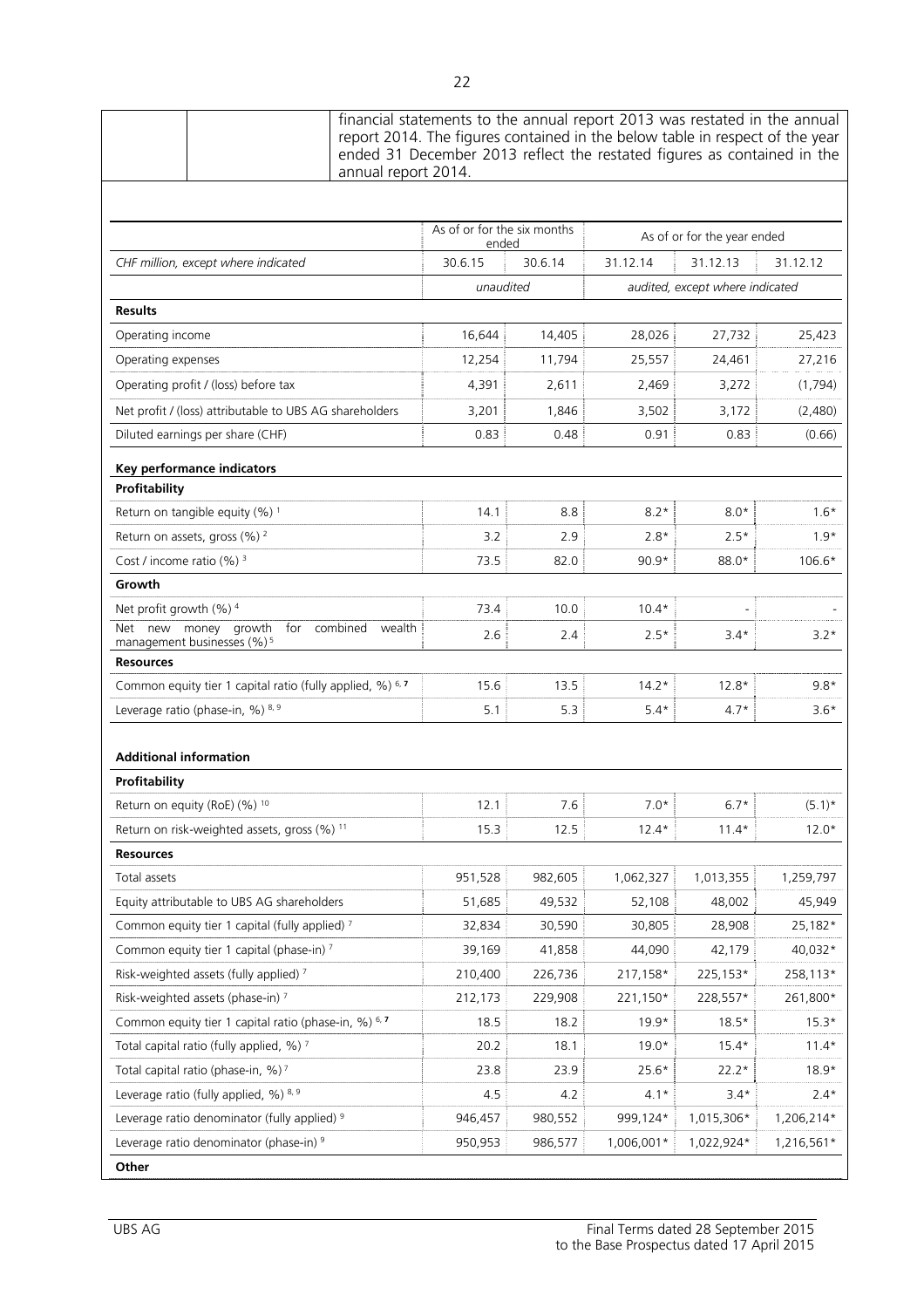| Invested assets (CHF billion) <sup>12</sup> | 2.628  | 2.507  | 2.734    | 2.390    | 2,230    |
|---------------------------------------------|--------|--------|----------|----------|----------|
| Personnel (full-time equivalents)           | 59.648 | 60.087 | 60.155*  | 60.205*  | 62.628*  |
| Market capitalization                       | 76.589 | 62.542 | 63,243*  | 65.007*  | 54.729*  |
| Total book value per share (CHF)            | 13.40  | 13.20  | $13.56*$ | $12.74*$ | $12.26*$ |
| Tangible book value per share (CHF)         | 1178   | 11 54  | 11 80*   | 11 07*   | $10.54*$ |

\* unaudited

**<sup>1</sup>**Net profit / loss attributable to UBS AG shareholders before amortization and impairment of goodwill and intangible assets (annualized as applicable) / average equity attributable to UBS AG shareholders less average goodwill and intangible assets. **<sup>2</sup>** Operating income before credit loss (expense) or recovery (annualized as applicable) / average total assets. **<sup>3</sup>** Operating expenses / operating income before credit loss (expense) or recovery. **<sup>4</sup>** Change in net profit attributable to UBS AG shareholders from continuing operations between current and comparison periods / net profit attributable to UBS AG shareholders from continuing operations of comparison period. Not meaningful and not included if either the reporting period or the comparison period is a loss period. **<sup>5</sup>** Combined Wealth Management's and Wealth Management Americas' net new money for the period (annualized as applicable) / invested assets at the beginning of the period. Based on adjusted net new money which excludes the negative effect on net new money of CHF 6.6 billion in Wealth Management from UBS's balance sheet and capital optimization efforts in the second quarter of 2015. **<sup>6</sup>** Common equity tier 1 capital / risk-weighted assets. **<sup>7</sup>** Based on the Basel III framework as applicable to Swiss systemically relevant banks (SRB), which became effective in Switzerland on 1 January 2013. The information provided on a fully applied basis entirely reflects the effects of the new capital deductions and the phase out of ineligible capital instruments. The information provided on a phase-in basis gradually reflects those effects during the transition period. Numbers for 31 December 2012 are calculated on an estimated basis described below and are referred to as "pro-forma". Some of the models applied when calculating 31 December 2012 pro-forma information required regulatory approval and included estimates (as discussed with UBS's primary regulator) of the effect of new capital charges. These figures are not required to be presented, because Basel III requirements were not in effect on 31 December 2012. They are nevertheless included for comparison reasons. **<sup>8</sup>**Common equity tier 1 capital and loss-absorbing capital / total adjusted exposure (leverage ratio denominator). **<sup>9</sup>**In accordance with Swiss SRB rules.The Swiss SRB leverage ratio came into force on 1 January 2013. Numbers for 31 December 2012 are on a pro-forma basis (see footnote 7 above). **<sup>10</sup>** Net profit / loss attributable to UBS AG shareholders (annualized as applicable) / average equity attributable to UBS AG shareholders. **<sup>11</sup>** Based on Basel III risk-weighted assets (phase-in) for 2015, 2014 and 2013, and on Basel 2.5 risk-weighted assets for 2012. **<sup>12</sup>** Includes invested assets for Retail & Corporate.

|             | Material<br>adverse<br>change statement.                                                                                                              | There has been no material adverse change in the prospects of UBS AG or<br>UBS AG Group since 31 December 2014.                                                                                                                                                                                                                                                                                                                                                                                                                                   |
|-------------|-------------------------------------------------------------------------------------------------------------------------------------------------------|---------------------------------------------------------------------------------------------------------------------------------------------------------------------------------------------------------------------------------------------------------------------------------------------------------------------------------------------------------------------------------------------------------------------------------------------------------------------------------------------------------------------------------------------------|
|             | Significant<br>changes<br>statement.                                                                                                                  | There has been no significant change in the financial or trading position of<br>UBS AG Group since 30 June 2015. Refer to B.5 above for more<br>information on the transfer of the Retail & Corporate and Wealth<br>Management business booked in Switzerland from<br>UBS AG to<br>UBS Switzerland AG, a banking subsidiary of UBS AG in Switzerland,<br>effective on 14 June 2015.                                                                                                                                                               |
| <b>B.13</b> | Any recent events<br>particular to the<br>Issuer which are to<br>a material extent<br>relevant to<br>the evaluation of<br>the<br>Issuer's<br>solvency | Not applicable, no recent events particular to UBS AG have occurred, which<br>are to a material extent relevant to the evaluation of the UBS AG's<br>solvency.                                                                                                                                                                                                                                                                                                                                                                                    |
| <b>B.14</b> | Description of the<br>the<br>and<br>group<br>issuer's<br>position<br>within the group.<br>Dependence upon<br>other<br>entities<br>within the group.   | Please see element B.5<br>UBS AG is the parent company of the UBS AG Group. As such, to a certain<br>extent, it is dependent on certain of its subsidiaries.                                                                                                                                                                                                                                                                                                                                                                                      |
| <b>B.15</b> | Issuer's<br>principal<br>activities.                                                                                                                  | UBS AG with its subsidiaries is committed to providing private, institutional<br>and corporate clients worldwide, as well as retail clients in Switzerland with<br>superior financial advice and solutions while generating attractive and<br>sustainable returns for shareholders. UBS's strategy centers on its Wealth<br>Management and Wealth Management Americas businesses and its<br>leading (in its own opinion) universal bank in Switzerland, complemented<br>by its Global Asset Management business and its Investment Bank. In UBS's |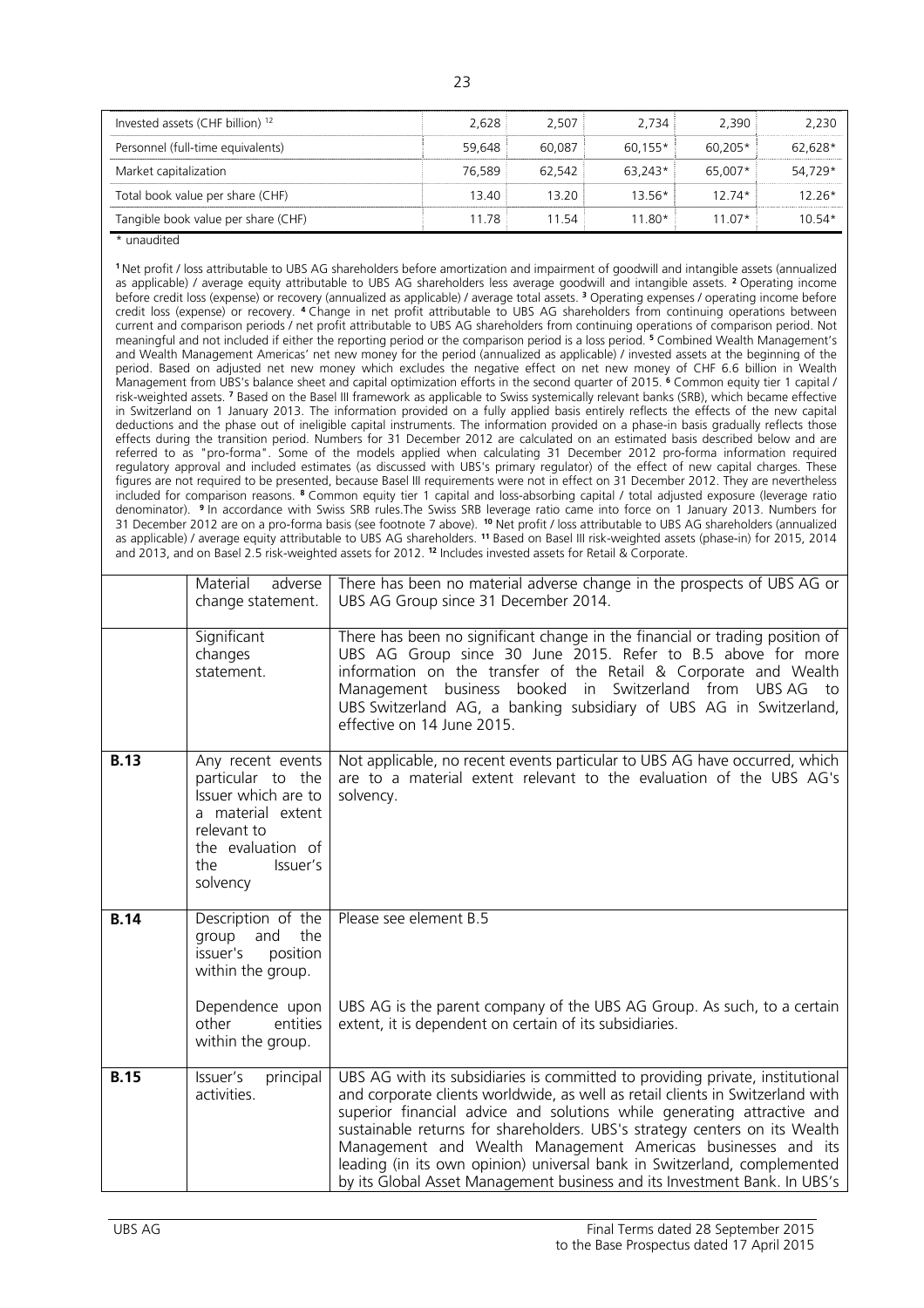|             |                                                                                             | opinion, these businesses share three key characteristics: they benefit from<br>a strong competitive position in their targeted markets, are capital-efficient,<br>and offer a superior structural growth and profitability outlook. UBS's<br>strategy builds on the strengths of all of its businesses and focuses its<br>efforts on areas in which UBS excels, while seeking to capitalize on the<br>compelling growth prospects in the businesses and regions in which it<br>operates. Capital strength is the foundation of UBS's success. The<br>operational structure of the Group is comprised of the Corporate Center<br>and five business divisions: Wealth Management, Wealth Management<br>Americas, Retail & Corporate, Global Asset Management and the<br>Investment Bank.                                                                                                                                      |
|-------------|---------------------------------------------------------------------------------------------|------------------------------------------------------------------------------------------------------------------------------------------------------------------------------------------------------------------------------------------------------------------------------------------------------------------------------------------------------------------------------------------------------------------------------------------------------------------------------------------------------------------------------------------------------------------------------------------------------------------------------------------------------------------------------------------------------------------------------------------------------------------------------------------------------------------------------------------------------------------------------------------------------------------------------|
|             |                                                                                             | According to article 2 of the Articles of Association of UBS AG, dated<br>7 May 2015 ("Articles of Association"), the purpose of UBS AG is the<br>operation of a bank. Its scope of operations extends to all types of<br>banking, financial, advisory, trading and service activities in Switzerland<br>and abroad. UBS AG may establish branches and representative offices as<br>well as banks, finance companies and other enterprise of any kind in<br>Switzerland and abroad, hold equity interests in these companies, and<br>conduct their management. UBS AG is authorized to acquire, mortgage<br>and sell real estate and building rights in Switzerland and abroad. UBS AG<br>may provide loans, guarantees and other kinds of financing and security<br>for Group companies and borrow and invest money on the money and<br>capital markets.                                                                    |
| <b>B.16</b> | Direct or indirect<br>shareholdings<br><b>or</b><br>control<br>agreements of the<br>issuer. | Following the successful completion of the 2014 exchange offer by UBS<br>Group AG to acquire all issued shares of UBS AG, UBS Group AG filed a<br>request with the Commercial Court of the Canton of Zurich for a<br>procedure under article 33 of the Swiss Stock Exchange Act (the "SESTA<br>procedure"), pursuant to which all UBS AG shares that remained publicly<br>held would be cancelled and UBS Group AG shares would be delivered as<br>compensation. In August 2015 the Commercial Court of the Canton of<br>Zurich declared the UBS AG shares of the remaining minority shareholders<br>to be invalid. As a result holders of UBS AG shares have been compensated<br>through the delivery on 1 September 2015 of UBS Group AG shares on a<br>share-for-share exchange basis in accordance with the exchange ratio of<br>the 2014 exchange offer. UBS Group AG now holds 100% of the issued<br>shares of UBS AG. |

| Element        |                                                                                   | <b>Section C – Securities</b>                                                                                                                                                                                                                                                                                                                                                                                                                                                                                                                                                                                                                                                                                                               |
|----------------|-----------------------------------------------------------------------------------|---------------------------------------------------------------------------------------------------------------------------------------------------------------------------------------------------------------------------------------------------------------------------------------------------------------------------------------------------------------------------------------------------------------------------------------------------------------------------------------------------------------------------------------------------------------------------------------------------------------------------------------------------------------------------------------------------------------------------------------------|
| C.1            | Type and the class<br>of the securities,<br>security<br>identification<br>number. | <b>Type and Form of Securities</b><br>The Securities are certificates.<br>The Securities (also the "Swedish Securities") are cleared through<br>Euroclear Sweden AB (" <b>Euroclear Sweden</b> ") as the relevant Clearing<br>System and are issued in uncertificated and dematerialised book-entry<br>form, and registered at Euroclear Sweden in accordance with the Swedish<br>Financial Instruments Accounts Act (lag (1998:1479) om kontoföring av<br>finansiella instrument). No physical securities, such as global temporary or<br>permanent securities or definitive securities will be issued in respect of<br>Swedish Securities<br>Security identification number(s) of the Securities<br>ISIN: SE0007577655<br>Valor: 29747223 |
| C <sub>2</sub> | of<br>Currency<br>the<br>securities.                                              | Swedish Krona ("SEK") (the "Redemption Currency").                                                                                                                                                                                                                                                                                                                                                                                                                                                                                                                                                                                                                                                                                          |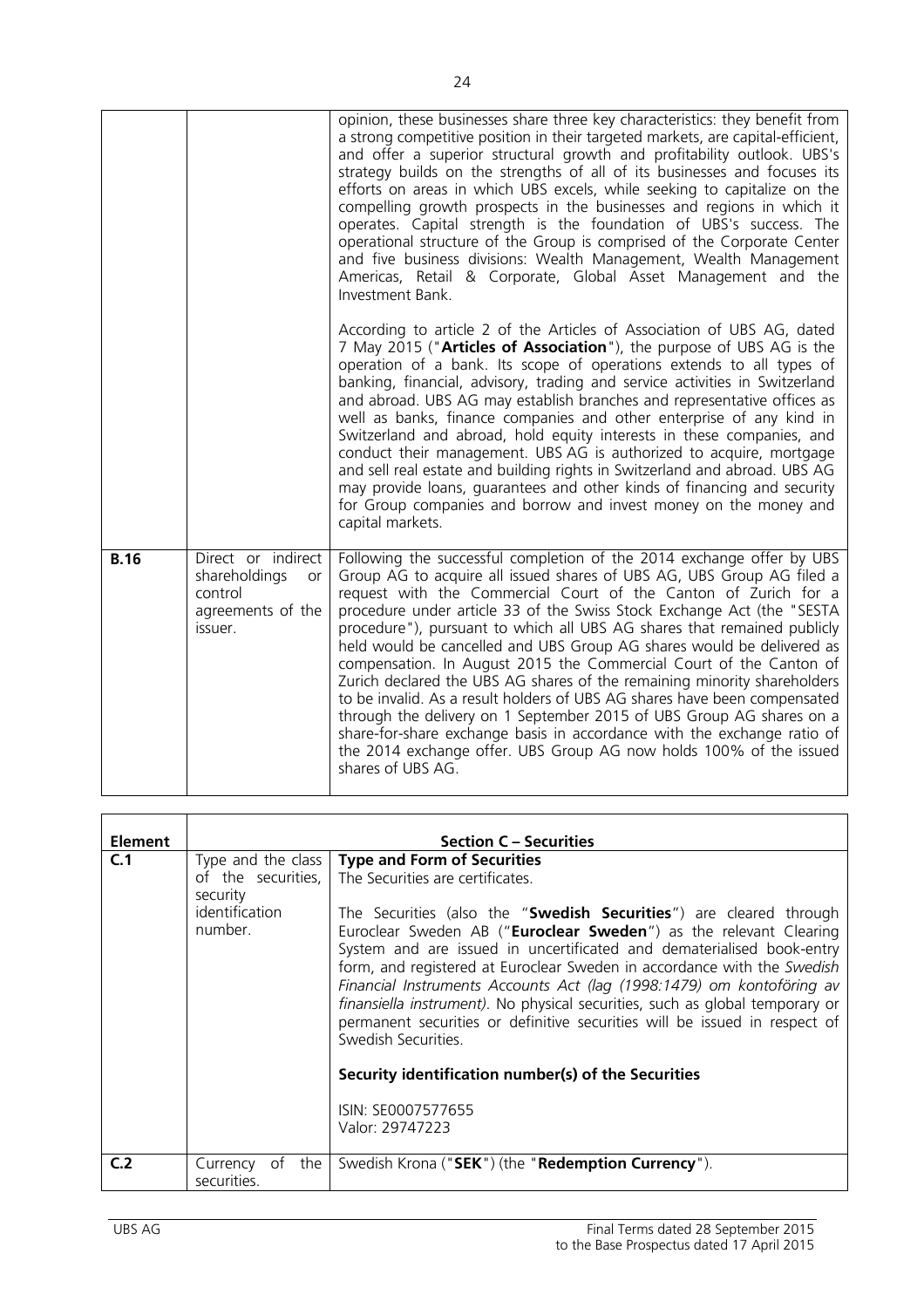| C.5  | Restrictions on the<br>free transferability<br>of the securities.                                    | Not applicable. There are no restrictions on the free transferability of the<br>Securities.                                                                                                                                                                                                                                                                                                                                                                                                                                                                                                                                                                                                                                                                                                                                                                                                                                                                                                                                                                                                                                                                                                                                                                                                                                                                                                                                                                                       |
|------|------------------------------------------------------------------------------------------------------|-----------------------------------------------------------------------------------------------------------------------------------------------------------------------------------------------------------------------------------------------------------------------------------------------------------------------------------------------------------------------------------------------------------------------------------------------------------------------------------------------------------------------------------------------------------------------------------------------------------------------------------------------------------------------------------------------------------------------------------------------------------------------------------------------------------------------------------------------------------------------------------------------------------------------------------------------------------------------------------------------------------------------------------------------------------------------------------------------------------------------------------------------------------------------------------------------------------------------------------------------------------------------------------------------------------------------------------------------------------------------------------------------------------------------------------------------------------------------------------|
| C.8  | Rights attached to<br>the<br>securities,<br>including ranking<br>and limitations to<br>those rights. | <b>Governing law of the Securities</b><br>The Securities will be governed by German law ("German law governed<br>Securities").<br>The legal effects of the registration of the Securities with the relevant<br>Clearing System are governed by the laws of the jurisdiction of the Clearing<br>System.<br><b>Rights attached to the Securities</b><br>The Securities provide, subject to the Conditions of the Securities,<br>Securityholders, at maturity or upon exercise, with a claim for payment of<br>the Redemption Amount in the Redemption Currency.<br>Limitation of the rights attached to the Securities<br>Under the conditions set out in the Conditions, the Issuer is entitled to<br>terminate the Securities and to make certain adjustments to the<br>Conditions.<br><b>Status of the Securities</b><br>The Securities will constitute direct, unsecured and unsubordinated<br>obligations of the Issuer, ranking pari passu among themselves and with all<br>other present and future unsecured and unsubordinated obligations of the<br>Issuer, other than obligations preferred by mandatory provisions of law.                                                                                                                                                                                                                                                                                                                                              |
| C.11 | Admission<br>to<br>trading<br>a<br>on<br>regulated market<br>or other equivalent<br>markets.         | The Issuer intends to apply for listing of the Securities on Nasdaq<br>Stockholm.                                                                                                                                                                                                                                                                                                                                                                                                                                                                                                                                                                                                                                                                                                                                                                                                                                                                                                                                                                                                                                                                                                                                                                                                                                                                                                                                                                                                 |
| C.15 | Influence of the<br>underlying on the<br>of<br>value<br>the<br>securities.                           | The value of the Securities during their term depends on the performance<br>of the Underlyings. In case the price of the Underlyings increases, also the<br>value of the Securities (disregarding any special features of the Securities) is<br>likely to increase.<br>In particular, the Redemption Amount, if any, to be received by the<br>Securityholder upon exercise of the Securities depends on the performance<br>of the Underlyings.<br>The following features are examples describing the dependency of the<br>value of the Securities from the Underlyings:<br><b>UBS Autocallable/Express Securities</b><br>UBS Autocallable/Express Securities are suitable for Securityholders<br>expecting the price of the Underlying(s) to reach certain level(s), as<br>specified in the applicable Product Terms, so that the product can early<br>redeem.<br>In case the price of the Underlying(s) reaches certain level(s) on specific<br>Observation Dates, as specified in the applicable Product Terms, the<br>Securities will be early redeemed prior to the Maturity Date.<br>If the UBS Autocallable/Express Securities did not expire early on any of the<br>previous Observation Dates, the UBS Autocallable/Express Securities will be<br>redeemed at the Maturity Date, as specified in the applicable Product<br>Terms. The Redemption Amount in the Redemption Currency depends on<br>the individual product structure, as specified in the applicable Product |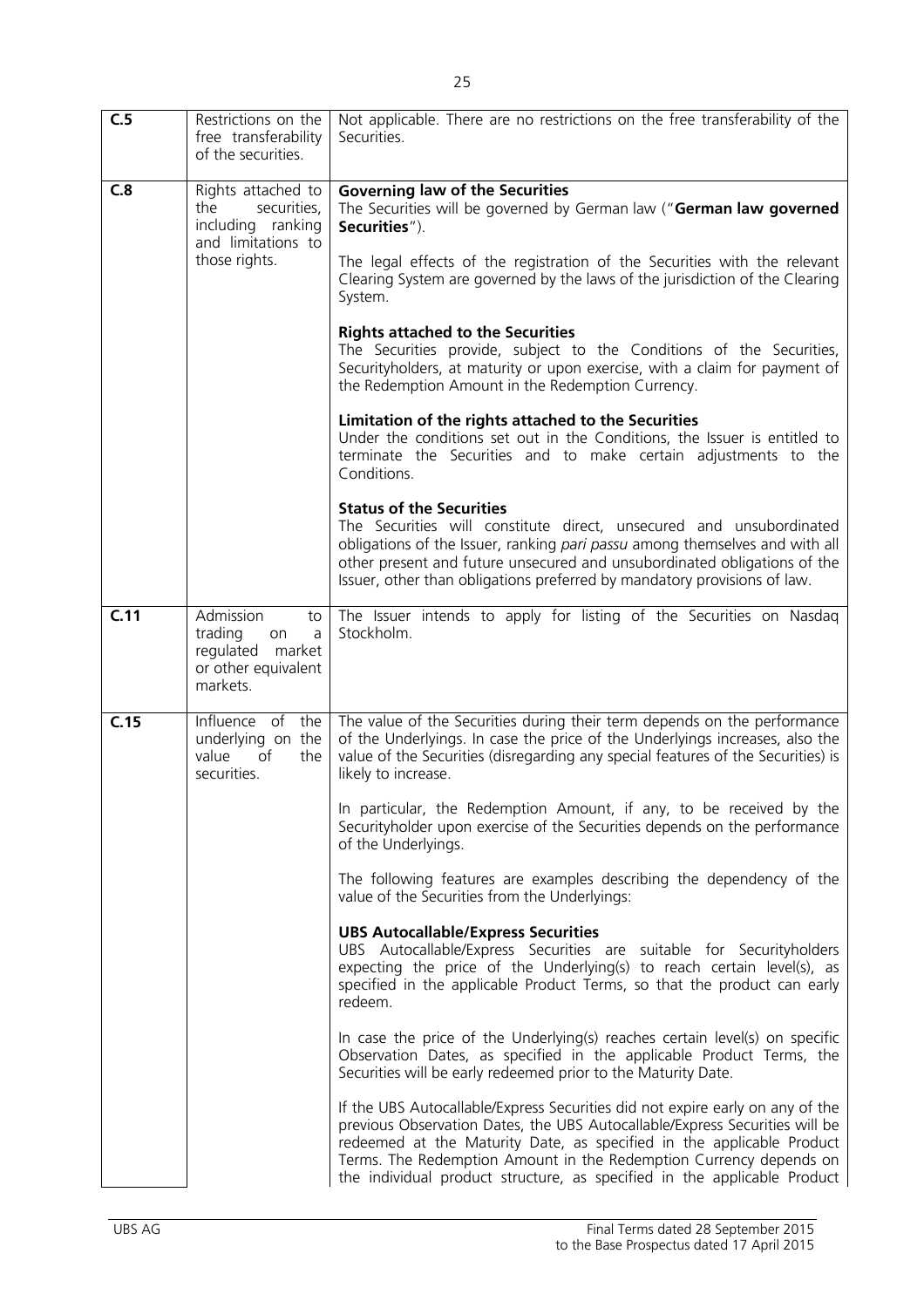| Terms.                                                                                                                                                                                                                                                                                                                                                                                                                                                                                                                                                                                                                                                                                                                                                                       |
|------------------------------------------------------------------------------------------------------------------------------------------------------------------------------------------------------------------------------------------------------------------------------------------------------------------------------------------------------------------------------------------------------------------------------------------------------------------------------------------------------------------------------------------------------------------------------------------------------------------------------------------------------------------------------------------------------------------------------------------------------------------------------|
| The Redemption Amount may be determined by reference to the<br>performance of one or more Underlying(s), as specified in the relevant<br>Product Terms.                                                                                                                                                                                                                                                                                                                                                                                                                                                                                                                                                                                                                      |
| Payment of Coupon or other proceeds linked to the Underlying(s)<br>In addition, and as specified in the relevant Product Terms, the<br>Securityholder may during the term of the UBS Autocallable/Express<br>Securities be entitled to receive payment of a Coupon or other proceeds, if<br>applicable, as specified in the applicable Product Terms. Such payment may<br>be unconditional or conditional upon a specific performance of the<br>Underlying(s), all as specified in the applicable Product Terms.                                                                                                                                                                                                                                                             |
| The following descriptions of several performance structures might<br>be used for the Securities described in the section above, if<br>applicable.                                                                                                                                                                                                                                                                                                                                                                                                                                                                                                                                                                                                                           |
| Underlyings<br>Securities can either depend on one single Underlying, a basket of<br>Underlyings, the best performing Underlying(s), the worst performing<br>Underlying(s) or a combination of those. Basket performances are<br>calculated as the weighted average of the performances of the individual<br>Underlying(s).                                                                                                                                                                                                                                                                                                                                                                                                                                                  |
| The weightings can either be predefined or be defined during the life of<br>the product depending on certain conditions. Weights can for example<br>depend on the relative performance of the Underlyings or the realised<br>volatility of the Underlying(s).                                                                                                                                                                                                                                                                                                                                                                                                                                                                                                                |
| Performances<br>In principle, the value of the Securities (disregarding any special features of<br>the Securities) is likely to increase, in case the price of the Underlying or, if<br>in the applicable Product Terms in the definition of "Underlying" a<br>"Basket" is specified to be applicable, in the Basket Components,<br>increases. In case the price of the Underlying or Basket Components<br>decreases, also the value of the Securities (disregarding any special features<br>of the Securities) is likely to decrease.                                                                                                                                                                                                                                       |
| In contrast thereto, Securities may, if so specified in the relevant Product<br>Terms, provide for a so-called reverse structure. In this case the Securities<br>(irrespective of the other features attached to the Securities or of any other<br>factors, which may be relevant for the value of the Securities) depreciate<br>in value, if the price of the Underlying or, if in the applicable Product<br>Terms in the definition of "Underlying" a "Basket" is specified to be<br>applicable, in the Basket Components, increases, or the Securities increase<br>in value, if the price of the Underlying or, if in the applicable Product<br>Terms in the definition of "Underlying" a "Basket" is specified to be<br>applicable, in the Basket Components, decreases. |
| The performance or levels of the Underlying(s) can be measured in various<br>ways.                                                                                                                                                                                                                                                                                                                                                                                                                                                                                                                                                                                                                                                                                           |
| Usually the performance is measured as the final level of the Underlying(s)<br>as a percentage of the initial level of the Underlying(s). However the final<br>level and/or the initial level can also either be defined as the average/<br>maximum/minimum level of the Underlying(s) observed within a certain<br>period. The initial level does not necessarily need to be observed on the<br>strike date of the product but can also be observed during the life of the<br>product.                                                                                                                                                                                                                                                                                      |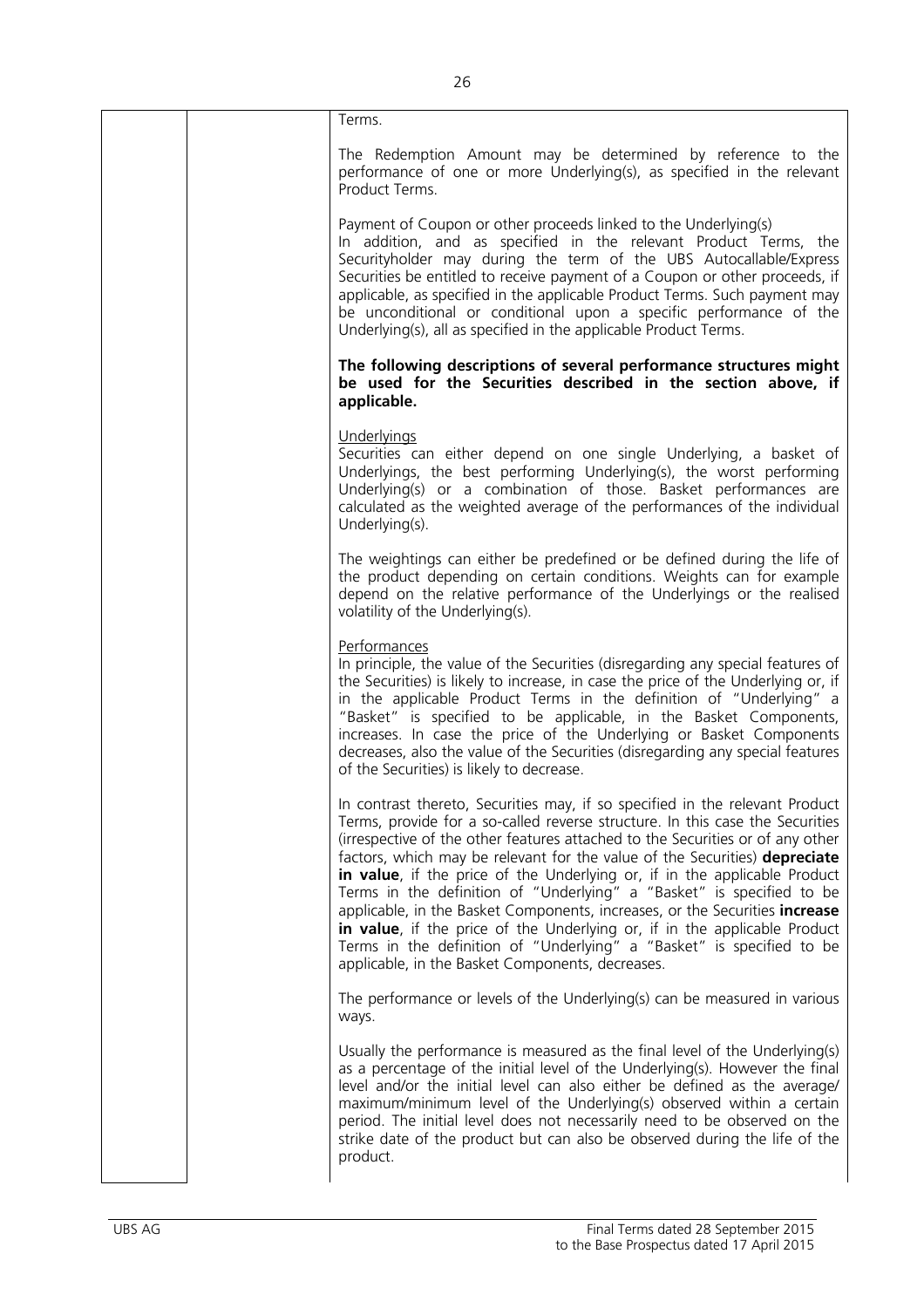| Performance can also be measured as the relative performance of one or<br>more Underlying(s) relative to the performance of one or more different<br>Underlying(s).                                                                                                                                                                                                                                                                                                                                                                                                                                                                                          |
|--------------------------------------------------------------------------------------------------------------------------------------------------------------------------------------------------------------------------------------------------------------------------------------------------------------------------------------------------------------------------------------------------------------------------------------------------------------------------------------------------------------------------------------------------------------------------------------------------------------------------------------------------------------|
| Performances can also have a predefined or a variable and/or conditional<br>cap. This means Securityholders accept a limitation of earning potential<br>("Cap") and may only participate in possible price increases (or decreases)<br>of the Underlying(s) until a certain level is reached and no further.<br>Additionally, performances can also have a predefined or a variable and/or<br>conditional floor. This means Securityholders will have a minimum of<br>earning potential ("Floor") and may only negatively participate in possible<br>price decreases (or increases) of the Underlying(s) until a certain level is<br>reached and no further. |
| <b>Barriers</b><br>Products can have barriers that are activated as soon as certain conditions<br>are met. Usually these barriers represent certain levels to be reached by the<br>Underlying(s) on certain observation dates.                                                                                                                                                                                                                                                                                                                                                                                                                               |
| Barriers can either be triggered by Underlying(s), performances or other<br>measures reaching certain predefined levels. Some barriers are only<br>triggered if more than one condition is met.                                                                                                                                                                                                                                                                                                                                                                                                                                                              |
| Barriers can be either defined to be observed only on certain dates or<br>continuously.                                                                                                                                                                                                                                                                                                                                                                                                                                                                                                                                                                      |
| Barriers either lead to the removal (Kick–Out) or addition (Kick-In) of certain<br>features of the Securities. Features which are added or removed are for<br>example coupons, participations or Underlying(s).                                                                                                                                                                                                                                                                                                                                                                                                                                              |
| <b>Automatic Termination Feature</b><br>If the relevant Product Terms specify that the Automatic Termination<br>feature applies, then the Securities may be terminated and redeemed early<br>upon the occurrence of an automatic termination event (including, but not<br>limited to, a Stop Loss Event or Knock Out Event).                                                                                                                                                                                                                                                                                                                                 |
| <b>Investment Strategies</b><br>Performance can be defined as the hypothetical performance of a certain<br>predefined investment strategy. This can for example be a strategy that<br>invests into the Underlying(s) only on certain predefined dates. Another<br>example would be a strategy that invests into the Underlying(s) dependent<br>on the realised volatility, performance, momentum or other metric of the<br>Underlying(s) level over the life of the product.                                                                                                                                                                                 |
| Bearish/Bullish/Variable Participation Rate<br>Participation is usually proportional with a certain rate (which can itself be<br>dependent on certain pre-conditions for example the performance of one<br>or more Underlying(s)) and can be either negative or positive.                                                                                                                                                                                                                                                                                                                                                                                    |
| <b>Currency Conversion</b><br>The Securityholder's right vested in the Securities may be determined on<br>the basis of a currency other than the Redemption Currency, currency unit<br>or calculation unit, and also the value of the Underlying or, as the case may<br>be, the Basket Components may be determined in such a currency other<br>than the Redemption Currency, currency unit or calculation unit. The<br>currency exchange rate to be used to determine the Redemption Amount<br>can either be predefined (quanto feature) or variable.                                                                                                       |
| Coupons/Interest Amounts/Other Proceeds<br>If the relevant Product Terms specify unconditional Coupon, Interest<br>Amount or other proceeds to apply, the Securityholder is entitled to receive<br>payment of the relevant Coupon, Interest Amount or other proceeds, as                                                                                                                                                                                                                                                                                                                                                                                     |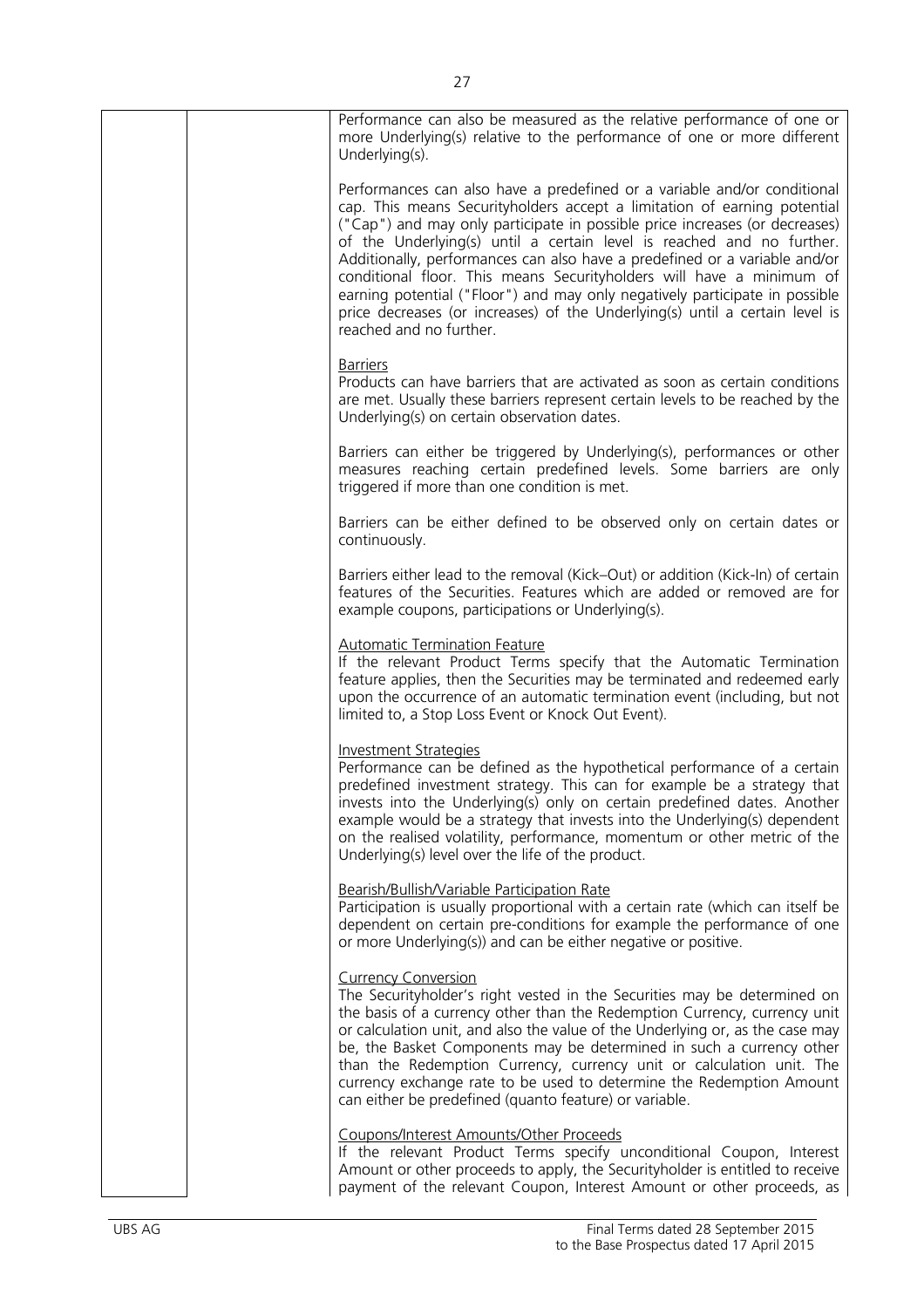|      |                                                                                                 | specified in the applicable Product Terms.                                                                                                                                                                                                                                                                                                                                                                                                               |
|------|-------------------------------------------------------------------------------------------------|----------------------------------------------------------------------------------------------------------------------------------------------------------------------------------------------------------------------------------------------------------------------------------------------------------------------------------------------------------------------------------------------------------------------------------------------------------|
|      |                                                                                                 | If the relevant Product Terms specify conditional Coupon, Interest Amount<br>or other proceeds to apply, the Securityholder is entitled to receive<br>payment of the relevant Coupon, Interest Amount or other proceeds<br>provided that relevant conditions are met. If, in case of a conditional<br>Coupon, Interest Amount or other proceeds, these requirements are not<br>met, no Coupon, Interest Amount or other proceeds are paid.               |
|      |                                                                                                 | During their term products can therefore generate regular income.<br>However, most products do not generate unconditional income, e.g.<br>dividends or interest.                                                                                                                                                                                                                                                                                         |
|      |                                                                                                 | Capital Protection<br>Only if the product feature "Capital Protection" is specified to be<br>applicable in the relevant Product Terms, the Settlement Amount is, in any<br>case, at least equal to the capital protected Minimum Amount.                                                                                                                                                                                                                 |
|      |                                                                                                 | Maximum Amount<br>If the product feature "Maximum Amount" is specified to be applicable in<br>the relevant Product Terms, the Settlement Amount is capped to the<br>Maximum Amount.                                                                                                                                                                                                                                                                      |
|      |                                                                                                 | <b>Physical or Cash Settlement</b><br>Only if the product feature "Physical Settlement" is specified to be<br>applicable in the relevant Product Terms, the Product is possibly settled<br>physically. Otherwise the settlement occurs in cash payment. The<br>settlement can depend on the performance of the Underlying(s).                                                                                                                            |
|      |                                                                                                 | <b>General Early Redemption Right</b><br>The Issuer and the Securityholders will only have a general early<br>redemption right in relation to the Securities prior to the Maturity Date, if<br>so specified in the applicable Product Terms.                                                                                                                                                                                                             |
|      |                                                                                                 | <b>Issuer's Call Right</b><br>If so specified in the applicable Product Terms, the Issuer has a right to call<br>the Securities for early redemption by giving notice to that effect on certain<br>predefined dates. The redemption value can either be predefined or<br>dependent on the Underlying(s) level, certain dates or other parameters.                                                                                                        |
|      |                                                                                                 | Securityholder's Put Right<br>If so specified in the applicable Product Terms, the Securityholder has the<br>right to put the Securities for early redemption. The redemption value can<br>either be predefined or dependent on the Underlying(s) level, certain dates<br>or other parameters.                                                                                                                                                           |
| C.16 | Expiration<br>or<br>maturity date, the<br>date<br>exercise<br>or<br>final<br>reference<br>date. | Maturity Date: 26 November 2019<br>Expiration Date: 12 November 2019                                                                                                                                                                                                                                                                                                                                                                                     |
| C.17 | Settlement<br>procedure of the<br>derivative<br>securities.                                     | Payments shall, in all cases subject to any applicable fiscal or other laws and<br>regulations in the place of payment or other laws and regulations to which<br>the Issuer agrees to be subject, be made in accordance with the relevant<br>CA Rules to the relevant Clearing System or the relevant intermediary or to<br>its order for credit to the accounts of the relevant account holders of the<br>Clearing System or the relevant intermediary. |
|      |                                                                                                 | The Issuer shall be discharged from its redemption obligations or any other<br>payment or delivery obligations under the Conditions of the Securities by                                                                                                                                                                                                                                                                                                 |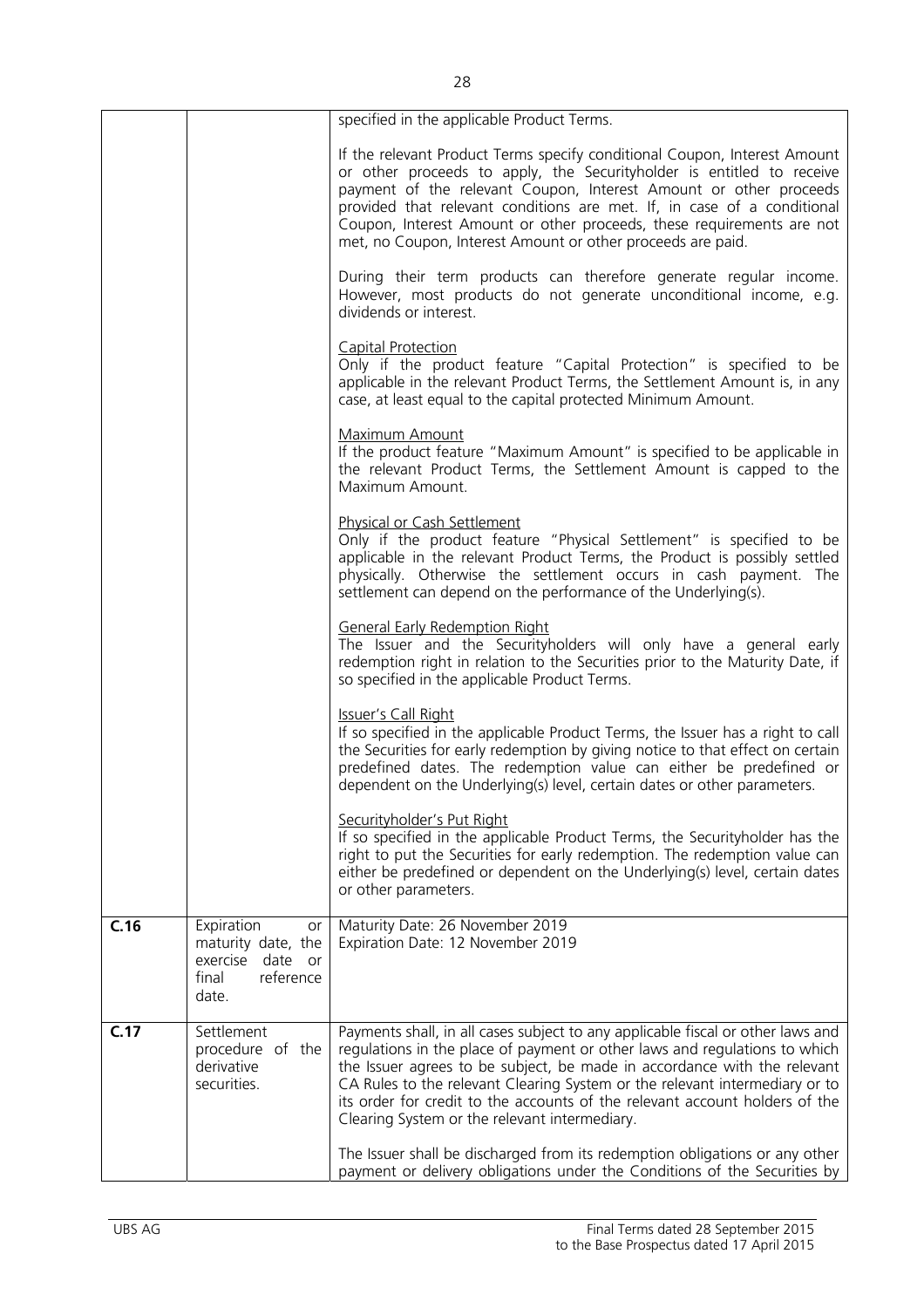|      |                                                                                                             | payment and/or delivery to the Clearing System in the manner described<br>above                                                                                                                                                                                                                                                             |
|------|-------------------------------------------------------------------------------------------------------------|---------------------------------------------------------------------------------------------------------------------------------------------------------------------------------------------------------------------------------------------------------------------------------------------------------------------------------------------|
| C.18 | A description of<br>how the return on<br>derivative<br>takes<br>securities<br>place.                        | Securityholders will receive on the relevant Maturity Date payment of the<br>Redemption Amount.                                                                                                                                                                                                                                             |
| C.19 | Exercise price or<br>reference<br>final<br>of<br>the<br>price<br>underlying.                                | Settlement Price                                                                                                                                                                                                                                                                                                                            |
| C.20 | of<br>the<br>Type<br>underlying<br>and<br>where<br>the<br>information on the<br>underlying can be<br>found. | <b>Type of Underlying: shares</b><br>Astra7eneca PLC<br>Aktiebolaget Electrolux<br>Swedbank AB<br>Boliden AB<br>Information about the past and the further performance of the Underlyings<br>and their volatility can be obtained on the web-site:<br>www.astrazeneca.com<br>www.electroluxgroup.com<br>www.swedbank.com<br>www.boliden.com |

| <b>Element</b> |                                                                                                | <b>Section D - Risks</b>                                                                                                                                                                                                                                                                                                                                                                                                                                                                                                                                                                                                                                                                                                                                                                                                          |  |  |
|----------------|------------------------------------------------------------------------------------------------|-----------------------------------------------------------------------------------------------------------------------------------------------------------------------------------------------------------------------------------------------------------------------------------------------------------------------------------------------------------------------------------------------------------------------------------------------------------------------------------------------------------------------------------------------------------------------------------------------------------------------------------------------------------------------------------------------------------------------------------------------------------------------------------------------------------------------------------|--|--|
| D.2            | Key information on<br>the key risks that is<br>specific<br>and<br>individual to the<br>issuer. | The Securities entail an issuer risk, also referred to as debtor risk or credit<br>risk for prospective investors. An issuer risk is the risk that UBS AG<br>becomes temporarily or permanently unable to meet its obligations under<br>the Securities.                                                                                                                                                                                                                                                                                                                                                                                                                                                                                                                                                                           |  |  |
|                |                                                                                                | <b>General insolvency risk</b>                                                                                                                                                                                                                                                                                                                                                                                                                                                                                                                                                                                                                                                                                                                                                                                                    |  |  |
|                |                                                                                                | Each investor bears the general risk that the financial situation of the Issuer<br>could deteriorate. The debt or derivative securities of the Issuer will<br>constitute immediate, unsecured and unsubordinated obligations of the<br>Issuer, which, in particular in the case of insolvency of the Issuer, rank pari<br>passu with each other and all other current and future unsecured and<br>unsubordinated obligations of the Issuer, with the exception of those that<br>have priority due to mandatory statutory provisions. The Issuer's obligations<br>relating to the Securities are not protected by any statutory or voluntary<br>deposit guarantee system or compensation scheme. In the event of<br>insolvency of the Issuer, investors may thus experience a total loss<br>of their investment in the Securities. |  |  |
|                |                                                                                                | UBS AG as Issuer is subject to various risks within its business activities.<br>Such risks comprise in particular the following key types of risks, where all<br>of these risks might have adverse effects on the value of the Securities:                                                                                                                                                                                                                                                                                                                                                                                                                                                                                                                                                                                        |  |  |
|                |                                                                                                | Effect of downgrading of the Issuer's rating: The general assessment of<br>$\bullet$<br>the Issuer's creditworthiness may affect the value of the Securities. As a<br>result, any downgrading of the Issuer's rating by a rating agency may<br>have a negative impact on the value of the Securities.                                                                                                                                                                                                                                                                                                                                                                                                                                                                                                                             |  |  |
|                |                                                                                                | On 15 January 2015, the Swiss National Bank (SNB) discontinued the<br>$\bullet$<br>minimum targeted exchange rate for the Swiss franc versus the euro,                                                                                                                                                                                                                                                                                                                                                                                                                                                                                                                                                                                                                                                                            |  |  |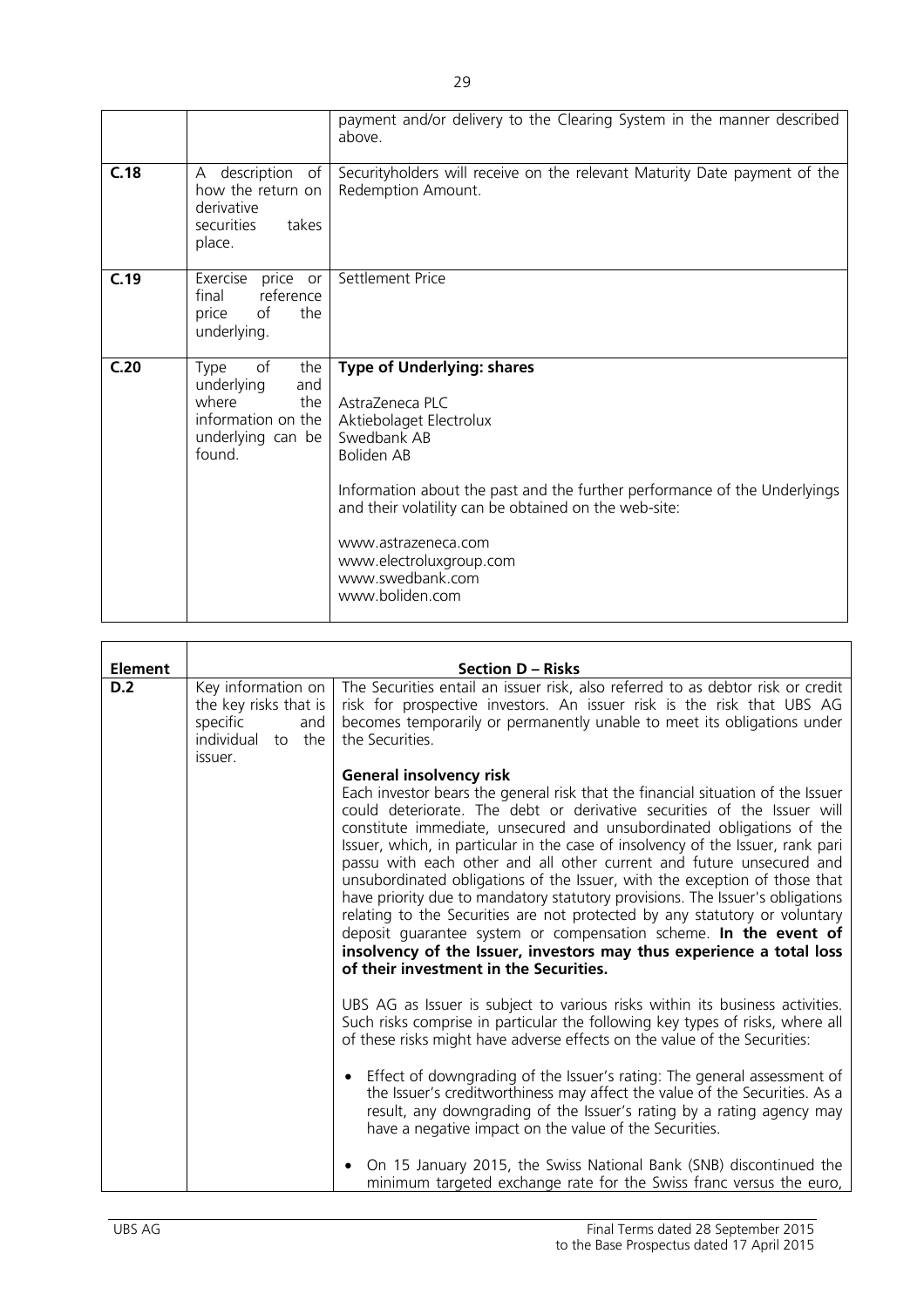| which had been in place since September 2011. At the same time, the<br>SNB lowered the interest rate on deposit account balances at the SNB<br>that exceed a given exemption threshold by 50 basis points to negative<br>0.75%. It also moved the target range for three-month LIBOR to<br>between negative 1.25% and negative 0.25%, (previously negative<br>0.75% to positive 0.25%). These decisions resulted in an immediate,<br>considerable strengthening of the Swiss franc against the euro,<br>US dollar, British pound, Japanese yen and several other currencies, as<br>well as a reduction in Swiss franc interest rates. The longer-term rate of<br>the Swiss franc against these other currencies is not certain, nor is the<br>future direction of Swiss franc interest rates. Several other central banks<br>have likewise adopted a negative-interest-rate policy. Fluctuation in<br>foreign exchange rates and continuing low or negative interest rates<br>may have a detrimental effect on UBS Group's capital strength,<br>UBS Group's liquidity and funding position, and UBS Group's<br>profitability.                                                                                                                                                                                                                                                                                                                                                                                                                                                                                                                                                                                                                                                                                                                                                                                                                                                                                                                                                                                                                                                                                                                                                                            |
|----------------------------------------------------------------------------------------------------------------------------------------------------------------------------------------------------------------------------------------------------------------------------------------------------------------------------------------------------------------------------------------------------------------------------------------------------------------------------------------------------------------------------------------------------------------------------------------------------------------------------------------------------------------------------------------------------------------------------------------------------------------------------------------------------------------------------------------------------------------------------------------------------------------------------------------------------------------------------------------------------------------------------------------------------------------------------------------------------------------------------------------------------------------------------------------------------------------------------------------------------------------------------------------------------------------------------------------------------------------------------------------------------------------------------------------------------------------------------------------------------------------------------------------------------------------------------------------------------------------------------------------------------------------------------------------------------------------------------------------------------------------------------------------------------------------------------------------------------------------------------------------------------------------------------------------------------------------------------------------------------------------------------------------------------------------------------------------------------------------------------------------------------------------------------------------------------------------------------------------------------------------------------------------------------------|
| Regulatory and legislative changes may adversely affect UBS Group's<br>business and ability to execute its strategic plans. The planned and<br>potential regulatory and legislative developments in Switzerland and in<br>other jurisdictions in which UBS Group has operations may have a<br>material adverse effect on UBS Group's ability to execute its strategic<br>plans, on the profitability or viability of certain business lines globally or<br>in particular locations, and in some cases on UBS Group's ability to<br>compete with other financial institutions. They are likely to be costly to<br>implement and could also have a negative impact on UBS Group's legal<br>structure or business model, potentially generating capital inefficiencies<br>and affecting UBS Group's profitability.                                                                                                                                                                                                                                                                                                                                                                                                                                                                                                                                                                                                                                                                                                                                                                                                                                                                                                                                                                                                                                                                                                                                                                                                                                                                                                                                                                                                                                                                                          |
| UBS has announced its intention to make certain structural changes in<br>$\bullet$<br>light of regulatory trends and requirements. On 14 June 2015 (the<br>"asset transfer date") UBS AG transferred its Retail & Corporate and<br>Management<br>Wealth<br>business<br>booked<br>in.<br>Switzerland<br>to<br>UBS Switzerland AG, a banking subsidiary of UBS AG in Switzerland. In<br>connection with the transfer, the UBS Group has increased the<br>capitalization of UBS Switzerland AG. Under the Swiss Merger Act,<br>UBS AG is jointly liable for obligations existing on the asset transfer<br>date that have been transferred to UBS Switzerland AG. Under the<br>terms of the asset transfer agreement, UBS Switzerland AG is jointly<br>liable for the contractual obligations of UBS AG existing on the asset<br>transfer date. Neither UBS AG nor UBS Switzerland AG will have any<br>liability for new obligations incurred by the other entity after the asset<br>transfer date. If obligations otherwise covered by the joint liability are<br>amended or modified by one joint obligor in a manner detrimental to<br>the other joint obligor, the latter's liability may be limited to the original<br>terms of the obligation under Swiss law. Under certain circumstances,<br>the Swiss Banking Act and FINMA's bank insolvency ordinance<br>authorize FINMA to modify, extinguish or convert to common equity<br>the liabilities of UBS Switzerland AG in connection with resolution<br>proceedings with respect to UBS Switzerland AG. In the UK, UBS is<br>implementing a revised business and operating model for UBS Limited.<br>UBS has increased the capitalization of UBS Limited accordingly. To<br>comply with new rules for foreign banks in the US under the Dodd-<br>Frank Wall Street Reform and Consumer Protection Act, UBS will<br>designate an intermediate holding company by 1 July 2016 that will<br>own all of its US operations except US branches of UBS AG. UBS is<br>considering further changes to its legal structure in response to<br>regulatory requirements. The Conditions contain no restrictions on<br>change of control events or structural changes, and no event of<br>default, requirement to repurchase the Securities or other event will be |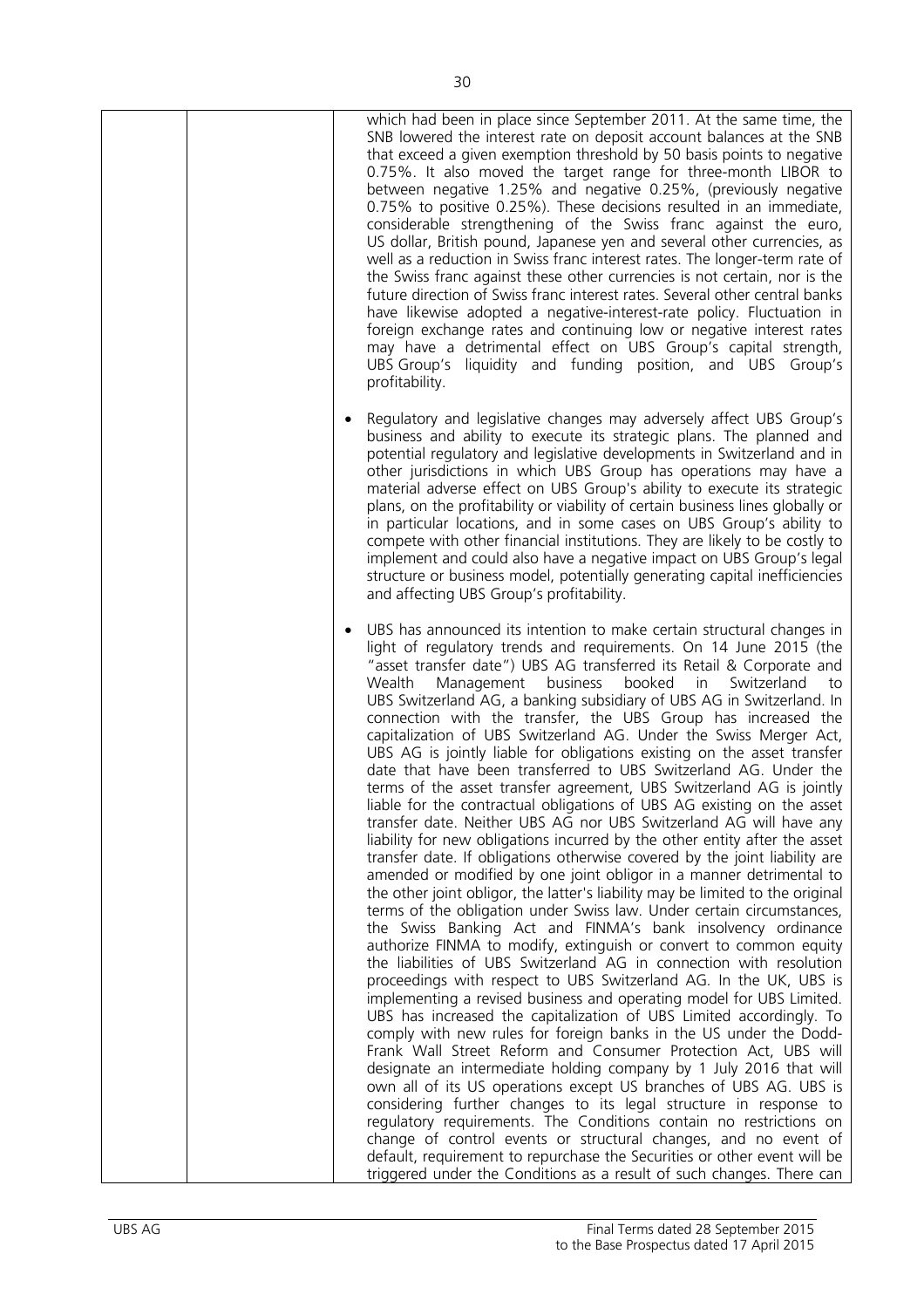|  | be no assurance that such changes, should they occur, would not<br>adversely affect the credit rating of the Issuer and/or increase the<br>likelihood of the occurrence of an event of default. Such changes,<br>should they occur, may adversely affect the Issuer's ability to redeem or<br>pay interest on the Securities and/or lead to circumstances in which the<br>Issuer may elect to cancel such interest (if applicable).                                                                                                                                                                                                                                                                                                                                                                                                                                                                                                                                                                                                                                                                                                  |
|--|--------------------------------------------------------------------------------------------------------------------------------------------------------------------------------------------------------------------------------------------------------------------------------------------------------------------------------------------------------------------------------------------------------------------------------------------------------------------------------------------------------------------------------------------------------------------------------------------------------------------------------------------------------------------------------------------------------------------------------------------------------------------------------------------------------------------------------------------------------------------------------------------------------------------------------------------------------------------------------------------------------------------------------------------------------------------------------------------------------------------------------------|
|  | UBS Group's capital strength is important in supporting its strategy,<br>client franchise and competitive position. Any increase in risk-weighted<br>assets or reduction in eligible capital could materially reduce<br>UBS Group's capital ratios. Additionally, UBS Group is subject to a<br>minimum leverage ratio requirement for Swiss SRB, which under certain<br>circumstances could constrain UBS Group's business activities even if<br>UBS Group satisfies other risk-based capital requirements.                                                                                                                                                                                                                                                                                                                                                                                                                                                                                                                                                                                                                          |
|  | UBS Group may not be successful in completing the execution of its<br>announced strategic plans or its plans may be delayed or market events<br>may adversely affect the implementation of the plan or the effects of its<br>plans may differ from those intended. UBS Group is also exposed to<br>possible outflows of client assets in its asset-gathering businesses and<br>to changes affecting the profitability of its Wealth Management<br>business division, and may not be successful in implementing changes<br>in its businesses to meet changing market, regulatory and other<br>conditions.                                                                                                                                                                                                                                                                                                                                                                                                                                                                                                                             |
|  | Material legal and regulatory risks arise in the conduct of UBS Group's<br>business. UBS Group is subject to a large number of claims, disputes,<br>legal proceedings and government investigations and expects that its<br>ongoing business activities will continue to give rise to such matters in<br>the future. The extent of UBS Group's financial exposure to these and<br>other matters is material and could substantially exceed the level of<br>provisions that UBS Group has established for litigation, regulatory and<br>similar matters. Resolution of regulatory proceedings may require<br>UBS Group to obtain waivers of regulatory disqualifications to maintain<br>certain operations, may entitle regulatory authorities to limit, suspend<br>or terminate licenses and regulatory authorizations and may permit<br>financial market utilities to limit, suspend or terminate UBS Group's<br>participation in such utilities. Failure to obtain such waivers, or any<br>limitation, suspension or termination of licenses, authorizations or<br>participations, could have material consequences for UBS Group. |
|  | Operational risks, including those arising from process error, failed<br>execution, misconduct, unauthorized trading, fraud, system failures,<br>financial crime, cyber-attacks, breaches of information security and<br>failure of security and physical protection, may affect UBS Group's<br>business. If UBS Group's internal controls fail or prove ineffective in<br>identifying and remedying these risks UBS Group could suffer<br>operational failures that might result in material losses.                                                                                                                                                                                                                                                                                                                                                                                                                                                                                                                                                                                                                                |
|  | UBS Group's reputation is critical to the success of its business.<br>Reputational damage can have fundamental negative effects on<br>UBS Group's business and prospects and a material adverse effect on<br>UBS Group's operational results and financial conditions and on<br>UBS Group's ability to achieve its strategic goals and financial targets.                                                                                                                                                                                                                                                                                                                                                                                                                                                                                                                                                                                                                                                                                                                                                                            |
|  | Performance in the financial services industry is affected by market<br>conditions and the macroeconomic climate. An economic downturn,<br>continued low interest rates or weak or stagnant economic growth in<br>UBS Group's core markets, or a severe financial crisis can negatively<br>affect UBS Group's revenues and ultimately its capital base.                                                                                                                                                                                                                                                                                                                                                                                                                                                                                                                                                                                                                                                                                                                                                                              |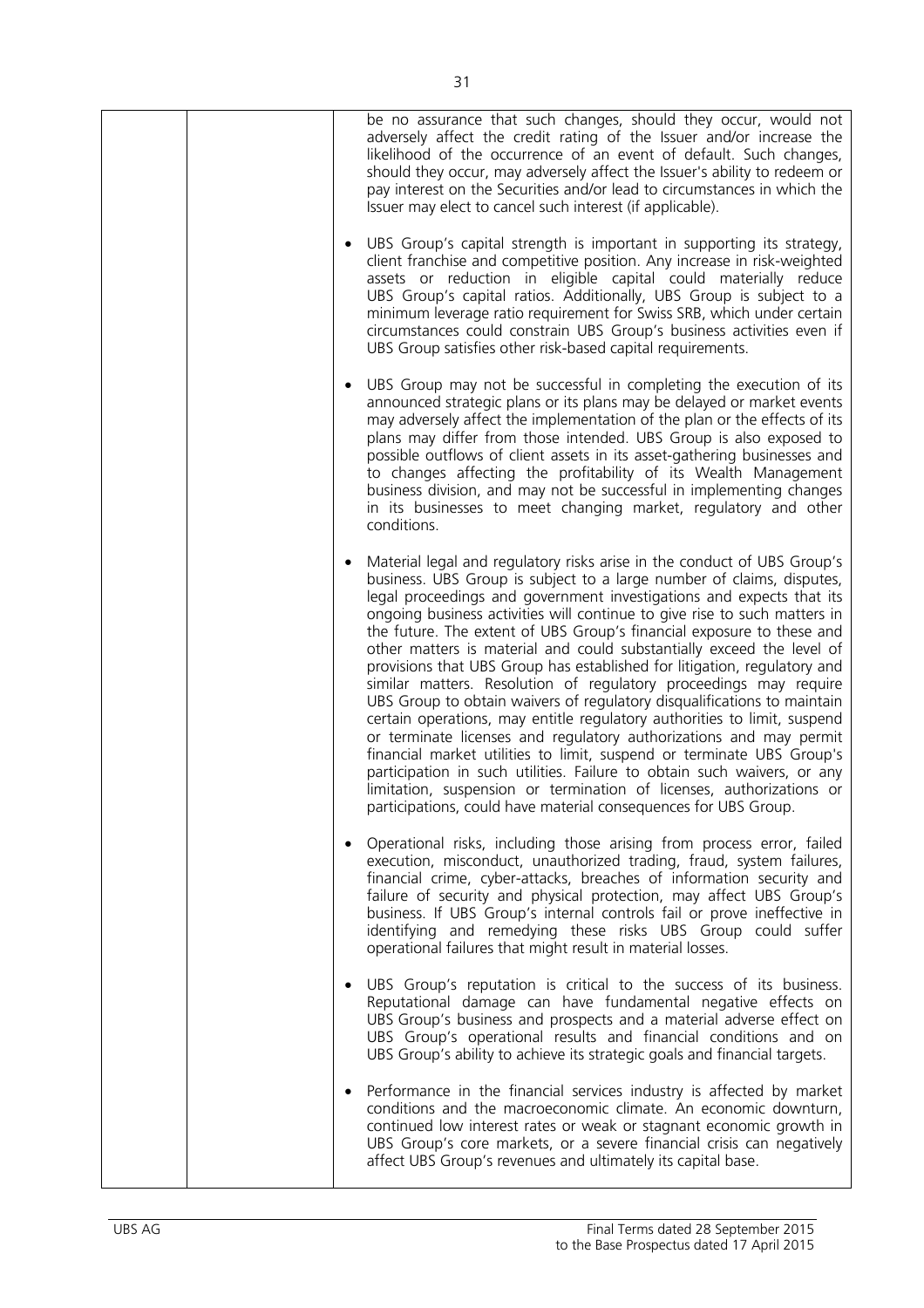| The UBS Group holds legacy positions and other risk positions,<br>including positions related to real estate in various countries that may<br>be adversely affected by market conditions. In addition, legacy risk<br>positions may be difficult to liquidate as the continued illiquidity and<br>complexity of many of them could make it difficult to sell or otherwise<br>exit these positions.                                                                                                                                                                     |
|------------------------------------------------------------------------------------------------------------------------------------------------------------------------------------------------------------------------------------------------------------------------------------------------------------------------------------------------------------------------------------------------------------------------------------------------------------------------------------------------------------------------------------------------------------------------|
| UBS Group's global presence subjects it to risk from currency<br>fluctuations, which have an effect on UBS Group's reported income<br>and expenses, and other reported figures such as other comprehensive<br>income, invested assets, balance sheet assets, risk-weighted assets and<br>Basel III common equity tier 1 capital.                                                                                                                                                                                                                                       |
| UBS Group is dependent upon its risk management and control<br>$\bullet$<br>processes to avoid or limit potential losses in its counterparty credit and<br>trading businesses and could suffer losses if, for example, it does not<br>fully identify the risks in its portfolio or if its assessment of the risks<br>identified or its response to negative trends proves to be untimely,<br>inadequate, insufficient or incorrect.                                                                                                                                    |
| • Valuations of certain positions rely on models; models have inherent<br>limitations and may use inputs which have no observable source;<br>different assumptions and inputs would generate different results, and<br>these differences could have a significant impact on UBS Group's<br>financial results.                                                                                                                                                                                                                                                          |
| Liquidity and funding management are critical to UBS Group's ongoing<br>performance. The volume of UBS Group's funding sources or the<br>availability of funding of the types required could change due to,<br>among other things, general market disruptions, widening credit<br>spreads, changes in capital and liquidity requirements or reductions in<br>UBS Group's credit ratings, which could also influence the cost of<br>funding.                                                                                                                            |
| UBS Group might be unable to identify or capture revenue or<br>$\bullet$<br>competitive opportunities, or retain and attract qualified employees.<br>UBS Group's competitive strength and market position could be eroded<br>if UBS Group is unable to identify market trends and developments,<br>does not respond to them by devising and implementing adequate<br>business strategies, adequately developing or updating technology,<br>particularly in the trading businesses, or is unable to attract or retain<br>the qualified people needed to carry them out. |
| UBS Group's financial results may be negatively affected by changes to<br>$\bullet$<br>accounting standards. Changes to IFRS or interpretations thereof may<br>cause UBS Group's future reported results and financial position to<br>differ from current expectations, or historical results to differ from<br>those previously reported due to the adoption of accounting standards<br>on a retrospective basis. Such changes may also affect UBS Group's<br>regulatory capital and ratios.                                                                          |
| UBS Group's financial results may be negatively affected by changes to<br>assumptions supporting the value of its goodwill. If assumptions in<br>future periods deviate from the current outlook, the value of<br>UBS Group's goodwill may become impaired in the future, giving rise<br>to losses in the income statement.                                                                                                                                                                                                                                            |
| The effect of taxes on UBS Group's financial results is significantly<br>$\bullet$<br>influenced by reassessments of its deferred tax assets. UBS Group's full<br>year effective tax rate could change significantly on the basis of such<br>reassessments.                                                                                                                                                                                                                                                                                                            |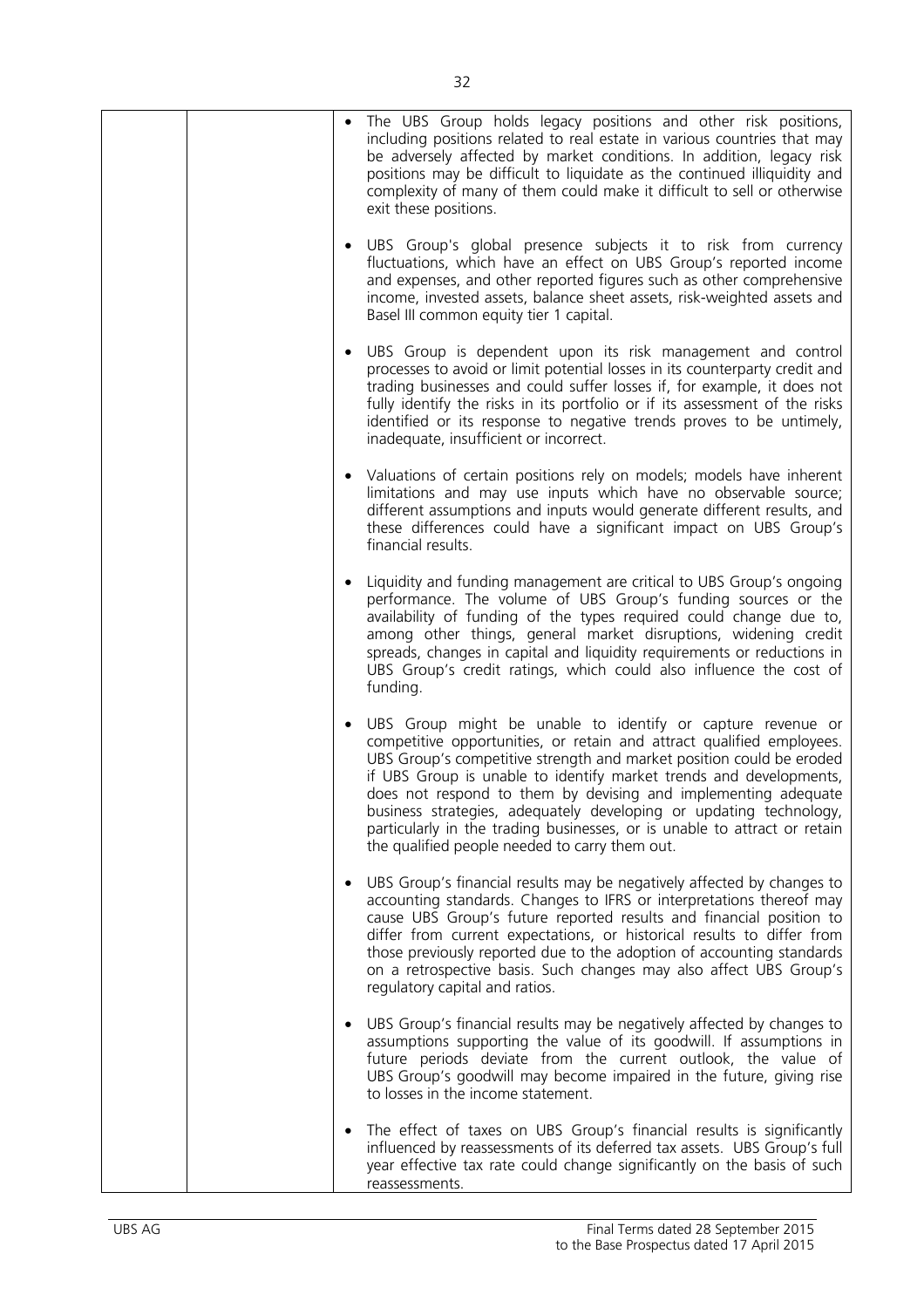|  | UBS AG's operating results, financial condition and ability to pay<br>obligations in the future may be affected by funding, dividends and<br>other distributions received from UBS Switzerland AG or any other<br>direct subsidiary, which may be subject to restrictions. The ability of<br>such subsidiaries to make loans or distributions (directly or indirectly) to<br>UBS AG may be restricted as a result of several factors, including<br>restrictions in financing agreements and the requirements of applicable<br>law and regulatory and fiscal or other restrictions. Restrictions and<br>regulatory action of this kind could impede access to funds that<br>UBS Group may need to make payments. Furthermore, UBS AG may<br>guarantee some of the payment obligations of certain of its subsidiaries<br>from time to time. Additionally, in connection with the transfer of the<br>Retail & Corporate and Wealth Management business booked in<br>Switzerland from UBS AG to UBS Switzerland AG, which has become<br>effective in June 2015, under the Swiss Merger Act UBS AG is jointly<br>liable for obligations existing on the asset transfer date that are have<br>been transferred to UBS Switzerland AG. These guarantees may require<br>UBS AG to provide substantial funds or assets to subsidiaries or their<br>creditors or counterparties at a time when UBS AG is in need of<br>liquidity to fund its own obligations.<br>UBS Group's stated capital returns objective is based, in part, on capital<br>ratios that are subject to regulatory change and may fluctuate<br>significantly. UBS has committed to return at least 50% of its net profit<br>to shareholders as capital returns, provided its fully applied CET1 capital<br>ratio is at least 13% and its post-stress fully applied CET1 capital ratio is<br>at least 10%. However, UBS's ability to maintain a fully applied CET1 |
|--|---------------------------------------------------------------------------------------------------------------------------------------------------------------------------------------------------------------------------------------------------------------------------------------------------------------------------------------------------------------------------------------------------------------------------------------------------------------------------------------------------------------------------------------------------------------------------------------------------------------------------------------------------------------------------------------------------------------------------------------------------------------------------------------------------------------------------------------------------------------------------------------------------------------------------------------------------------------------------------------------------------------------------------------------------------------------------------------------------------------------------------------------------------------------------------------------------------------------------------------------------------------------------------------------------------------------------------------------------------------------------------------------------------------------------------------------------------------------------------------------------------------------------------------------------------------------------------------------------------------------------------------------------------------------------------------------------------------------------------------------------------------------------------------------------------------------------------------------------------------------------------------------------------------------------|
|  | capital ratio of at least 13% is subject to numerous risks, including the<br>results of the UBS Group's business, changes to capital standards,<br>methodologies and interpretation that may adversely affect the<br>UBS Group's calculated fully applied CET1 capital ratio, imposition of<br>risk add-ons or additional capital requirements such as additional<br>capital buffers. Additionally, changes in the methodology, assumptions,<br>stress scenario and other factors may result in material changes in<br>UBS's post-stress fully applied CET1 capital ratio.                                                                                                                                                                                                                                                                                                                                                                                                                                                                                                                                                                                                                                                                                                                                                                                                                                                                                                                                                                                                                                                                                                                                                                                                                                                                                                                                                |
|  | UBS Group may fail to realise the anticipated benefits of the exchange<br>offer. UBS established UBS Group AG as a holding company for the<br>UBS Group because it believes that it will, along with other measures<br>already announced, substantially improve the resolvability of<br>UBS Group in response to evolving regulatory requirements. UBS Group<br>may, however, encounter substantial difficulties in achieving these<br>anticipated benefits or these anticipated benefits may not materialize.<br>UBS Group AG has acquired approximately 97 percent of the<br>outstanding shares of UBS AG. Delay in acquiring full ownership of<br>UBS AG could adversely affect the anticipated benefits of the exchange<br>offer and the liquidity and market value of the UBS Group AG shares.<br>The existence of minority shareholders in UBS AG may, among other<br>things, make it more difficult or delay UBS Group's ability to implement<br>changes to the legal structure of the UBS Group and interfere with its<br>day-to-day business operations and its corporate governance.                                                                                                                                                                                                                                                                                                                                                                                                                                                                                                                                                                                                                                                                                                                                                                                                                            |
|  | If UBS Group conducts a squeeze-out merger under Swiss law, UBS AG<br>will merge into a merger subsidiary of UBS Group, which will survive<br>the transaction. Although UBS Group expects that the surviving entity<br>will in most cases succeed to UBS AG's banking licenses, permits and<br>other authorizations, such entity may need to re-apply for or seek<br>specific licenses, permits and authorizations, as well as third-party<br>consents. Furthermore, under Swiss law, a minority shareholder subject<br>to the squeeze-out merger could theoretically seek to claim that the<br>consideration offered is "inadequate" and petition a Swiss competent                                                                                                                                                                                                                                                                                                                                                                                                                                                                                                                                                                                                                                                                                                                                                                                                                                                                                                                                                                                                                                                                                                                                                                                                                                                      |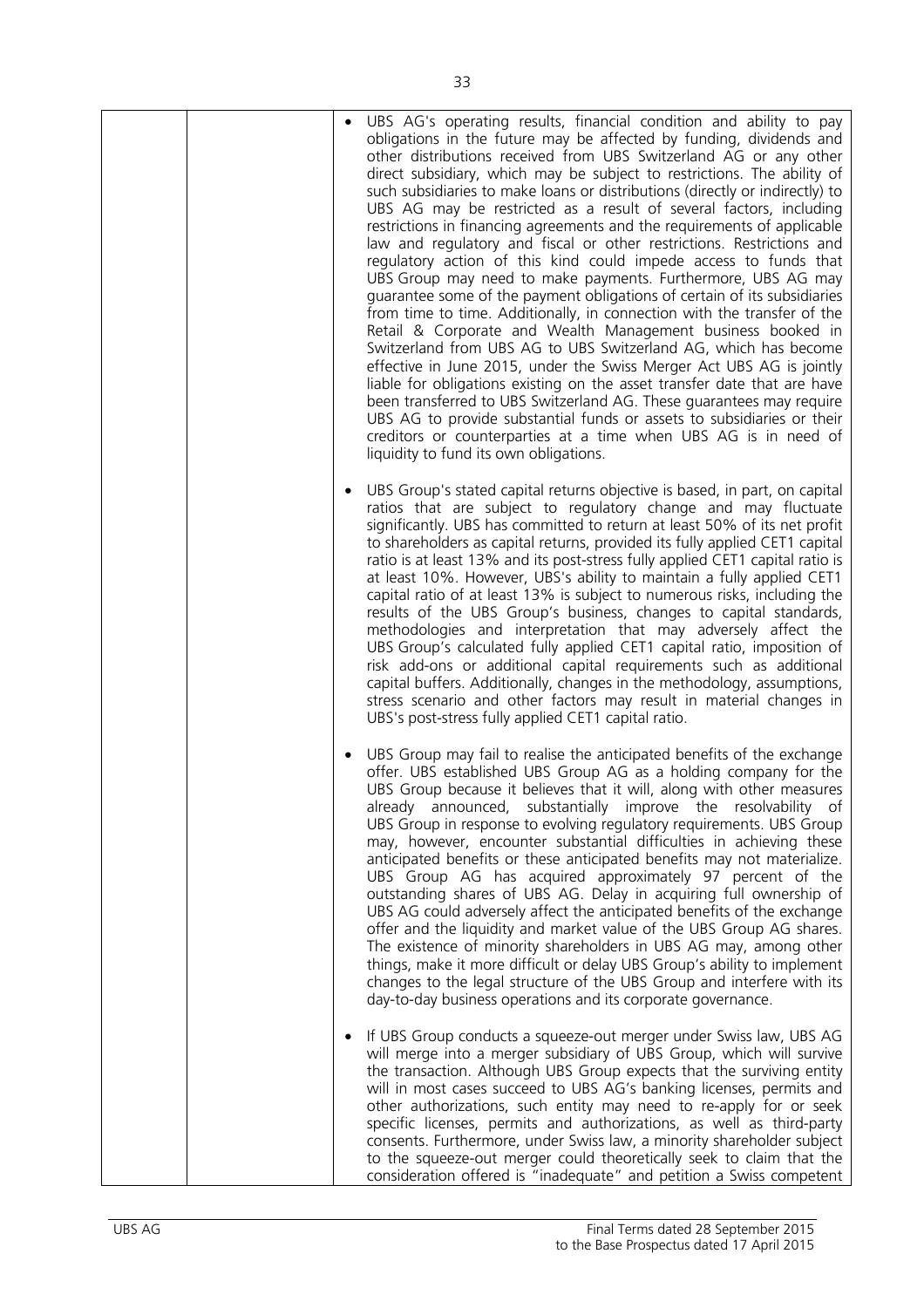|            |                                                                                                    | court to determine what is "adequate" consideration. Each of these                                                                                                                                                                                                                                                                                                                                                                                                                                                                                                                                                                                                                                                                                                                                                                                                                                                        |
|------------|----------------------------------------------------------------------------------------------------|---------------------------------------------------------------------------------------------------------------------------------------------------------------------------------------------------------------------------------------------------------------------------------------------------------------------------------------------------------------------------------------------------------------------------------------------------------------------------------------------------------------------------------------------------------------------------------------------------------------------------------------------------------------------------------------------------------------------------------------------------------------------------------------------------------------------------------------------------------------------------------------------------------------------------|
|            |                                                                                                    | circumstances, if it were to happen, may generate costs, delay the<br>implementation of the squeeze-out merger or disrupt or negatively<br>impact the UBS Group's business.                                                                                                                                                                                                                                                                                                                                                                                                                                                                                                                                                                                                                                                                                                                                               |
| <b>D.3</b> | Key information on<br>the risks that are<br>specific<br>and<br>individual<br>to the<br>securities. | Potential investors of the Securities should recognise that the Securities<br>constitute a risk investment which can lead to a total loss of their<br>investment in the Securities. Securityholders will incur a loss, if the amount<br>received in accordance with the Conditions of the Securities is below the<br>purchase price of the Securities (including the transaction costs). Any<br>investor bears the risk of the Issuer's financial situation worsening and the<br>potential subsequent inability of the Issuer to pay its obligations under the<br>Securities. Potential investors must therefore be prepared and able to<br>sustain a partial or even a <b>total loss</b> of the invested capital. Any investors<br>interested in purchasing the Securities should assess their financial<br>situation, to ensure that they are in a position to bear the risks of loss<br>connected with the Securities. |
|            |                                                                                                    | Special risks related to specific features of the Security structure                                                                                                                                                                                                                                                                                                                                                                                                                                                                                                                                                                                                                                                                                                                                                                                                                                                      |
|            |                                                                                                    | Potential investors should be aware that the amount of the Redemption<br>Amount payable in accordance with the Conditions of the Securities<br>depends on the performance of the Underlying. In case of an unfavourable<br>development of the price of the Underlying, any amount received under<br>the Securities may be lower than expected by the investors and may even<br>be equal to zero. In such case the Securityholders will incur a total<br>loss of its investment (including any transaction costs).                                                                                                                                                                                                                                                                                                                                                                                                         |
|            |                                                                                                    | Potential investors should consider that the Securities may according to the<br>Conditions of the Securities under certain circumstances expire prior to the<br>Maturity Date without any notice or declaration by the Issuer or the<br>Securityholder being required, so-called express structure. In case the<br>Securities expire prior to the Maturity Date, the Securityholder is entitled to<br>demand the payment of a cash amount in relation to the early expiration.<br>However, the Securityholder is not entitled to request any further payments<br>on the Securities after such early expiration.                                                                                                                                                                                                                                                                                                           |
|            |                                                                                                    | The Securityholder, therefore, bears the risk of not participating in the<br>performance of the Underlying to the expected extent and during the<br>expected period.                                                                                                                                                                                                                                                                                                                                                                                                                                                                                                                                                                                                                                                                                                                                                      |
|            |                                                                                                    | In the case of an early expiration of the Securities, the Securityholder also<br>bears the so-called risk of reinvestment. The Securityholder may only be<br>able to re-invest any amount paid by the Issuer in the case of an early<br>expiration, if any, at market conditions, which are less favourable than<br>those existing prevailing at the time of the acquisition of the Securities.                                                                                                                                                                                                                                                                                                                                                                                                                                                                                                                           |
|            |                                                                                                    | Potential investors should consider that the Redemption Amount, if any,<br>under the Securities depends on whether the price of the Underlying<br>equals, and/or falls below respectively exceeds a certain threshold, barrier<br>or level as specified in the relevant Final Terms, at a given time or, as the<br>case may be, within a given period as determined by the Conditions of the<br>Securities.                                                                                                                                                                                                                                                                                                                                                                                                                                                                                                               |
|            |                                                                                                    | Only provided that the relevant threshold, barrier or, as the case may be,<br>level has not been reached and/or fallen below respectively exceeded at the<br>time or period as determined by the Conditions of the Securities, the<br>holder of a Security receives an amount, predetermined in the Conditions<br>of the Securities as Redemption Amount. Otherwise the Securityholder<br>participates in the performance of the Underlying and, therefore, bears the<br>risks of a total loss of the invested capital.                                                                                                                                                                                                                                                                                                                                                                                                   |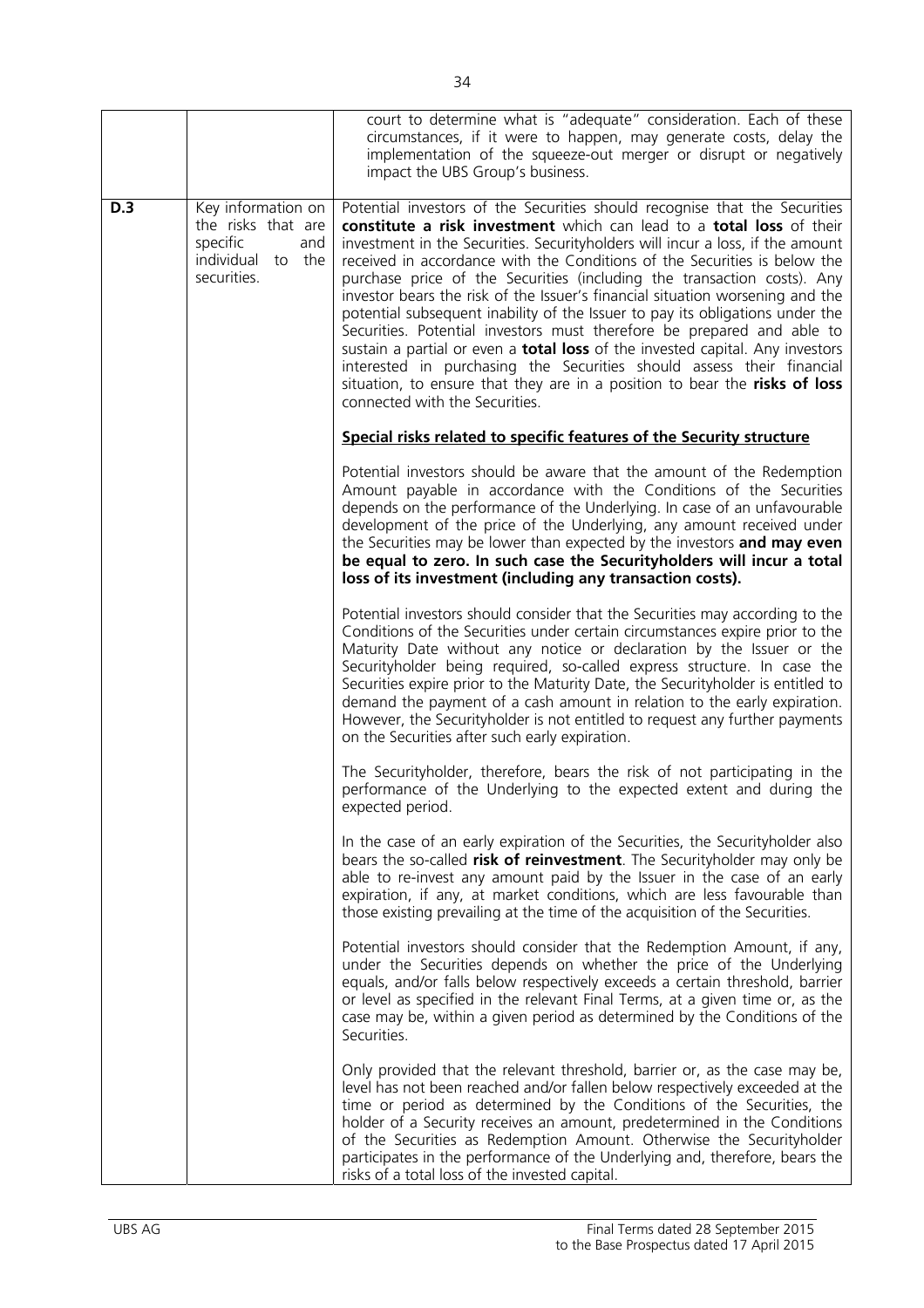| Potential investors should consider that the calculation of the level of the<br>Redemption Amount, if any, solely refers to the performance of the<br>Relevant Underlying and, thereby, to the Underlying, showing a certain<br>predetermined performance, e.g. the worst performance during an<br>observation period.                                                                                                                                                                                                                                                                                                                                                                                                                                                                                                                                                                                                                                                                                                                                                                                               |
|----------------------------------------------------------------------------------------------------------------------------------------------------------------------------------------------------------------------------------------------------------------------------------------------------------------------------------------------------------------------------------------------------------------------------------------------------------------------------------------------------------------------------------------------------------------------------------------------------------------------------------------------------------------------------------------------------------------------------------------------------------------------------------------------------------------------------------------------------------------------------------------------------------------------------------------------------------------------------------------------------------------------------------------------------------------------------------------------------------------------|
| Potential investors should, consequently, be aware that compared to<br>Securities, which refer to only one underlying, the Securities show a higher<br>exposure to loss. This risk may not be reduced by a positive or, as the case<br>may be, negative performance of the remaining Underlyings, because the<br>remaining Underlyings are not taken into account when calculating the<br>level of the Redemption Amount.                                                                                                                                                                                                                                                                                                                                                                                                                                                                                                                                                                                                                                                                                            |
| Potential investors should consider that Security holders do not have a<br>termination right and the Securities may, hence, not be terminated by the<br>Security holders during their term. Prior to the maturity of the Securities the<br>realisation of the economic value of the Securities (or parts thereof), is,<br>unless the Securities have been subject to early redemption or termination<br>by the Issuer in accordance with the Conditions of the Securities or, if so<br>specified in the relevant Final Terms, an exercise of the Security Right by<br>the Securityholders in accordance with the Conditions of the Securities,<br>only possible by way of selling the Securities.                                                                                                                                                                                                                                                                                                                                                                                                                    |
| Selling the Securities requires that market participants are willing to acquire<br>the Securities at a certain price. In case that no market participants are<br>readily available, the value of the Securities may not be realised. The<br>issuance of the Securities does not result in an obligation of the Issuer<br>towards the Securityholders to compensate for this or to repurchase the<br>Securities.                                                                                                                                                                                                                                                                                                                                                                                                                                                                                                                                                                                                                                                                                                      |
| <b>General risks related to the Securities</b>                                                                                                                                                                                                                                                                                                                                                                                                                                                                                                                                                                                                                                                                                                                                                                                                                                                                                                                                                                                                                                                                       |
| Securityholders are exposed to the risk of a bail-in<br>The Issuer and the Securities are subject to the Swiss Banking Act and the<br>Swiss Financial Market Supervisory Authority's ("FINMA") bank insolvency<br>ordinance, which empowers FINMA as the competent resolution authority<br>to in particular apply under certain circumstances certain resolution tools to<br>credit institutions. These measures include in particular the write-down or<br>conversion of securities into common equity of such credit institution (the<br>so called bail-in). A write-down or conversion would have the effect that<br>the Issuer would insofar be released from its obligations under the<br>Securities. Securityholders would have no further claim against the Issuer<br>under the Securities. The resolution tools may, hence, have a significant<br>negative impact on the Securityholders' rights by suspending, modifying<br>and wholly or partially extinguishing claims under the Securities. In the<br>worst case, this can lead to a total loss of the Securityholders'<br>investment in the Securities. |
| Such legal provisions and/or regulatory measures may severely affect the<br>rights of the Securityholders and may have a negative impact on the value<br>of the Securities even prior to any non-viability or resolution in relation to<br>the Issuer.                                                                                                                                                                                                                                                                                                                                                                                                                                                                                                                                                                                                                                                                                                                                                                                                                                                               |
| Termination and Early Redemption at the option of the Issuer<br>Potential investors in the Securities should furthermore be aware that the<br>Issuer is, pursuant to the Conditions of the Securities, under certain<br>circumstances, entitled to terminate and redeem the Securities in total prior<br>to the scheduled Maturity Date. In this case the Securityholder is in<br>accordance with the Conditions of the Securities entitled to demand the<br>payment of a redemption amount in relation to this early redemption.<br>However, the Securityholder is not entitled to request any further payments                                                                                                                                                                                                                                                                                                                                                                                                                                                                                                     |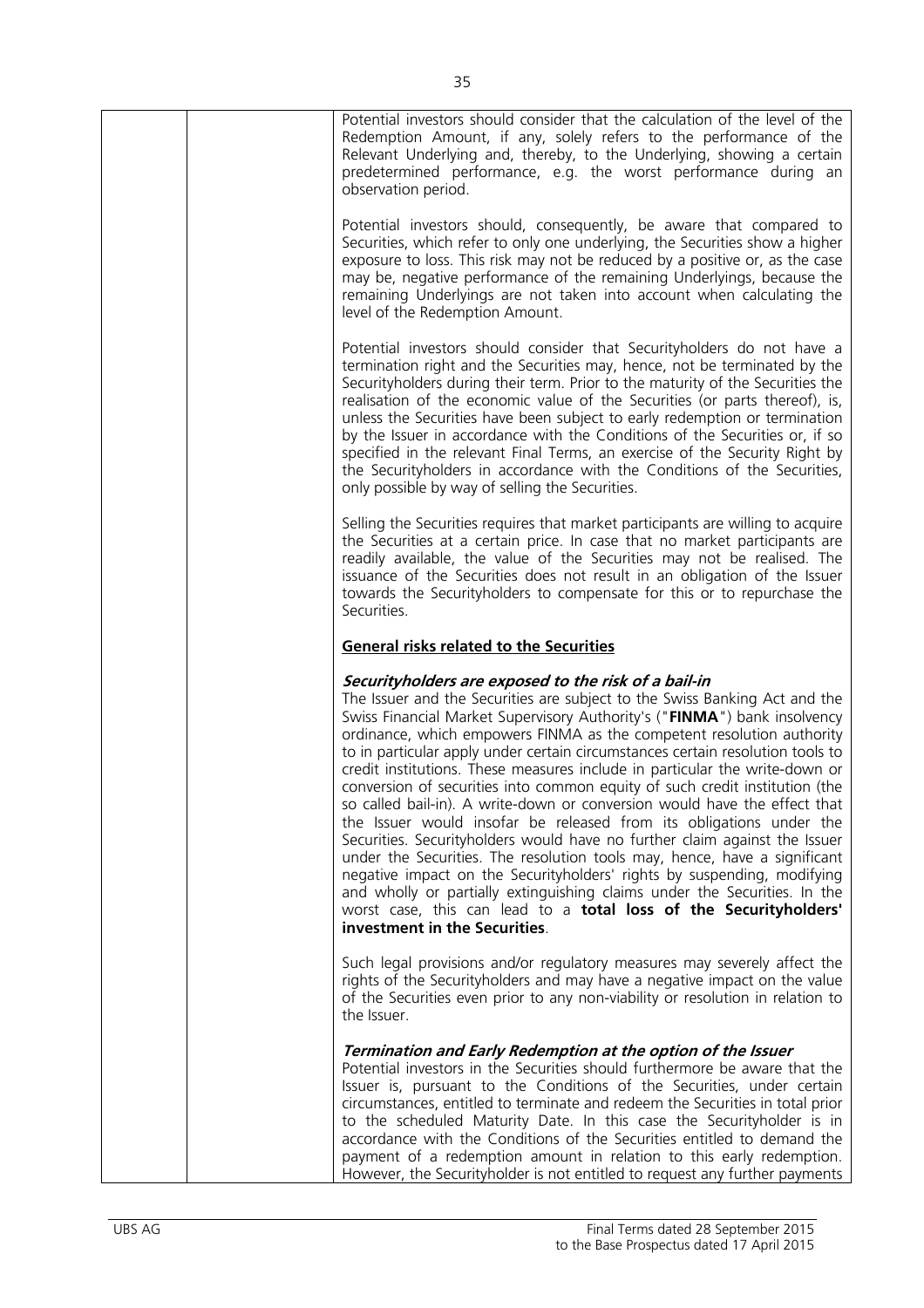| on the Securities after the relevant termination date. Furthermore, the<br>Termination Amount, if any, payable in the case of an early redemption of<br>the Securities by the Issuer can be considerably below the amount, which<br>would be payable at the scheduled end of the term of the Securities.                                                                                                                                                                                                                                                                                                                                                                                                                                                                                                                                                                                                                                                                                                                                            |
|-----------------------------------------------------------------------------------------------------------------------------------------------------------------------------------------------------------------------------------------------------------------------------------------------------------------------------------------------------------------------------------------------------------------------------------------------------------------------------------------------------------------------------------------------------------------------------------------------------------------------------------------------------------------------------------------------------------------------------------------------------------------------------------------------------------------------------------------------------------------------------------------------------------------------------------------------------------------------------------------------------------------------------------------------------|
| The Securityholder, therefore, bears the risk of not participating in the<br>performance of the Underlying to the expected extent and during the<br>expected period.                                                                                                                                                                                                                                                                                                                                                                                                                                                                                                                                                                                                                                                                                                                                                                                                                                                                                |
| In the case of a termination of the Securities by the Issuer, the<br>Securityholder bears the risk of a reinvestment, <i>i.e.</i> the investor bears the<br>risk that it will have to re-invest the Termination Amount, if any, paid by<br>the Issuer in the case of termination at market conditions, which are less<br>favourable than those prevailing at the time of the acquisition of the<br>Securities.                                                                                                                                                                                                                                                                                                                                                                                                                                                                                                                                                                                                                                      |
| Adverse impact of adjustments of the Security Right<br>It cannot be excluded that certain events occur or certain measures are<br>taken (by parties other than the Issuer) in relation to the Underlying, which<br>potentially lead to changes to the Underlying or result in the underlying<br>concept of the Underlying being changed, so-called Potential Adjustment<br>Events. In the case of the occurrence of a Potential Adjustment Event, the<br>Issuer shall be entitled to effect adjustments according to the Conditions of<br>the Securities to account for these events or measures. These adjustments<br>might have a negative impact on the value of the Securities.                                                                                                                                                                                                                                                                                                                                                                 |
| <b>Substitution of the Issuer</b><br>Provided that the Issuer is not in default with its obligations under the<br>Securities, the Issuer is in accordance with the Conditions of the Securities,<br>at any time entitled, without the consent of the Securityholders, to<br>substitute another company within the UBS Group as issuer (the<br>"Substitute Issuer") with respect to all obligations under or in connection<br>with the Securities.                                                                                                                                                                                                                                                                                                                                                                                                                                                                                                                                                                                                   |
| This may impact any listing of the Securities and, in particular, it may be<br>necessary for the Substitute Issuer to reapply for listing on the relevant<br>market or stock exchange on which the Securities are listed. In addition,<br>following such a substitution, Securityholders will become subject to the<br>credit risk of the Substitute Issuer.                                                                                                                                                                                                                                                                                                                                                                                                                                                                                                                                                                                                                                                                                        |
| Trading in the Securities / Illiquidity<br>It is not possible to predict if and to what extent a secondary market may<br>develop in the Securities or at what price the Securities will trade in the<br>secondary market or whether such market will be liquid or illiquid.                                                                                                                                                                                                                                                                                                                                                                                                                                                                                                                                                                                                                                                                                                                                                                         |
| Applications will be or have been made to the Security Exchange(s)<br>specified for admission or listing of the Securities. If the Securities are<br>admitted or listed, no assurance is given that any such admission or listing<br>will be maintained. The fact that the Securities are admitted to trading or<br>listed does not necessarily denote greater liquidity than if this were not the<br>case. If the Securities are not listed or traded on any exchange, pricing<br>information for the Securities may be more difficult to obtain and the<br>liquidity of the Securities, if any, may be adversely affected. The liquidity of<br>the Securities, if any, may also be affected by restrictions on the purchase<br>and sale of the Securities in some jurisdictions. Additionally, the Issuer has<br>the right (but no obligation) to purchase Securities at any time and at any<br>price in the open market or by tender or private agreement. Any Securities<br>so purchased may be held or resold or surrendered for cancellation. |
| In addition, it cannot be excluded that the number of Securities actually<br>issued and purchased by investors is less than the intended Aggregate                                                                                                                                                                                                                                                                                                                                                                                                                                                                                                                                                                                                                                                                                                                                                                                                                                                                                                  |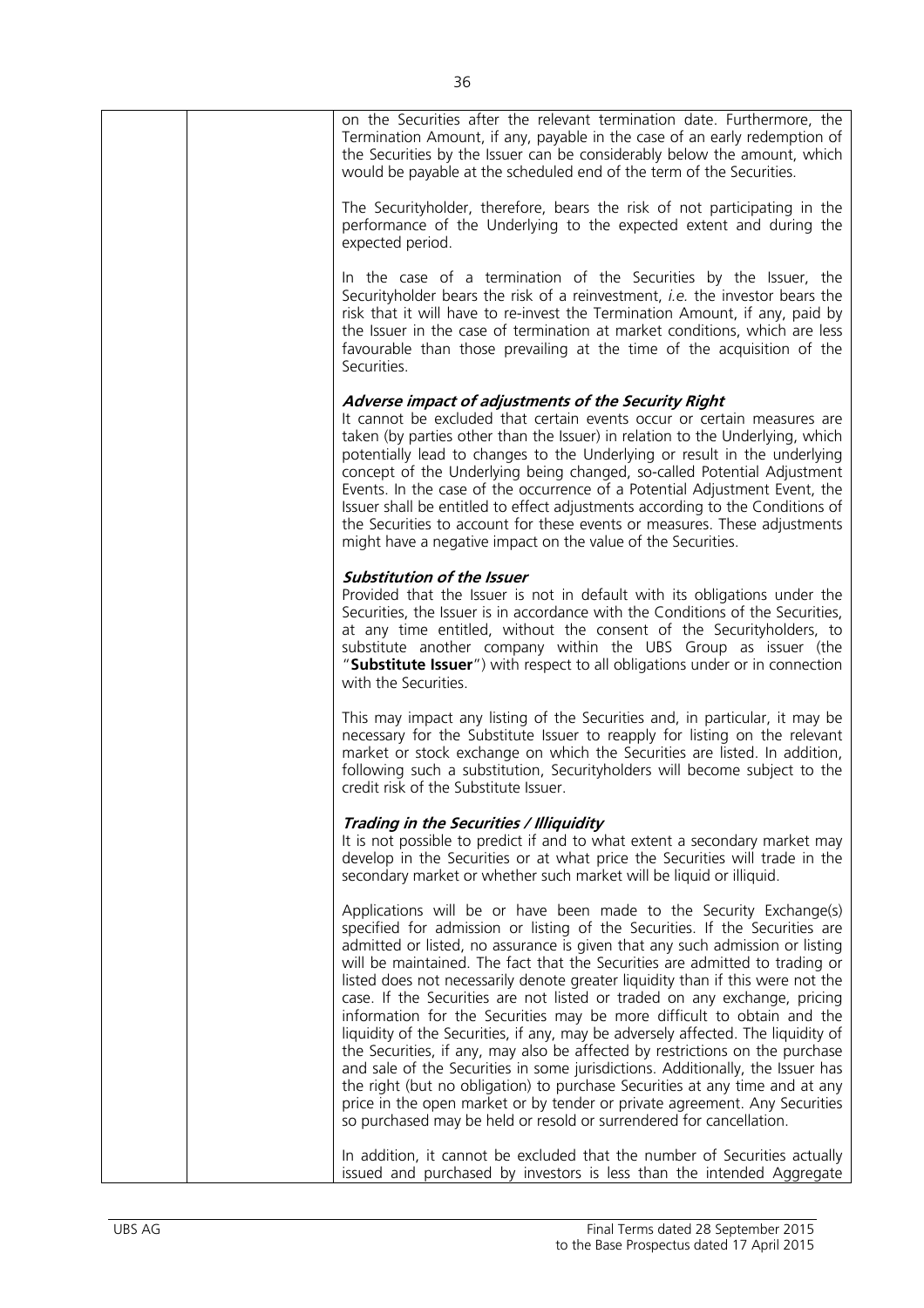| Nominal Amount of the Securities. Consequently, there is the risk that due<br>to the low volume of Securities actually issued the liquidity of the Securities<br>is lower than if all Securities were issued and purchased by investors.                                                                                                                                                                                                                                                                                                                                                                                                                                                                                                                                                                                                                                                                                                                                                                                                                                            |
|-------------------------------------------------------------------------------------------------------------------------------------------------------------------------------------------------------------------------------------------------------------------------------------------------------------------------------------------------------------------------------------------------------------------------------------------------------------------------------------------------------------------------------------------------------------------------------------------------------------------------------------------------------------------------------------------------------------------------------------------------------------------------------------------------------------------------------------------------------------------------------------------------------------------------------------------------------------------------------------------------------------------------------------------------------------------------------------|
| The Manager(s) intend, under normal market conditions, to provide bid<br>and offer prices for the Securities of an issue on a regular basis. However,<br>the Manager(s) make no firm commitment to the Issuer to provide liquidity<br>by means of bid and offer prices for the Securities, and assumes no legal<br>obligation to quote any such prices or with respect to the level or<br>determination of such prices. Potential investors therefore should not<br>rely on the ability to sell Securities at a specific time or at a specific<br>price.                                                                                                                                                                                                                                                                                                                                                                                                                                                                                                                            |
| <b>Taxation in relation to the Securities</b><br>Potential investors should be aware that they may be required to pay taxes<br>or other documentary charges or duties in accordance with the laws and<br>practices of the country where the Securities are transferred or other<br>jurisdictions. In some jurisdictions, no official statements of the tax<br>authorities or court decisions may be available for innovative financial<br>instruments such as the Securities. Potential investors are advised not to<br>rely upon the tax summary contained in the Base Prospectus but to ask for<br>their own tax advisor's advice on their individual taxation with respect to<br>the acquisition, sale and redemption of the Securities. Only these advisors<br>are in a position to duly consider the specific situation of the potential<br>investor.                                                                                                                                                                                                                          |
| <b>Changes in Taxation in relation to the Securities</b><br>The considerations concerning the taxation of the Securities set forth in the<br>Base Prospectus reflect the opinion of the Issuer on the basis of the legal<br>situation identifiable as of the date hereof. However, a different tax<br>treatment by the fiscal authorities and tax courts cannot be excluded. Each<br>investor should seek the advice of his or her personal tax consultant before<br>deciding whether to purchase the Securities.                                                                                                                                                                                                                                                                                                                                                                                                                                                                                                                                                                   |
| Neither the Issuer nor the Manager assumes any responsibility vis-à-vis the<br>Securityholders for the tax consequences of an investment in the Securities.                                                                                                                                                                                                                                                                                                                                                                                                                                                                                                                                                                                                                                                                                                                                                                                                                                                                                                                         |
| <b>Potential conflicts of interest</b><br>The Issuer and affiliated companies may participate in transactions related<br>to the Securities in some way, for their own account or for account of a<br>client. Such transactions may not serve to benefit the Securityholders and<br>may have a positive or negative effect on the value of the Underlying, and<br>consequently on the value of the Securities. Furthermore, companies<br>affiliated with the Issuer may become counterparties in hedging<br>transactions relating to obligations of the Issuer stemming from the<br>Securities. As a result, conflicts of interest can arise between companies<br>affiliated with the Issuer, as well as between these companies and<br>investors, in relation to obligations regarding the calculation of the price of<br>the Securities and other associated determinations. In addition, the Issuer<br>and its affiliates may act in other capacities with regard to the Securities,<br>such as calculation agent, paying agent and administrative agent and/or<br>index sponsor. |
| Furthermore, the Issuer and its affiliates may issue other derivative<br>instruments relating to the Underlying or, as the case may be, the Basket<br>Components; introduction of such competing products may affect the<br>value of the Securities. The Issuer and its affiliated companies may receive<br>non-public information relating to the Underlying, and neither the Issuer<br>nor any of its affiliates undertakes to make this information available to<br>Securityholders. In addition, one or more of the Issuer's affiliated<br>companies may publish research reports on the Underlying. Such activities                                                                                                                                                                                                                                                                                                                                                                                                                                                            |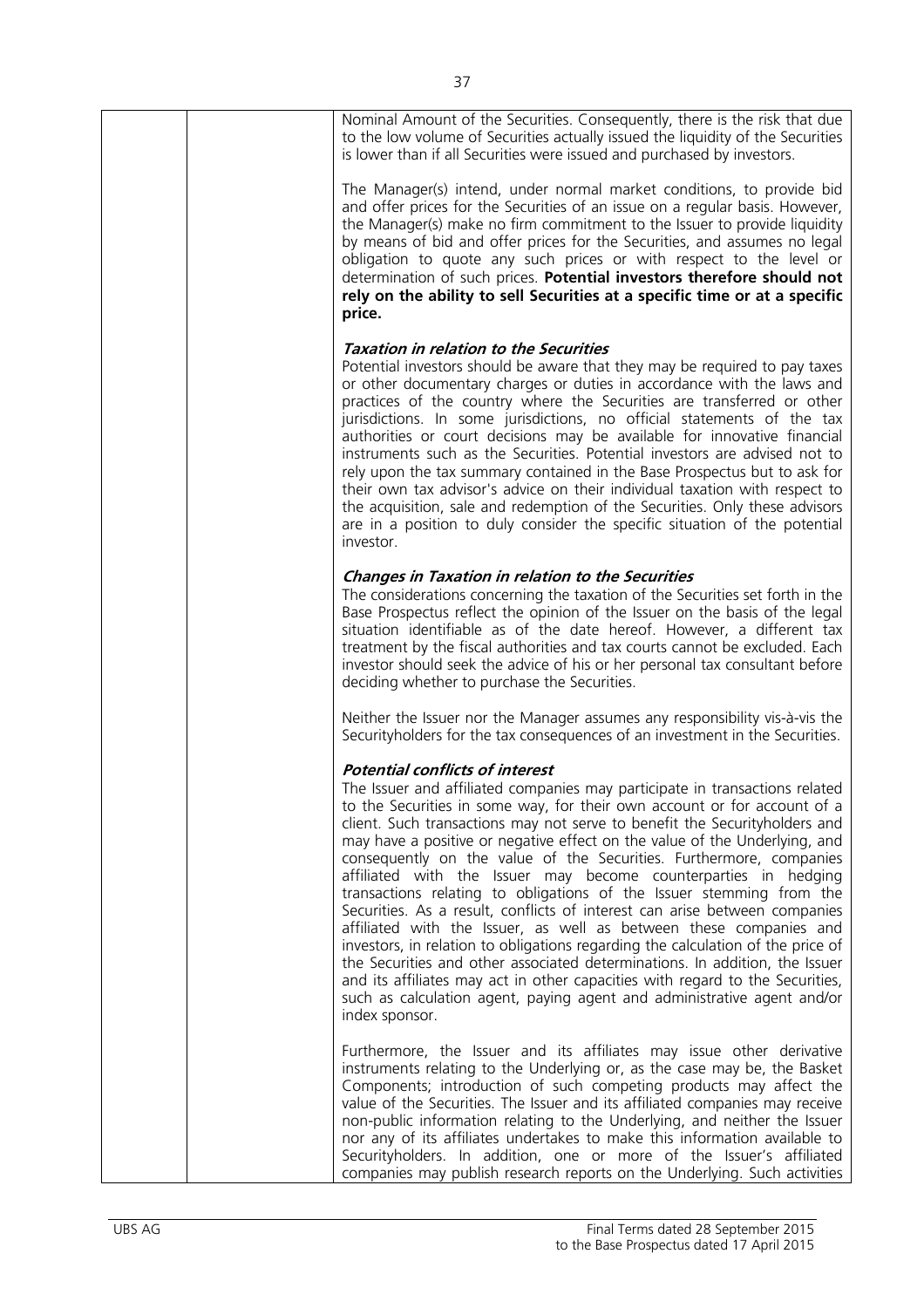|     |                                                                                                                          | could present conflicts of interest and may negatively affect the value of<br>the Securities.<br>Within the context of the offering and sale of the Securities, the Issuer or<br>any of its affiliates may directly or indirectly pay fees in varying amounts to<br>third parties, such as distributors or investment advisors, or receive<br>payment of fees in varying amounts, including those levied in association<br>with the distribution of the Securities, from third parties. Potential investors<br>should be aware that the Issuer may retain fees in part or in full. The Issuer<br>or, as the case may be, the Manager, upon request, will provide<br>information on the amount of these fees. |
|-----|--------------------------------------------------------------------------------------------------------------------------|--------------------------------------------------------------------------------------------------------------------------------------------------------------------------------------------------------------------------------------------------------------------------------------------------------------------------------------------------------------------------------------------------------------------------------------------------------------------------------------------------------------------------------------------------------------------------------------------------------------------------------------------------------------------------------------------------------------|
|     |                                                                                                                          | <b>Risk factors relating to the Underlying</b>                                                                                                                                                                                                                                                                                                                                                                                                                                                                                                                                                                                                                                                               |
|     |                                                                                                                          | The Securities depend on the value of the Underlying and the risk<br>associated with this Underlying. The value of the Underlying depends upon<br>a number of factors that may be interconnected. These may include<br>economic, financial and political events beyond the Issuer's control. The<br>past performance of an Underlying should not be regarded as an indicator<br>of its future performance during the term of the Securities and the Issuer<br>does not give any explicit or tacit warranty or representation regarding the<br>future performance of the Underlying.                                                                                                                          |
|     |                                                                                                                          | Investors should be aware that the relevant Underlying will not be held by<br>the Issuer for the benefit of the Securityholders, and that Securityholders<br>will not obtain any rights of ownership (including, without limitation, any<br>voting rights, any rights to receive dividends or other distributions or any<br>other rights) with respect to the Underlying.                                                                                                                                                                                                                                                                                                                                    |
| D.6 | Risk warning to the<br>effect<br>that<br>investors may lose<br>the value of their<br>entire investment<br>or part of it. | Each investor in the Securities bears the risk of the Issuer's financial<br>situation worsening. Potential investors must therefore be prepared and<br>able to sustain a partial or even a <b>total loss</b> of their entire investment. Any<br>investors interested in purchasing the Securities should assess their financial<br>situation, to ensure that they are in a position to bear the risk of loss<br>connected with the Securities.                                                                                                                                                                                                                                                               |

| <b>Element</b> |                                                        | <b>Section E - Offer</b>                                                                                                                                                                                                                                                                                                                                                                                                                                                                                                                         |
|----------------|--------------------------------------------------------|--------------------------------------------------------------------------------------------------------------------------------------------------------------------------------------------------------------------------------------------------------------------------------------------------------------------------------------------------------------------------------------------------------------------------------------------------------------------------------------------------------------------------------------------------|
| E.2b           | Reasons<br>for<br>the<br>offer and use of<br>proceeds. | Not applicable. Reasons for the offer and use of proceeds are not different<br>from making profit and/or hedging certain risks.                                                                                                                                                                                                                                                                                                                                                                                                                  |
| E.3            | Terms<br>and<br>conditions of the<br>offer.            | It has been agreed that, on or after the respective Issue Date of the<br>Securities, the Manager may purchase Securities and shall place the<br>Securities for sale at the Issue Price under terms subject to change in the<br>Public Offer Jurisdictions during the Subscription Period (as defined below).<br>The Issue Price was fixed at the Start of the public offer of the Securities.<br>After closing of the Subscription Period the selling price will be adjusted on<br>a continual basis to reflect the prevailing market situation. |
|                |                                                        | The Securities may be subscribed from the Manager during normal banking<br>hours during 28 September 2015 and 6 November 2015 (the<br>" <b>Subscription Period</b> "). The Issue Price per Security is payable on<br>20 November 2015 (the "Initial Payment Date").                                                                                                                                                                                                                                                                              |
|                |                                                        | The Issuer reserves the right to earlier close or to extend the Subscription<br>Period if market conditions so require.                                                                                                                                                                                                                                                                                                                                                                                                                          |
|                |                                                        | After the Initial Payment Date, the appropriate number of Securities shall<br>be credited to the investor's account in accordance with the rules of the<br>corresponding Clearing System. If the Subscription Period is shortened or                                                                                                                                                                                                                                                                                                             |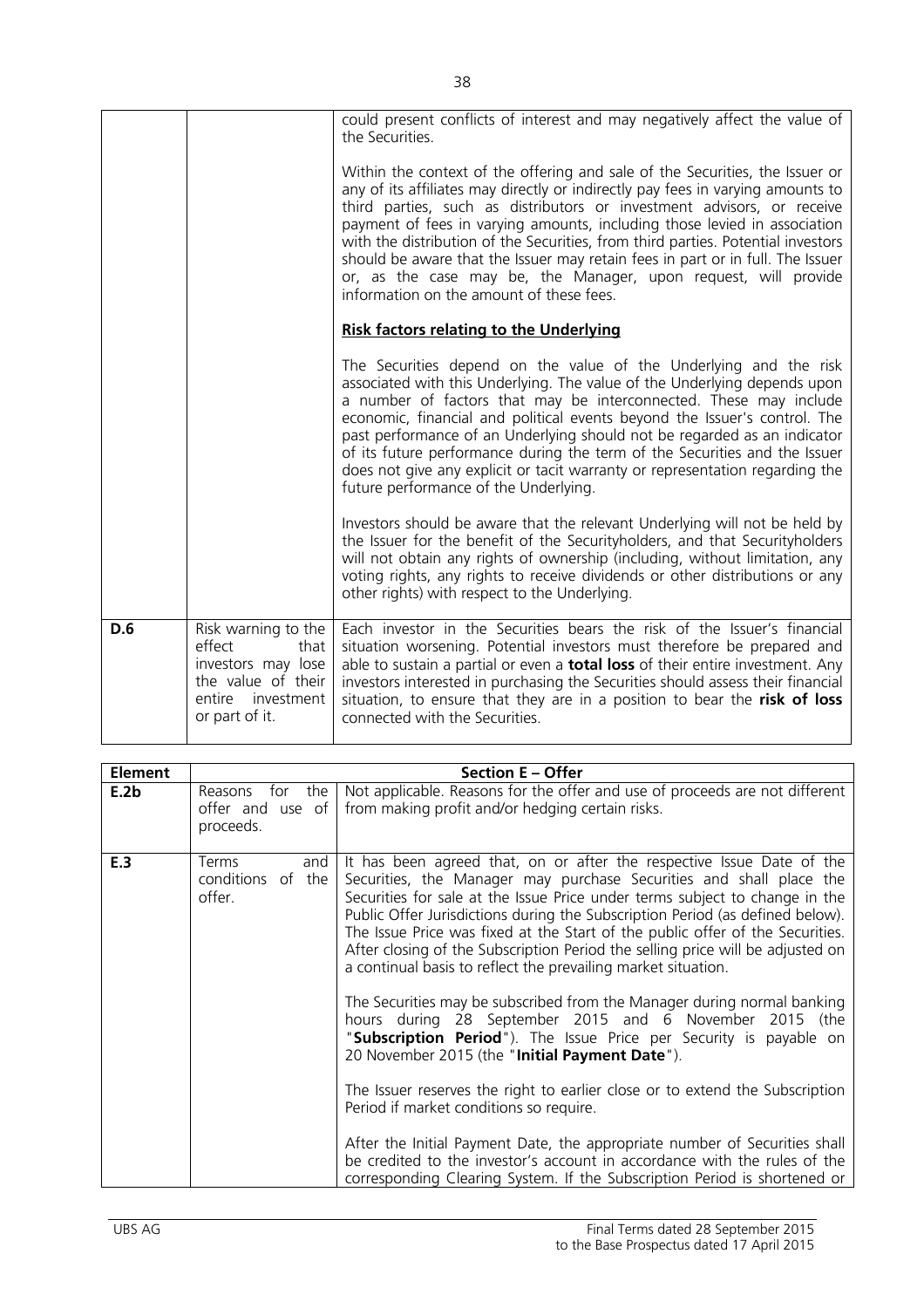|     |                                                                                                               | extended, the Initial Payment Date may also be brought forward or<br>postponed.                                                                                                             |
|-----|---------------------------------------------------------------------------------------------------------------|---------------------------------------------------------------------------------------------------------------------------------------------------------------------------------------------|
| E.4 | Interest<br>that<br>is.<br>material<br>the<br>to<br>incl.<br>issue/offer<br>conflicting<br>interests.         | As far as the Issuer is aware, no person involved in the issue and offer and<br>listing of the Securities has an interest material to the issue and offer and<br>listing of the Securities. |
| E.7 | Estimated expenses<br>to<br>the<br>charged<br>investor<br>the<br>by<br>the<br><b>or</b><br>issuer<br>offeror. | Not applicable; no expenses are charged to the investor by the issuer or the<br>Manager.                                                                                                    |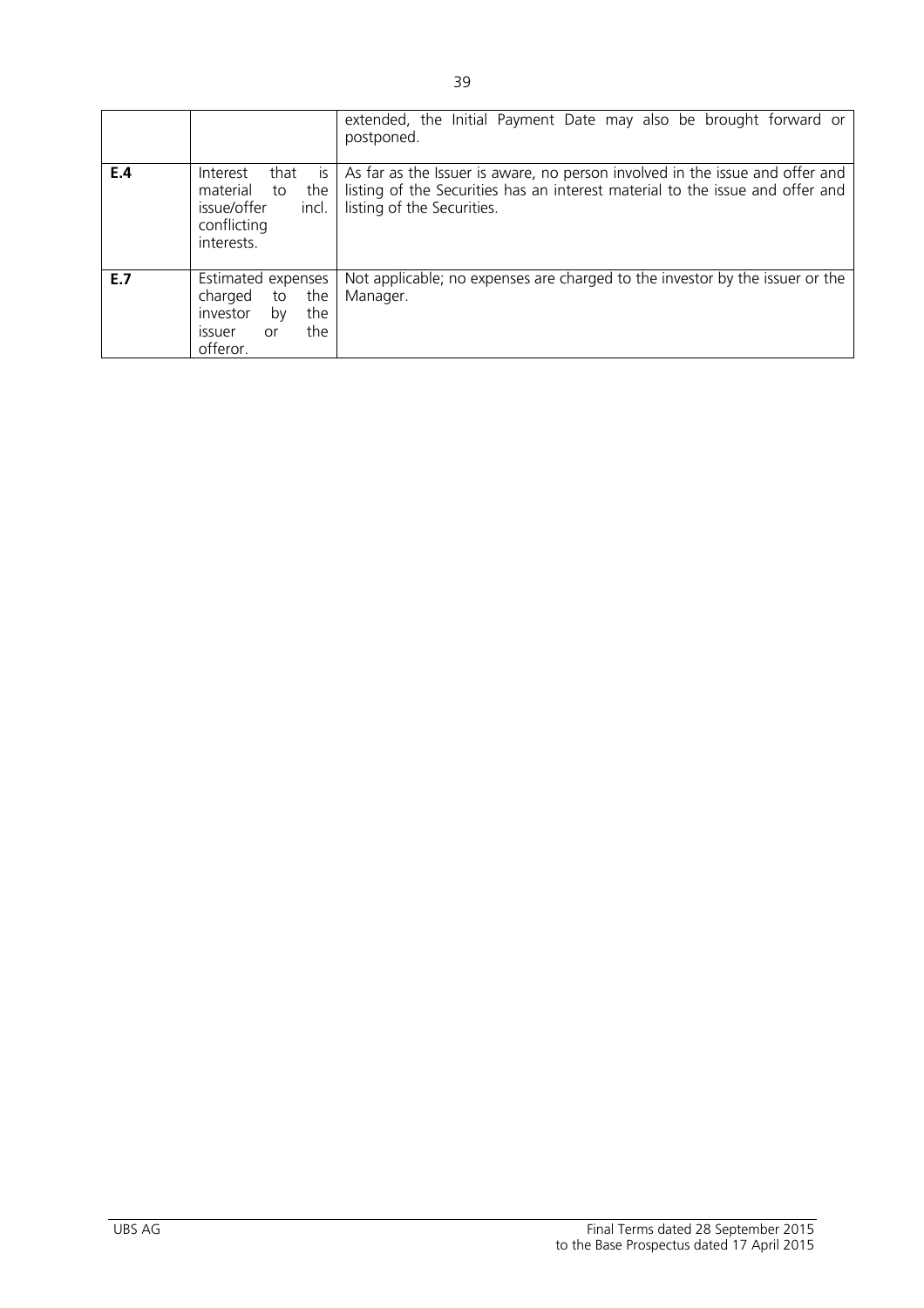# **ANNEX TO THE FINAL TERMS: ISSUE SPECIFIC SUMMARY (IN THE SWEDISH LANGUAGE)**

### **SAMMANFATTNING**

Denna sammanfattning avser UBS Express Certifikat som beskrivs i de slutliga villkoren ("**Slutliga Villkoren**") till vilka denna sammanfattning är bilagd. Denna sammanfattning innehåller information från sammanfattningen som återfinns i Grundprospektet som är relevant för Värdepapperen tillsammans med relevant information från de Slutliga Villkoren. Ord och uttryck som definieras i de Slutliga Villkoren eller på andra ställen i Grundprospekt har samma betydelse i denna sammanfattning.

Sammanfattningar består av informationskrav vilka redogörs för i ett antal punkter ("**Punkter**"). Punkterna är numrerade i avsnitt A – E (A.1 – E.7).

Denna sammanfattning innehåller alla de punkter som krävs i en sammanfattning för den aktuella typen av värdepapper och Emittent. Eftersom vissa punkter inte är tillämpliga för denna typ av värdepapper och emittenter, kan det finnas luckor i punkternas numrering.

Även om det krävs att en punkt inkluderas i en sammanfattning för denna typ av värdepapper och emittent, är det möjligt att ingen relevant information kan ges rörande punkten. Informationen har då ersatts med angivelsen "Ej tillämpligt".

| Punkt | Avsnitt A- Inledning och varningar             |                                                                                                                                                                                                                                                                                                                                                                                                                                      |  |  |  |
|-------|------------------------------------------------|--------------------------------------------------------------------------------------------------------------------------------------------------------------------------------------------------------------------------------------------------------------------------------------------------------------------------------------------------------------------------------------------------------------------------------------|--|--|--|
| A.1   | Varning.                                       | sammanfattning skall läsas som<br>en inledning till<br><b>Denna</b><br>Grundprospektet och varje beslut att investera i Värdepapperen ska<br>baseras på investerarens bedömning av Grundprospektet i dess<br>helhet.                                                                                                                                                                                                                 |  |  |  |
|       |                                                | Potentiella investerare ska vara medvetna om att om ett krav gällande<br>informationen i detta Grundprospekt framförs inför domstol, kan käranden<br>enligt den nationella lagstiftningen i medlemsstaten i det Europeiska<br>Ekonomiska Samarbetsområdet, bli skyldig att stå för kostnaderna för att<br>översätta Grundprospektet innan de rättsliga förfarandena inleds.                                                          |  |  |  |
|       |                                                | UBS AG i dess roll som Emittent är ansvarig för sammanfattningen,<br>inklusive varje översättning härav, kan vara ersättningsskyldig men endast<br>om sammanfattningen är vilseledande, felaktig eller oförenlig när den läses<br>tillsammans med de andra delarna av Grundprospektet eller om den inte<br>innehåller, när den läses tillsammans med de andra delarna av detta<br>Grundprospekt, all erforderlig nyckelinformation.  |  |  |  |
| A.2   | Samtycke till<br>användandet av<br>prospektet. | Emittenten samtycker till att Grundprospektet används tillsammans med<br>relevanta Slutliga Villkor i samband med ett erbjudande till allmänheten av<br>Värdepapperen (ett "Erbjudande till Allmänheten") av någon finansiell<br>mellanhand (en "Auktoriserad Erbjudare") som är auktoriserad att göra<br>sådana erbjudanden enligt Direktivet om Marknader för Finansiella<br>Instrument (Direktiv 2004/39/EG) på följande villkor: |  |  |  |
|       |                                                | (a)<br>det aktuella Erbjudandet till Allmänheten måste ske under<br>Teckningsperioden ("Erbjudandeperioden");                                                                                                                                                                                                                                                                                                                        |  |  |  |
|       |                                                | (b)<br>det aktuella Erbjudandet till Allmänheten får endast ske i Sverige<br>("Jurisdiktionen för Erbjudande till Allmänheten");                                                                                                                                                                                                                                                                                                     |  |  |  |
|       |                                                | (c)<br>den aktuella Auktoriserade Erbjudaren måste vara auktoriserad att<br>göra sådant erbjudande i den aktuella Jurisdiktionen för<br>Erbjudande till Allmänheten enligt Direktivet om Marknader för<br>Finansiella Instrument (Direktiv 2004/39/EG) och om den<br>Auktoriserade Erbjudaren upphör att vara auktoriserad, upphör                                                                                                   |  |  |  |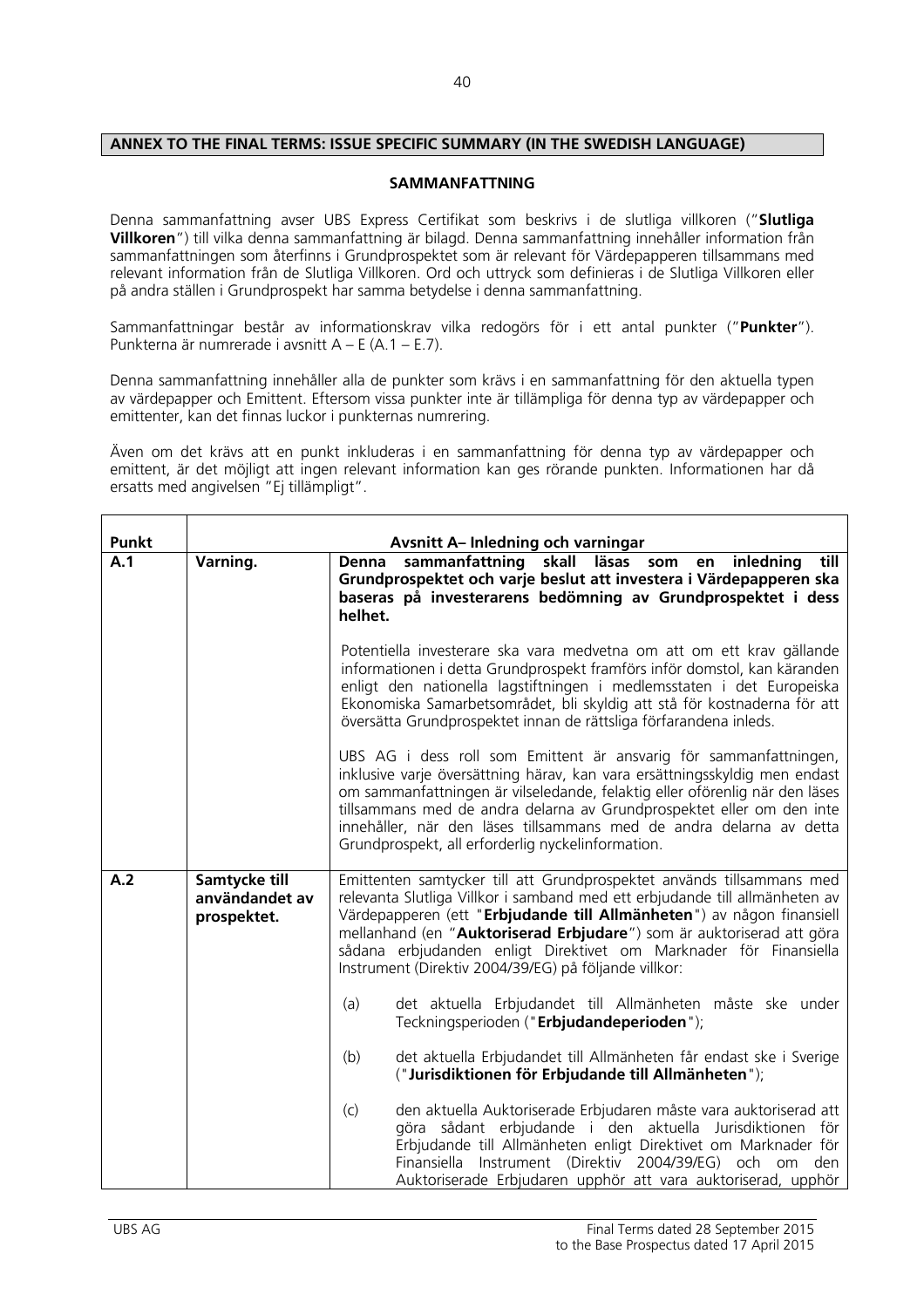| Emittentens ovanstående samtycke;                                                                                                                                                                                  |
|--------------------------------------------------------------------------------------------------------------------------------------------------------------------------------------------------------------------|
| varje Auktoriserad Erbjudare som inte är en Manager måste iaktta<br>(d)<br>de begränsningar som anges i avsnittet "Subscription and Sale"<br>som om de vore en Manager.                                            |
| Erbjudare ska underrätta<br>Auktoriserade<br>investerare<br>om<br>anbudsvillkoren för Värdepapperen i samband med att Erbjudandet<br>till Allmänheten lämnas av den Auktoriserade Erbjudaren till<br>investeraren. |

| <b>Punkt</b>     | <b>Avsnitt B - Emittent</b>                                                                                                 |                                                                                                                                                                                                                                                                                                                                                                                                                                                                                                                                                                                                                                                                                                                              |  |  |
|------------------|-----------------------------------------------------------------------------------------------------------------------------|------------------------------------------------------------------------------------------------------------------------------------------------------------------------------------------------------------------------------------------------------------------------------------------------------------------------------------------------------------------------------------------------------------------------------------------------------------------------------------------------------------------------------------------------------------------------------------------------------------------------------------------------------------------------------------------------------------------------------|--|--|
| B.1              | Emittentens<br>registrerade firma<br>handels-<br>och<br>beteckning.                                                         | Emittentens registrerade firma och handelsbeteckning är UBS AG<br>("Emittenten" och tillsammans med dess dotterföretag "UBS AG<br>(konsoliderat)" eller "UBS AG Koncernen", tillsammans med UBS Group<br>AG, holdingbolaget till UBS AG, "UBS Koncernen", "Koncernen",<br>"UBS" eller "UBS Group AG (konsoliderat)").                                                                                                                                                                                                                                                                                                                                                                                                        |  |  |
| B.2              | Emittentens säte,<br>bolagsform, lag<br>under vilken<br>Emittenten<br>bedriver sin<br>verksamhet, och<br>land för bildande. | Emittenten bildades under firman SBC AG den 28 februari 1978 för en<br>obegränsad tid och fördes in i handelsregistret i Kantonen Basel-City på<br>den dagen. Den 8 december 1997 ändrade bolaget firma till UBS AG. UBS<br>AG i dess nuvarande form bildades den 29 juni 1998 genom<br>sammanslagningen av Union Bank of Switzerland (grundad 1862) och<br>Swiss Bank Corporation (grundad 1872). UBS AG är infört i<br>handelsregistren i kantonen Zürich och<br>kantonen<br>Basel-City.<br>Registreringsnummet är CHE-101.329.561.                                                                                                                                                                                        |  |  |
|                  |                                                                                                                             | UBS AG är bildat och är hemmahörande i Schweiz och bedriver sin<br>verksamhet under schweizisk rätt (Swiss Code of Obligations) som ett<br>aktiebolag.                                                                                                                                                                                                                                                                                                                                                                                                                                                                                                                                                                       |  |  |
|                  |                                                                                                                             | Adresserna och telefonnumren till UBS AG:s två registrerade kontor och<br>huvudsakliga platser för verksamheten är: Bahnhofstrasse 45, CH-8001<br>Zürich, Schweiz, telefonnummer +41 44 234 1111; och Aeschenvorstadt 1,<br>CH-4051 Basel, Schweiz, telefonnummer +41 61 288 5050.                                                                                                                                                                                                                                                                                                                                                                                                                                           |  |  |
| B.4 <sub>b</sub> | En beskrivning av                                                                                                           | <b>Information om trender</b>                                                                                                                                                                                                                                                                                                                                                                                                                                                                                                                                                                                                                                                                                                |  |  |
|                  | varje känd trend<br>påverkar<br>som<br>emittenten eller de<br>branscher<br>där<br>emittenten<br>är<br>verksam.              | Som beskrivs i den finansiella rapporten för det andra kvartalet 2015 för<br>UBS Group AG utfärdad den 28 juli 2015 kommer säsongsrelaterad<br>inverkan, precis som förgående år, sannolikt påverka intäkter och vinst för<br>det tredje kvartalet. Dessutom kvarstår många av de underliggande<br>makroekonomiska utmaningarna och geopolitiska frågor som UBS tidigare<br>har lyft fram och är osannolika att lösas inom den överskådliga framtiden.<br>Följaktligen, trots bestående och nya utmaningar, är UBS fortsatt beslutet<br>att genomföra ett disciplinerat verkställande av sin strategi för att<br>säkerställa företagets långsiktiga framgång och att leverera uthålliga<br>avkastningsnivåer för aktieägare. |  |  |
| B.5              | Beskrivning<br>av<br>koncernen<br>och<br>emittentens<br>plats<br>inom koncernen.                                            | UBS AG är en schweizisk bank. Den är det enda dotterföretaget till UBS<br>Group AG. Det är också moderbolaget till UBS AG Koncernen. UBS<br>bedriver verksamheten som<br>Koncernen<br>koncern<br>med<br>fem<br>en<br>affärsområden och ett Corporate Center.                                                                                                                                                                                                                                                                                                                                                                                                                                                                 |  |  |
|                  |                                                                                                                             | I juni 2015 överförde UBS AG dess affärsområden för privatpersonskunder<br>och företag (Retail & Corporate) och den i Schweiz bokförda verksamheten<br>för förmögenhetsförvaltning (Wealth Management) till UBS Switzerland<br>AG, en bank som är dotterföretag till UBS AG i Schweiz. Per dagen för<br>överföringen, den 14 juni 2015, hade UBS Switzerland AG över CHF 300                                                                                                                                                                                                                                                                                                                                                 |  |  |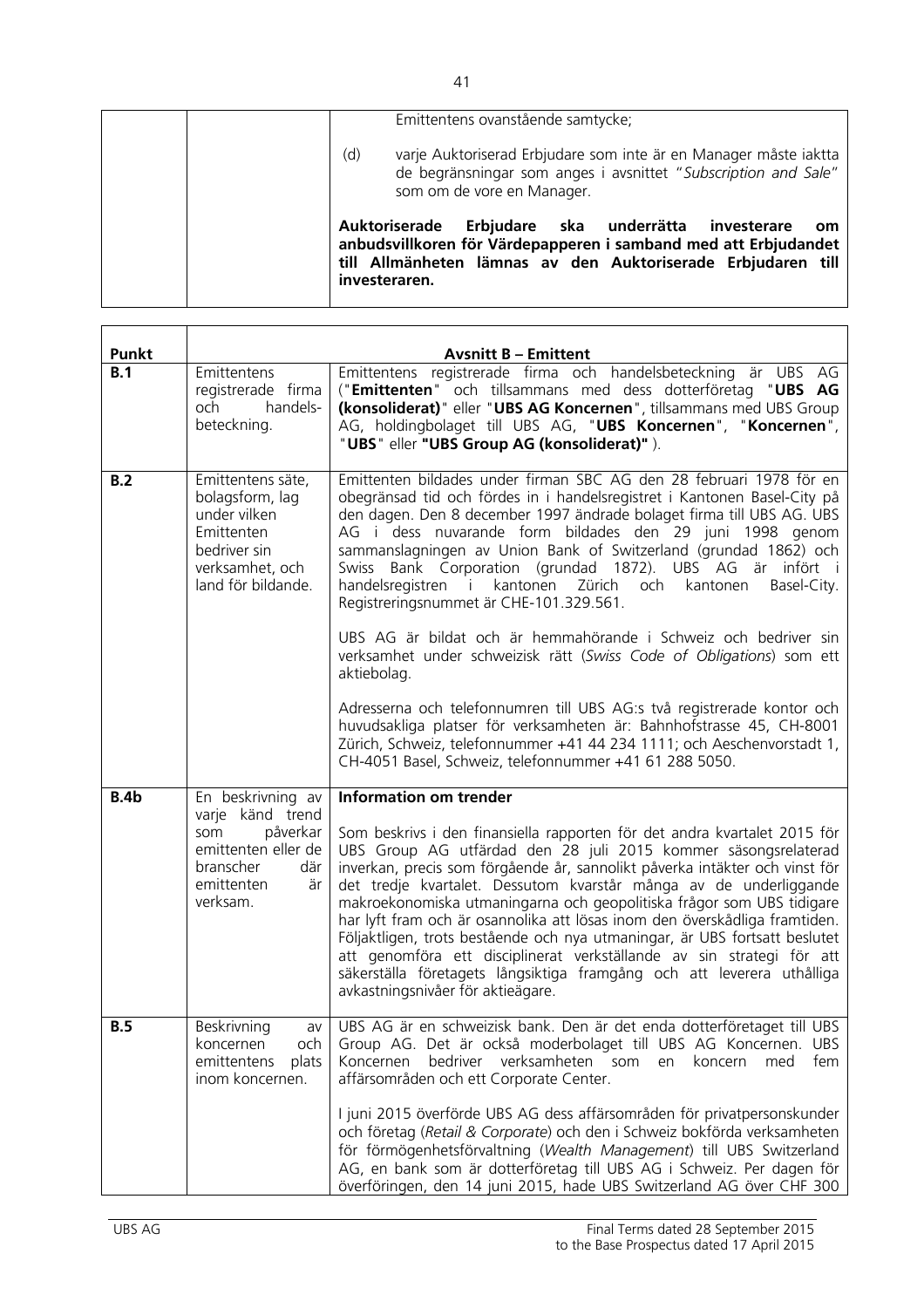|             |                                                         | miljarder i tillgångar, 2,7 miljoner kunder och 11 000 anställda. Enligt                                                                                                                                                                                                                                                                                                                                                                                                                                                                                                                                                                                                                                                                                                                                                          |
|-------------|---------------------------------------------------------|-----------------------------------------------------------------------------------------------------------------------------------------------------------------------------------------------------------------------------------------------------------------------------------------------------------------------------------------------------------------------------------------------------------------------------------------------------------------------------------------------------------------------------------------------------------------------------------------------------------------------------------------------------------------------------------------------------------------------------------------------------------------------------------------------------------------------------------|
|             |                                                         | villkoren för tillgångsöverföringsavtalet är UBS Switzerland AG solidariskt<br>ansvarigt för de kontraktuella förpliktelserna som existerade för UBS AG på<br>dagen för tillgångsöverföringen. Enligt schweizisk rätt (Swiss Merger Act) är<br>UBS AG solidariskt ansvarigt för förpliktelser som existerade på dagen för<br>tillgångsöverföringen och vilka har överförts till UBS Switzerland AG.<br>Varken UBS AG eller UBS Switzerland AG har något ansvar för nya<br>förpliktelser som det andra företaget ådrar sig efter dagen för<br>tillgångsöverföringen. Följaktligen, alla nya förpliktelser för UBS AG,<br>inklusive i samband med skuldinstrument av varje slag som har en<br>avvecklingsdag som infaller först efter dagen för tillgångsöverföringen,<br>omfattas inte av UBS Switzerland AG:s solidariska ansvar. |
|             |                                                         | I Storbritannien har UBS implementerat en mer självständig affärs- och<br>verksamhetsmodell för UBS Limited under vilken UBS Limited bär och<br>behåller en större del av riskerna i och avkastningen i dess<br>affärsverksamheter.                                                                                                                                                                                                                                                                                                                                                                                                                                                                                                                                                                                               |
|             |                                                         | I USA, för att efterleva de nya reglerna för utländska banker enligt<br>amerikansk lagstiftning (Dodd-Frank Wall Street Reform and Consumer<br>Protection Act), kommer UBS den 1 juli 2016 att utse ett mellanliggande<br>holdingbolag som kommer äga alla av UBS:s amerikanska verksamheter<br>med undantag för amerikanska filialer till UBS AG.                                                                                                                                                                                                                                                                                                                                                                                                                                                                                |
|             |                                                         | Under det tredje kvartalet 2015 avser UBS att etablera ett<br>Koncerntjänsteföretag som ett dotterbolag av UBS Group AG. UBS väntar<br>sig att överföringen av gemensam service och supportfunktioner till<br>tjänsteföretagsstrukturen kommer starta under 2015 och implementeras<br>stegvis fram till 2018.                                                                                                                                                                                                                                                                                                                                                                                                                                                                                                                     |
|             |                                                         | UBS överväger ytterligare ändringar avseende Koncernens juridiska struktur<br>för att möta kapitalkrav och andra regulatoriska krav samt för att försöka<br>nå reducering av kapitalkrav som den kan vara berättigad till. Sådan<br>ändringar kan inkludera överlåtelse av rörelsedrivande dotterföretag hos<br>UBS AG till att bli direktäga dotterföretag till UBS Group AG och justeringar<br>avseende bokföringsenhet eller lokaliseringen av produkter och tjänster.<br>Dessa strukturella förändringar diskuteras fortlöpande med FINMA och<br>andra regulatoriska myndigheter och är föremål för ett antal<br>osäkerhetsfaktorer som kan påverka dessas genomförbarhet, omfattning<br>och tidpunkt.                                                                                                                        |
| <b>B.9</b>  | Resultatprognos<br>förväntat<br>eller<br>resultat.      | Ej tillämpligt; ingen resultatprognos eller förväntat resultat inkluderas i<br>detta Grundprospekt.                                                                                                                                                                                                                                                                                                                                                                                                                                                                                                                                                                                                                                                                                                                               |
| <b>B.10</b> | Anmärkningar<br>revisions-<br>berättelsen.              | Ej tillämpligt. Det finns inte några anmärkningar i revisionsberättelserna<br>avseende de konsoliderade finansiella räkenskaperna för UBS AG och de<br>fristående finansiella räkenskaperna för UBS AG för åren som slutade den<br>31 december 2013 och den 31 december 2014.                                                                                                                                                                                                                                                                                                                                                                                                                                                                                                                                                     |
| <b>B.12</b> | Utvald<br>historisk<br>finansiell<br>nyckelinformation. | UBS AG har hämtat den utvalda konsoliderade finansiella informationen i<br>tabellen nedan för åren som slutade 31 december 2012, 2013 och 2014<br>från dess årsredovisning för 2014, som innehåller de reviderade<br>konsoliderade finansiella räkenskaperna för UBS AG, liksom även ytterligare<br>oreviderad konsoliderad finansiell information, för året som slutade den 31<br>december 2014 och jämförelsesiffror för åren som slutade den 31<br>december 2013 och 2012. Den utvalda konsoliderade finansiella<br>informationen som inkluderas i tabellen nedan för de sex månader som<br>slutade den 30 juni 2015 och 30 juni 2014 har hämtats från de den<br>finansiella raporten för det andra kvartalet 2015, som innehåller de<br>oreviderade konsoliderade finansiella räkenskaperna för UBS AG, liksom                |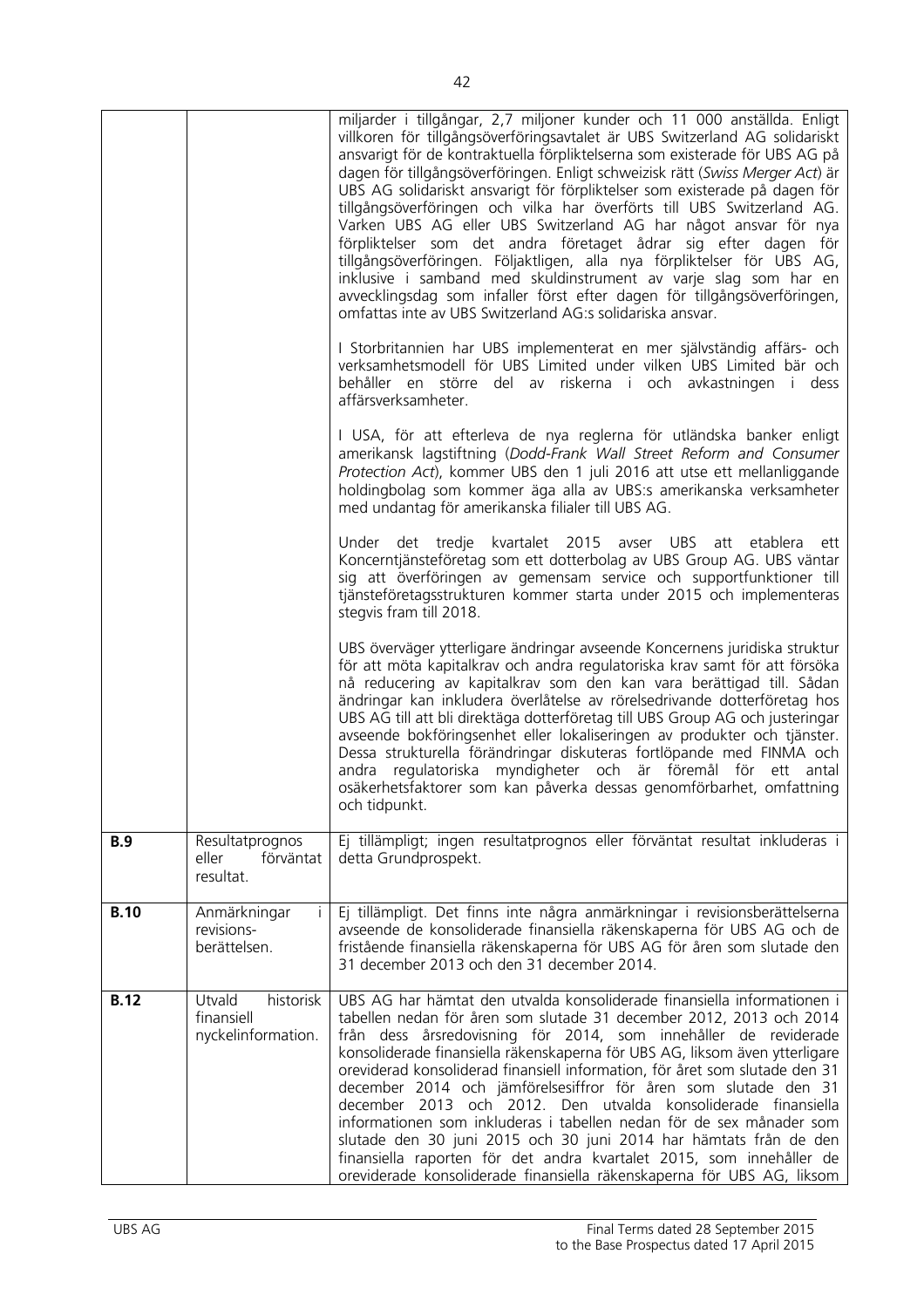| även ytterligare oreviderad konsoliderad finansiell information för de sex<br>månader som slutade den 30 juni 2015 och jämförande siffror för de sex<br>månader som slutade den 30 juni 2014. De konsoliderade finansiella<br>räkenskaperna har tagits fram i enlighet med International Financial<br>Reporting Standards ("IFRS") som har utfärdats av International<br>Accounting Standards Board ("IASB") och anges i schweiziska franc<br>("CHF"). Årsredovisningen 2014 och den finansiella raporten för det andra<br>kvartalet 2015 infogas häri genom hänvisning. Ledningen anser att<br>samtliga nödvändiga justeringar har gjorts för en rättvis presentation av<br>UBS AG:s konsoliderade finansiella position och verksamhetsresultat.<br>Information för åren som slutade den 31 december 2012, 2013 och 2014<br>som anges vara oreviderad i tabellen nedan inkluderades i årsredovisningen<br>2014 men har inte reviderats då respektive information inte krävs under<br>IFRS och därför utgör de inte en del av de reviderade finansiella<br>räkenskaperna. Som beskrivs närmare i Not 1b till de konsoliderade<br>finansiella räkenskaperna som finns i årsredovisningen 2014 har viss<br>information som var inkluderad i de konsoliderade finansiella<br>räkenskaperna till årsredovisningen 2013 räknats om i årsredovisningen<br>2014. Siffrorna i tabellen nedan avseende året som slutade den 31<br>december 2013 återger de omräknade siffrorna som<br>finns i<br>årsredovisningen 2014. |
|----------------------------------------------------------------------------------------------------------------------------------------------------------------------------------------------------------------------------------------------------------------------------------------------------------------------------------------------------------------------------------------------------------------------------------------------------------------------------------------------------------------------------------------------------------------------------------------------------------------------------------------------------------------------------------------------------------------------------------------------------------------------------------------------------------------------------------------------------------------------------------------------------------------------------------------------------------------------------------------------------------------------------------------------------------------------------------------------------------------------------------------------------------------------------------------------------------------------------------------------------------------------------------------------------------------------------------------------------------------------------------------------------------------------------------------------------------------------------------------------------------------|

|                                                                                                       | Per eller för de sex<br>månader som slutade |         |                                        | Per eller för året som slutade |           |
|-------------------------------------------------------------------------------------------------------|---------------------------------------------|---------|----------------------------------------|--------------------------------|-----------|
| CHF miljoner, förutom där annat indikeras                                                             | 30.6.15                                     | 30.6.14 | 31.12.14                               | 31.12.13                       | 31.12.12  |
|                                                                                                       | oreviderat                                  |         | Reviderat, förutom där annat indikeras |                                |           |
|                                                                                                       |                                             |         |                                        |                                |           |
| <b>Resultat</b>                                                                                       |                                             |         |                                        |                                |           |
| Rörelseintäkter                                                                                       | 16 644                                      | 14 4 05 | 28 0 26                                | 27 7 32                        | 25 4 23   |
| Rörelsekostnader                                                                                      | 12 2 5 4                                    | 11 794  | 25 557                                 | 24 4 61                        | 27 216    |
| Rörelsevinst/(förlust) före skatt                                                                     | 4 3 9 1                                     | 2 6 1 1 | 2 4 6 9                                | 3 2 7 2                        | (1794)    |
| Nettovinst/(förlust) hänförlig till UBS AG:s aktieägare                                               | 3 2 0 1                                     | 1846    | 3 5 0 2                                | 3 1 7 2                        | (2480)    |
| Utspätt resultat per aktie (CHF)                                                                      | 0,83                                        | 0,48    | 0,91                                   | 0,83                           | (0,66)    |
| Viktiga utvecklingsindikatorer                                                                        |                                             |         |                                        |                                |           |
| Lönsamhet                                                                                             |                                             |         |                                        |                                |           |
| Avkastning på synligt eget kapital (%) <sup>1</sup>                                                   | 14,1                                        | 8,8     | $8.2*$                                 | $8.0*$                         | $1,6*$    |
| Avkastning på tillgångar, brutto (%) <sup>2</sup>                                                     | 3,2                                         | 2,9     | $2,8*$                                 | $2,5*$                         | $1,9*$    |
| Kostnads / intäktsrelation (%) <sup>3</sup>                                                           | 73,5                                        | 82,0    | $90.9*$                                | 88,0*                          | $106,6*$  |
| Tillväxt                                                                                              |                                             |         |                                        |                                |           |
| Nettovinsttillväxt (%) 4                                                                              | 73,4                                        | 10,0    | $10,4*$                                |                                |           |
| Nettotillväxt nya medel för kombinerade verksamheter inom<br>förmögenhetsförvaltning (%) <sup>5</sup> | 2,6                                         | 2,4     | $2,5*$                                 | $3,4*$                         | $3,2*$    |
| <b>Resurser</b>                                                                                       |                                             |         |                                        |                                |           |
| Primärkapitalrelation (Common equity tier 1 capital ratio) (fullt<br>tillämpad, %) 6, 7               | 15,6                                        | 13,5    | $14,2*$                                | $12,8*$                        | $9,8*$    |
| Schweizisk SRB hävstångsrelation (infasning, %) 8, 9                                                  | 5,1                                         | 5,3     | $5.4*$                                 | $4,7*$                         | $3,6*$    |
| <b>Ytterligare information</b>                                                                        |                                             |         |                                        |                                |           |
| Lönsamhet                                                                                             |                                             |         |                                        |                                |           |
| Avkastning på eget kapital (RoE) (%) 10                                                               | 12,1                                        | 7,6     | $7.0*$                                 | $6.7*$                         | $(5,1)^*$ |
| Avkastning på riskvägda tillgångar, brutto (%) 11                                                     | 15.3                                        | 12,5    | $12.4*$                                | $11.4*$                        | $12.0*$   |
| <b>Resurser</b>                                                                                       |                                             |         |                                        |                                |           |
| Totala tillgångar                                                                                     | 951 528                                     | 982 605 | 1 062 327                              | 1 013 355                      | 1 259 797 |
| Eget kapital hänförligt till UBS AG:s aktieägare                                                      | 51 685                                      | 49 532  | 52 108                                 | 48 002                         | 45 949    |
| Primärkapital (Common equity tier 1 capital) (fullt tillämpad) 7                                      | 32 834                                      | 30 590  | 30 805                                 | 28 908                         | 25 182*   |
| Primärkapital (Common equity tier 1 capital) (infasning) 7                                            | 39 169                                      | 41858   | 44 090                                 | 42 179                         | 40 032*   |
| Riskvägda tillgångar (fullt tillämpad) 7                                                              | 210 400                                     | 22,736  | 217 158*                               | 225 153*                       | 258 113*  |
| Riskvägda tillgångar (infasning) 7                                                                    | 212 173                                     | 229 908 | 221 150*                               | 228 557*                       | 261 800*  |
| Primärkapitalrelation (Common equity tier 1 capital ratio)<br>(infasning, %) $6.7$                    | 18,5                                        | 18,2    | $19.9*$                                | $18,5*$                        | $15,3*$   |
| Totalkapitalrelation (fullt tillämpad, %) <sup>7</sup>                                                | 20,2                                        | 18,1    | $19,0*$                                | $15,4*$                        | $11,4*$   |
| Totalkapitalrelation (infasning, %) <sup>7</sup>                                                      | 23,8                                        | 23,9    | $25,6*$                                | $22,2*$                        | $18,9*$   |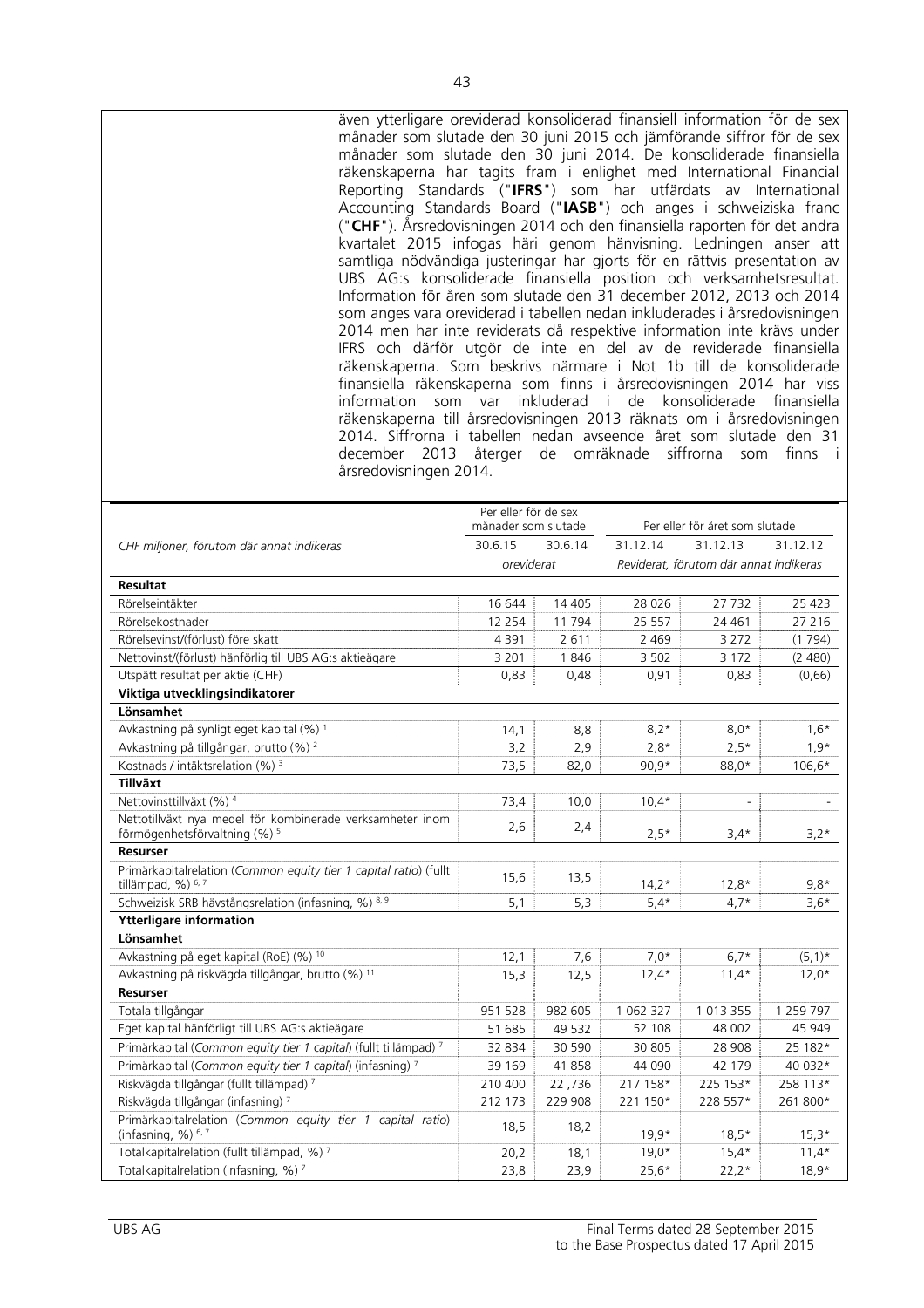| Schweizisk SRB hävstångsrelation (fullt tillämpad, %) <sup>8,9</sup> | 4,5     | 4,2     | $4.1*$   | $3.4*$   | $2.4*$   |
|----------------------------------------------------------------------|---------|---------|----------|----------|----------|
| Schweizisk SRB hävstångsrelationsnämnare (fullt tillämpad) 9         | 946 457 | 980 552 | 999 124* | 015 306* | 206 214* |
| Schweizisk SRB hävstångsrelationsnämnare (infasning) 9               | 950 953 | 986 577 | 006 001* | 022 924* | 216 561* |
| Övriat                                                               |         |         |          |          |          |
| Investerade tillgångar (CHF miljarder) <sup>12</sup>                 | 2628    | 2 5 0 7 | 2 7 3 4  | 2 3 9 0  | 2 2 3 0  |
| Personal (motsvarande heltidstjänster)                               | 59 648  | 60 087  | 60 155*  | 60 205*  | 62 628*  |
| Marknadsvärde                                                        | 76 589  | 62 542  | 63 243*  | 65 007*  | 54 729*  |
| Totalt bokfört värde per aktie (CHF)                                 | 13.40   | 13.20   | $13.56*$ | $12.74*$ | $12,26*$ |
| Synligt bokfört värde per aktie (CHF)                                | 11,78   | 11,54   | $11,80*$ | $11.07*$ | $10,54*$ |

\* oreviderat

**<sup>1</sup>** Nettovinst/förlust hänförlig till UBS AG:s aktieägare före nedskrivningar och reserveringar av goodwill och immateriella tillgångar (på årsbasis där tillämpligt) / genomsnittligt eget kapital hänförligt till UBS AG:s aktieägare minskat med genomsnittlig goodwill och immateriella tillgångar. **<sup>2</sup>** Rörelseintäkter före kreditförluster (utgift) eller återvinning (på årsbasis där tillämpligt) / genomsnittliga totala tillgångar. **<sup>3</sup>** Rörelseutgifter/rörelseintäkter före kreditförlust (utgift) eller återvinning. **<sup>4</sup>** Förändring i nettovinst hänförlig till UBS AG:s aktieägare från fortsatt bedrivna verksamheter mellan innevarande och jämförelseperioder/nettovinst hänförlig till UBS AG:s aktieägare från fortsatt bedrivna verksamheter under jämförelseperiod. Ej meningsfullt och ej inkluderat om antingen rapporteringsperioden eller jämförelseperioden är en förlustperiod. **<sup>5</sup>**Kombinerat för Wealth Managements och Wealth Management Americas netto nya medel för perioden (på årsbasis där tillämpligt) / investerade tillgångar vid början av perioden. Baserat på justerat netto av nya pengar som exkluderar den negativa effekten på netto av nya pengar om CHF 6,6 miljarder i förmögenhetsförvaltning (*Wealth Management*) på UBS:s balansräkning och försök till kapitaloptimering i den andra kvartalet 2015. **<sup>6</sup>** Primärkapital/riskvägda tillgångar. **<sup>7</sup>** Baserat på Basel III-regelverket så som detta tillämpas på schweiziska systemviktiga banker (SRB), vilket trädde i kraft i Schweiz den 1 januari 2013. Informationen som återges på fullt tillämpad basis återspeglar fullt ut effekterna av de nya kapitalavdragen och utfasningen av icke kvalificerande kapitalinstrument. Informationen som återges på infasad basis återspeglar gradvis dessa effekter under övergångsperioden. Siffror för 31 december 2012 beräknas på en uppskattad basis enligt beskrivning nedan och är på pro forma-basis. Vissa av modellerna som tillämpas vid beräkningen av pro forma informationen 31 december 2012 krävde regulatoriskt godkännande och innefattar uppskattningar (enligt diskussion med UBS primära tillsynsmyndighet) av effekten av de nya kapitalkraven. Dessa siffror måste inte presenteras eftersom Basel III kraven inte var i kraft den 31 december 2012. Dessa är icke desto mindre inkluderade av jämförelseskäl. **<sup>8</sup>** Primärkapital och förlustabsorberande kapital/total justerad exponering (hävstångsrelationsnämnare). **<sup>9</sup>** I enlighet med schweiziska SRB-regler. Den schweiziska SRB hävstångsrelationen trädde i kraft den 1 januari 2013. Siffror för 31 december 2012 är på pro forma basis (se fotnot 7 ovan). **<sup>10</sup>** Nettovinst / (förlust) hänförlig till UBS aktieägare (på årsbasis där tillämpligt) / genomsnittligt eget kapital hänförligt till UBS AG:s aktieägare. **<sup>11</sup>** Baserat på Basel III riskvägda tillgångar (infasning) för 2014 och 2013 och på Basel 2,5 riskvägda tillgångar för 2012. **<sup>12</sup>**Inkluderar investerade tillgångar inom Retail & Corporate.

|             | Uttalande<br><b>om</b><br>väsentliga negativa<br>förändringar.                                                                                            | någon väsentlig<br>inträffat<br>negativ förändring<br>inte<br>Det<br>har<br>framtidsutsikterna för UBS AG eller UBS AG Koncernen sedan den<br>31 december 2014.                                                                                                                                                                                                                                                                                                                                                   |
|-------------|-----------------------------------------------------------------------------------------------------------------------------------------------------------|-------------------------------------------------------------------------------------------------------------------------------------------------------------------------------------------------------------------------------------------------------------------------------------------------------------------------------------------------------------------------------------------------------------------------------------------------------------------------------------------------------------------|
|             | Uttalande<br>om<br>väsentliga<br>förändringar.                                                                                                            | Det har inte inträffat någon väsentlig förändring i den finansiella- eller<br>handelspositionen för UBS AG Koncernen sedan den 30 juni 2015.<br>Vänligen se Punkt B.5 ovan för information om överföringen av<br>affärsområdena för privatpersonskunder och företag (Retail & Corporate)<br>och den i Schweiz bokförda verksamheten för förmögenhetsförvaltning<br>(Wealth Management) från UBS AG till UBS Switzerland AG, en bank som<br>är dotterbolag till UBS AG i Schweiz, med verkan per den 14 juni 2015. |
| <b>B.13</b> | Nyligen inträffade<br>händelser särskilda<br>för<br>Emittenten<br>vilka är väsentligt<br>relevanta<br>för<br>värderingen<br>av<br>Emittentens<br>solvens. | Ej tillämpligt, det har inte nyligen inträffat några händelser som är specifika<br>för UBS AG och som i väsentlig mån skulle ha varit relevanta för<br>utvärderingen av UBS AG:s solvens.                                                                                                                                                                                                                                                                                                                         |
| <b>B.14</b> | Beskrivning<br>av<br>koncernen och av<br>emittentens<br>position<br>inom<br>koncernen.<br>Beroende av andra                                               | Vänligen se Punkt B.5.<br>UBS AG är moderbolaget för UBS AG Koncernen. Som sådant är det i viss                                                                                                                                                                                                                                                                                                                                                                                                                   |
|             | företag<br>inom<br>koncernen.                                                                                                                             | mån beroende av vissa av sina dotterföretag.                                                                                                                                                                                                                                                                                                                                                                                                                                                                      |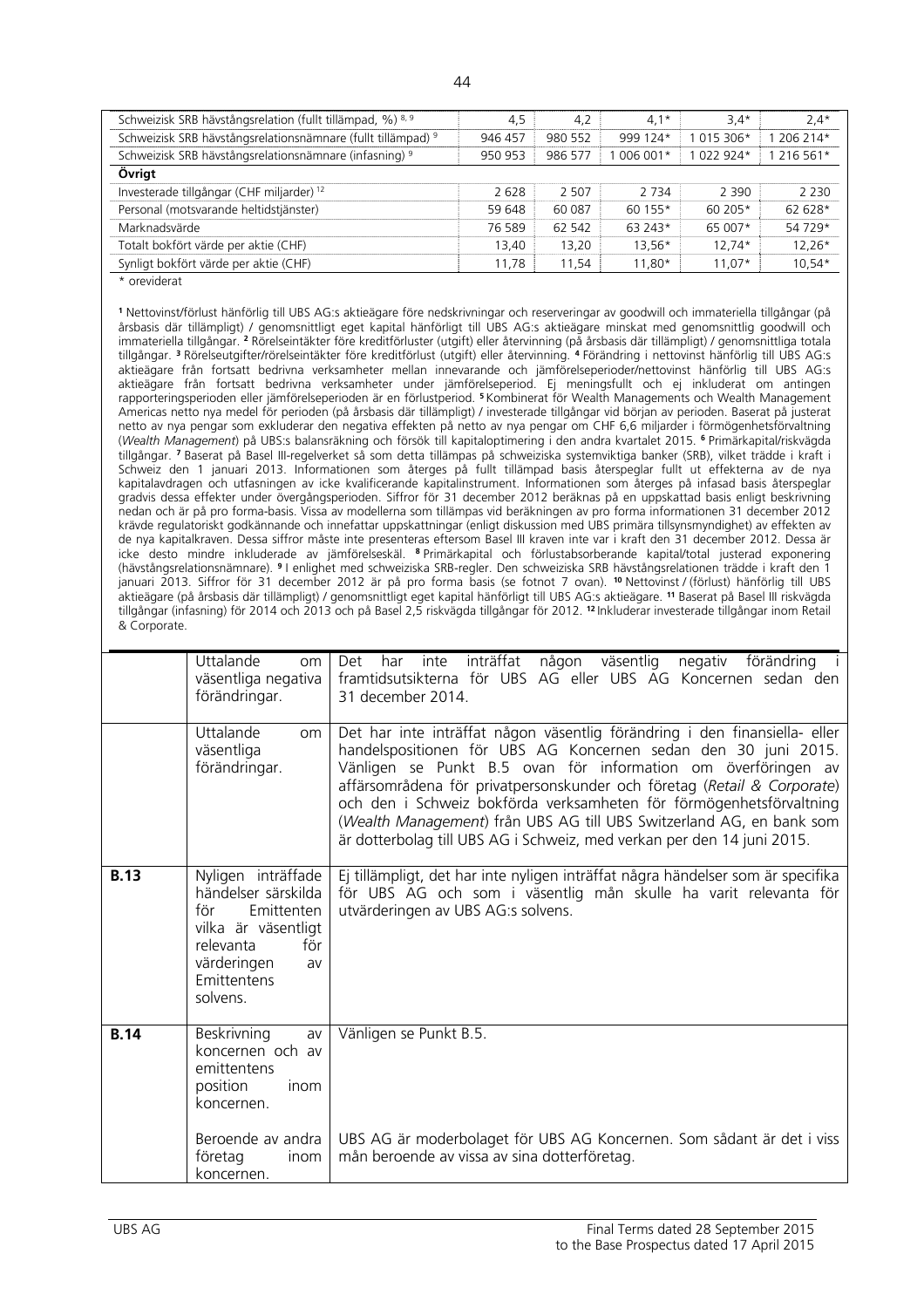| <b>B.15</b> | Emittentens<br>huvudsakliga<br>verksamhet.                                                                | UBS AG och dess dotterföretag är beslutna att tillhandahålla privata,<br>och<br>företagskunder världen över,<br>institutionella<br>liksom<br>även<br>privatpersonskunder i Schweiz med bättre finansiell rådgivning och<br>lösningar samtidigt som attraktiv och uthållig avkastning för aktieägarna<br>genereras. UBS strategi är centrerad på dess verksamheter Wealth<br>Management (förmögenhetsförvaltning) och Wealth Management<br>Americas och dess ledande (enligt dess egen uppfattning) universalbank i<br>Schweiz, kompletterat av dess verksamhet Global Asset Management<br>(global tillgångsförvaltning) och dess Investmentbank. Enligt UBS<br>uppfattning delar dessa verksamheter tre nyckeldrag: dessa drar fördel av<br>en stark konkurrensmässig position inom dessas målmarknader, är<br>erbjuder<br>bättre<br>strukturella<br>kapitaleffektiva<br>och<br>tillväxt-<br>och<br>lönsamhetsutsikter. UBS strategi bygger på styrkorna inom alla dess<br>verksamheter och fokuserar dess insatser till områden där UBS är<br>framgångsrikt, samtidigt som den försöker kapitalisera från de tilltalande<br>tillväxtutsikterna inom de verksamheter och regioner där den är verksam.<br>Kapitalstyrka är basen för UBS framgång. Den operationella strukturen<br>inom Koncernen består av Corporate Center (företagscenter) och fem<br>verksamhetsdivisioner: Wealth Management, Wealth Management<br>Americas, Retail & Corporate (bankverksamhet för privatpersons och<br>företagskunder), Global Asset Management och dess Investmentbank.<br>Enligt Artikel 2 i Bolagsordningen för UBS AG, daterad den 7 maj 2015<br>("Bolagsordningen") är verksamhetsföremålet för UBS AG att bedriva<br>bankverksamhet. Dess verksamhetsföremål sträcker sig över alla typer av |
|-------------|-----------------------------------------------------------------------------------------------------------|------------------------------------------------------------------------------------------------------------------------------------------------------------------------------------------------------------------------------------------------------------------------------------------------------------------------------------------------------------------------------------------------------------------------------------------------------------------------------------------------------------------------------------------------------------------------------------------------------------------------------------------------------------------------------------------------------------------------------------------------------------------------------------------------------------------------------------------------------------------------------------------------------------------------------------------------------------------------------------------------------------------------------------------------------------------------------------------------------------------------------------------------------------------------------------------------------------------------------------------------------------------------------------------------------------------------------------------------------------------------------------------------------------------------------------------------------------------------------------------------------------------------------------------------------------------------------------------------------------------------------------------------------------------------------------------------------------------------------------------------------------------------------------------|
|             |                                                                                                           | banktjänster, finansiella tjänster, rådgivningstjänster och handelsaktiviteter<br>Schweiz och utomlands. UBS AG kan<br>etablera<br>filialer<br>och.<br>representationskontor liksom även banker, kreditmarknadsföretag och<br>andra företag av varje slag i Schweiz och utomlands, inneha ägarintressen i<br>dessa bolag och sköta dessas ledning. UBS AG är auktoriserat att köpa,<br>inteckna och sälja fast egendom och byggrätter i Schweiz och utomlands.<br>UBS AG kan lämna lån, ställa garantier och andra typer av finansiering och<br>säkerheter för Koncernföretag samt låna och investera medel på penning-<br>och kapitalmarknaderna.                                                                                                                                                                                                                                                                                                                                                                                                                                                                                                                                                                                                                                                                                                                                                                                                                                                                                                                                                                                                                                                                                                                                       |
| <b>B.16</b> | Direkt eller indirekt<br>aktieägande<br>eller<br>kontrollöverens-<br>kommelser<br>avseende<br>emittenten. | Efter det framgångsrika genomförandet av 2014 års utbyteserbjudande av<br>UBS Group AG att förvärva alla emitterade aktier i UBS AG, gav UBS Group<br>AG in en begäran hos schweizisk domstol (Commercial Court of the<br>Canton of Zurich) om ett förfarande enligt artikel 33 enligt den schweiziska<br>börslagen (Swiss Stock Exchange Act) ("SESTA-förfarandet"), enligt vilket<br>alla aktier i UBS AG som fortfarande hölls publikt skulle annulleras och<br>aktier i UBS Group AG skulle levereras som kompensation. Under augusti<br>2015 deklarerade den schweizsiska domstolen aktierna i UBS AG som<br>innehades av de kvarvarande minoritetsaktieägarna skulle vara ogiltiga.<br>Som ett resultat har innehavarna av aktier i UBS AG kompenserats genom<br>leverans den 1 september 2015 av aktier i UBS Group AG på basis av ett<br>utbyte aktie-för-aktie enligt bytesrelationen i 2014 års utbyteserbjudande.<br>UBS Group AG innehar nu 100% av de emitterade aktierna i UBS AG.                                                                                                                                                                                                                                                                                                                                                                                                                                                                                                                                                                                                                                                                                                                                                                                         |

| Punkt |                                      | <b>Avsnitt C - Värdepapper</b>                                                                                                                                                                                                                                                                                                                                                                                                                  |
|-------|--------------------------------------|-------------------------------------------------------------------------------------------------------------------------------------------------------------------------------------------------------------------------------------------------------------------------------------------------------------------------------------------------------------------------------------------------------------------------------------------------|
| C.1   | värdepapperen,<br>värdepappersidenti | Typ och klass av   Typ och Form av värdepapper<br>Värdepapperen är certifikat.                                                                                                                                                                                                                                                                                                                                                                  |
|       | fikationsnummer.                     | Värdepapperen (även "Svenska Värdepapper") clearas genom Euroclear<br>Sweden AB ("Euroclear Sweden") i egenskap av det relevanta<br>Clearingsystemet och är utfärdade i icke-certifierade och dematerialiserad,<br>kontoförd form samt registrerade hos Euroclear Sweden i enlighet med lag<br>(1998:1479) om kontoföring av finansiella instrument. Inga fysiska<br>värdepapper, så som globala tillfälliga eller permanenta värdepapper eller |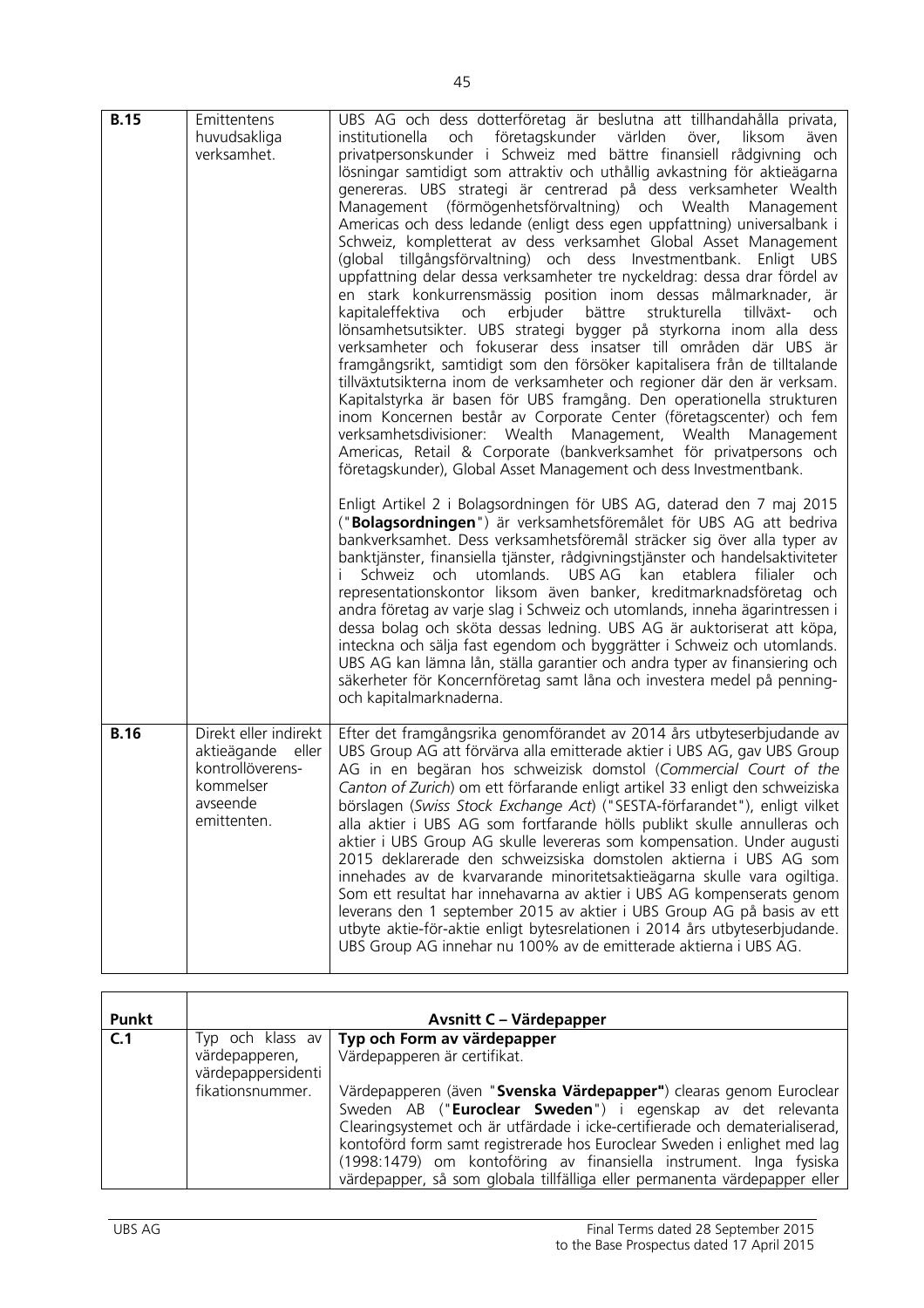|      |                                                                                                                                    | definitiva värdepapper kommer emitteras för de Svenska Värdepapperen.                                                                                                                                                                                                                                                                                                                                                                                                                                                                                                                                                                                                                                                                                                                                                                                                                                                                                                                                                                                                                                                              |
|------|------------------------------------------------------------------------------------------------------------------------------------|------------------------------------------------------------------------------------------------------------------------------------------------------------------------------------------------------------------------------------------------------------------------------------------------------------------------------------------------------------------------------------------------------------------------------------------------------------------------------------------------------------------------------------------------------------------------------------------------------------------------------------------------------------------------------------------------------------------------------------------------------------------------------------------------------------------------------------------------------------------------------------------------------------------------------------------------------------------------------------------------------------------------------------------------------------------------------------------------------------------------------------|
|      |                                                                                                                                    | Värdepappersidentifikationsnummer för Värdepapperen                                                                                                                                                                                                                                                                                                                                                                                                                                                                                                                                                                                                                                                                                                                                                                                                                                                                                                                                                                                                                                                                                |
|      |                                                                                                                                    | ISIN: SE0007577655<br>Valor: 29747223                                                                                                                                                                                                                                                                                                                                                                                                                                                                                                                                                                                                                                                                                                                                                                                                                                                                                                                                                                                                                                                                                              |
| C.2  | Valuta<br>för<br>värdepapperen.                                                                                                    | Svenska Kronor ("SEK") ("Inlösenvaluta")                                                                                                                                                                                                                                                                                                                                                                                                                                                                                                                                                                                                                                                                                                                                                                                                                                                                                                                                                                                                                                                                                           |
| C.5  | Restriktioner<br>för  <br>fria<br>den<br>överlåtbarheten<br>för<br>värdepapperen.                                                  | Ej tillämpligt. Det finns inga restriktioner avseende den fria överlåtbarheten<br>för Värdepapperen.                                                                                                                                                                                                                                                                                                                                                                                                                                                                                                                                                                                                                                                                                                                                                                                                                                                                                                                                                                                                                               |
| C.8  | Rättigheter<br>kopplade<br>till<br>värdepapperen,<br>inklusive<br>rangordning<br>och<br>begränsningar<br>av<br>sådana rättigheter. | Tillämplig lag för Värdepapperen<br>Värdepapperen kommer att vara underkastad tysk rätt ("Värdepapper<br>underkastade tysk rätt").<br>Den juridiska effekten av registrering av Värdepapperen med relevant<br>Clearingsystem styrs av lagarna i Clearingsystemets jurisdiktion.<br>Rättigheter förknippade med Värdepapperen<br>Värdepapperen ger, med förbehåll för Villkoren för Värdepapperen,<br>Värdepappersinnehavarna, vid förfall eller vid utövande, ett yrkande om<br>betalning av Inlösenbeloppet i Inlösenvalutan.<br>Begränsningar i rättigheterna relaterade till Värdepapperen<br>Enligt de villkor som anges i Villkoren för Värdepapperen, har Emittenten<br>rätt att avsluta Värdepapperen och att göra vissa justeringer av Villkoren.<br>Status för Värdepapperen<br>Värdepapperen kommer att utgöra direkta, icke-säkerställda och icke-<br>efterställda förpliktelser för Emittenten, som rangordnas lika sinsemellan<br>och med alla andra nuvarande och framtida icke-säkerställda och icke-<br>efterställda förpliktelser för Emittenten, annat än skyldigheter som regleras<br>i tvingande lagstiftning. |
| C.11 | Upptagande<br>till<br>handel<br>på<br>en<br>reglerad marknad<br>eller<br>annan<br>jämförbar<br>marknad.                            | Emittenten har för avsikt att ansöka om inregistering av Värdepapperen på<br>Nasdag Stockholm.                                                                                                                                                                                                                                                                                                                                                                                                                                                                                                                                                                                                                                                                                                                                                                                                                                                                                                                                                                                                                                     |
| C.15 | Påverkan avseende<br>underliggande<br>på<br>värdet<br>av<br>värdepapperen.                                                         | Värdet på Värdepapperen under dessas löptid är beroende av utvecklingen<br>av Underliggande. Om priset på Underliggande ökar, kommer även värdet<br>på Värdepapperen (bortsett från speciella kännetecken för Värdepapperen)<br>sannolikt att öka.<br>synnerhet, Inlösenbeloppet,<br>något,<br>ska<br>erhållas<br>om<br>som<br>av<br>Värdepappersinnehavaren vid utövande av Värdepapperen är beroende av<br>utvecklingen av Underliggande.<br>Följande kännetecken är exempel som beskriver hur värdet<br>på<br>Värdepapperen är beroende av Underliggande:<br>UBS Värdepapper med Automatisk Inlösen/ Expressinlösen<br>UBS Värdepapper med Automatisk Inlösen/Expressinlösen är passande för<br>Värdepappersinnehavare med förväntan att priset på Underliggande ska nå                                                                                                                                                                                                                                                                                                                                                         |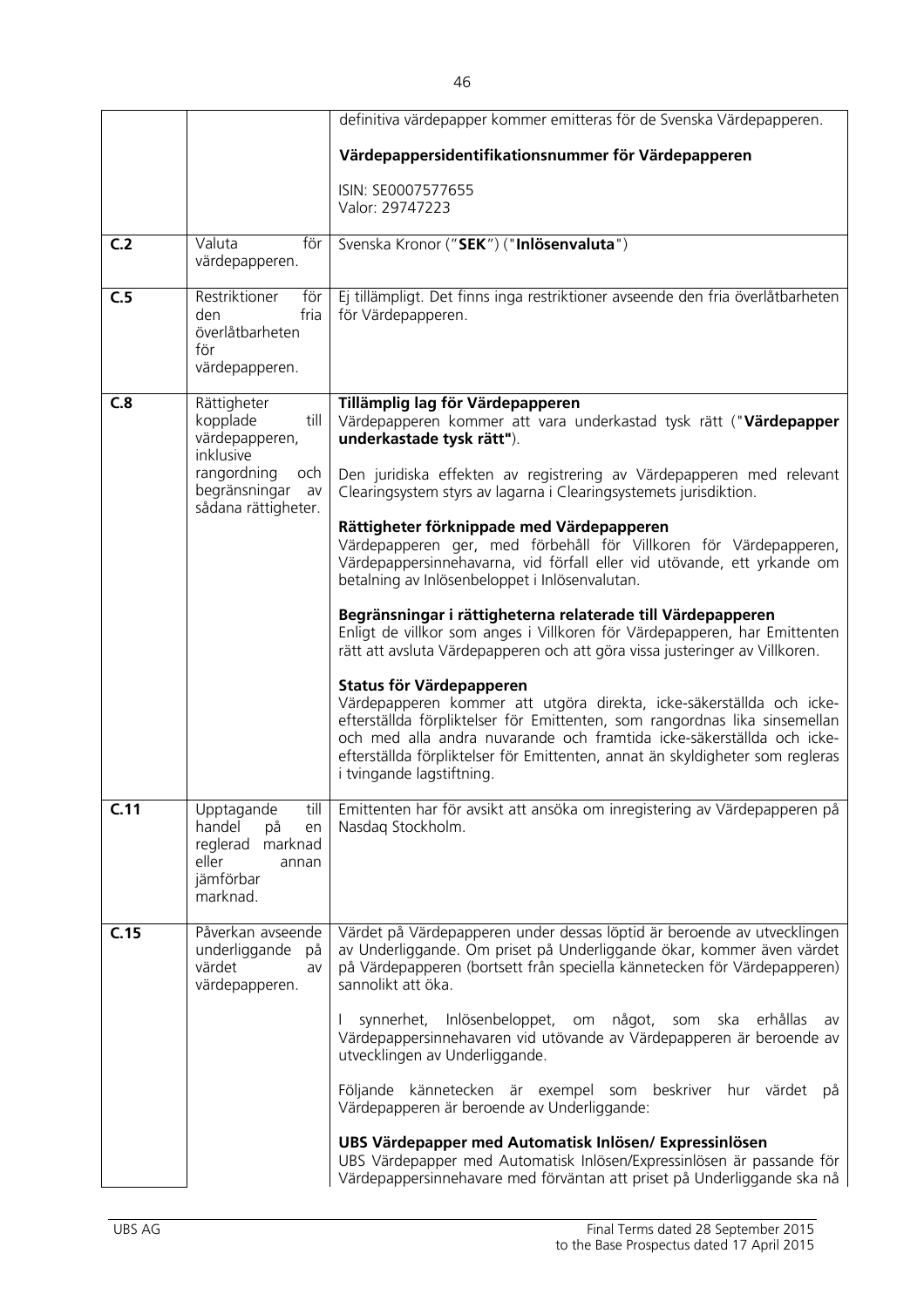| specifika nivåer, enligt vad som anges i de tillämpliga Produktvillkoren, så<br>att produkten kan inlösas i förtid.                                                                                                                                                                                                                                                                                                                                                                                                                                                                                                                                                      |
|--------------------------------------------------------------------------------------------------------------------------------------------------------------------------------------------------------------------------------------------------------------------------------------------------------------------------------------------------------------------------------------------------------------------------------------------------------------------------------------------------------------------------------------------------------------------------------------------------------------------------------------------------------------------------|
| I de fall priset på underliggande når viss(a) nivå(er) på specifika<br>Observationsdagar, enligt vad som anges i de tillämpliga Produktvillkoren,<br>så kommer Värdepapperen att lösas in i förtid före Förfallodagen.                                                                                                                                                                                                                                                                                                                                                                                                                                                   |
| Om UBS Värdepapper med Automatisk Inlösen/Expressinlösen inte löpt ut i<br>förtid på någon av de tidigare Observationsdagarna, kommer UBS<br>Värdepapper med Automatisk Inlösen/Expressinlösen att lösas in på<br>Förfallodagen, enligt vad som anges i de tillämpliga Produktvillkoren.<br>Inlösenbeloppet i<br>Inlösenvalutan<br>beror på den individuella<br>produktstrukturen, enligt vad som anges i de tillämpliga Produktvillkoren.                                                                                                                                                                                                                               |
| Inlösenbeloppet kan komma att bestämmas i referens till utvecklingen av<br>en eller flera Underliggande, enligt vad som anges i de relevanta<br>Produktvillkoren.                                                                                                                                                                                                                                                                                                                                                                                                                                                                                                        |
| Betalningen av Kupong eller andra likvider relaterade till Underliggande<br>Vidare och enligt vad som anges i de relevanta Produktvillkoren, kan<br>Värdepappersinnehavarna under löptiden för UBS Värdepapper med<br>Automatisk Inlösen/Expressinlösen komma att vara berättigade att erhålla<br>betalning av en Kupong eller andra likvider, om tillämpliga, enligt vad som<br>anges i de tillämpliga Produktvillkoren. Sådan betalning kan vara ovillkorad<br>eller villkorad av en speciell utveckling hos Underliggande, enligt vad som<br>anges i de tillämpliga Produktvillkoren.                                                                                 |
| Följande beskrivningar av flertalet utvecklingsstrukturer kan<br>användas för Värdepapper beskrivna ovan, om tillämpliga.                                                                                                                                                                                                                                                                                                                                                                                                                                                                                                                                                |
| Underliggande<br>Värdepapper kan antingen vara beroende av en enskild Underliggande, en<br>korg av Underliggande, de(n) bäst utvecklade Underliggande, de(n) sämst<br>utvecklade Underliggande eller en kombination av dessa. Korgutvecklingar<br>beräknas på det vägda genomsnittet av utvecklingarna för de(n) enskilda<br>Underliggande.                                                                                                                                                                                                                                                                                                                              |
| Viktningen kan antingen vara förutbestämd eller kan bestämmas under<br>produktens löptid beroende på vissa villkor. Viktningen kan, till exempel,<br>bero på den relativa utvecklingen för Underliggande eller realiserad<br>volatilitet i de(n) Underliggande.                                                                                                                                                                                                                                                                                                                                                                                                          |
| Utvecklingar<br>I princip är det sannolikt att värdet på Värdepapperen (bortsett från<br>särskilda egenskaper hos Värdepapperen) kommer öka, i fall priset på<br>Underliggande eller, om det anges som tillämpligt i definitionen av<br>"Underliggande" att en "Korg" är angiven som tillämplig i de tillämpliga<br>Produktvillkoren, i Korgkomponenterna, ökar. I fall priset på Underliggande<br>eller Korgkomponenter minskar, är det också troligt att värdet på<br>Värdepapperen (bortsett från speciella egenskaper hos Värdepapperen)<br>minskar.                                                                                                                 |
| Motsatsvis kan Värdepapperen, om så anges i de relevanta<br>Produktvillkoren, erbjuda en så kallad omvänd struktur. I detta fall kommer<br>Värdepapperen (oavsett de övriga egenskaper som är förknippade med<br>Värdepapperen eller andra faktorer, som kan vara relevanta för värdet på<br>Värdepapperen) att minska i värde, om priset på Underliggande eller, om<br>det anges som tillämpligt i definitionen av "Underliggande" att en "Korg"<br>som tillämplig i de tillämpliga Produktvillkoren, i<br>angiven<br>är<br>Korgkomponenterna, ökar, eller så kommer Värdepapperen att öka i<br>värde, om priset på Underliggande eller, om det anges som tillämpligt i |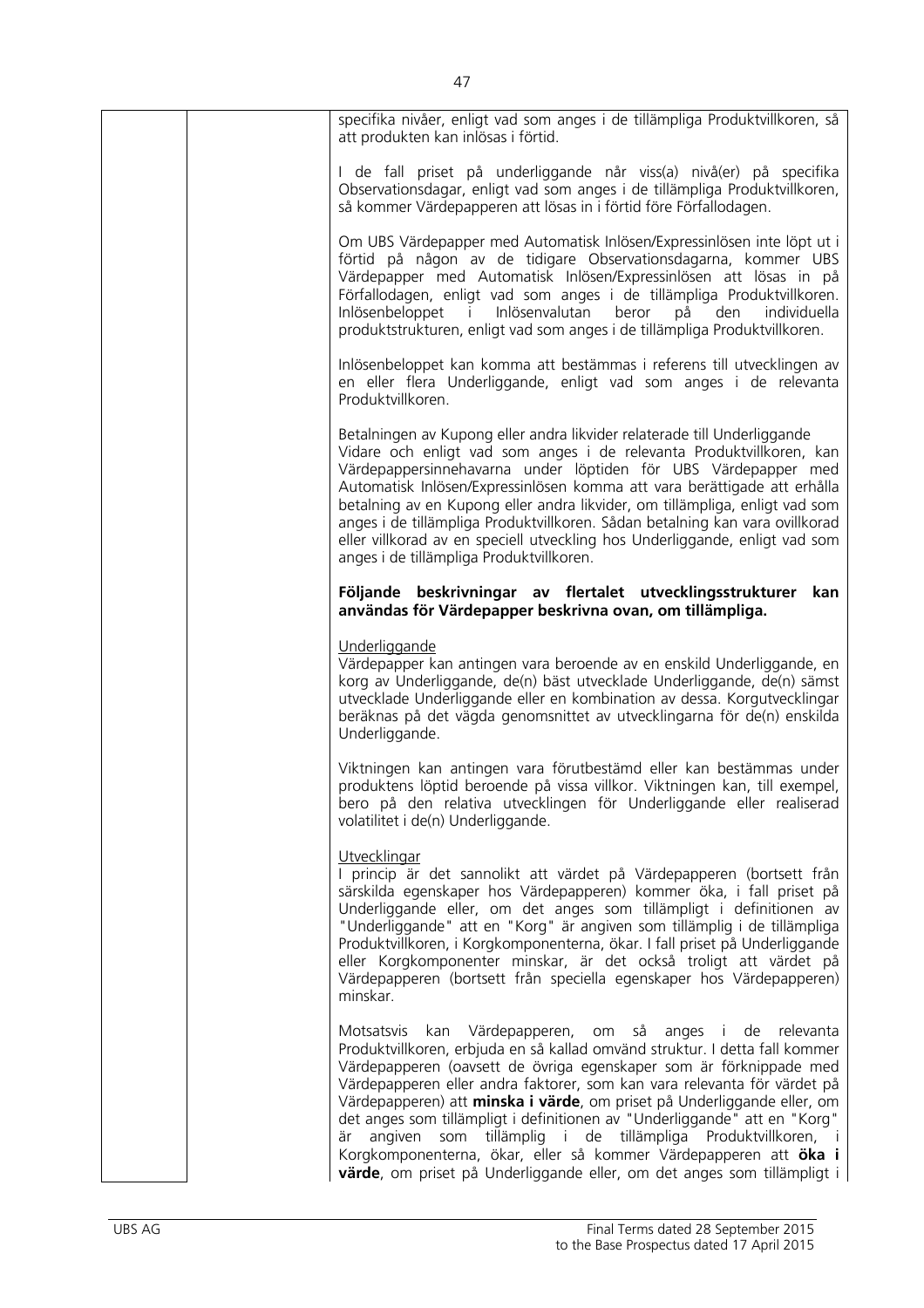| definitionen av "Underliggande" att en "Korg" är angiven som tillämplig i<br>de tillämpliga Produktvillkoren, i Korgkomponenterna, minskar.                                                                                                                                                                                                                                                                                                                                                                                                                                                                                                                                                                                              |
|------------------------------------------------------------------------------------------------------------------------------------------------------------------------------------------------------------------------------------------------------------------------------------------------------------------------------------------------------------------------------------------------------------------------------------------------------------------------------------------------------------------------------------------------------------------------------------------------------------------------------------------------------------------------------------------------------------------------------------------|
| Utvecklingen eller nivån av Underliggande kan mätas på flera olika sätt.                                                                                                                                                                                                                                                                                                                                                                                                                                                                                                                                                                                                                                                                 |
| Vanligtvis mäts utvecklingen som den slutliga nivån för<br>de(n)<br>Underliggande som ett procenttal av den initiala nivån för de(n)<br>Underliggande. Den slutliga nivån och/eller den initiala nivån kan även<br>definieras som den genomsnittliga/maximala/minimala nivån för de(n)<br>Underliggande som observerats under viss tid. Den initiala nivån behöver<br>inte nödvändigtvis observeras vid startdagen för produkten men kan också<br>observeras under löptiden för produkten.                                                                                                                                                                                                                                               |
| Utvecklingen kan även mätas som den relativa utvecklingen för en eller<br>flera Underliggande i förhållande till utvecklingen för en eller flera andra<br>Underliggande.                                                                                                                                                                                                                                                                                                                                                                                                                                                                                                                                                                 |
| Utveckling kan också ha ett förutbestämt eller ett rörligt och/eller ett<br>villkorat tak. Det innebär att Värdepappersinnehavare accepterar en<br>begränsning av avkastningspotentialen ("Tak") och att de endast kan delta<br>i eventuella kursökningar (eller minskningar) för de Underliggande till dess<br>att en viss nivå har nåtts och inte ytterligare. Dessutom kan utvecklingen<br>också ha ett förutbestämt eller ett rörligt och/eller villkorat golv. Detta<br>innebär att Värdepappersinnehavare kommer att ha en minsta<br>avkastningspotential ("Golv") och kommer endast negativt att delta i<br>eventuella kursnedgångar (eller ökningar) i de(n) Underliggande till dess att<br>en viss nivå har nåtts och inte mer. |
| <b>Barriärer</b><br>Produkter kan ha barriärer som aktiveras så snart vissa villkor är uppfyllda.<br>Vanligtvis representerar dessa barriärer vissa nivåer som ska nås av de(n)<br>Underliggande vid vissa observationsdagar.                                                                                                                                                                                                                                                                                                                                                                                                                                                                                                            |
| Barriärer kan antingen utlösas av att Underliggande, utvecklingar eller<br>andra mätbara värden når förutbestämda värden. Vissa barriärer utlösas<br>endast om mer än ett värde möts.                                                                                                                                                                                                                                                                                                                                                                                                                                                                                                                                                    |
| Barriärer kan definieras antingen för att observera endast vissa datum eller<br>fortlöpande.                                                                                                                                                                                                                                                                                                                                                                                                                                                                                                                                                                                                                                             |
| Barriärer leder antingen till avlägsnande (Kick-out) eller tillägg (Kick-in) av<br>vissa egenskaper hos Värdepapperen. Funktioner som läggs till eller tas<br>bort är exempelvis kuponger, deltagande eller Underliggande.                                                                                                                                                                                                                                                                                                                                                                                                                                                                                                               |
| <b>Funktion för Automatiskt Avslut</b><br>Om de relevanta Produktvillkoren anger att Funktionen för Automatiskt<br>Avslut är tillämplig, kan Värdepapperen avslutas och lösas in i förtid vid<br>inträffande av en händelse för automatiskt avslut (inklusive, men inte<br>begränsat till, en Händelse för Stop-Loss eller Händelse för Knock-Out).                                                                                                                                                                                                                                                                                                                                                                                      |
| Investeringsstrategier<br>Utveckling kan definieras som den hypotetiska utvecklingen av en särskild,<br>på förhand definierad, investeringsstrategi. Det kan till exempel vara en<br>strategi att endast investera i den Underliggande på särskilda<br>förutbestämda datum. Ett annat exempel kan vara en strategi att investera<br>i den Underliggande beroende på dess realiserade volatilitet, utveckling,<br>momentum eller andra metriska värden hos den Underliggandes nivå över<br>produktens livslängd.                                                                                                                                                                                                                          |
| Nedgångsinriktad/Uppgångsinriktad/Variabel Deltagandegrad<br>Deltagandegrad är vanligtvis proportionell med en särskild grad (vilken i sig                                                                                                                                                                                                                                                                                                                                                                                                                                                                                                                                                                                               |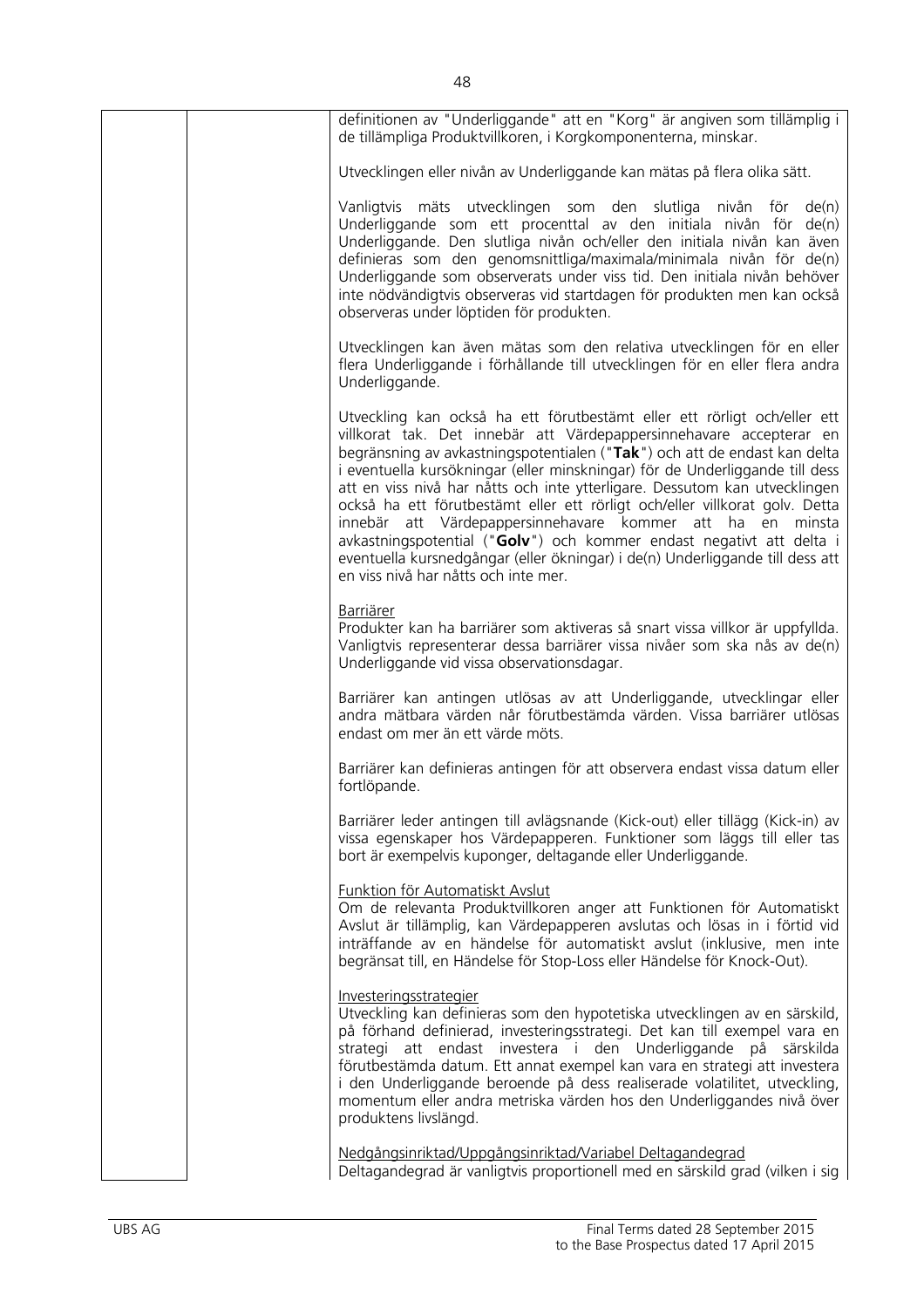| själv kan vara beroende av särskilda förutbestämda villkor, till exempel<br>utvecklingen av en eller flera Underliggande) och kan vara negativ eller<br>positiv.                                                                                                                                                                                                                                                                                                                                                      |
|-----------------------------------------------------------------------------------------------------------------------------------------------------------------------------------------------------------------------------------------------------------------------------------------------------------------------------------------------------------------------------------------------------------------------------------------------------------------------------------------------------------------------|
| <u>Valutakonventering</u><br>Värdepappersinnehavarens rätt som finns i Värdepapperen kan bestämmas<br>på basis av en valuta annan än Inlösenvalutan, valutaenhet eller<br>beräkningsenhet, och även värdet av den Underliggande eller, så som fallet<br>kan vara, Korgkomponenterna kan bestämmas i sådan valuta annan än<br>Inlösenvalutan, valutaenhet eller beräkningsenhet. Valutakursen som ska<br>användas för att bestämma Inlösenbeloppet kan antingen vara<br>förutbestämd (quanto funktion) eller variabel. |
| Kuponger/Räntebelopp/Andra Likvider<br>relevanta Produktvillkoren anger att ovillkorad Kupong,<br>Om de<br>Räntebelopp eller annan likvid är tillämplig, så är Värdepappersinnehavaren<br>berättigad att ta emot betalning i form av den relevanta Kupongen,<br>Räntebeloppet eller annan likvid, enligt vad som i de tillämpliga<br>Produktvillkoren.                                                                                                                                                                |
| Om de relevanta Produktvillkoren anger att villkorad Kupong, Räntebelopp<br>eller annan likvid är tillämplig, är Värdepappersinnehavaren berättigad att<br>ta emot betalning i form av den relevanta Kupongen, Räntebeloppet eller<br>annan likvid förutsatt att villkoren uppfylls. Om, i fall av en villkorad<br>Kupong, Räntebelopp eller annan likvid, dessa krav inte är uppfyllda, så<br>utbetalas ingen Kupong, Räntebelopp eller annan likvid.                                                                |
| Under dessas löptid kan produkter därför generera regelbunden inkomst.<br>Emellertid genererar de flesta produkter inte ovillkorad inkomst, till<br>exempel utdelning eller ränta.                                                                                                                                                                                                                                                                                                                                    |
| Kapitalskydd<br>Endast om produktegenskapen "Kapitalskydd" anges som tillämplig i de<br>relevanta Produktvillkoren motsvarar Avvecklingsbeloppet, i varje fall,<br>åtminstone det kapitalskyddade Minimibeloppet.                                                                                                                                                                                                                                                                                                     |
| Maximalt Belopp<br>Om produktegenskapen "Maximalt Belopp" anges som tillämplig i de<br>relevanta Produktvillkoren, är taket för Avvecklingsbeloppet satt till det<br>Maximala Beloppet.                                                                                                                                                                                                                                                                                                                               |
| <b>Fysisk eller Kontantavveckling</b><br>Endast om produktegenskapen "Fysisk Avveckling" anges som tillämplig i<br>de relevanta Produktvillkoren, kan produkten eventuellt avvecklas fysiskt.<br>Annars sker avveckling genom kontant betalning. Avvecklingen kan bero<br>på utvecklingen för de(n) Underliggande.                                                                                                                                                                                                    |
| Generell Rätt till Förtida Inlösen<br>Emittenten och Värdepappersinnehavarna kommer endast att ha en<br>generell rätt till förtida inlösen avseende Värdepapperen fore Förfallodagen<br>om detta anges I de tillämpliga Produktvillkoren.                                                                                                                                                                                                                                                                             |
| Emittentens Rätt till Förtida Inlösen<br>Om så anges i de tillämpliga Produktvillkoren har Emittenten en rätt att<br>begära Värdepapperen inlösta I förtid genom att lämna meddelande om<br>detta på vissa förutbestämda datum. Inlösenvärdet kan antingen vara<br>förutbestämt eller beroende av nivån för de(n) Underliggande, vissa datum<br>eller andra parametrar.                                                                                                                                               |
| Värdepappersinnehavarnas Rätt till Förtida Inlösen<br>Om så anges i de tillämpliga Produktvillkoren har Värdepappersinnehavaren<br>rätt att begära Värdepapperen inlösta i förtid. Inlösenvärdet kan antingen                                                                                                                                                                                                                                                                                                         |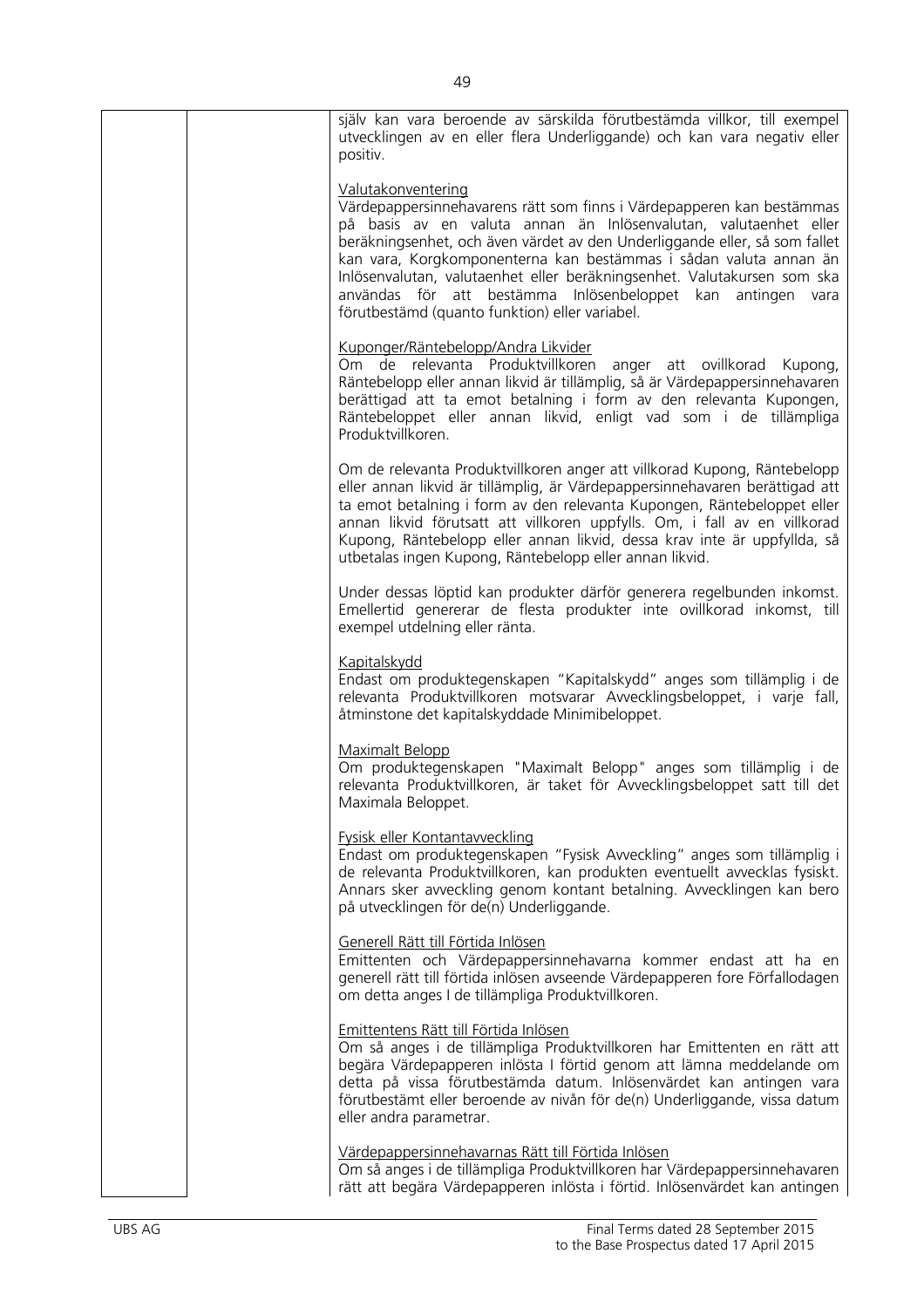|      |                                                                                        | vara förutbestämt eller beroende av nivån för de(n) Underliggande, vissa                                                                                                                                                                                                                                                                                                                                                                                                                                                                                                                                                                                                                                                                                                                                                                               |
|------|----------------------------------------------------------------------------------------|--------------------------------------------------------------------------------------------------------------------------------------------------------------------------------------------------------------------------------------------------------------------------------------------------------------------------------------------------------------------------------------------------------------------------------------------------------------------------------------------------------------------------------------------------------------------------------------------------------------------------------------------------------------------------------------------------------------------------------------------------------------------------------------------------------------------------------------------------------|
|      |                                                                                        | datum eller andra parametrar.                                                                                                                                                                                                                                                                                                                                                                                                                                                                                                                                                                                                                                                                                                                                                                                                                          |
| C.16 | Utlöpande-<br>eller<br>förfallodag,<br>utövandedag eller<br>slutlig referensdag.       | Förfallodag: 26 november 2019<br>Utlöpandedag: 12 november 2019                                                                                                                                                                                                                                                                                                                                                                                                                                                                                                                                                                                                                                                                                                                                                                                        |
| C.17 | Avvecklings-<br>förfarande för de<br>derivat-<br>värdepapper.                          | Betalningar ska, i alla fall som är föremål för någon form av tillämpliga<br>skatte- eller andra lagar och regler på platsen för betalningen eller andra<br>lagar och regler för vilka Emittenten gått med på att bli föremål för, göras i<br>enlighet med de relevanta reglerna och operationella förfarandena som är<br>tillämpliga på och/eller utfärdade av Clearingsystemet ("CA Reglerna") för<br>det relevanta Clearingsystemet eller den relevanta mellanmannen eller för<br>dess order för kreditering på kontona för de relevanta kontoinnehavarna<br>hos Clearingsystemet eller den relevanta mellanmannen.<br>Emittenten ska anses ha fullgjort dess inlösenförpliktelser eller varje annan<br>betalnings- eller annan förpliktelse under Villkoren för Värdepapperen vid<br>leverans till Clearingsystemet på det sätt som beskrivs ovan. |
| C.18 | En beskrivning av<br>avkastningen<br>hur<br>derivat-<br>рå<br>värdepapper äger<br>rum. | Värdepappersinnehavare kommer på den relevanta Förfallodagen erhålla<br>betalning i form av Inlösenbeloppet.                                                                                                                                                                                                                                                                                                                                                                                                                                                                                                                                                                                                                                                                                                                                           |
| C.19 | Utövandekurs eller<br>slutlig referenskurs<br>för<br>den<br>underliggande.             | Avvecklingspris                                                                                                                                                                                                                                                                                                                                                                                                                                                                                                                                                                                                                                                                                                                                                                                                                                        |
| C.20 | Typ<br>av<br>underliggande och<br>var informationen<br>om underliggande<br>kan finnas. | Typ av Underliggande: aktier<br>AstraZeneca PLC<br>Aktiebolaget Electrolux<br>Swedbank AB<br><b>Boliden AB</b><br>Information om den gångna och den framtida utvecklingen av den<br>Underliggande och dessas volatilitet kan finnas på hemsidan:<br>www.astrazeneca.com<br>www.electroluxgroup.com<br>www.swedbank.com<br>www.boliden.com                                                                                                                                                                                                                                                                                                                                                                                                                                                                                                              |

| <b>Punkt</b> |                                                                                                             | <b>Avsnitt D – Risker</b>                                                                                                                                                                                                                                                                                                                                                                                      |
|--------------|-------------------------------------------------------------------------------------------------------------|----------------------------------------------------------------------------------------------------------------------------------------------------------------------------------------------------------------------------------------------------------------------------------------------------------------------------------------------------------------------------------------------------------------|
| D.2          | Nyckelinformation<br>väsentliga<br>om<br>risker<br>är I<br>som<br>specifika<br>och I<br>individuella<br>för | Värdepapperen medför emittentrisk, även kallad gäldenärsrisk eller<br>kreditrisk för potentiella investerare. En emittentrisk är risken att UBS AG<br>tillfälligt eller varaktigt blir oförmögen att fullgöra dess förpliktelser under<br>Värdepapperen.                                                                                                                                                       |
|              | Emittenten.                                                                                                 | Generell risk för insolvens<br>Varje Värdepappersinnehavare bär den generella risken att den finansiella<br>situationen för Emittenten kan försämras. Värdepapperen utgör direkta,<br>icke säkerställda och icke efterställda förpliktelser för Emittenten och<br>förpliktelserna kommer vid Emittentens insolvens att rangordnas lika med<br>samtliga andra nuvarande och framtida icke säkerställda och icke |

 $\overline{\mathsf{I}}$ 

 $\overline{1}$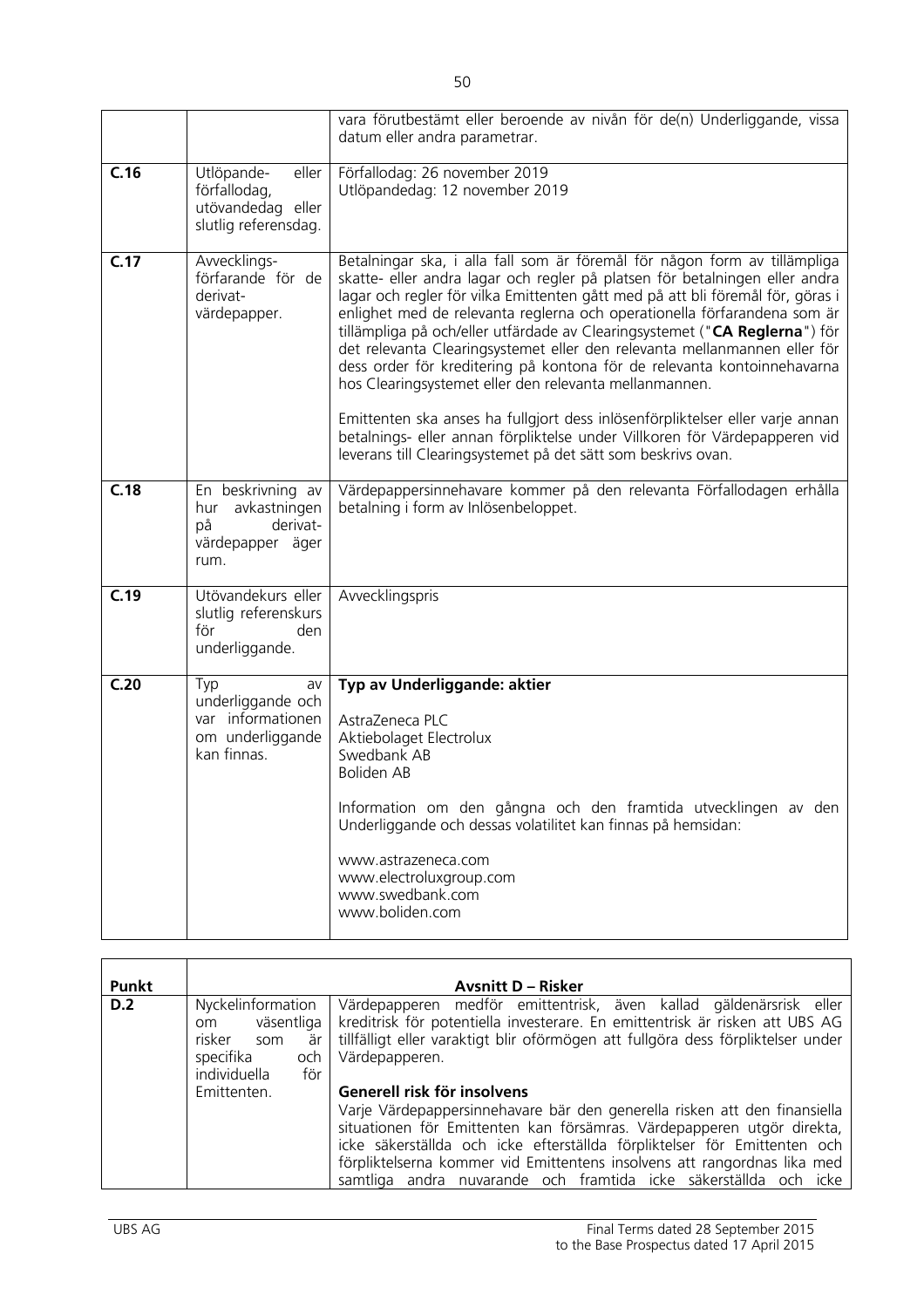| efterställda förpliktelser för Emittenten, med undantag för de förpliktelser<br>som har förmånsrätt enligt tvingande lagregler. Emittentens förpliktelser<br>under Värdepapperen<br>garanteras<br>inte<br>av något system<br>av<br>insättningsgarantier eller kompensationsplaner. Om Emittenten blir<br>insolvent kan följaktligen Värdepappersinnehavare lida en total<br>förlust av sina investeringar i Värdepapperen.                                                                                                                                                                                                                                                                                                                                                                                                                                                                                                                                                                                                                                                                                                                                                                                                                                                                                  |
|-------------------------------------------------------------------------------------------------------------------------------------------------------------------------------------------------------------------------------------------------------------------------------------------------------------------------------------------------------------------------------------------------------------------------------------------------------------------------------------------------------------------------------------------------------------------------------------------------------------------------------------------------------------------------------------------------------------------------------------------------------------------------------------------------------------------------------------------------------------------------------------------------------------------------------------------------------------------------------------------------------------------------------------------------------------------------------------------------------------------------------------------------------------------------------------------------------------------------------------------------------------------------------------------------------------|
| UBS AG är som Emittent utsatt för olika riskfaktorer i sin affärsverksamhet.<br>Sådana risker består särskilt av följande typer av risker, där alla av dessa<br>risker kan ha en negativ inverkan på värdet för Värdepapperen:                                                                                                                                                                                                                                                                                                                                                                                                                                                                                                                                                                                                                                                                                                                                                                                                                                                                                                                                                                                                                                                                              |
| Inverkan av nedvärdering at Emittentens kreditvärdighetsbetyg: Den<br>allmänna uppfattningen om Emittentens kreditvärdighet kan påverka<br>värdet för Värdepapperen. Som en konsekvens kan varje nedvärdering<br>av Emittentens kreditvärdighetsbetyg ha en negative inverkan på värdet<br>för Värdepapperen.                                                                                                                                                                                                                                                                                                                                                                                                                                                                                                                                                                                                                                                                                                                                                                                                                                                                                                                                                                                               |
| Den 15 januari 2015 avbröt den schweiziska centralbanken (SNB) den<br>lägsta målsättningsväxelkursen för den schweiziska francen mot euron,<br>vilken hade funnits på plats sedan september 2011. Vid samma<br>tidpunkt sänkte SNB räntesatsen på saldon på insättningskonton hos<br>SNB som överstiger en viss undantagströskel med 50 baspunkter till<br>negativa 0,75%. Den flyttade också målsättningsintervallet för<br>tremånaders LIBOR till mellan negativa 1,25% och negativa 0,25%<br>(tidigare negativa 0,75% till positiva 0,25%). Dessa beslut resulterade i<br>en betydande stärkning av den schweiziska francen mot euron, US<br>dollar, brittiska pund, japanska yen och flera andra valutor, liksom även<br>en sänkning av räntesatser i schweiziska franc. Den långsiktiga kursen<br>för den schweiziska francen mot dessa andra valutor är inte säker, inte<br>heller är den framtida riktningen för räntesatser i den schweiziska<br>francen. Flera andra centralbanker har på liknande sätt antagit policys<br>om negativ ränta. Fluktuationer i valutakurser och fortsatt låga eller<br>negativa räntesatser kan ha en mycket negativ inverkan på UBS<br>Koncernens<br>kapitalstyrka,<br>UBS Koncernens<br>likviditets-<br>och<br>finansieringsposition och UBS Koncernens lönsamhet. |
| Regulatoriska och lagstiftningsmässiga förändringar kan negativt<br>inverka på UBS Koncernens verksamhet och förmåga att genomföra<br>dess strategiska planer. De planerade och potentiella regulatoriska och<br>lagstiftningsmässiga utvecklingarna i Schweiz och i andra jurisdiktioner<br>där UBS Koncernen bedriver verksamhet kan ha väsentlig negativ<br>inverkan på UBS Koncernens förmåga att genomföra dess strategiska<br>planer, på lönsamheten eller livskraften för vissa affärsområden globalt<br>eller i särskilda jurisdiktioner och, i vissa fall, på UBS Koncernens<br>förmåga att konkurrera med andra finansiella institutioner. Dessa<br>kommer sannolikt att vara kostsamma att implementera och kan också<br>ha en negativ inverkan på UBS Koncernens juridiska struktur och<br>affärsmodell, potentiellt genereras kapitalineffektiviteter och påverka<br>UBS Koncernens lönsamhet.                                                                                                                                                                                                                                                                                                                                                                                                 |
| UBS har tillkännagivit sin avsikt att vidta vissa strukturella förändringar i<br>ljuset av regulatoriska trender och krav. Per den 14 juni 2015 ("dagen<br>för tillgångsöverföringen") överförde UBS AG dess affärsområden<br>Retail, Corporate och Wealth Management bokförda i Schweiz till UBS<br>Switzerland AG, ett bankdotterföretag till UBS AG i Schweiz. I samband<br>med överföringen har UBS Koncernen ökat kapitaliseringen av UBS<br>Switzerland AG. Under schweizisk rätt (Swiss Merger Act) är UBS AG<br>solidariskt ansvarigt för förpliktelser som existerade på dagen för<br>tillgångsöverföringen och vilka förpliktelser har överförts till UBS<br>Switzerland AG. UBS Enligt villkoren i tillgångsöverföringsavtalet är<br>Switzerland AG solidariskt ansvarigt för de kontraktuella förpliktelser för                                                                                                                                                                                                                                                                                                                                                                                                                                                                                 |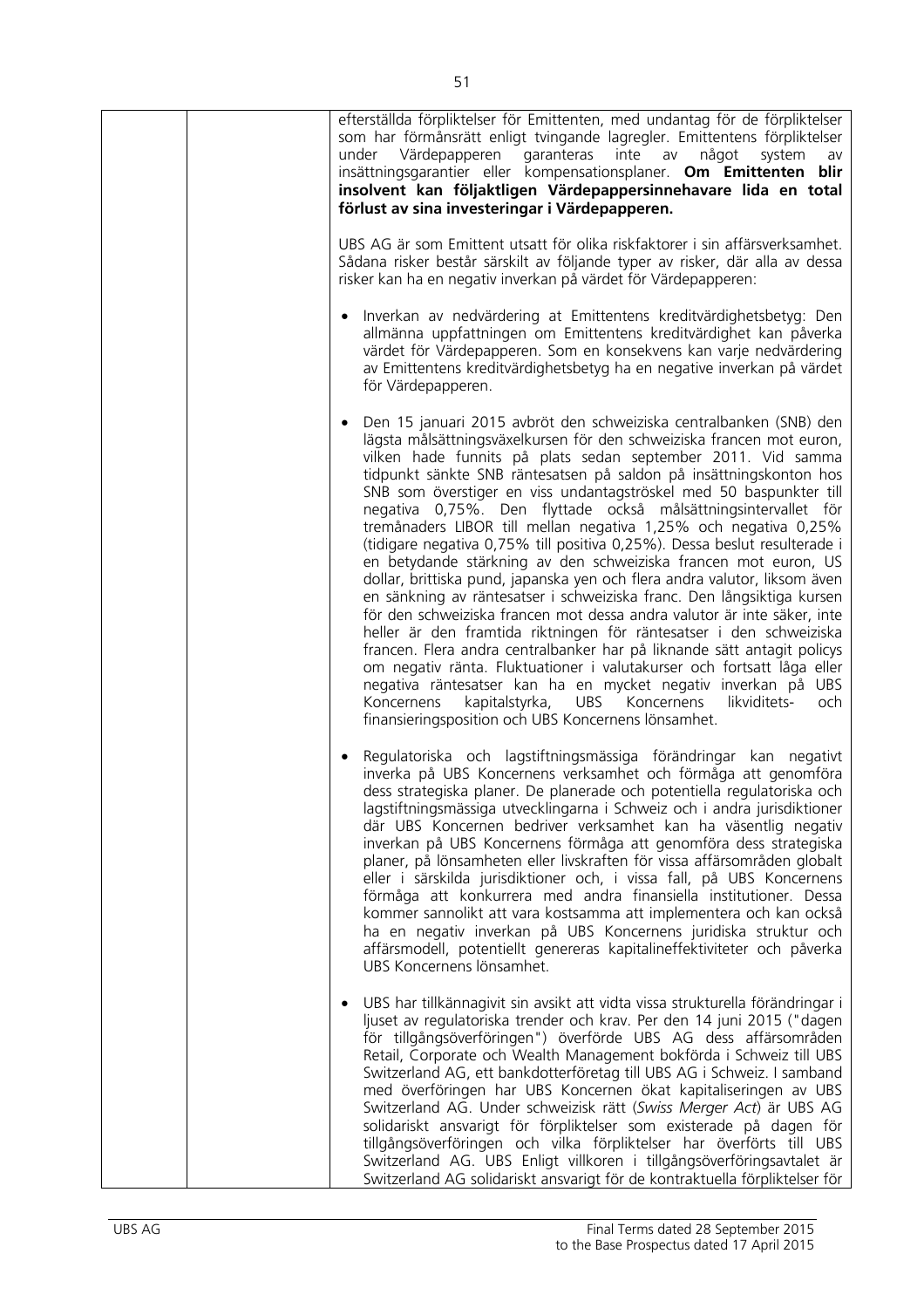| UBS AG som existerade på dagen för tillgångsöverföringen. Varken UBS<br>AG eller UBS Switzerland AG kommer att ha något ansvar för nya<br>förpliktelser som det andra företaget ådrar sig efter dagen för<br>tillgångsöverföringen. Om förpliktelser som annars omfattas av det<br>solidariska ansvaret ändras eller modifieras av en av de solidariskt<br>ansvariga parterna på ett sätt som är negativt för den andra solidariskt<br>ansvariga parten, kan den senares ansvar begränsas till de ursprungliga<br>villkoren för förpliktelsen enligt schweizisk rätt. Under vissa<br>omständigheter bemyndigar schweizisk rätt (Swiss Banking Act och<br>FINMA:s förordning vid bankinsolvens) FINMA att modifiera, utsläcka<br>eller konvertera till eget kapital förpliktelserna för UBS Switzerland AG i<br>samband med ett resolutionsförfarande avseende UBS Switzerland AG. I<br>implementerar UBS<br>affärs<br>Storbritannien<br>reviderat<br>och<br>en<br>verksamhetsmodell för UBS Limited. UBS har ökat kapitaliseringen av<br>UBS Limited på motsvarande sätt. För att efterleva nya regler för<br>utländska banker i USA under amerikansk lagstiftning (Dodd-Frank Wall<br>Street Reform and Consumer Protection Act) kommer UBS att utse ett<br>mellanliggande holdingbolag till den 1 juli 2016 vilket kommer att äga<br>samtliga av dess verksamheter i USA förutom de amerikanska filialerna<br>till UBS AG. UBS överväger ytterligare förändringar avseende dess<br>juridiska struktur för att möta regulatoriska krav. Villkoren innehåller<br>inte någon begränsning beträffande händelser rörande ändrad kontroll<br>eller strukturella förändringar och ingen uppsägningsgrundande<br>händelse, skyldighet att återköpa Värdepapperen eller annan händelse<br>kommer att utlösas under Villkoren som en följd av sådana ändringar.<br>Det kan inte lämnas någon försäkran att sådana förändringar, om dessa<br>skulle<br>inträffar,<br>inte<br>medföra<br>negativ<br>en<br>inverkan<br>рå<br>kreditvärdighetsbetyget för Emittenten och/eller öka sannolikheten för<br>att en uppsägningsgrundande händelse inträffar. Sådana förändringar,<br>om dessa inträffar, kan negativt inverka på Emittentens förmåga att<br>betala ränta avseende Värdepapperen och/eller leda till omständigheter<br>under vilka Emittenten kan välja att annullera sådan ränta (om<br>tillämpligt). |
|------------------------------------------------------------------------------------------------------------------------------------------------------------------------------------------------------------------------------------------------------------------------------------------------------------------------------------------------------------------------------------------------------------------------------------------------------------------------------------------------------------------------------------------------------------------------------------------------------------------------------------------------------------------------------------------------------------------------------------------------------------------------------------------------------------------------------------------------------------------------------------------------------------------------------------------------------------------------------------------------------------------------------------------------------------------------------------------------------------------------------------------------------------------------------------------------------------------------------------------------------------------------------------------------------------------------------------------------------------------------------------------------------------------------------------------------------------------------------------------------------------------------------------------------------------------------------------------------------------------------------------------------------------------------------------------------------------------------------------------------------------------------------------------------------------------------------------------------------------------------------------------------------------------------------------------------------------------------------------------------------------------------------------------------------------------------------------------------------------------------------------------------------------------------------------------------------------------------------------------------------------------------------------------------------------------------------------------------------------------------------------------------------|
| UBS Koncernens kapitalstyrka är viktig för att stödja dess strategi,<br>kunderbjudande och konkurrensmässiga position. Varje ökning i<br>riskvägda tillgångar eller en reducering i kvalificerande kapital skulle<br>kunna väsentligt reducera UBS Koncernens kapitalrelationer. Vidare,<br>UBS Koncernen är underkastad ett krav på lägsta hävstångsrelation för<br>schweiziska SRB-banker, vilket under vissa omständigheter skulle kunna<br>begränsa UBS Koncernens affärsverksamheter även om UBS Koncernen<br>möter övriga riskbaserade kapitalkrav.                                                                                                                                                                                                                                                                                                                                                                                                                                                                                                                                                                                                                                                                                                                                                                                                                                                                                                                                                                                                                                                                                                                                                                                                                                                                                                                                                                                                                                                                                                                                                                                                                                                                                                                                                                                                                                            |
| UBS Koncernen kanske inte är framgångsrik i att genomföra sina<br>tillkännagivna strategiska planer eller dess planer kan bli försenade eller<br>marknadshändelser kan negativt inverka på genomförandet av planen<br>eller effekterna av dess planer kan skilja sig från de avsedda. UBS<br>Koncernen är också exponerad mot potentiell utflöde av klienttillgångar<br>inom dess tillgångssamlande verksamheter och mot förändringar som<br>påverkar lönsamheten inom dess affärsområde Wealth Management<br>och kanske inte är framgångsrik i att genomföra förändringar inom dess<br>verksamheter för att möte ändrade marknads-, regulatoriska eller andra<br>förhållanden.                                                                                                                                                                                                                                                                                                                                                                                                                                                                                                                                                                                                                                                                                                                                                                                                                                                                                                                                                                                                                                                                                                                                                                                                                                                                                                                                                                                                                                                                                                                                                                                                                                                                                                                      |
| Väsentliga juridiska och regulatoriskar risker uppkommer vid driften av<br>UBS Koncernens verksamhet. UBS Koncernen är föremål för ett stort<br>antal krav, tvister, rättsliga förfaranden och statliga undersökningar och<br>förväntar sig att dess pågående affärsverksamheter kommer att<br>fortsätta att ge upphov till sådana saker i framtiden. Omfattningen av<br>UBS Koncernens finansiella exponering mot dessa och andra saker är<br>väsentlig och kan i betydande mån överstiga nivån av de reserveringar                                                                                                                                                                                                                                                                                                                                                                                                                                                                                                                                                                                                                                                                                                                                                                                                                                                                                                                                                                                                                                                                                                                                                                                                                                                                                                                                                                                                                                                                                                                                                                                                                                                                                                                                                                                                                                                                                 |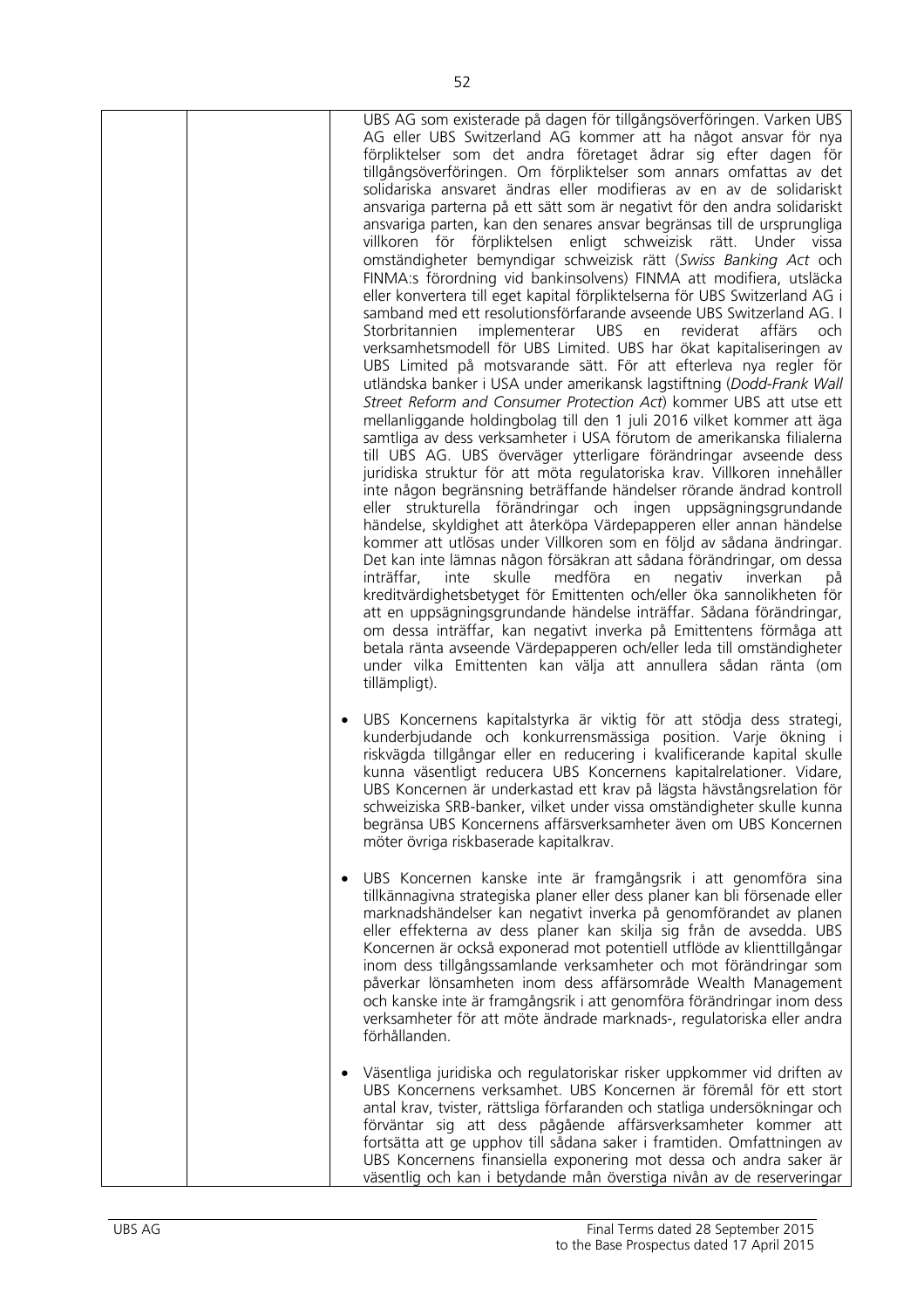| UBS Koncernen har etablerat för rättegångar, regulatoriska förfaranden<br>och liknande aspekter. Lösningen på regulatoriska förfaranden kan<br>kräva att UBS Koncernen erhåller undantag för regulatoriska avvikelser<br>för att upprätthålla vissa verksamheter, kan berättiga regulatoriska<br>myndigheter att begränsa, temporärt stänga ner eller avsluta tillstånd<br>och regulatoriska godkännanden och kan tillåta att finansiella<br>marknadsfunktioner att begränsa, temporärt stänga ner eller avsluta<br>UBS Koncernens deltagande inom sådana funktioner. Misslyckande att<br>undantag, eller varje begränsning, temporär<br>erhålla<br>sådana<br>nedstängning eller avslutande av tillstånd, godkännanden eller<br>deltaganden, skulle kunna ha väsentliga konsekvenser för UBS<br>Koncernen. |
|------------------------------------------------------------------------------------------------------------------------------------------------------------------------------------------------------------------------------------------------------------------------------------------------------------------------------------------------------------------------------------------------------------------------------------------------------------------------------------------------------------------------------------------------------------------------------------------------------------------------------------------------------------------------------------------------------------------------------------------------------------------------------------------------------------|
| Operationella risker, inklusive de som härrör från processfel, misslyckat<br>utförande, obehörig handel, bedrägeri, systemfel, finansiell brottslighet,<br>cyber-attacker, informationsintrång och misslyckanden inom säkerhet<br>och fysiskt skydd, kan påverka UBS Koncernens verksamhet. Om UBS<br>Koncernens interna kontroller misslyckas eller visar sig vara otillräckliga<br>vad gäller identifiering och hantering av dessa risker, skulle UBS<br>Koncernen kunna drabbas av operationella misslyckanden som kan<br>resultera i väsentliga förluster.                                                                                                                                                                                                                                             |
| • UBS Koncernens rykte är kritiskt för framgången för dess verksamhet.<br>Renomméskada kan ha grundläggande negativ inverkan på UBS<br>Koncernens verksamhet och framtidsutsikter och ha väsentlig negativ<br>inverkan på UBS Koncernens verksamhetsresultat och finansiella<br>omständigheter och på UBS Koncernens förmåga att uppnå dess<br>strategiska mål och finansiella mål.                                                                                                                                                                                                                                                                                                                                                                                                                        |
| inom den finansiella<br>tjänsteindustrin påverkas<br>Utveckling<br>av<br>$\bullet$<br>marknadsförhållanden och det markoekonomiska<br>klimatet.<br>En<br>ekonomisk nedgång, fortsatt låga marknadsräntor eller svag eller<br>stagnerande ekonomisk tillväxt på UBS Koncernens kärnmarknader eller<br>en allvarlig finansiell kris kan negativt inverka på UBS Koncernens<br>intäkter och ytterst dess kapitalbas.                                                                                                                                                                                                                                                                                                                                                                                          |
| UBS Koncernen innehar äldre positioner och andra riskpositioner,<br>inklusive positioner hänförliga till fast egendom i olika länder som kan<br>påverkas negativt av marknadsförhållanden. Dessutom äldre<br>riskpositioner kan vara svåra att likvidera eftersom den fortsatta<br>bristande likviditeten och komplexiteten för många av dessa kan göra<br>det svårt att sälja eller på annat sätt gå ur dessa positioner.                                                                                                                                                                                                                                                                                                                                                                                 |
| UBS Koncernens globala närvaro utsätter den för risk från<br>valutafluktuationer, vilket har inverkan på UBS Koncernens rapporterade<br>intäkter och utgifter och andra rapporterade siffror såsom annan<br>inkomst, investerade tillgångar, tillgångar på balansräkningen, riskvägda<br>tillgångar och primärkapital enligt Basel III.                                                                                                                                                                                                                                                                                                                                                                                                                                                                    |
| <b>UBS</b><br>Koncernen<br>är<br>beroende<br>dess<br>riskhantering-<br>av<br>och<br>kontrollprocesser för att undvika eller begränsa potentiella förluster<br>inom dess motpartskredits- och handelsverksamheter och skulle kunna<br>drabbas av förluster om, till exempel, den inte till fullo identifierar<br>riskerna inom dess portfölj eller om dess bedömning av riskerna som<br>identifierats eller dess svar på negativa trender visar sig ske vid fel<br>tidpunkt, olämpliga, otillräckliga eller felaktiga.                                                                                                                                                                                                                                                                                      |
| • Värderingar av vissa positioner förlitar sig på modeller; modeller har<br>inneboende begränsningar och kan använda ingångsvärden som inte<br>har någon observerbar källa; andra antaganden och ingångsvärden<br>skulle generera andra resultat och dessa skillnader skulle kunna ha en                                                                                                                                                                                                                                                                                                                                                                                                                                                                                                                   |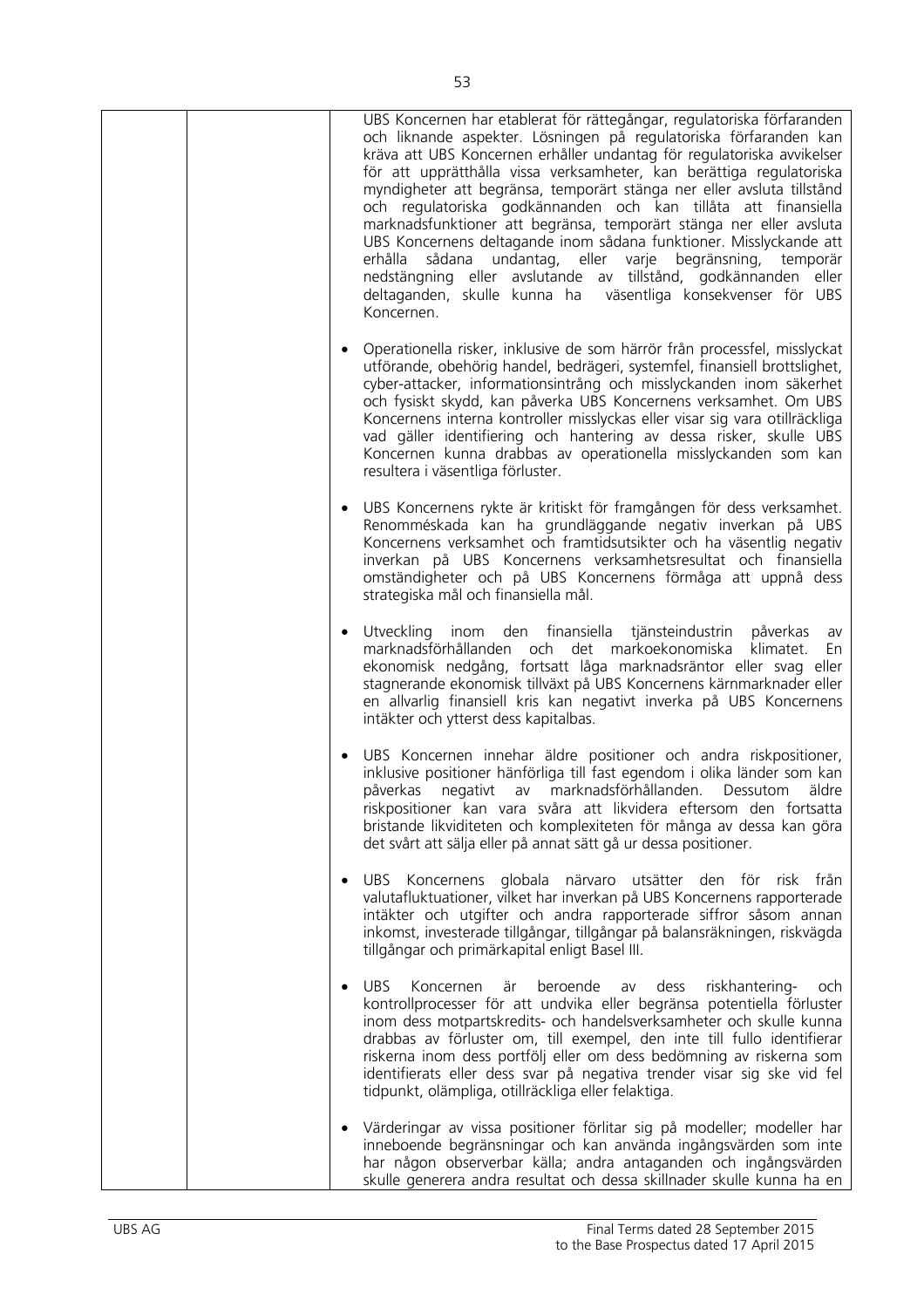| betydande inverkan på UBS Koncernens finansiella resultat.                                                                                                                                                                                                                                                                                                                                                                                                                                                                                                                                                                                                                                                                                                                                                                                                                                                                                                                                                                                                                                                                                                                                                                                                                                                                                                                                                                                                                                                                                                                                                                                                |
|-----------------------------------------------------------------------------------------------------------------------------------------------------------------------------------------------------------------------------------------------------------------------------------------------------------------------------------------------------------------------------------------------------------------------------------------------------------------------------------------------------------------------------------------------------------------------------------------------------------------------------------------------------------------------------------------------------------------------------------------------------------------------------------------------------------------------------------------------------------------------------------------------------------------------------------------------------------------------------------------------------------------------------------------------------------------------------------------------------------------------------------------------------------------------------------------------------------------------------------------------------------------------------------------------------------------------------------------------------------------------------------------------------------------------------------------------------------------------------------------------------------------------------------------------------------------------------------------------------------------------------------------------------------|
| Likviditets- och finansieringsförvaltning är kritiskt för UBS Koncernens<br>pågående verksamhet. Volymen för UBS Koncernens finansieringskällor<br>eller tillgången till finansiering av de slag som krävs, kan förändras på<br>grund av, bland annat, allmänna marknadsstörningar, ökade<br>kreditspreadar, förändringar i kapital och likviditetskrav eller<br>nedvärderingar av UBS Koncernens kreditvärdighetsbetyg, vilket även<br>kan inverka på kostnaden för finansiering.                                                                                                                                                                                                                                                                                                                                                                                                                                                                                                                                                                                                                                                                                                                                                                                                                                                                                                                                                                                                                                                                                                                                                                        |
| UBS Koncernen kan vara oförmögen att identifiera eller tillvarata<br>intäkter eller konkurrensmässiga möjligheter eller att behålla och<br>attrahera kvalificerade anställda. UBS Koncernens konkurrensmässiga<br>styrka och marknadsställning skulle kunna eroderas om UBS Koncernen<br>är oförmögen att identifiera marknadstrender och utvecklingar, inte<br>svarar på dessa genom att ta fram och genomföra lämpliga<br>affärsstrategier, på lämpligt sätt ta fram eller uppdatera teknologi,<br>särskilt inom handelsverksamheterna eller är oförmögen att attrahera<br>eller behålla de kvalificerade personer som behövs för att utföra dessa.                                                                                                                                                                                                                                                                                                                                                                                                                                                                                                                                                                                                                                                                                                                                                                                                                                                                                                                                                                                                     |
| UBS Koncernens finansiella resultat kan påverkas negativt av<br>förändringar inom redovisningsstandarder. Förändringar i IFRS eller<br>tolkningar därav kan föranleda att UBS Koncernens framtida<br>rapporterade resultat och finansiella position skiljer sig från de som<br>tidigare rapporterats på grund av införandet av redovisningsstandarder<br>på retroaktiv basis. Sådana förändringar kan också påverka UBS<br>Koncernens regulatoriska kapital och relationer.                                                                                                                                                                                                                                                                                                                                                                                                                                                                                                                                                                                                                                                                                                                                                                                                                                                                                                                                                                                                                                                                                                                                                                               |
| UBS Koncernens finansiella resultat kan påverkas negativt av<br>förändringar i antaganden för värderingen av dess goodwill. Om<br>antaganden under framtida perioder skiljer sig från de nuvarande<br>utsikterna, kan värdet av UBS Koncernens goodwill försämras, vilket ger<br>upphov till förluster över resultaträkningen.                                                                                                                                                                                                                                                                                                                                                                                                                                                                                                                                                                                                                                                                                                                                                                                                                                                                                                                                                                                                                                                                                                                                                                                                                                                                                                                            |
| Inverkan av skatter på UBS Koncernens finansiella resultat påverkas i<br>$\bullet$<br>väsentlig mån av omvärderingar av dess uppskjutna skattefordringar.<br>UBS Koncernens effektiva skattekostnad på helårsbasis skulle kunna<br>förändras väsentligt på basis av sådana omvärderingar.                                                                                                                                                                                                                                                                                                                                                                                                                                                                                                                                                                                                                                                                                                                                                                                                                                                                                                                                                                                                                                                                                                                                                                                                                                                                                                                                                                 |
| UBS AG:s rörelseresultat, finansiella ställning och förmåga att betala<br>sina förpliktelser i framtiden, kan påverkas av finansiering, utdelning<br>och andra överföringar erhållna från UBS Switzerland AG eller varje<br>direktägt dotterföretag, vilket kan vara<br>föremål<br>annat<br>för<br>begränsningar. Förmågan hos sådana dotterföretag att lämna lån eller<br>överföringar (direkt eller indirekt) till UBS AG kan vara begränsad som<br>konsekvens<br>faktorer,<br>inklusive<br>restriktioner<br>av<br>flera<br>en<br>finansieringsavtal och krav enligt tillämplig rätt samt regulatoriska och<br>skattemässiga<br>eller<br>andra<br>begränsningar.<br>Begränsningar<br>och<br>regulatoriska åtgärder av detta slag kan försämra tillgången till medel<br>som UBS Koncernen behöver för att göra betalningar. Vidare, UBS AG<br>förväntar sig att det kan komma att garantera betalningsförpliktelserna<br>för vissa av sina dotterföretag från tid till annan. Dessutom, i samband<br>med överföringen av verksamheterna inom Retail & Corporate och<br>Wealth Management som bokförs i Schweiz från UBS AG till UBS<br>Switzerland AG, vilken fick verkan i juni 2015, under schweizisk rätt<br>(Swiss Merger Act) är UBS AG solidariskt ansvarigt för förpliktelser som<br>existerade vid dagen för tillgångsöverföringen och vilka har överförts till<br>UBS Switzerland AG. Dessa garantier kan kräva att UBS AG<br>tillhandahåller betydande medel eller tillgångar till dotterföretag eller<br>dessas borgenärer eller motparter vid en tidpunkt när UBS AG är i<br>behov av likviditet för att finansiera sina egna förpliktelser. |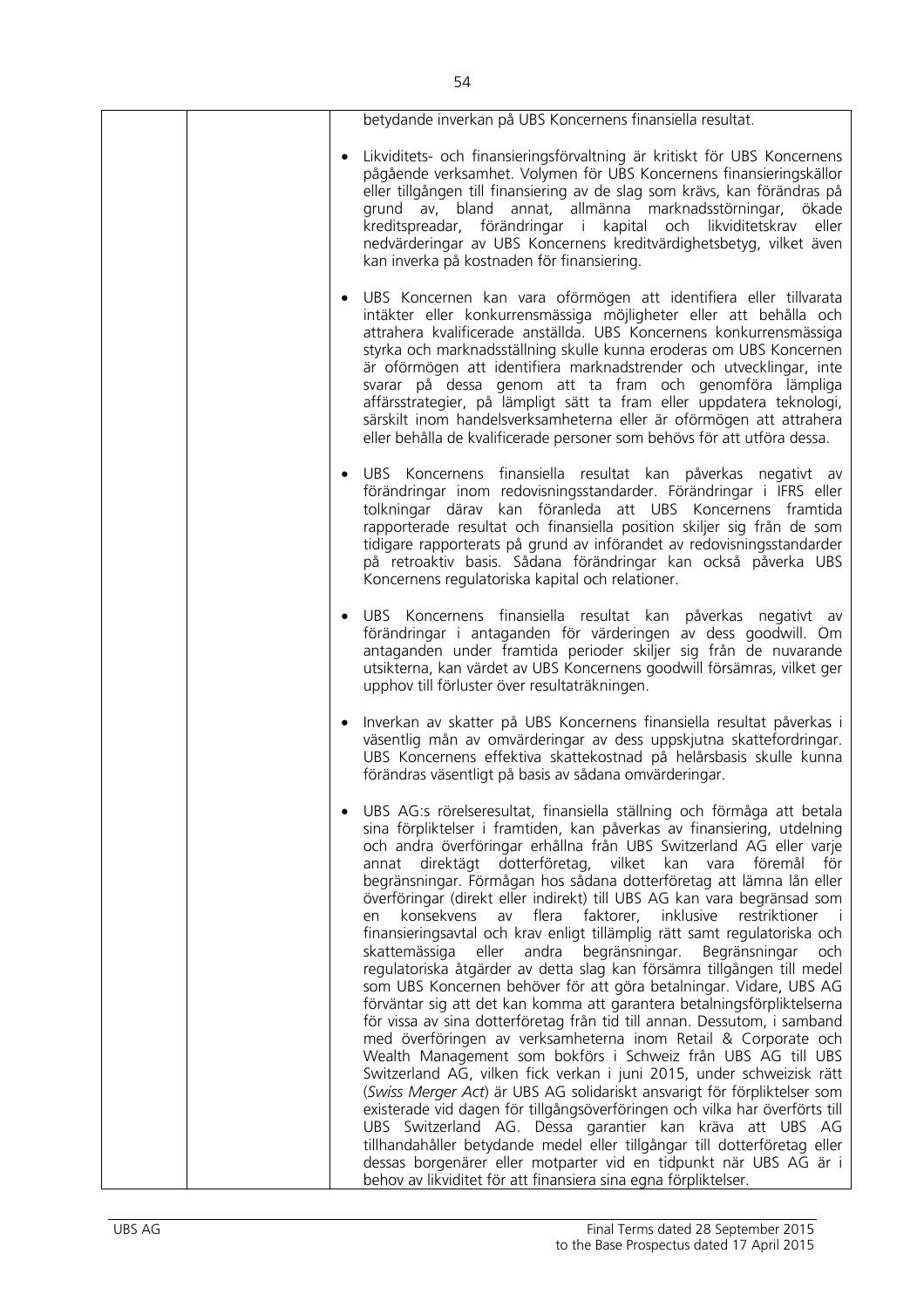|     |                                                                                                 | UBS Koncernens angivna mål för avkastning från kapital baseras, delvis,<br>på kapitalrelationer som är föremål för regulatoriska förändringar och<br>kan fluktuera i betydande mån. UBS har beslutat att återföra<br>åtminstone 50% av dess nettovinst till aktieägare som avkastning från<br>kapital, förutsatt att dess fullt tillämpade primärkapitalrelation är minst<br>13% och dess fullt tillämpade primärkapitalrelation vid stresstest är<br>minst 10%. Men UBS förmåga att upprätthålla en fullt tillämpad<br>primärkapitalrelation om minst 13% är underkastad ett flertal risker,<br>inklusive resultatet från UBS Koncernens verksamhet, förändringar i<br>kapitalstandarder, metodologier och tolkningar som kan negativt<br>Koncernens<br>beräknade<br>fullt<br>inverka<br><b>UBS</b><br>tillämpade<br>på<br>primärkapitalrelation, påförande av att risktillägg, eller ytterligare<br>kapitalkrav såsom ytterligare kapitalbuffertar. Vidare, förändringar i<br>metodologin, antaganden, stresscenarier och andra faktorer kan<br>skillnader i UBS<br>i väsentliga<br>fullt<br>resultera<br>tillämpade<br>primärkapitalrelation vid stresstest. |
|-----|-------------------------------------------------------------------------------------------------|-----------------------------------------------------------------------------------------------------------------------------------------------------------------------------------------------------------------------------------------------------------------------------------------------------------------------------------------------------------------------------------------------------------------------------------------------------------------------------------------------------------------------------------------------------------------------------------------------------------------------------------------------------------------------------------------------------------------------------------------------------------------------------------------------------------------------------------------------------------------------------------------------------------------------------------------------------------------------------------------------------------------------------------------------------------------------------------------------------------------------------------------------------------------|
|     |                                                                                                 | UBS Koncernen kan misslyckas med att realisera de förväntade<br>fördelarna med utbyteserbjudandet. UBS etablerade UBS Group AG<br>som ett holdingbolag för Koncernen eftersom det anser att det<br>kommer, tillsammans med andra åtgärder som redan har tillkännagivits,<br>påtagligt kommer att förbättra lösningsförmågan hos UBS Koncernen<br>vid svarsåtgärder på utvecklingen av regulatoriska krav. UBS Koncernen<br>kan dock möta påtagliga svårigheter i att uppnå dessa fördelar eller<br>dessa förväntade fördelar kanske inte uppkommer. UBS Group AG har<br>förvärvat ungefär 97 procent av de utestående aktierna i UBS AG.<br>Försening i att förvärva fullt ägande av UBS AG skulle kunna negativt<br>påverka de förväntade fördelarna av utbyteserbjudandet och likviditeten<br>och marknadsvärdet för UBS Group AG:s aktier. Förekomsten av<br>minoritetsaktieägare i UBS AG kan, bland annat, göra det svårare eller<br>försena UBS Koncernens förmåga att genomföra förändringar i den<br>juridiska strukturen för UBS Koncernen och störa dess dagliga<br>verksamhetsdrift och företagsstyrning.                                            |
|     |                                                                                                 | Om UBS Koncernen genomför en fusion för att tvinga ut minoriteten<br>under schweizisk rätt, kommer UBS AG att fusionera in i ett<br>fusionsdotterföretag till UBS Koncernen, som kommer att överleva<br>transaktionen. Även om UBS Koncernen förväntar sig att den<br>överlevande juridiska personen i de flesta fall kommer att överta UBS<br>AG:s banktillstånd, licenser och andra godkännanden, kan en sådan<br>juridisk person vara tvungen att åter-ansöka om eller söka särskilda<br>tillstånd, licenser och auktorisationer, liksom även samtycke från tredje<br>man. Vidare, enligt schweizisk rätt är kan en minoritetsaktieägare som<br>blir utsatt för en fusion för att tvinga ut minoriteten teoretiskt sett göra<br>gällande att det erbjudna vederlaget är "otillräckligt" och begära att<br>schweizisk domstol fastställa vad som är "tillräckligt" vederlag. Var och<br>en av dessa omständigheter, om de skulle inträffa, kan generera<br>kostnader, försena genomförandet av en fusion för att tvinga ut<br>minoriteten eller störa eller negativt inverka på UBS Koncernens<br>verksamhet.                                                 |
| D.3 | Nyckelinformation<br>om risker som är<br>specifika<br>och<br>individuella för<br>värdepapperen. | Potentiella investerare i Värdepapperen ska vara medvetna om att<br>Värdepapperen utgör en riskfylld investering som kan leda till total<br>förlust av deras investering i Värdepapperen. Värdepappersinnehavare<br>kommer att vidkännas en förlust, om de belopp som erhålls i enlighet med<br>Villkoren för Värdepapperen är lägre än förvärvspriset (inklusive<br>transaktionskostnader). Investerare bär risken för att Emittentens finansiella<br>situation försämras och potentiellt medför oförmåga för Emittenten att<br>fullgöra sina förpliktelser under Värdepapperen. Potentiella investerare<br>måste därför vara förberedda på och i stånd att klara av en partiell eller till<br>och med en <b>total förlust</b> av investerat kapital. Investerare som är                                                                                                                                                                                                                                                                                                                                                                                       |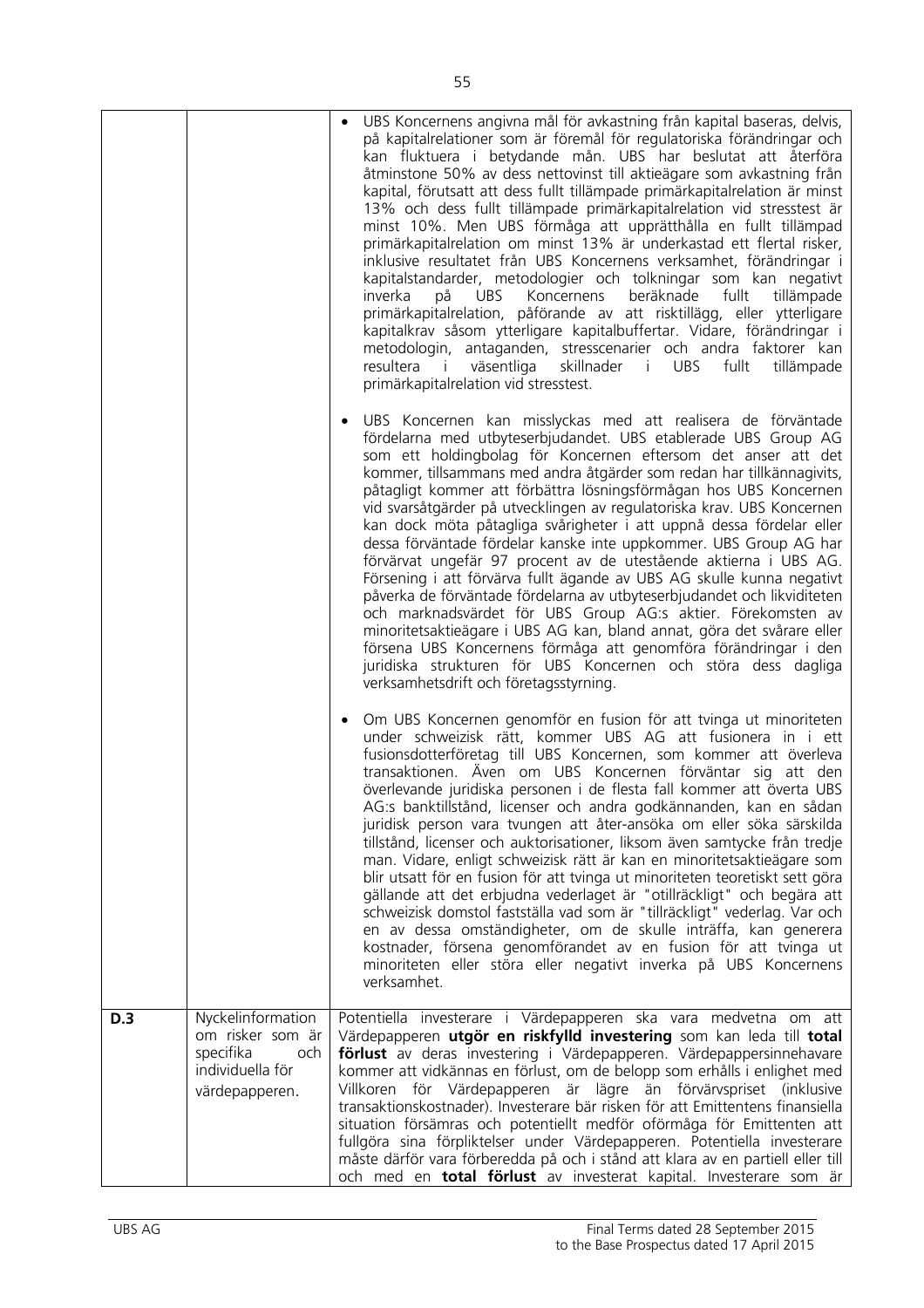| intresserade av att köpa Värdepapper måste bedöma sin finansiella<br>situation, för att tillförsäkra sig om att de är i en situation där de klarar av<br>de risker för förluster som Värdepapperen innebär.                                                                                                                                                                                                                                                                                                                                                                                                                                                                                |
|--------------------------------------------------------------------------------------------------------------------------------------------------------------------------------------------------------------------------------------------------------------------------------------------------------------------------------------------------------------------------------------------------------------------------------------------------------------------------------------------------------------------------------------------------------------------------------------------------------------------------------------------------------------------------------------------|
| Särskilda<br><u>risker relaterade till </u><br><u>specifika egenskaper </u><br><u>hos</u>                                                                                                                                                                                                                                                                                                                                                                                                                                                                                                                                                                                                  |
| Värdepapperets struktur                                                                                                                                                                                                                                                                                                                                                                                                                                                                                                                                                                                                                                                                    |
| Potentiella investerare ska vara medvetna om att den del av Inlösenbeloppet<br>som erläggas i enlighet med de Allmänna Villkoren för Värdepapperen är<br>beroende av utvecklingen på den Underliggande. I fall av ogynnsam<br>utveckling av priset på den Underliggande, kan det belopp som erhållits<br>från Värdepapperen vara lägre än vad investerarna förväntat sig och kan<br>till och med vara lika med noll. I sådana fall kommer<br>Värdepappersinnehavarna ådra sig en total förlust av sina<br>investeringar (inklusive eventuella transaktionskostnader).                                                                                                                      |
| Potentiella investerare ska vara medvetna om att Värdepapperen enligt de<br>Allmänna Villkoren för Värdepapperen under vissa omständigheter kan<br>upphöra före Förfallodagen utan att det krävs något meddelande eller<br>uttalande från Emittenten eller Värdepappersinnehavaren, så kallad<br>expresstruktur. För det fall Värdepapperen upphör före Förfallodagen, är<br>Värdepappersinnehavaren berättigad att kräva<br>betalning<br>av ett<br>förhållande<br>kontantbelopp<br>$\pm$<br>till<br>det<br>förtida<br>upphörandet.<br>Värdepappersinnehavaren är dock inte berättigad att begära några<br>ytterligare betalningar under Värdepapperen efter sådant förtida<br>upphörande. |
| Värdepappersinnehavaren bär därför risken att inte delta i utvecklingen av<br>den Underliggande i förväntad utsträckning och under den förväntade<br>perioden.                                                                                                                                                                                                                                                                                                                                                                                                                                                                                                                             |
| förtida<br>upphörande av Värdepapperen<br>också<br>fall<br>bär<br>av<br>den<br>Värdepappersinne havaren<br>kallade<br>återinvesteringsrisken.<br>så<br>Värdepappersinnehavaren kan vara begränsad till att kunna återinvestera<br>belopp som utbetalats av Emittenten vid förtida upphörande, om något, på<br>marknadsvillkor som är mindre fördelaktiga än de som var rådande vid<br>tiden för förvärvet av Värdepapperen.                                                                                                                                                                                                                                                                |
| Potentiella investerare ska vara medvetna om att Inlösenbeloppet, om<br>något, under Värdepapperen är beroende av om priset på den<br>Underliggande är lika med, och/eller sjunker under respektive överstiger en<br>given tröskel, barriär eller nivå som den är definierad i aktuella Slutgiltiga<br>Villkor, vid en given tidpunkt eller, i förekommande fall, inom en specifik<br>period angiven i de Allmänna Villkoren till Värdepapperen.                                                                                                                                                                                                                                           |
| Endast under förutsättning att den aktuella tröskeln, barriären eller, i<br>förekommande fall, nivån inte har nåtts och/eller sjunkit under respektive<br>överstigit den vid den tidpunkt eller period som anges i de Allmänna<br>Villkoren till Värdepapperen, erhåller innehavaren av ett Värdepapper ett<br>belopp, förbestämt i de Allmänna Villkoren till Värdepapperen som<br>Inlösenbelopp. Annars deltar Värdepappersinnehavaren i utvecklingen av<br>den Underliggande och bär, därmed, risken för en total förlust av det<br>investerade kapitalet.                                                                                                                              |
| Potentiella investerare ska vara medvetna om att beräkningen av nivån av<br>Inlösenbeloppet, om något, uteslutande hänvisar till utvecklingen av den<br>Relevanta Underliggande Tillgången<br>därmed,<br>och,<br>till<br>att<br>den<br>Underliggande uppvisar en viss förbestämd utveckling, till exempel den<br>sämsta utvecklingen under en observationsperiod.                                                                                                                                                                                                                                                                                                                          |
| Potentiella<br>investerare<br>ska,<br>följaktligen, vara<br>medvetna<br>om<br>att                                                                                                                                                                                                                                                                                                                                                                                                                                                                                                                                                                                                          |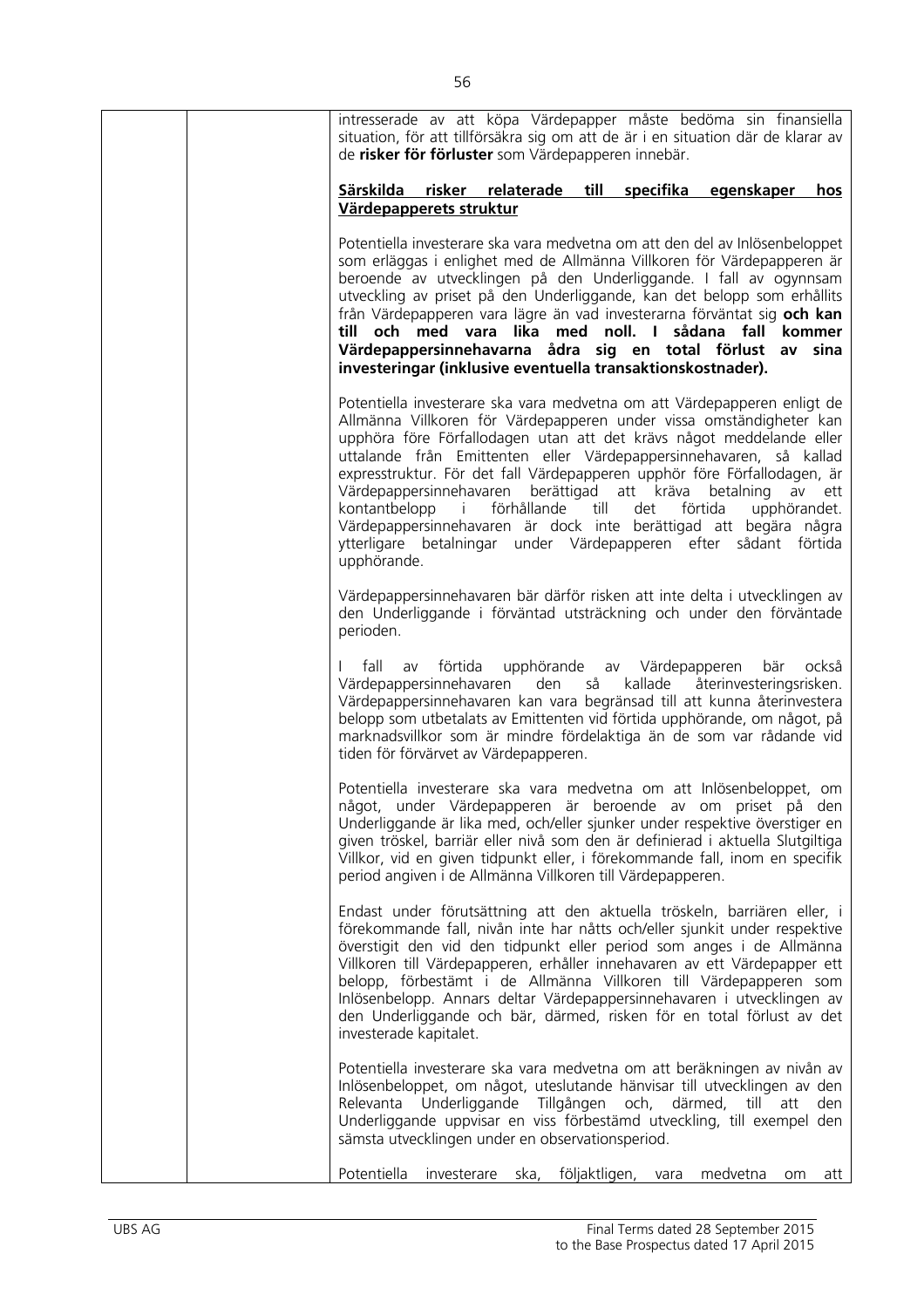|  | Värdepapperen jämfört med Värdepapper som hänvisar till endast en<br>Underliggande, uppvisar en högre exponering mot förluster. Denna risk<br>reduceras inte av en positiv eller, i förekommande fall, negativ utveckling på<br>de resterande Underliggande, eftersom de resterande Underliggande inte<br>tas i beaktande när nivån på Inlösenbeloppet.                                                                                                                                                                                                                                                                                                                                                                                                                                                                                                                                                                                                                                                                                                                                                                                                         |
|--|-----------------------------------------------------------------------------------------------------------------------------------------------------------------------------------------------------------------------------------------------------------------------------------------------------------------------------------------------------------------------------------------------------------------------------------------------------------------------------------------------------------------------------------------------------------------------------------------------------------------------------------------------------------------------------------------------------------------------------------------------------------------------------------------------------------------------------------------------------------------------------------------------------------------------------------------------------------------------------------------------------------------------------------------------------------------------------------------------------------------------------------------------------------------|
|  | Potentiella investerare ska vara medvetna om att Värdepappersinnehavare<br>inte har en avvecklingsrätt och att Värdepapperen, följaktligen, inte kan<br>avvecklas av Värdepappersinnehavaren under<br>sin löptid.<br>Innan<br>Värdepapperen förfaller är realisation av Värdepapperens ekonomiska värde<br>(eller delar därav), om inte Värdepapperen har varit föremål för förtida<br>återbetalning och avveckling av Emittenten i enlighet med de Allmänna<br>Villkoren till Värdepapperen eller, om så är angivet i de relevanta Slutliga<br>Villkoren, en avveckling av Värdepapperen av Värdepappersinnehavaren i<br>enlighet med de Allmänna Villkoren till Värdepapperen, endast möjlig<br>genom att sälja Värdepapperen.                                                                                                                                                                                                                                                                                                                                                                                                                                |
|  | Försäljning av Värdepapperen förutsätter att marknadsaktörer är villiga att<br>förvärva Värdepapperen till ett visst pris. Om inga marknadsaktörer är<br>tillgängliga, kan värdet av Värdepapperen inte realiseras. Utgivandet av<br>Värdepapperen resulterar inte i en förpliktelse för Emittenten gentemot<br>Värdepappersinnehavarna att kompensera för detta eller att återköpa<br>Värdepapperen.                                                                                                                                                                                                                                                                                                                                                                                                                                                                                                                                                                                                                                                                                                                                                           |
|  | Generella risker avseende Värdepapperen                                                                                                                                                                                                                                                                                                                                                                                                                                                                                                                                                                                                                                                                                                                                                                                                                                                                                                                                                                                                                                                                                                                         |
|  | mot risken<br>Värdepappersinnehavare<br>är<br>exponerade<br>aV<br>skuldnedskrivning<br>Emittenten och Värdepapperen är föremål för den schweiziska banklagen<br>och den schweiziska finansiella tillsynsmyndighetens ("FINMA") förordning<br>om insolvens hos banker som ger FINMA makt i egenskap av behörig<br>myndighet att i särskilda fall tillämpa vissa resolutionsverktyg mot<br>kreditinstitutioner. Dessa åtgärder inkluderar särskilt nedskrivningen eller<br>omvandlingen av värdepapper till aktiekapital för sådan kreditinstitution (så<br>kallad skuldnedskrivning). En nedskrivning eller en konvertering skulle ha<br>konsekvensen att Emttenten skulle bli befriad från dess skyldigheter under<br>Värdepapperen. Värdepappersinnehavare skulle inte ha några ytterligare<br>krav på Emittenten under Värdepapperen. Resolutionsverktygen kan därför<br>ha en omfattande negativ påverkan på Värdepappersinnehavares<br>rättigheter genom att avstänga, modifiera och helt eller delvis upphäva krav<br>under Värdepapperen. I värsta fall kan detta leda till en total förlust av<br>Värdepappersinnehavares investeringar i Värdepapperen. |
|  | Sådana juridiska bestämmelser och/eller näringsrättsliga åtgärder kan<br>allvarligt påverka Värdepappersinnehavares rättigheter och kan ha en<br>negativ påverkan på värdet av Värdepapperen redan innan någon<br>ekonomisk brist uppstår eller resolution sker i förhållande till Emittenten.                                                                                                                                                                                                                                                                                                                                                                                                                                                                                                                                                                                                                                                                                                                                                                                                                                                                  |
|  | Avslutande och Förtida Inlösen efter Emittentens val<br>Potentiella investerare i Värdepapperen ska vidare vara medvetna om att<br>Emittenten,<br>enligt Villkoren för Värdepapperen, under<br>vissa<br>omständigheter, är berättigad att avsluta och lösa in Värdepapperen i<br>dessas helhet före den planerade Förfallodagen. I sådant fall är<br>Värdepappersinnehavaren berättigad att begära<br>betalning<br>av<br>ett<br>inlösenbelopp<br>denna<br>förtida<br>inlösen.<br>Men<br>avseende<br>Värdepappersinnehavaren är inte berättigad att begära ytterligare<br>betalningar avseende Värdepapperen efter den relevanta dagen för<br>avslutande. Vidare, det Avslutsbeloppet, om något, som ska erläggas i<br>händelse av en förtida inlösen av Värdepapperen av Emittenten kan vara<br>markant lägre än det belopp som skulle ha förfallit till betalning vid det<br>planerade slutet av löptiden för Värdepapperen.                                                                                                                                                                                                                                   |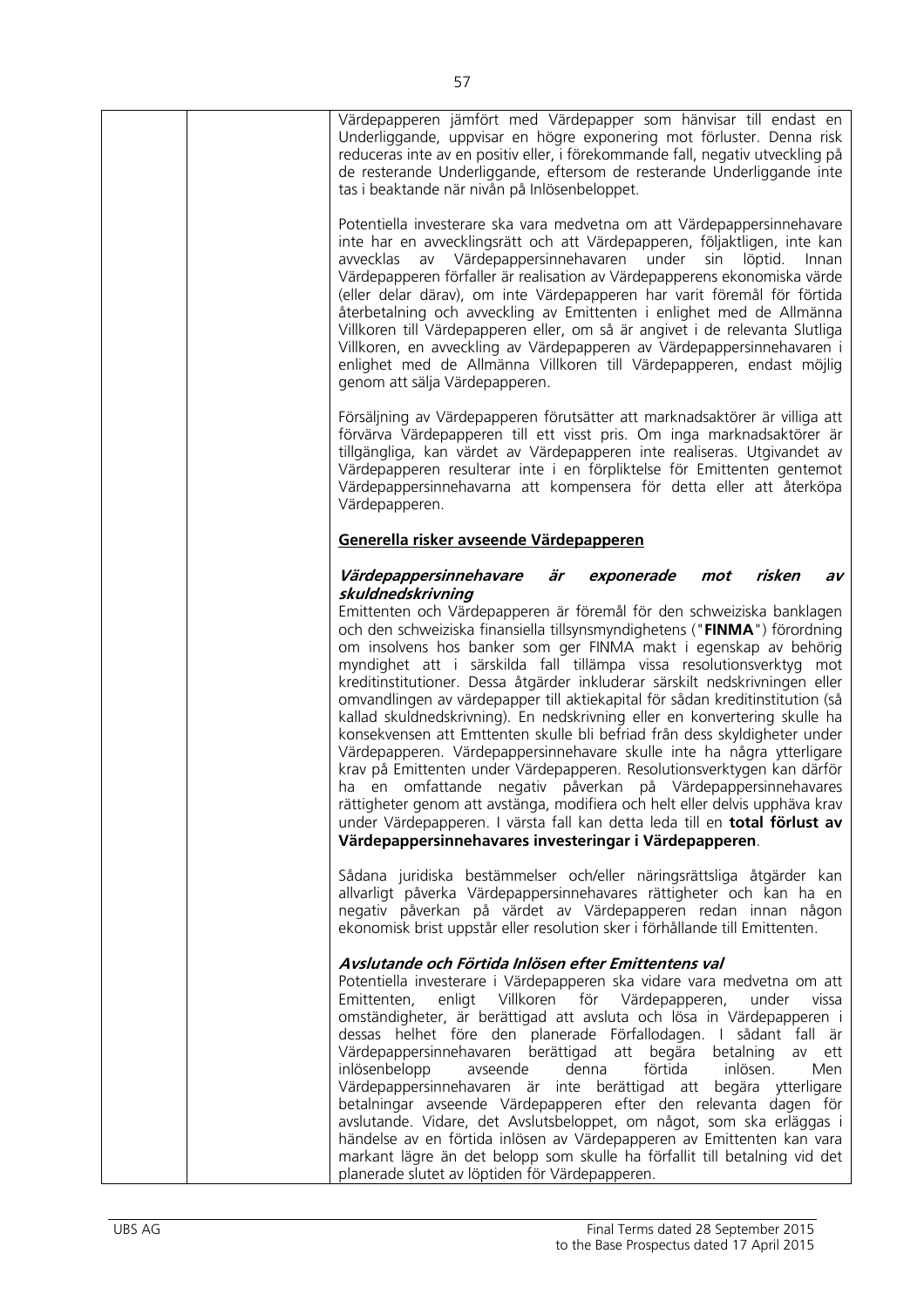| Värdepappersinnehavaren bär därför risken att inte ta del av utveckling av<br>den Underliggande, i förväntad omfattning och under den förväntade<br>perioden.                                                                                                                                                                                                                                                                                                                                                                                                                                                                                                                                                                                                                                                                                                                                                                                                                                                                                                                                                                                                                                   |
|-------------------------------------------------------------------------------------------------------------------------------------------------------------------------------------------------------------------------------------------------------------------------------------------------------------------------------------------------------------------------------------------------------------------------------------------------------------------------------------------------------------------------------------------------------------------------------------------------------------------------------------------------------------------------------------------------------------------------------------------------------------------------------------------------------------------------------------------------------------------------------------------------------------------------------------------------------------------------------------------------------------------------------------------------------------------------------------------------------------------------------------------------------------------------------------------------|
| Om Emittenten löser in Värdepapperen bär Värdepappersinnehavaren en<br>återinvesteringsrisk, dvs. investeraren bär risken att investeraren måste<br>återinvestera Avslutsbeloppet, om något, som utbetalas av Emittenten vid<br>inlösen till rådande marknadsförhållanden, som kan vara mindre förmånliga<br>än de som rådde vid tidpunkten då Värdepapperen förvärvades.                                                                                                                                                                                                                                                                                                                                                                                                                                                                                                                                                                                                                                                                                                                                                                                                                       |
| Negativ inverkan av justering av Värdepapperens rättigheter<br>Det kan inte uteslutas att vissa omständigheter inträffar eller särskilda<br>åtgärder vidtas (av annan part än Emittenten) i förhållande till den<br>Underliggande, vilket potentiellt kan medföra förändringar av den<br>Underliggande, eller resultera i att det underliggande konceptet för den<br>Underliggande förändras, så kallade Potentiella Justeringshändelser. Om en<br>Potentiell Justeringshändelse inträffar, ska Emittenten vara berättigad att<br>vida justeringar i enlighet med Villkoren för Värdepapperen för att beakta<br>dessa händelser eller åtgärder. Dessa justeringar kan medföra en negativ<br>inverkan på Värdepapperens värde.                                                                                                                                                                                                                                                                                                                                                                                                                                                                   |
| <b>Substitution av Emittenten</b><br>Förutsatt att Emittenten inte underlåter att infria sina skyldigheter under<br>Värdepapperen, är Emittenten i enlighet med de Allmänna Villkoren till<br>Värdepapperen, när som helst berättigad, utan Värdepappersinnehavarnas<br>samtycke, att substituera in ett annat bolag inom UBS-Koncernen som<br>Emittent ("Substituerande Emittent") med hänsyn till alla skyldigheter<br>under eller med koppling till Värdepapperen.                                                                                                                                                                                                                                                                                                                                                                                                                                                                                                                                                                                                                                                                                                                           |
| Detta kan påverka notering av Värdepapperen och, i synnerhet, kan det<br>vara nödvändigt för den Substituerande Emittenten att ansöka på nytt om<br>notering på den relevanta marknad eller börs där Värdepapperen är<br>Dessutom<br>kommer,<br>efter<br>sådan<br>noterade.<br>en<br>substitution,<br>Värdepappersinnehavare vara föremål för den Substituerande Emittentens<br>kreditrisk.                                                                                                                                                                                                                                                                                                                                                                                                                                                                                                                                                                                                                                                                                                                                                                                                     |
| Handel med Värdepapperen/ Illikviditet<br>Det är inte möjligt att förutse om och i vilken utsträckning en<br>andrahandsmarknad för Värdepapperen kan komma att utvecklas eller till<br>vilket<br>pris Värdepapperen<br>kommer<br>att<br>handlas<br>tor<br>pă<br>andrahandsmarknaden eller om sådan marknad är likvid eller illikvid.                                                                                                                                                                                                                                                                                                                                                                                                                                                                                                                                                                                                                                                                                                                                                                                                                                                            |
| Ansökningar kommer<br>att lämnas in<br>eller<br>lämnats in<br>till<br>har<br>Värdepappersbörs(er) angivna för upptagande eller inregistrering<br>av<br>Värdepapperen. Om Värdepapperen är upptagna eller inregistrerade, ges<br>ingen garanti för att sådant upptagande eller inregistrering kommer att<br>upprätthållas. Det faktum att Värdepapperen är upptagna till handel eller<br>inregistrerade, betecknar inte nödvändigtvis högre likviditet än om så inte<br>är fallet. Om Värdepapperen inte är inregistrerade eller upptagna till handel<br>på någon börs, kan prisinformation om Värdepapperen vara svårare att<br>erhålla och Värdepapperens likviditet, om någon, kan påverkas negativt.<br>Värdepapperens likviditet, om någon, kan också påverkas av restriktioner<br>för köp och försäljning av Värdepapperen i vissa jurisdiktioner. Dessutom är<br>Emittenten berättigad (men inte förpliktigad) att förvärva Värdepapper när<br>som helst och till vilket pris som helst på den öppna marknaden eller<br>genom erbjudande eller genom privat överenskommelse. Värdepapper<br>förvärvade på detta sätt kan innehas eller säljas vidare eller överlämnas för<br>annullering. |
| Dessutom kan det inte uteslutas att antalet Värdepapper som faktiskt<br>emitteras och förvärvas av investerare är färre än den avsedda                                                                                                                                                                                                                                                                                                                                                                                                                                                                                                                                                                                                                                                                                                                                                                                                                                                                                                                                                                                                                                                          |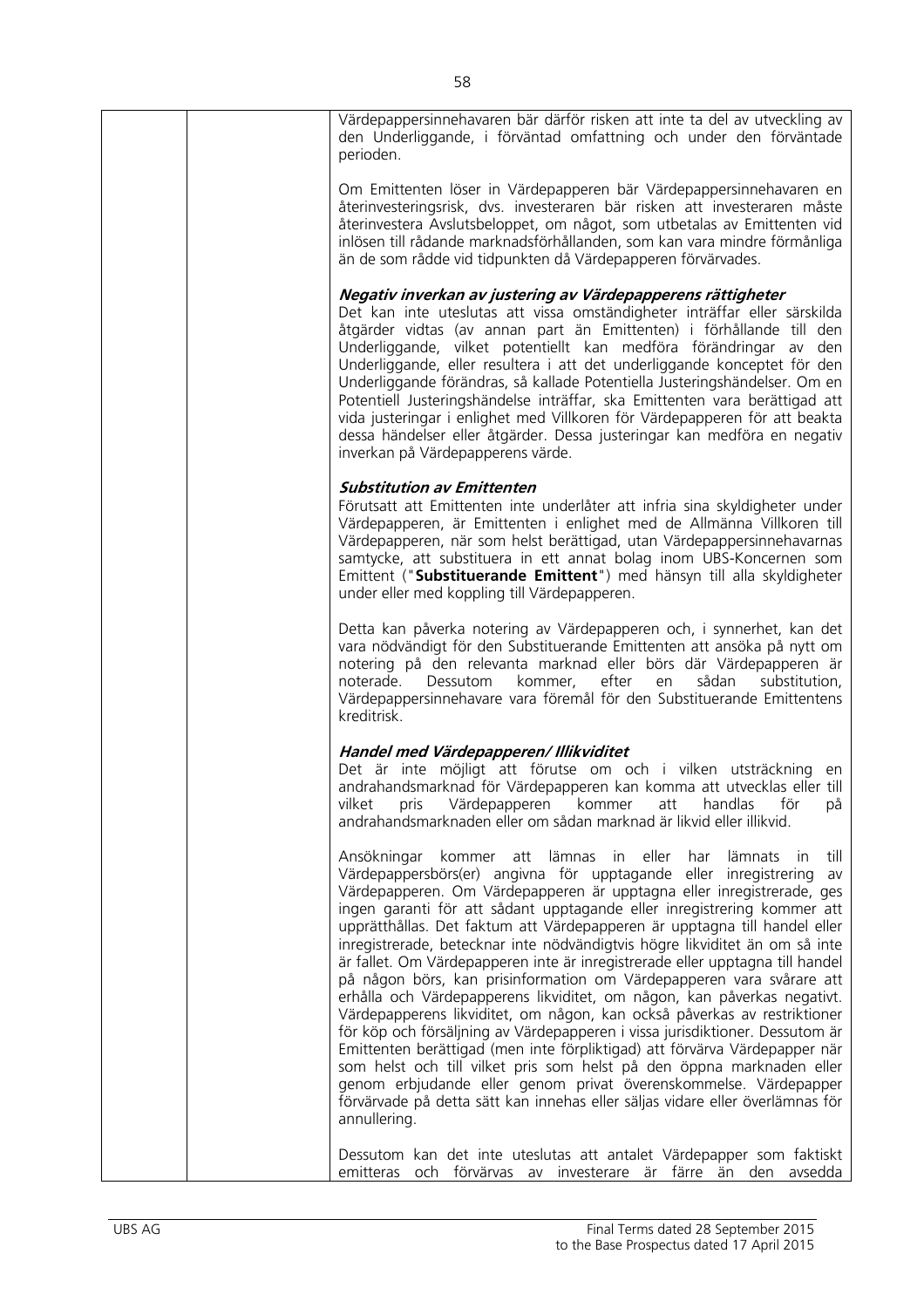| Sammanlagda Nominella Beloppet av Värdepapperen. Följaktligen finns det<br>en risk att, på grund av den låga volymen av Värdepapper som faktiskt<br>emitteras, likviditeten för Värdepapperen är lägre än om alla Värdepapper<br>hade emitterats och förvärvats av investerare.                                                                                                                                                                                                                                                                                                                                                                                                                                                                                                                                                                                                                                                                                                                                                                                                                              |
|--------------------------------------------------------------------------------------------------------------------------------------------------------------------------------------------------------------------------------------------------------------------------------------------------------------------------------------------------------------------------------------------------------------------------------------------------------------------------------------------------------------------------------------------------------------------------------------------------------------------------------------------------------------------------------------------------------------------------------------------------------------------------------------------------------------------------------------------------------------------------------------------------------------------------------------------------------------------------------------------------------------------------------------------------------------------------------------------------------------|
| Managern avser att, under normala marknadsförhållanden, ställa köp- och<br>säljkurser för emitterade Värdepapper regelbundet. Managern har dock<br>inget bindande åtagande mot Emittenten att tillföra likviditet genom köp-<br>och säljkurser för Värdepapperen, och åtar sig inget juridiskt ansvar att<br>ange sådana priser eller avseende nivån eller fastställandet av sådana priser.<br>Potentiella investerare ska därför inte förlita sig på möjligheterna<br>att sälja Värdepapper vid någon specifik tidpunkt eller till något<br>särskilt pris.                                                                                                                                                                                                                                                                                                                                                                                                                                                                                                                                                  |
| Beskattning avseende Värdepapperen<br>Potentiella investerare ska vara medvetna om att de kan bli ålagda att<br>betala skatter eller andra dokumentationsavgifter eller avgifter i enlighet<br>med lagar och praxis i det land till vilket Värdepapperen överförs eller andra<br>jurisdiktioner. I vissa jurisdiktioner kan det saknas officiella uttalanden från<br>skattemyndigheter eller domstolsbeslut vad gäller innovativa finansiella<br>instrument så som Värdepapperen. Potentiella investerare uppmanas att<br>inte förlita sig till någon skattesammanfattning i Grundprospektet utan<br>uppmanas istället att efterfråga sina egna skatterådgivare avseende sin<br>individuella beskattning vad gäller förvärv, försäljning eller inlösen av<br>Värdepapperen. Endast dessa rådgivare är i position att vederbörligen<br>bedöma den specifika positionen för den potentiella investeraren.                                                                                                                                                                                                      |
| Förändrad beskattning av Värdepapperen<br>Bedömning gällande Beskattning av Värdepapperen i Grundprospektet<br>återspeglar Emittentens uppfattning på basis av den juridiska situationen<br>vid dagen för Grundprospektet. Dock kan inte en annan skattebehandling<br>av skattemyndigheter eller skattedomstolar uteslutas. Varje investerare<br>uppmanas att rådfråga sin egen skatterådgivare innan beslut om att<br>investera i Värdepapperen fattas.                                                                                                                                                                                                                                                                                                                                                                                                                                                                                                                                                                                                                                                     |
| Varken Emittenten eller Managern tar något ansvar i förhållande till<br>Värdepappersinnehavare vad gäller skattekonsekvenser av en investering i<br>Värdepapperen.                                                                                                                                                                                                                                                                                                                                                                                                                                                                                                                                                                                                                                                                                                                                                                                                                                                                                                                                           |
| Potentiella Intressekonflikter<br>Emittenten och dess närstående bolag kan ingå transaktioner som relaterar<br>till Värdepapperen på ett eller annat sätt, antingen för egen räkning eller på<br>uppdrag av en kund. Sådana transaktioner behöver inte vara gynnsamma<br>för Värdepappersinnehavare och kan få positiv eller negativ effekt på värdet<br>av den Underliggande, och följaktligen på värdet av Värdepapperen. Vidare<br>kan bolag som är närstående till Emittenten vara motparter i<br>hedgningstransaktioner som relaterar till Emittentens förpliktelser som följer<br>av Värdepapperen. Som ett resultat kan intressekonflikter uppstå mellan<br>bolag som är närstående till Emittenten, så väl som mellan dessa bolag och<br>investerare, med avseende på skyldigheter beträffande beräkningen av<br>kursen för Värdepapperen och andra därmed förknippade fastställanden.<br>Dessutom kan Emittenten och dess närstående bolag agera i andra<br>egenskaper med avseende på Värdepapperen, såsom som beräkningsagent,<br>betalningsagent och administrativ agent och/eller indexsponsor. |
| Dessutom kan Emittenten och dess närstående bolag emittera andra<br>derivatinstrument relaterade till den Underliggande eller, i förekommande<br>fall, Korgkomponenterna; introduktionen av sådana konkurrerande<br>produkter kan påverka värdet på Värdepapperen. Emittenten och dess<br>närstående bolag kan erhålla icke-offentlig information relaterad till den<br>Underliggande, och varken Emittenten eller någon av dess närstående åtar                                                                                                                                                                                                                                                                                                                                                                                                                                                                                                                                                                                                                                                             |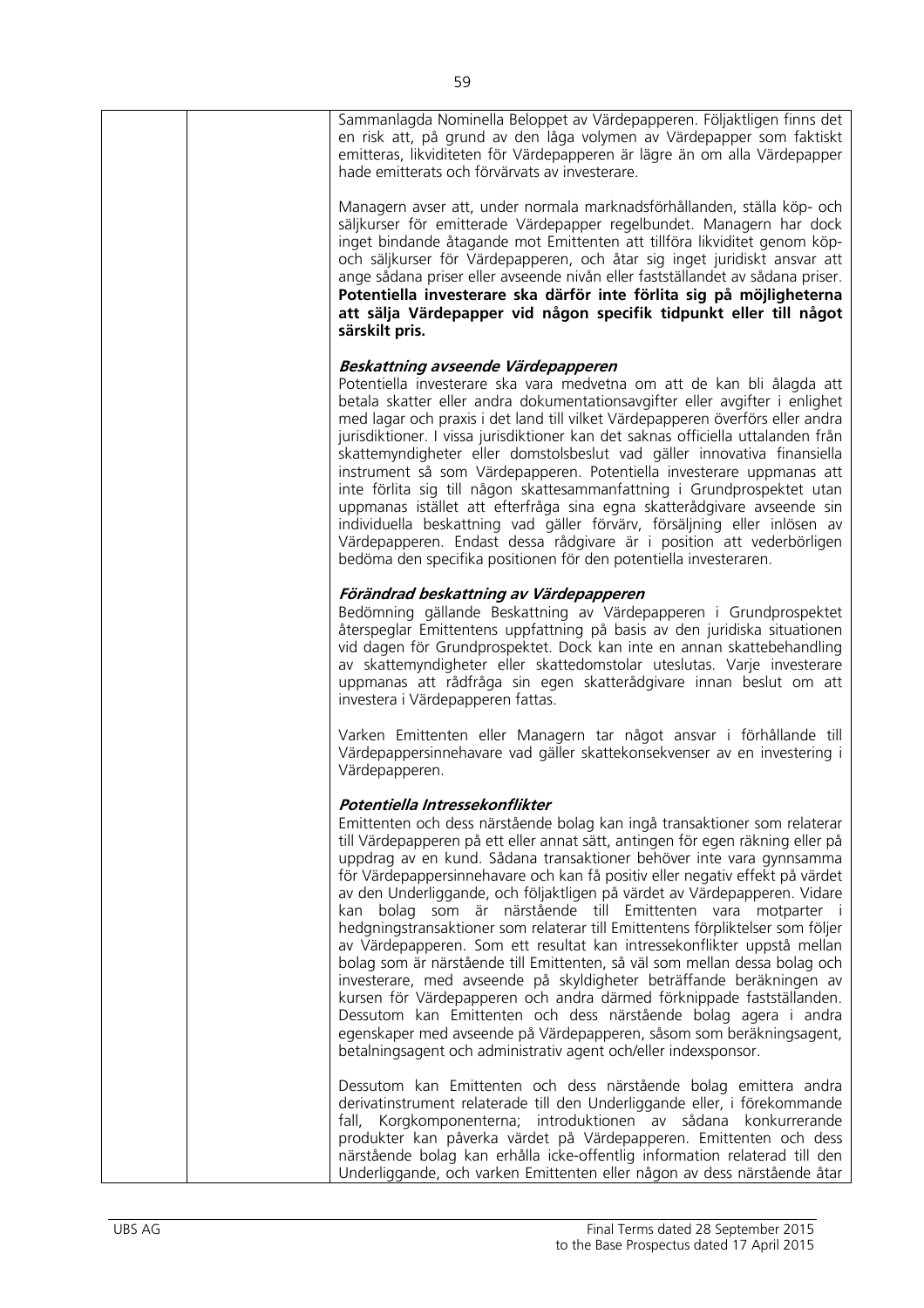|     |                                                                                                              | sig att göra denna information tillgänglig för Värdepappersinnehavarna.<br>Dessutom kan ett eller flera av Emittentens närstående bolag publicera<br>forskningsrapporter om den Underliggande. Sådana aktiviteter kan<br>innebära intressekonflikter och kan påverka Värdepapperens värde negativt.<br>Inom ramen för erbjudandet och försäljningen av Värdepapperna, kan<br>Emittenten eller dess närstående direkt eller indirekt betala avgifter i olika<br>belopp till tredje parter, såsom distributörer eller investeringsrådgivare, eller<br>motta betalning av avgifter i varierande belopp, inklusive dem som tas ut i<br>samband med distribution av Värdepapperen, från tredje parter. Potentiella<br>investerare ska vara medvetna om att Emittenten kan behålla avgifter helt<br>eller delvis. Emittenten, eller i förekommande fall, Managern, kommer på<br>begäran tillhandahålla information om dessa avgifter. |
|-----|--------------------------------------------------------------------------------------------------------------|---------------------------------------------------------------------------------------------------------------------------------------------------------------------------------------------------------------------------------------------------------------------------------------------------------------------------------------------------------------------------------------------------------------------------------------------------------------------------------------------------------------------------------------------------------------------------------------------------------------------------------------------------------------------------------------------------------------------------------------------------------------------------------------------------------------------------------------------------------------------------------------------------------------------------------|
|     |                                                                                                              | Riskfaktorer relaterade till den Underliggande<br>Värdepapperen är beroende av värdet på Underliggande Tillgångar och<br>risken förknippad med den Underliggande. Värdet på Underliggande<br>Tillgångar beror på flertalet faktorer som kan bli sammankopplade. Dessa<br>kan inkludera ekonomiska, finansiella eller politiska händelser som är utom<br>Emittentens kontroll. Den gångna utvecklingen för Underliggande<br>Tillgångar skall inte ses som en indikator på den framtida utvecklingen<br>under löptiden för Värdepapperen och Emittenten ger inte någon uttalad<br>eller tyst garanti eller representation vad gäller framtida utveckling av<br>Underliggande Tillgångar.                                                                                                                                                                                                                                          |
|     |                                                                                                              | Investerare ska vara medvetna om att de relevanta Underliggande<br>Tillgångarna inte kommer innehas av Emittenten för att bringa fördel till<br>Värdepappersinnehavarna, och att Värdepappersinnehavarna inte kommer<br>få ta del av några äganderättigheter (inkluderat, utan begräsning,<br>rösträttigheter, rättigheter att få del av utdelning eller andra utbetalningar<br>eller andra rättigheter) med avseende på Underliggande Tillgångar.                                                                                                                                                                                                                                                                                                                                                                                                                                                                              |
| D.6 | Riskvarning för att<br>investerare<br>kan<br>förlora hela värdet<br>investeringen<br>av<br>eller del av den. | Varje investerare bär risken i Värdepapperen att Emittentens finansiella<br>situation försämras. Potentiella investerare måste därför vara förberedda på<br>att drabbas av en partiell eller rentav total förlust av hela sin investering.<br>Varje investerare som är intresserad av att köpa Värdepapper bör bedöma<br>sin finansiella situation, för att säkerställa att de är i en sådan position att<br>de kan bära risken för förlust förknippad med Värdepapperen.                                                                                                                                                                                                                                                                                                                                                                                                                                                       |

| Punkt<br>E.2b | Motiv<br>till<br>erbjudandet<br>och<br>användning<br>av<br>intäkterna. | <b>Avsnitt E - Erbjudande</b><br>Ej tillämpligt. Motiven för erbjudande och användningen av intäkterna<br>skiljer sig inte åt från att generera vinster och/eller säkra vissa risker.                                                                                                                                                                                                                                                                                                                                                                                                                                                                                                                                                                                                                                                                                          |
|---------------|------------------------------------------------------------------------|--------------------------------------------------------------------------------------------------------------------------------------------------------------------------------------------------------------------------------------------------------------------------------------------------------------------------------------------------------------------------------------------------------------------------------------------------------------------------------------------------------------------------------------------------------------------------------------------------------------------------------------------------------------------------------------------------------------------------------------------------------------------------------------------------------------------------------------------------------------------------------|
| E.3           | Former och villkor<br>för erbjudandet.                                 | Det har överenskommits om att Managern, på eller efter respektive<br>Emissionsdag för Värdepapperen, får köpa Värdepapper och ska placera<br>Värdepapperen för försäljning, för Emissionskursen på villkor som kan<br>komma att ändras i Jurisdiktionen för Erbjudande till Allmänheten under<br>Teckningsperioden (enligt definition nedan). Emissionskursen var fastställd<br>vid Starten för erbjudandet till allmänheten avseende Värdepapperen. Efter<br>Teckningsperioden avslutas kommer försäljningskursen<br>iusteras<br>kontinuerligt för att reflektera den rådande marknadssituationen.<br>Värdepapperen ska kunna tecknas från Managern under normala<br>öppethållandetider för banker under 28 september 2015 och 6 november<br>2015 ("Teckningsperioden"). Emissionskursen för varje Värdepapper ska<br>betalas den 20 november 2015 ("Initial Betalningsdag"). |